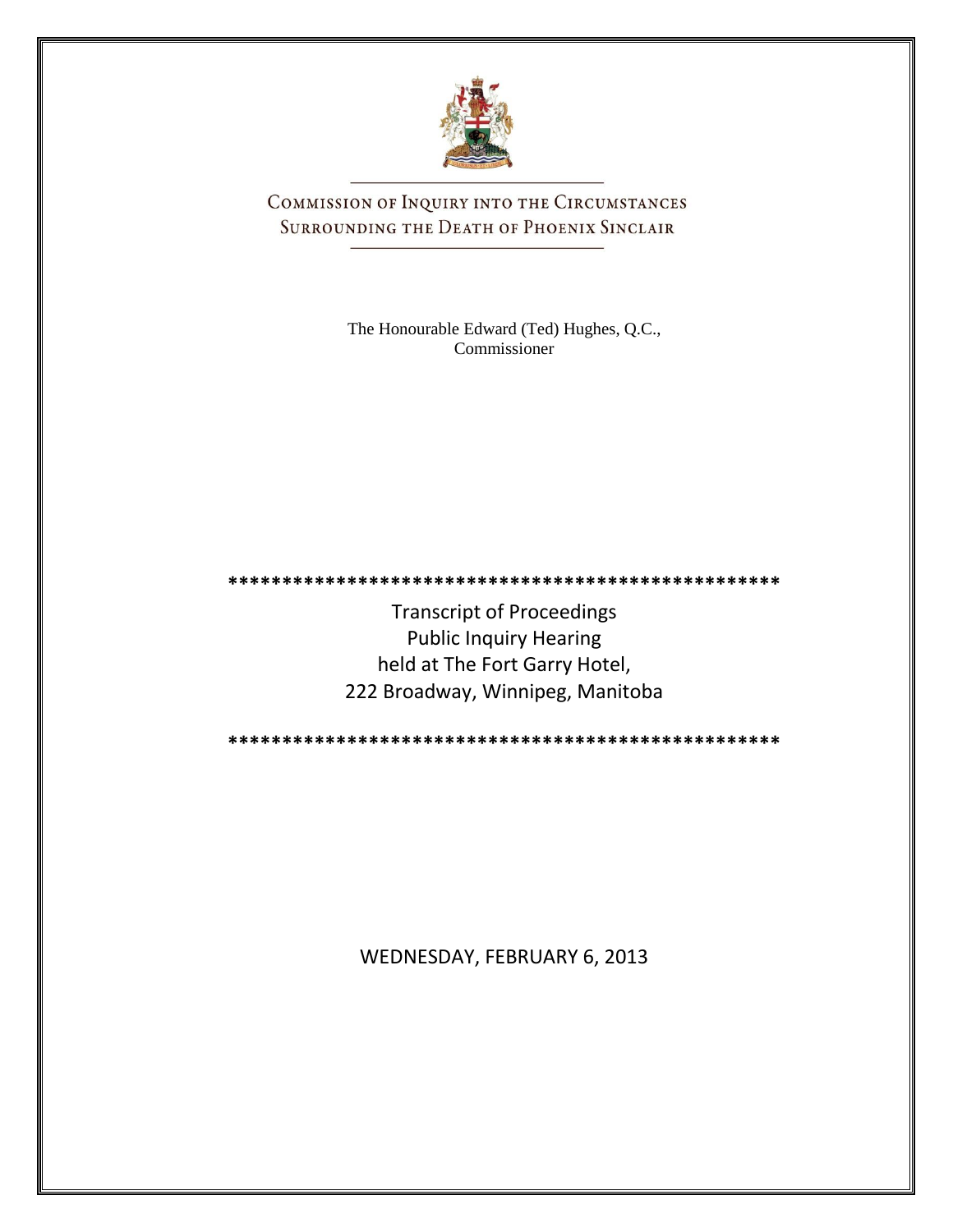## APPEARANCES

**MS. S. WALSH,** Commission Counsel **MR. D. OLSON,** Senior Associate Counsel **MS. K. MCCANDLESS**, Associate Commission Counsel **MR. N. GLOBERMAN,** Associate Commission Counsel **MR. R. MASCARENHAS**, Associate Commission Counsel

**MR. G. MCKINNON** and **MR. S. PAUL,** for Department of Family Services and Labour, and for Witness Ms. Alana Brownlee

**MR. T. RAY,** for Manitoba Government and General Employees Union

**MR. K. SAXBERG** and **MR. S. SCARCELLO,** for General Child and Family Services Authority, First Nations of Northern Manitoba Child and Family Services Authority First Nations of Southern Manitoba Child and Family Services Authority Child and Family All Nation Coordinated Response Network

**MR. H. KHAN** and **MR. J. BENSON,** for Intertribal Child and Family Services

**MR. J. GINDIN, MR. G. DERWIN,** and **MR. D. IRELAND,** for Mr. Nelson Draper Steve Sinclair**,** Ms. Kimberly-Ann Edwards

**MR. J. FUNKE** and **MS. J. SAUNDERS,** for Assembly of Manitoba Chiefs and Southern Chiefs Organization Inc.

**MR. W. GANGE and MS. K. BOMBACK,** for DOE #1, DOE #2, DOE #3, and DOE #4

**MR. J. KROFT**, for Canadian Broadcasting Corporation, CTV Winnipeg, Global Winnipeg, and Winnipeg Free Press,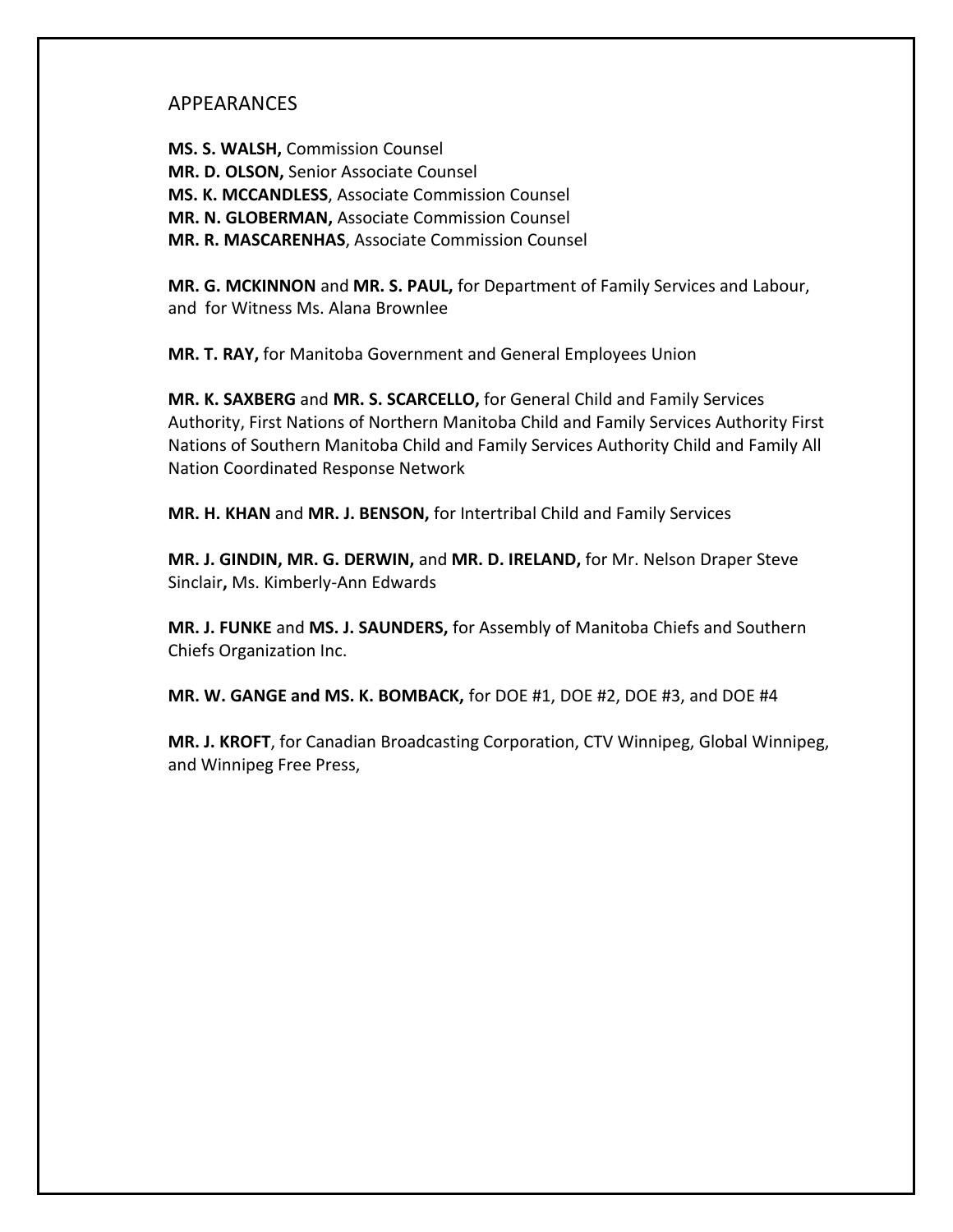# **INDEX**

|                  |                                                                                                | Page |
|------------------|------------------------------------------------------------------------------------------------|------|
| PROCEEDINGS      |                                                                                                | 1    |
| <b>WITNESS:</b>  |                                                                                                |      |
|                  | ALANA SMITH BROWNLEE                                                                           |      |
|                  | Direct Examination<br>(Walsh)                                                                  | 9    |
| PROCEEDINGS      |                                                                                                | 129  |
|                  | SUBMISSION BY MR. GANGE                                                                        | 132  |
| PROCEEDINGS      |                                                                                                | 138  |
|                  | RULING BY THE COMMISSIONER                                                                     | 140  |
|                  | SUBMISSION BY MR. KROFT                                                                        | 140  |
| PROCEEDINGS      |                                                                                                | 145  |
| <b>EXHIBITS:</b> |                                                                                                |      |
| 24               | Family Services Mandatory Agency<br>Recording, Timelines And Policy,<br>Proposed July 13, 2001 | 4    |
| 25               | Winnipeg Child and Family Services<br>Supervision Policy, updated December<br>20, 2012         | 6    |
| 26               | Emails To And From Alana Brownlee                                                              | 6    |
| 27               | Angela Balan's agenda planning diary 2000                                                      | 7    |
| 28               | Winnipeg Child And Family Services<br>Archived Items, December 2012                            | 7    |
| 29               | Family Services and Housing Records<br>Authority Schedule No. 0361 re<br>Family Files          | 8    |
| 30               | Family Services and Consumer Affairs<br>Records Schedule No. 0362A re<br>Child-In-Care Files   | 8    |

### **Page**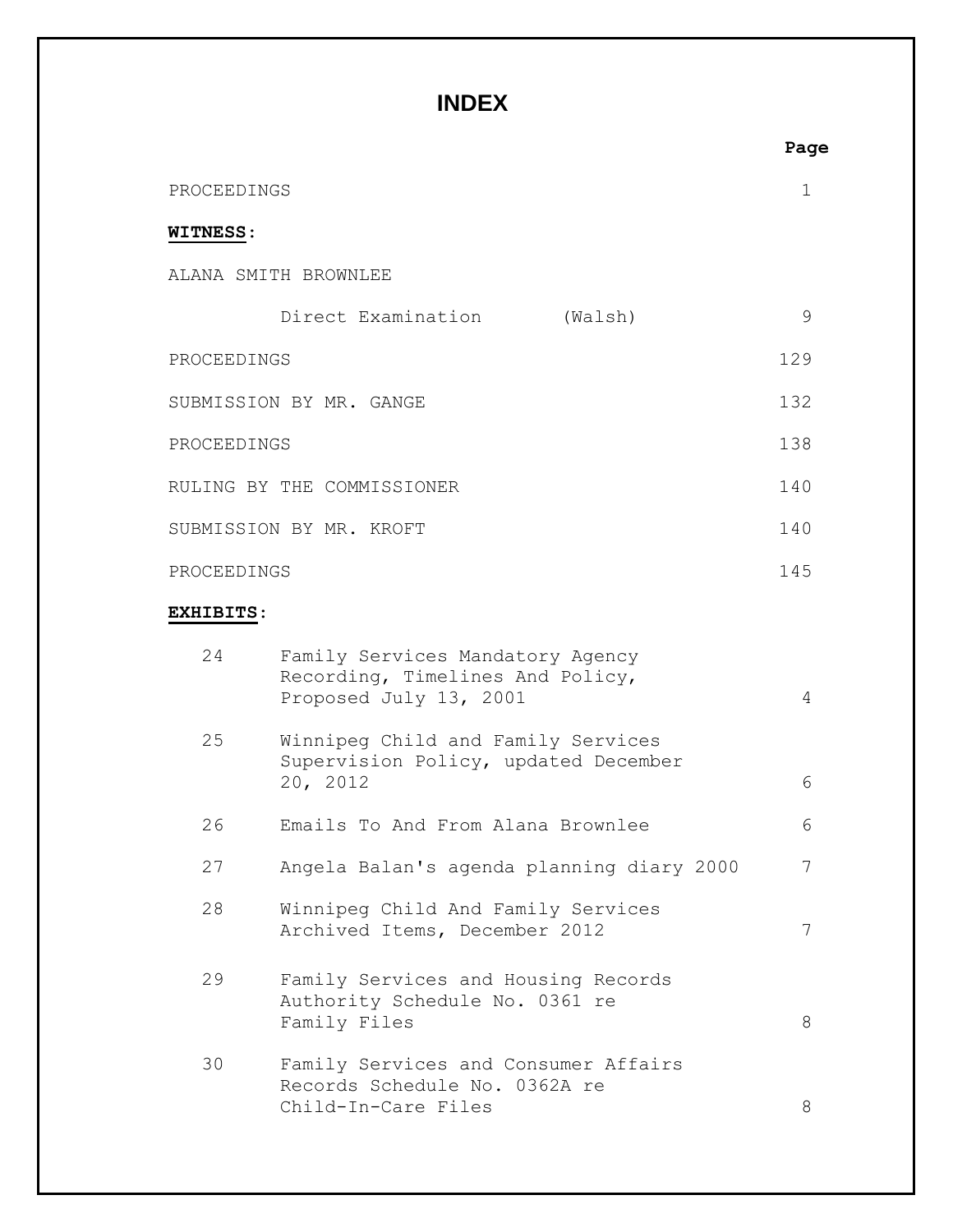PROCEEDINGS FEBRUARY 6, 2013

FEBRUARY 6, 2013

PROCEEDINGS CONTINUED FROM FEBRUARY 5, 2013

 THE COMMISSIONER: Now, Ms. Walsh, before you start, I have another matter to deal with this morning.

 Mr. Saxberg, I intend to address a matter -- a question to you and you may want to respond. I'm sure you will at some point. You can stay where you are if you like, and then come forward to the microphone when I'm finished, if that be satisfactory. Whatever suits.

 Just before we adjourned yesterday, you were asked -- you asked several questions of witness MacDonald about her view of the need for an assigned social worker to see a child about whose safety a concern had been expressed prior to the closing of the file. Your questions were obviously prompted by the events that occurred on March the 9th, 2005, and which have been extensively reviewed before this Commission.

 On Monday of this week the CEO of the, of the client you -- of a client that you represent before this Commission, a senior and experienced social worker, expressed his opinion that in a circumstance such as I have referenced it would be an error for the child not to be seen by an assigned social worker prior to closing the file.

 $- 1 -$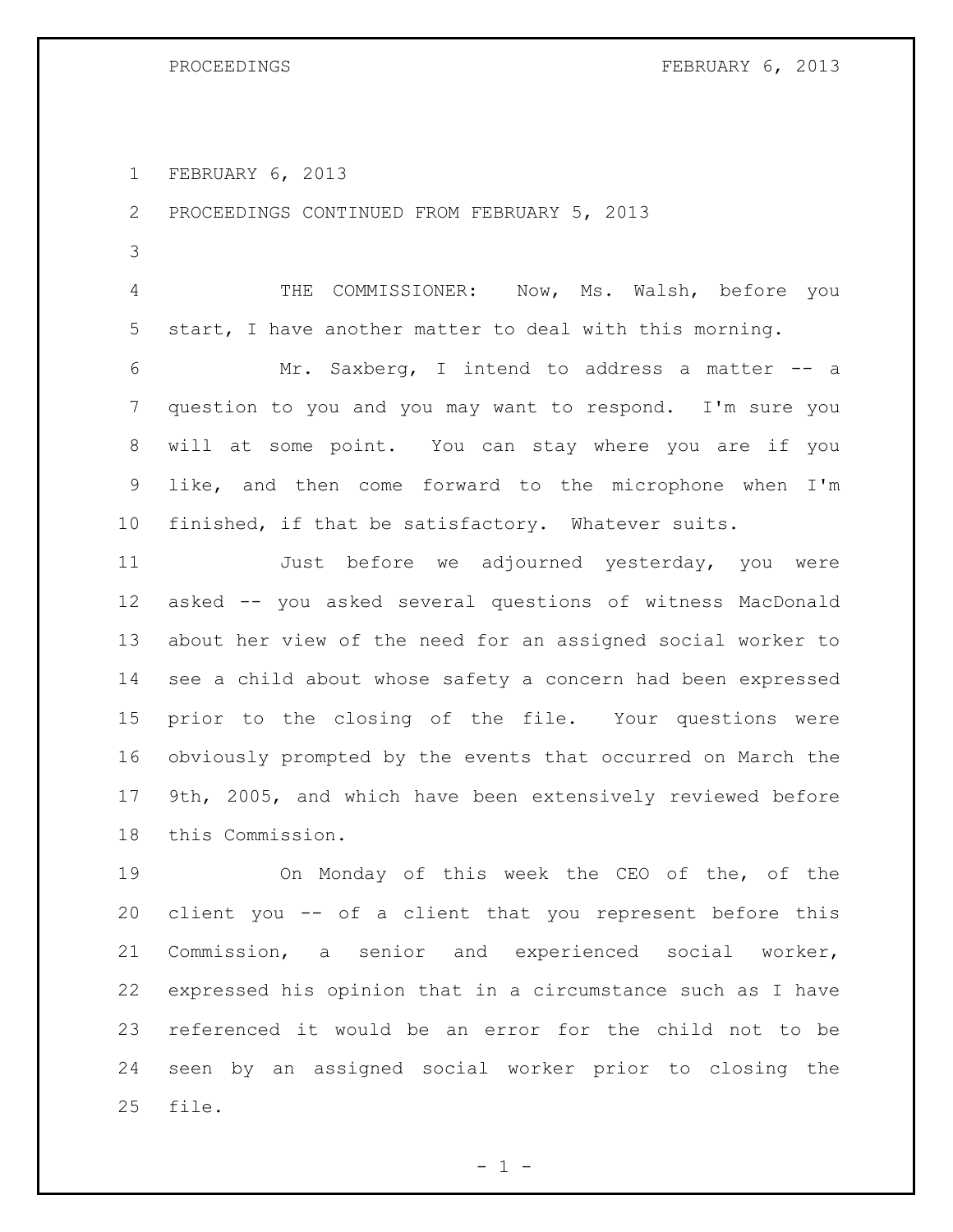Unless you are proposing to argue against the acceptance of the opinion of the CEO of your client's Authority, I do not see how you can continue to advance a line of questioning similar to yesterday's questioning of witness MacDonald to future witnesses, nor make a closing statement contrary to the opinion expressed by the CEO of your client.

 The foregoing is not to say that I have reached a conclusion on the issue of closing or not closing the file on March the 9th. Not at all. Such a decision is many months away. But I have a serious concern that you are in a conflict of interest in representing the multiple clients that you do. That is particularly so when it is appreciated that besides representing the Authority to which I have referred, you also represent the supervisor who signed off on the March 9th, 2005 file closing.

 It would be helpful to the work of this Commission to have this matter resolved at an early date, and I invite you to speak to this matter when you are ready to do so, either some time today or tomorrow.

 So I would just ask you to let me know if you wish to speak to it now at any length, or would you like to reserve your position to do that when you're ready to do so, hopefully some time later today or tomorrow.

MR. SAXBERG: Well, just preliminarily, if I may,

 $- 2 -$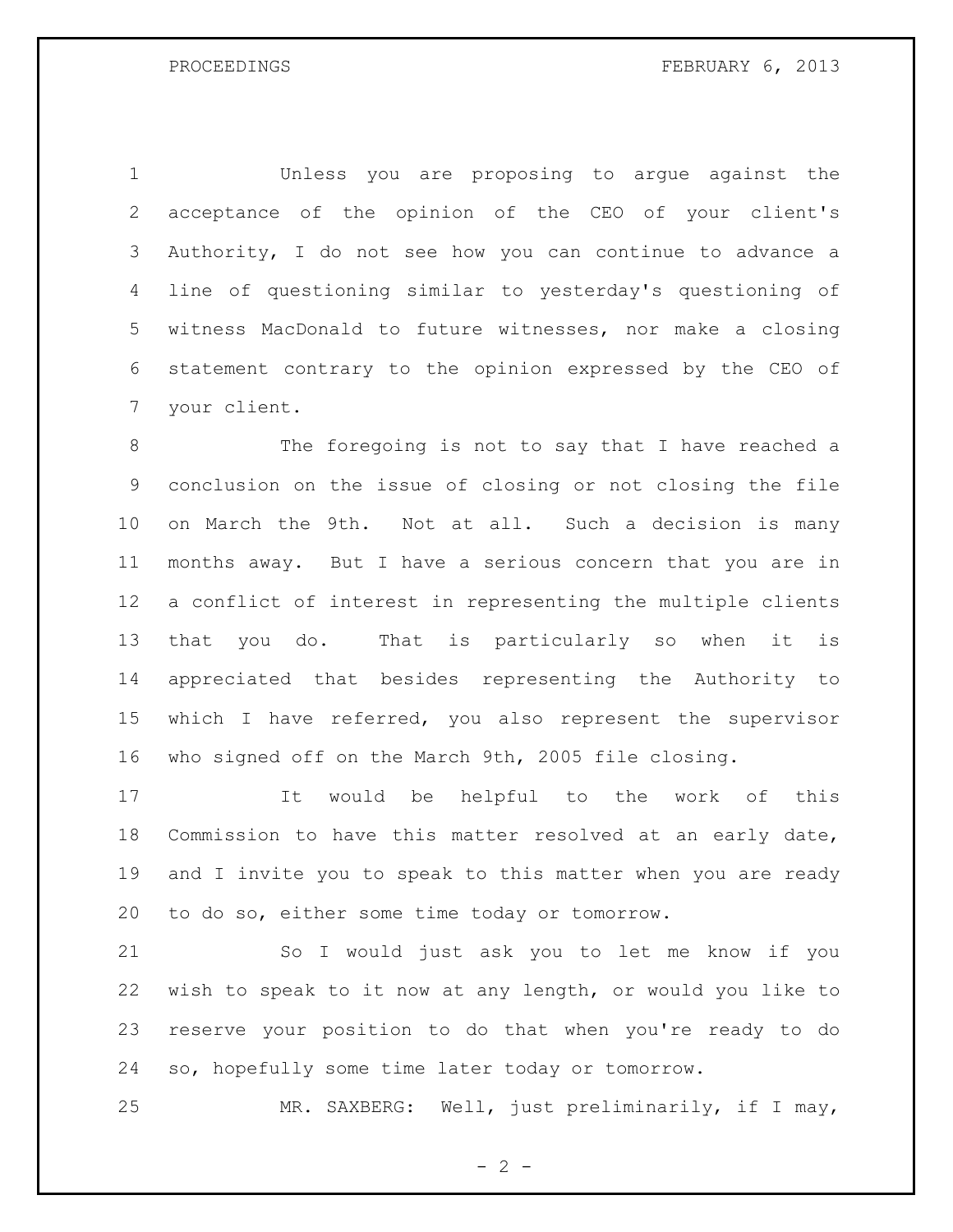PROCEEDINGS FEBRUARY 6, 2013

 there isn't a conflict between my client's position that I'm aware of, at all, and I certainly am not taking the position as an individual. I've asked questions to clarify that there were no express rules requiring the child be seen, and I've always, in each of those lines of questioning, indicated that it was appropriate that the child be seen and that that was best practice. 8 THE COMMISSIONER: All right. Is that, is that the full response you'd like to make to what I've said this morning? MR. SAXBERG: Well, I'll reserve the right to add. 13 THE COMMISSIONER: All right. Fair enough. 14 MR. SAXBERG: Thank you, sir. 15 THE COMMISSIONER: All right, Ms. Walsh. MS. WALSH: Thank you, Mr. Commissioner. I want to begin by filing a number of documents as exhibits that will be referred to in this witness's testimony. I suppose we can start by having the witness sworn in, and then I can file the documents. 21 THE COMMISSIONER: Right. 22 THE CLERK: Is it your choice to swear on the Bible or affirm without the Bible? 24 THE WITNESS: The Bible. 25 THE CLERK: All right. State your full name for

- 3 -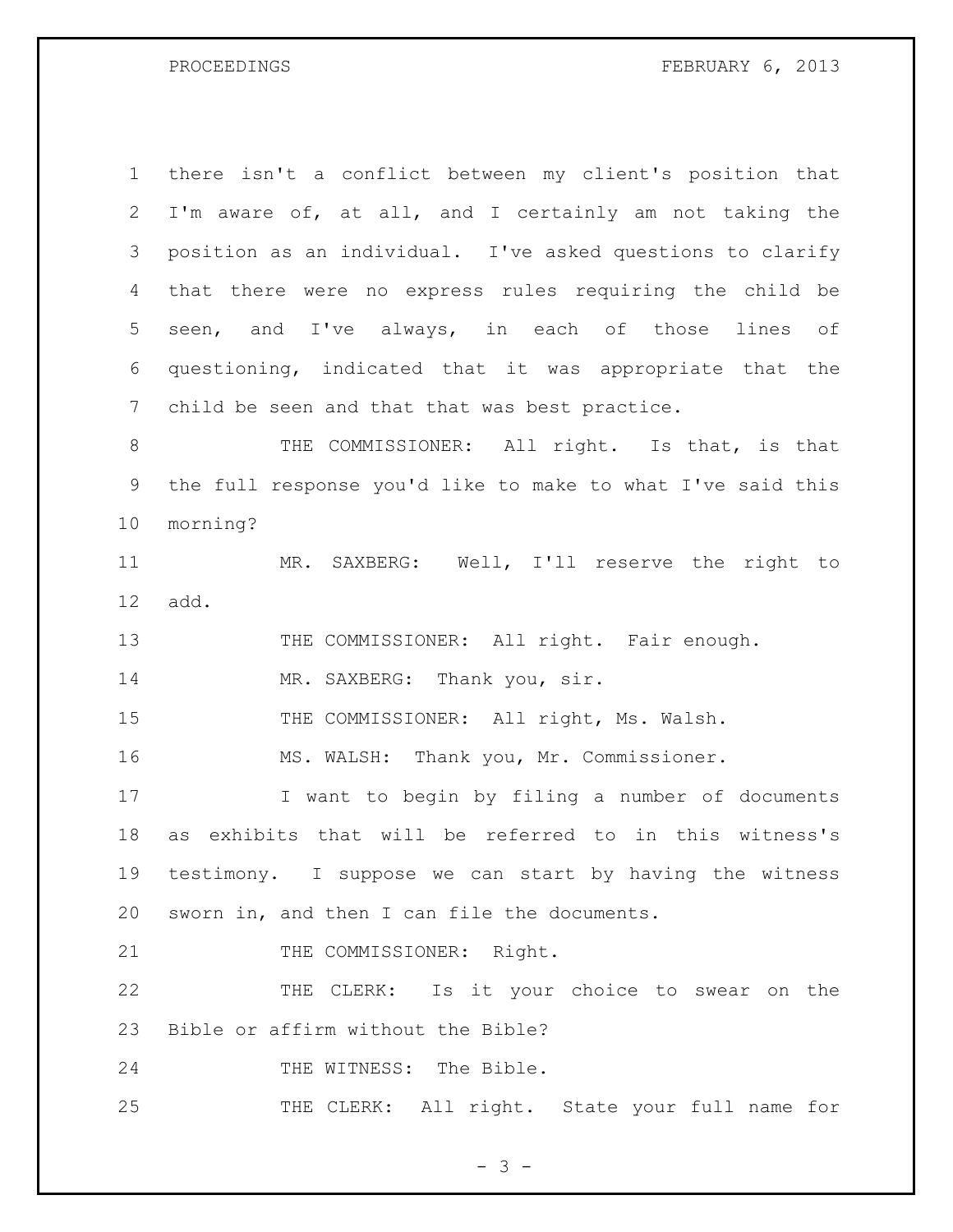PROCEEDINGS FEBRUARY 6, 2013

the court.

| $\overline{2}$ | THE WITNESS: Alana Smith Brownlee.                    |
|----------------|-------------------------------------------------------|
| 3              | THE CLERK: And spell me your first name.              |
| 4              | THE WITNESS: A-L-A-N-A.                               |
| 5              | THE CLERK: And your next name, please?                |
| 6              | THE WITNESS: Smith, S-M-I-T-H.                        |
| 7              | THE CLERK: And then?                                  |
| $8\,$          | THE WITNESS: And Brownlee, B-R-O-W-N-L-E-E.           |
| $\mathsf 9$    |                                                       |
| 10             | ALANA SMITH BROWNLEE, SWOrn,                          |
| 11             | testified as follows:                                 |
| 12             |                                                       |
| 13             | MS. WALSH: So I have exhibits that will become        |
| 14             | -- documents that will become Exhibits 24 through 30. |
| 15             | Exhibit 24 will be the timelines and policy,          |
| 16             | proposed July 13, 2001.                               |
| 17             | THE COMMISSIONER: Thank you. That's Exhibit           |
| 18             | 24.                                                   |
| 19             | MS. WALSH: Thank you.                                 |
| 20             | THE CLERK: Exhibit 24.                                |
| 21             |                                                       |
| 22             | EXHIBIT 24: FAMILY SERVICES                           |
| 23             | MANDATORY AGENCY RECORDING,                           |
| 24             | TIMELINES AND POLICY, PROPOSED                        |
| 25             | <b>JULY 13, 2001</b>                                  |

- 4 -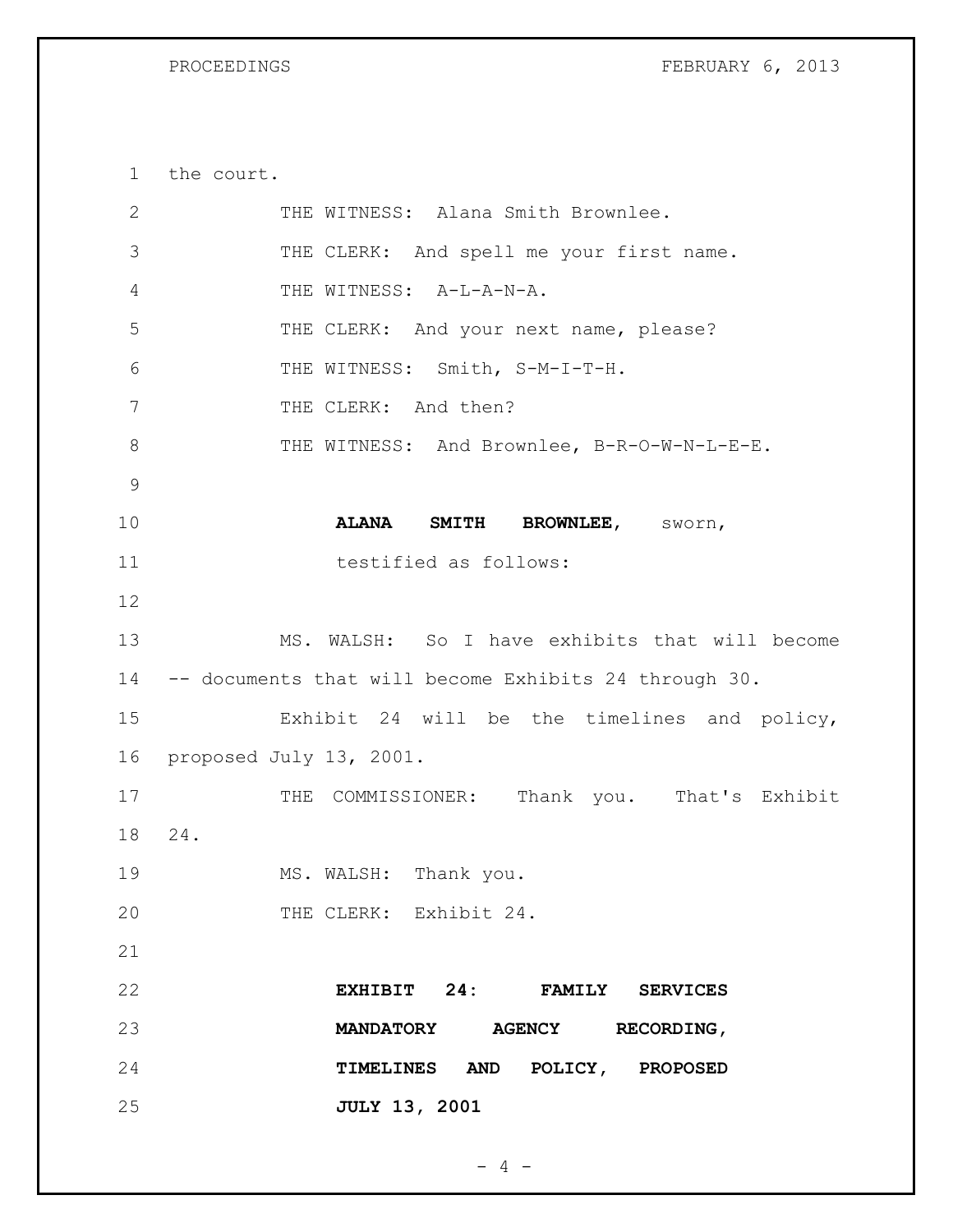| $\overline{2}$ | MS. WALSH: Next is a document entitled Winnipeg             |
|----------------|-------------------------------------------------------------|
| 3              | Child and Family Services Supervision Policy, updated       |
| 4              | December 20th, 2012.                                        |
| 5              | MR. MCKINNON: I was just going to clarify, Mr.              |
| 6              | Commissioner, with the permission of Ms. Walsh and all the  |
| 7              | other lawyers, I have given the witness a binder containing |
| 8              | all of these exhibits and the other Commission disclosures  |
| 9              | that are likely to be referred to today. So she has a       |
| 10             | binder in front of her, not in the same order, but          |
| 11             | certainly --                                                |
| 12             | THE COMMISSIONER: That'll be helpful.                       |
| 13             | MR. MCKINNON: -- all the same documents.                    |
| 14             | So the first -- Exhibit 24 is tab 3, Witness.               |
| 15             | MS. WALSH: Would you like a pen, in that case?              |
| 16             | You've got -- okay.                                         |
| 17             | THE WITNESS: Yeah, I'm just trying to figure out            |
| 18             | how to keep it -- you're going to refer to 24 as the        |
| 19             | number?                                                     |
| 20             | MS. WALSH: Yes, but I'll also tell you what it              |
| 21             | is.                                                         |
| 22             | THE WITNESS: Okay.                                          |
| 23             | MS. WALSH: Sure, if you've got tab 3 and you                |
| 24             | want to write Exhibit 24 on it. They'll also be called up   |
| 25             | on the screen.                                              |

 $-5 -$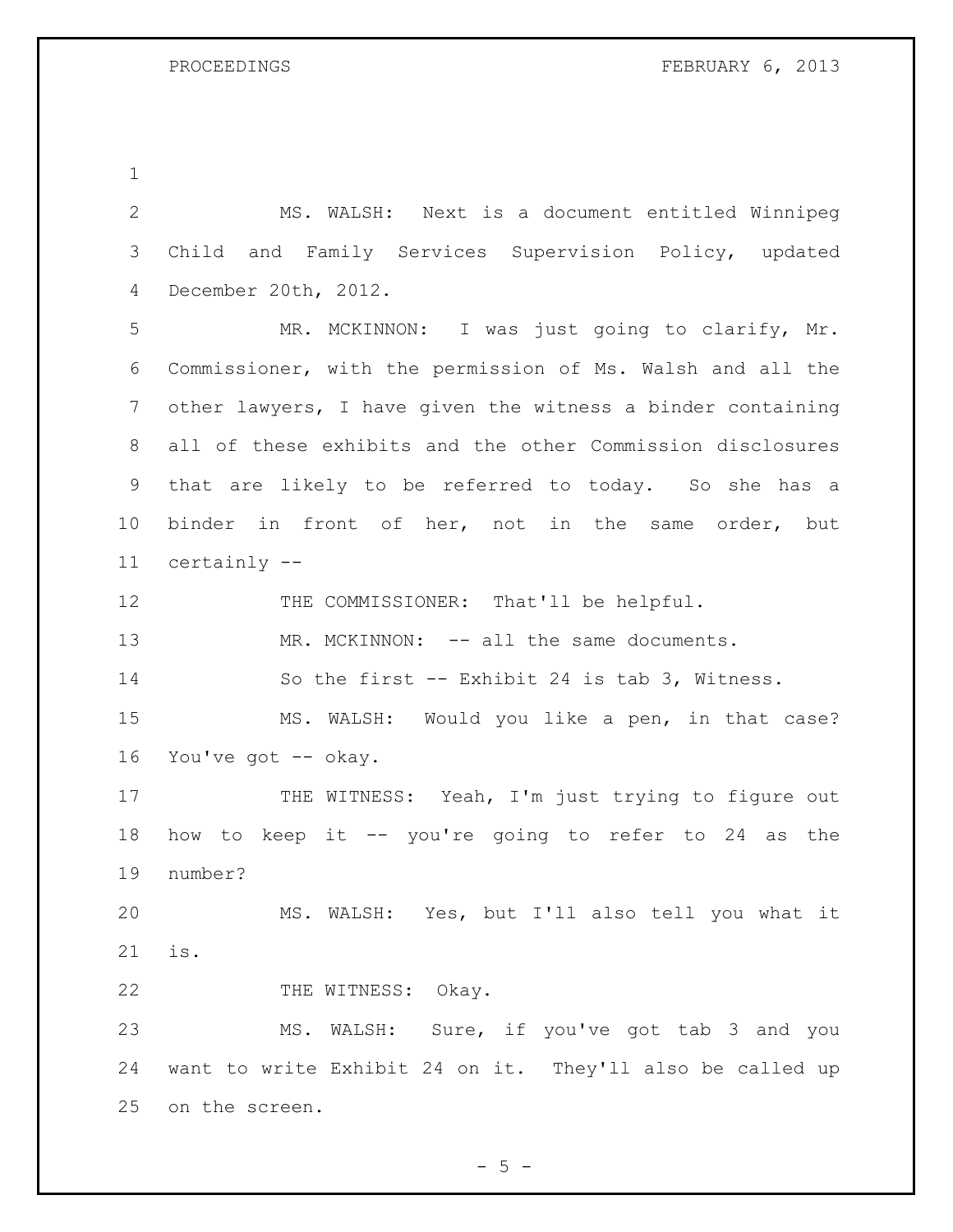| $\mathbf 1$  | THE WITNESS: Okay.                                 |
|--------------|----------------------------------------------------|
| $\mathbf{2}$ | MR. MCKINNON: Ms. Brownlee, would you like some    |
| 3            | sticky notes? Would that help?                     |
| 4            | THE WITNESS: That would help a lot.                |
| 5            | MS. WALSH: Did we mark that as Exhibit 25?         |
| 6            | THE CLERK: Exhibit 25.                             |
| 7            |                                                    |
| 8            | EXHIBIT 25: WINNIPEG CHILD AND                     |
| 9            | FAMILY SERVICES SUPERVISION                        |
| 10           | POLICY, UPDATED DECEMBER 20, 2012                  |
| 11           |                                                    |
| 12           | MS. WALSH: Okay. Next are a series of emails       |
| 13           | from and to the witness.                           |
| 14           | THE COMMISSIONER: To the witness?                  |
| 15           | THE CLERK: From and to.                            |
| 16           | THE COMMISSIONER: From and to. Exhibit 26.         |
| 17           | THE CLERK: Exhibit 26.                             |
| 18           |                                                    |
| 19           | EXHIBIT 26:<br><b>EMAILS TO AND</b><br><b>FROM</b> |
| 20           | <b>ALANA BROWNLEE</b>                              |
| 21           |                                                    |
| 22           | MR. MCKINNON: That's tab 12 in the binder, for     |
| 23           | the witness.                                       |
| 24           | THE COMMISSIONER: Thank you.                       |
| 25           | MS. WALSH: The next document is comprised of       |
|              |                                                    |

- 6 -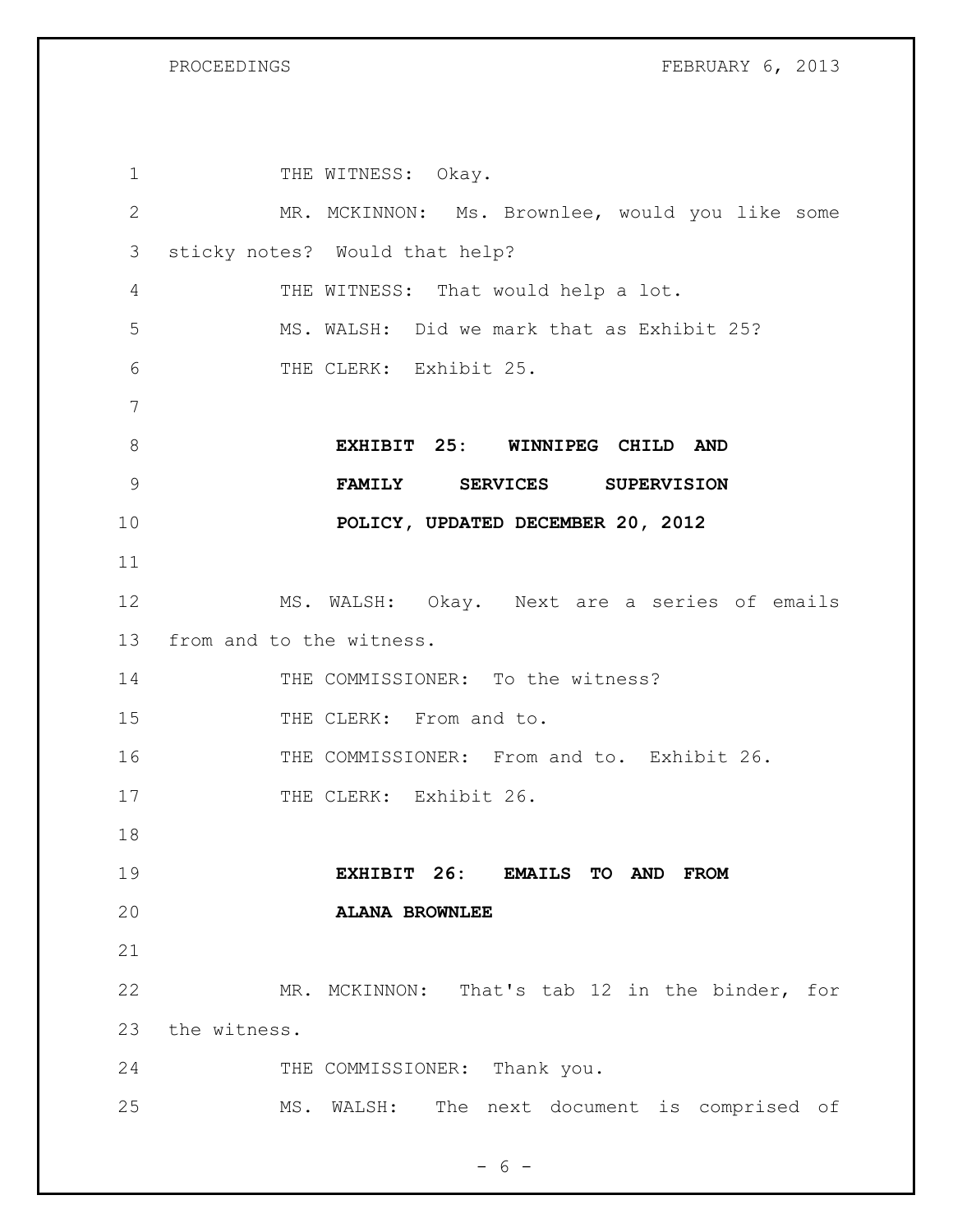PROCEEDINGS FEBRUARY 6, 2013

 portions of the date book from Angie Balan between 2000 and 2001. THE COMMISSIONER: What dates? MS. WALSH: For a period between 2000 and 2001. 5 THE COMMISSIONER: Right. MS. WALSH: Exhibit 28 -- 27, correct? 7 THE COMMISSIONER: Exhibit 27. 8 MR. MCKINNON: Tab 13. 9 THE COMMISSIONER: Exhibit 27. 10 THE CLERK: Exhibit 27. **EXHIBIT 27: ANGELA BALAN'S AGENDA PLANNING DIARY 2000** MS. WALSH: Next we have a document entitled Winnipeg Child and Family Services Archived Items, December 2012. 18 THE COMMISSIONER: Exhibit 28. 19 THE CLERK: Exhibit 28. **EXHIBIT 28: WINNIPEG CHILD AND FAMILY SERVICES ARCHIVED ITEMS, DECEMBER 2012** MR. MCKINNON: Tab 11.

- 7 -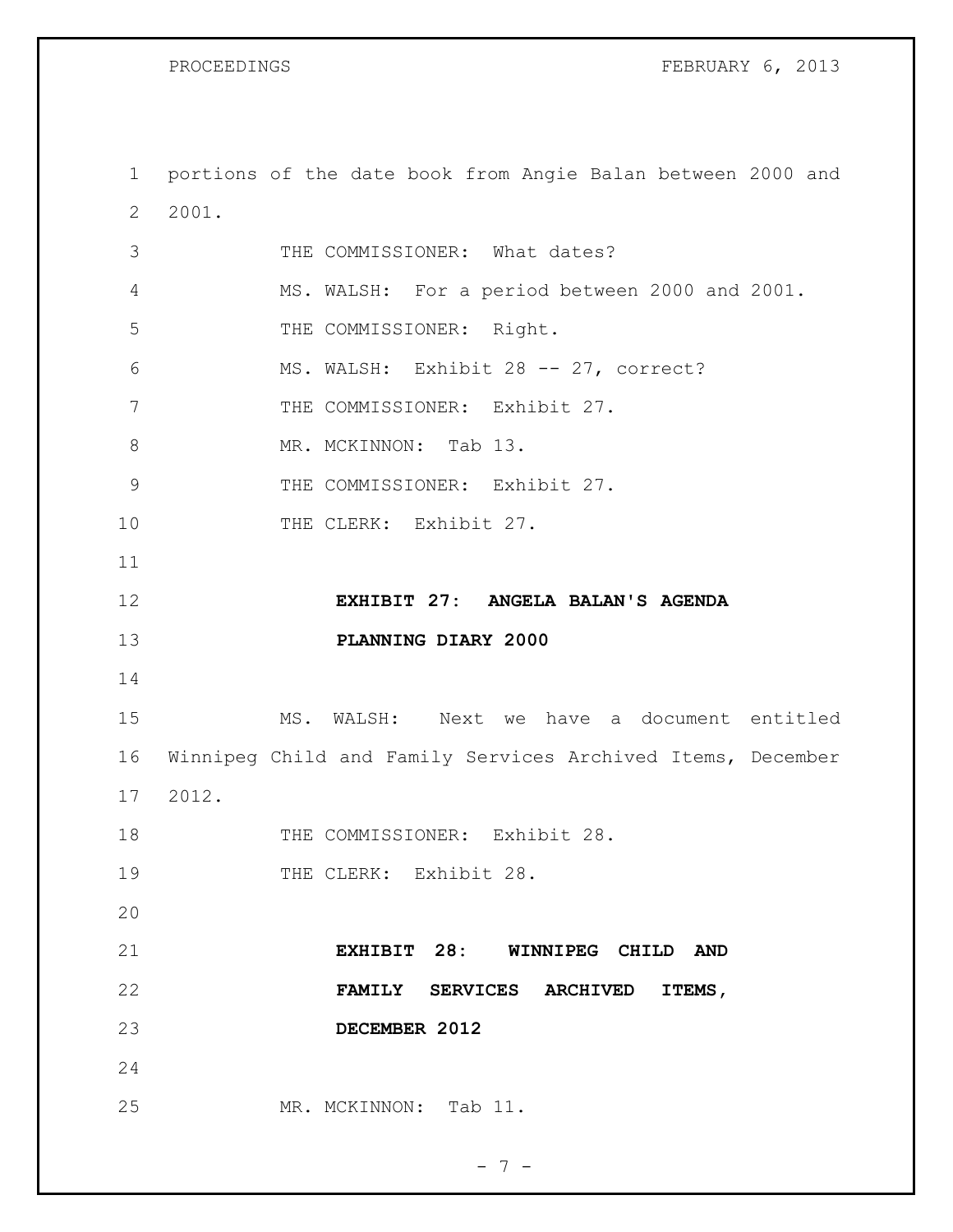PROCEEDINGS FEBRUARY 6, 2013

| $\mathbf 1$    | THE COMMISSIONER: Thank you.                                |
|----------------|-------------------------------------------------------------|
| $\mathbf{2}$   | MS. WALSH: The next document is entitled Records            |
| 3              | Authority Schedule Number 0361, re family files.            |
| 4              | MR. MCKINNON: That's tab 14.                                |
| 5              | THE COMMISSIONER: Exhibit 29.                               |
| 6              | THE CLERK: Exhibit 29.                                      |
| 7              | THE COMMISSIONER: Thank you.                                |
| 8              |                                                             |
| $\overline{9}$ | EXHIBIT 29: FAMILY SERVICES AND                             |
| 10             | HOUSING RECORDS AUTHORITY SCHEDULE                          |
| 11             | NO. 0361 RE FAMILY FILES                                    |
| 12             |                                                             |
| 13             | MS. WALSH: And finally, a document entitled                 |
| 14             | Record Schedule Number 0362A regarding child-in-care files. |
| 15             | THE COMMISSIONER: Exhibit 30.                               |
| 16             | MR. MCKINNON: Tab 15.                                       |
| 17             |                                                             |
| 18             | EXHIBIT 30: FAMILY SERVICES AND                             |
| 19             | CONSUMER AFFAIRS RECORDS SCHEDULE                           |
| 20             | NO. 0362A RE CHILD-IN-CARE FILES                            |
| 21             |                                                             |
| 22             | MS. WALSH: So we've got that marked as exhibit              |
| 23             | 30? Okay. We're ready to begin, then. Thank you.            |
| 24             |                                                             |
| 25             |                                                             |
|                |                                                             |

- 8 -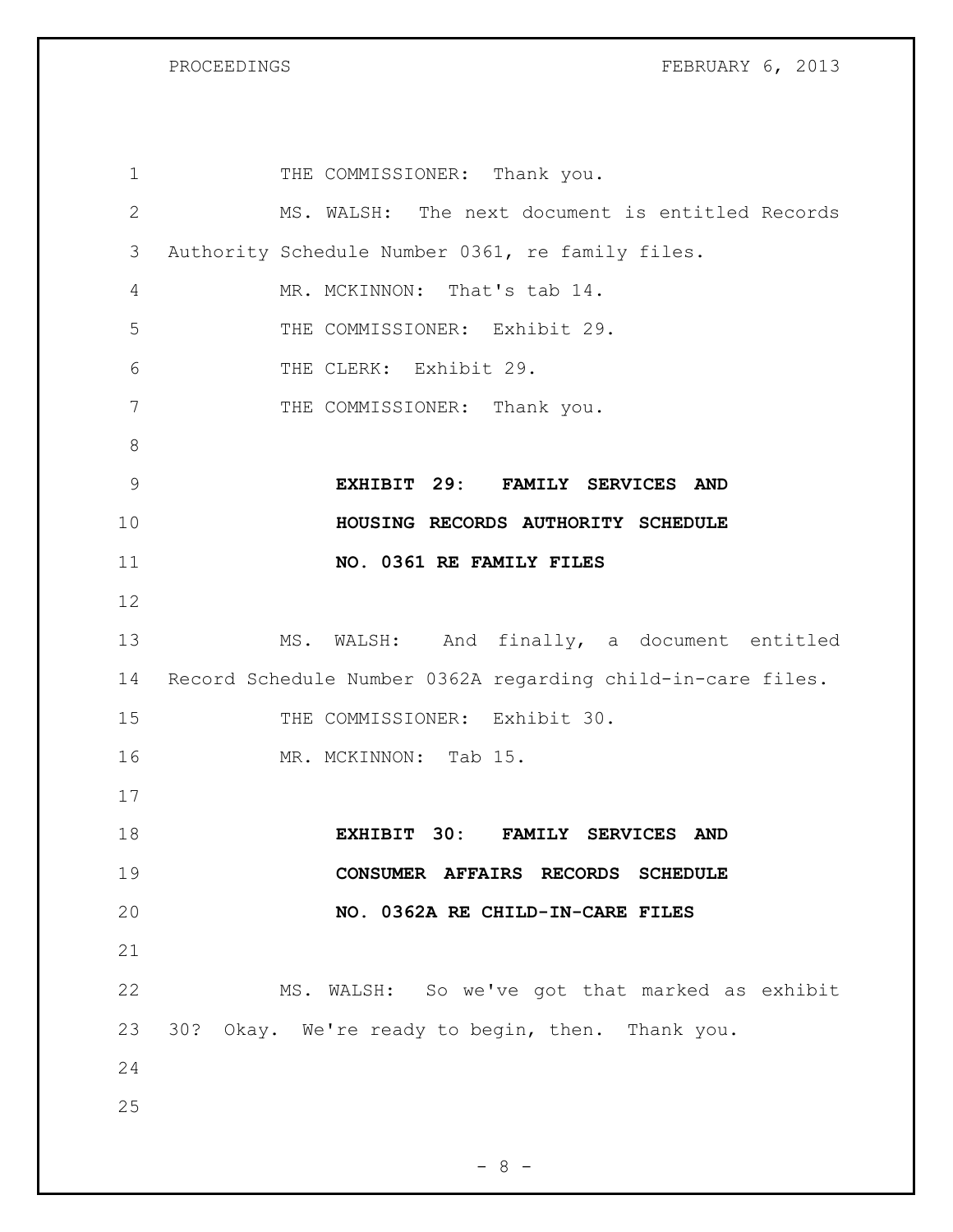DIRECT EXAMINATION BY MS. WALSH: Q Good morning, Ms. Brownlee. A Good morning. Q You testified on the very first day of our proceedings in September of last year. A Yes. Q And to remind everyone, you are the current CEO of Winnipeg Child and Family Services? A Yes. Q You've been in that position since 2011? A Yes, July 2011. Q We've asked you to come back today to give evidence regarding the whereabouts of notes made by supervisors who provided services to Phoenix and her family, and to provide evidence about notes made by the family support worker who provided services. A Yes. Q I understand that you undertook a search for the supervisor's notes beginning in July of 2011; is that right? 21 A That's correct. Q What prompted that search? A That was at the request of my legal counsel. They had -- he had identified through the course of preparation for the Inquiry and the interviews with the

- 9 -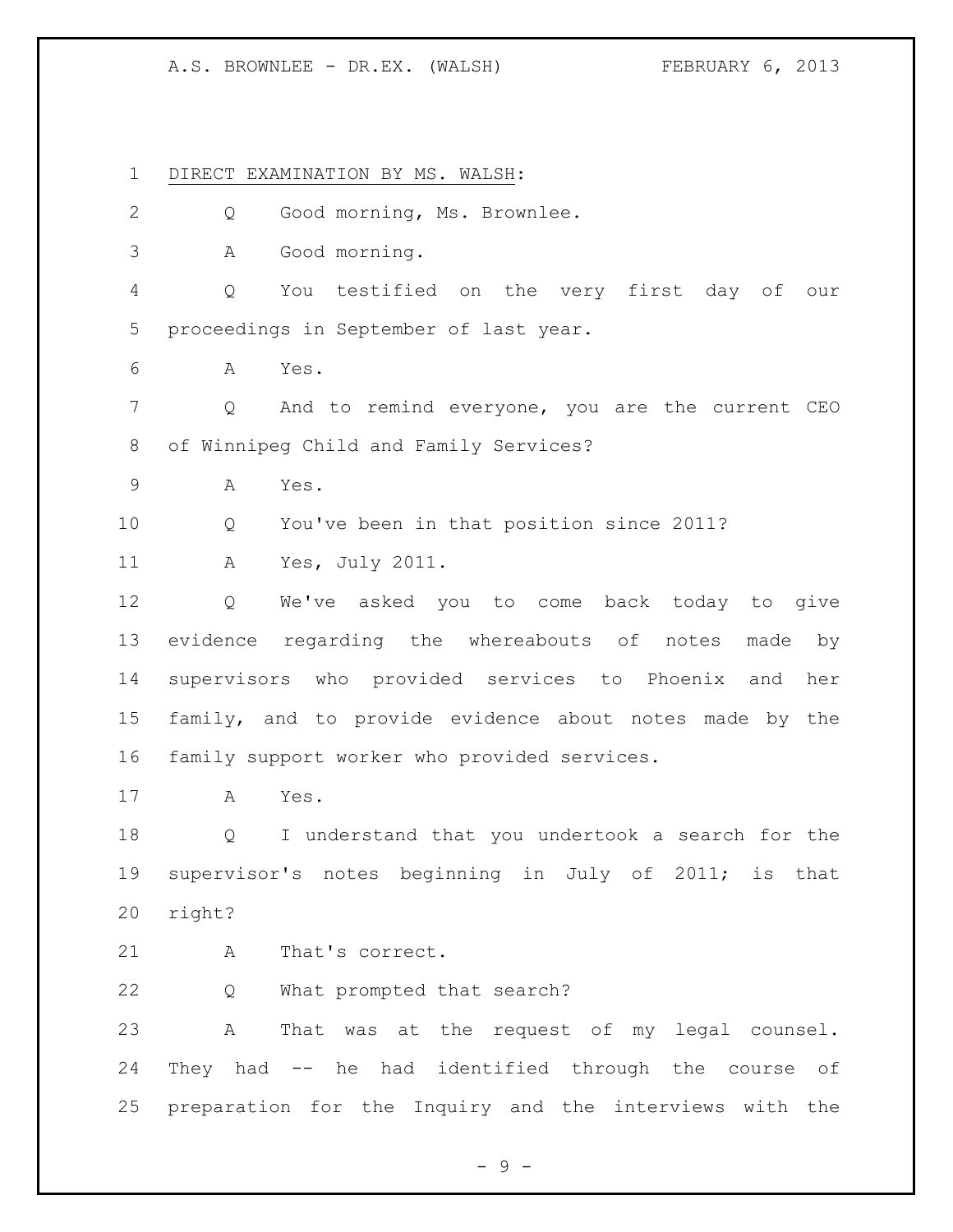supervisors, that they were requesting access to their supervisor notes in order to, to prompt their recall. Q Now, I'm having a little bit of trouble hearing you. I wonder if you can pull your microphone closer. MS. WALSH: I don't know about you, Mr. Commissioner. THE COMMISSIONER: Yes, that would be helpful. 8 THE WITNESS: Is that better? BY MS. WALSH: Q Yes, thank you. If we pull up page 40376, this is a news release dated October 11, 2006. It says: 14 The left response to the left reminded to the method of the set of the left response to the left response to the method of the set of the set of the set of the set of the set of the set of the set of the set of the set Commission of Inquiry into the death of Phoenix Sinclair." So we know that the Inquiry was originally called for in 2006. Are you aware of any steps that the agency or the department took to preserve documents and information relating to the Inquiry? A At the point that Phoenix's death was learned of by Winnipeg CFS, the CEO, who was at that time Darlene MacDonald, requested the file from the closed file room because the file had been closed, and she had it maintained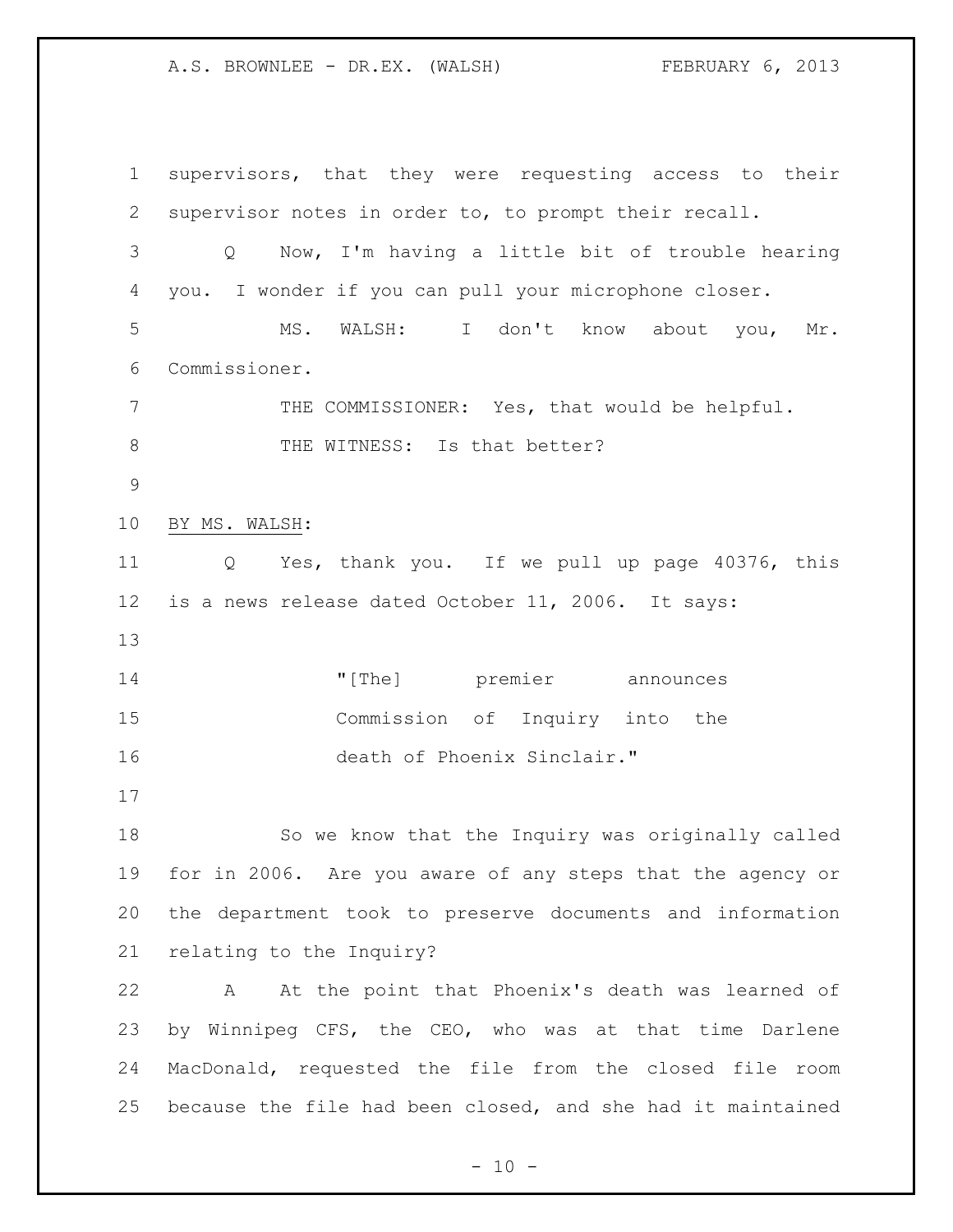at the Wesley executive office. And she also put a confidential status on the case on CFSIS so that the case couldn't be accessed.

 Q Prior to the search that you undertook in July 2011 -- and we will go into some detail about that eventually this morning -- do you know if any efforts were made to locate notes made by supervisors?

 A Prior to, to my search I don't believe there were, as I don't think it was identified that the supervisor notes were missing. The file was considered intact and it hadn't been identified that the supervisor notes weren't on the file.

 Q And as I understood your testimony earlier, what identified that those notes were not on the file was when the supervisors began to prepare for their participation in this Inquiry.

A That's correct.

 Q During the period 2000 to 2005, record keeping and record retention was governed by legislation, standards, and policies.

21 A That's correct.

 Q So what I'd like to do is start by going through those standards, policies, and, and legislation as a background.

MS. WALSH: If we can pull up on the screen,

 $- 11 -$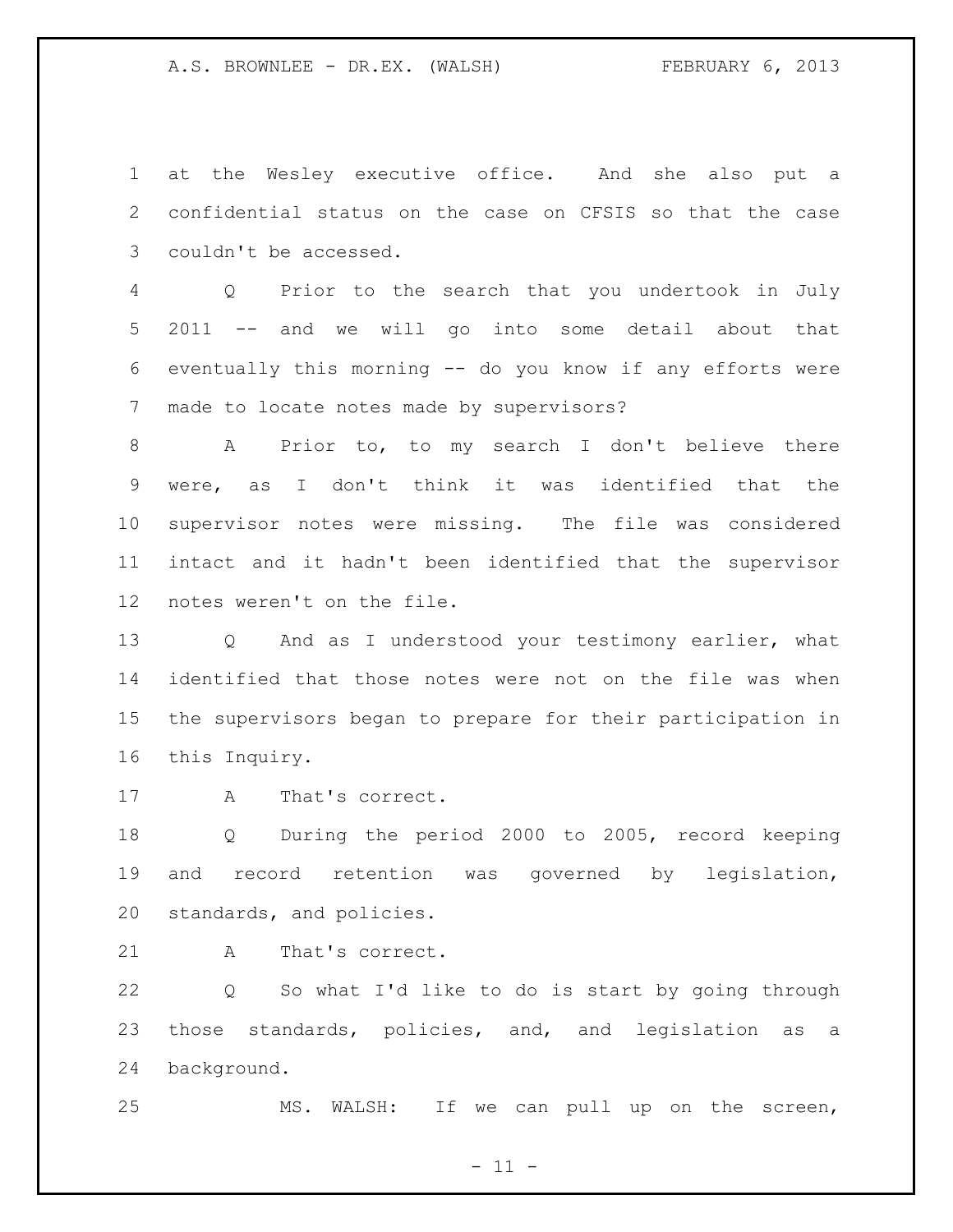please, a portion of The Child and Family Services Act, Section 76(22). Actually, before we even get to that, if we can go to the definition section, which will be on the first or second page. Can you scroll, please, to probably the third page. Well, you know -- there, perfect, thank you. BY MS. WALSH: Q You see at the top of the page the definition of record -- A Yes. Q -- is identified and it says: "'Record' means a record of information in any form, and 17 includes information that is written, photographed, recorded or **stored in any manner, on any**  storage medium or by any means, including by graphic, electronic or mechanical means, but does not include electronic software or any mechanism that produces records."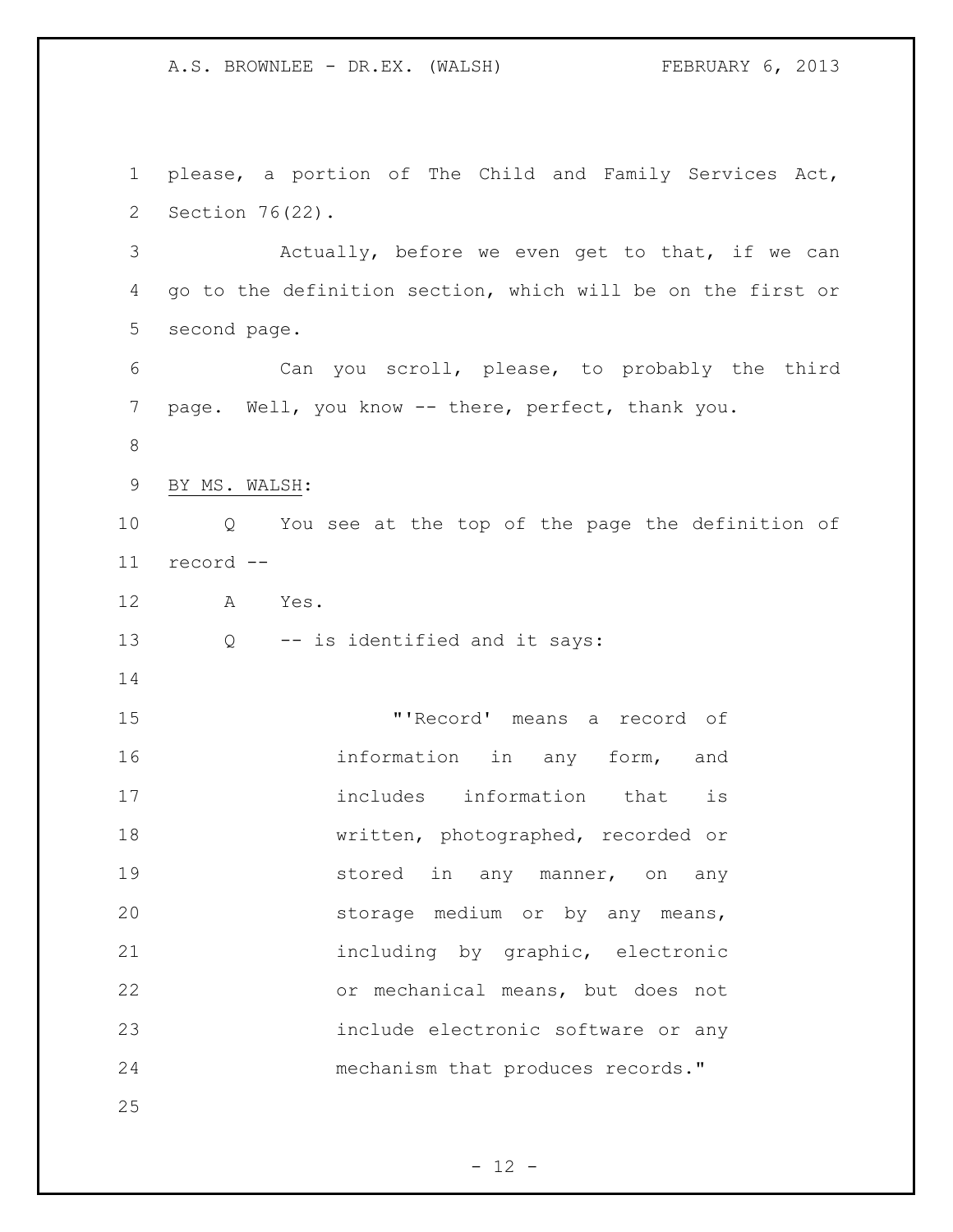A Yes. Q So that's the definition of records. MS. WALSH: Now, if we can turn to Section 76(22)? Perfect, thank you. BY MS. WALSH: Q Subsection 22, entitled Retention, storage, and destruction of records: **"Subject** to subsection (14)"  $-$  which deals with child-in-care files, **"...** an agency shall retain, store 16 and destroy records made under 17 this Act in accordance with the 18 regulations." A Yes. MS. WALSH: Now, let's turn to the regulations, which I believe you also have, Madam Clerk, on the stick. Regulation 16/99, we go to Part 4, so I think ... It'll be Section 8, so a little bit farther, please. Good, thank you.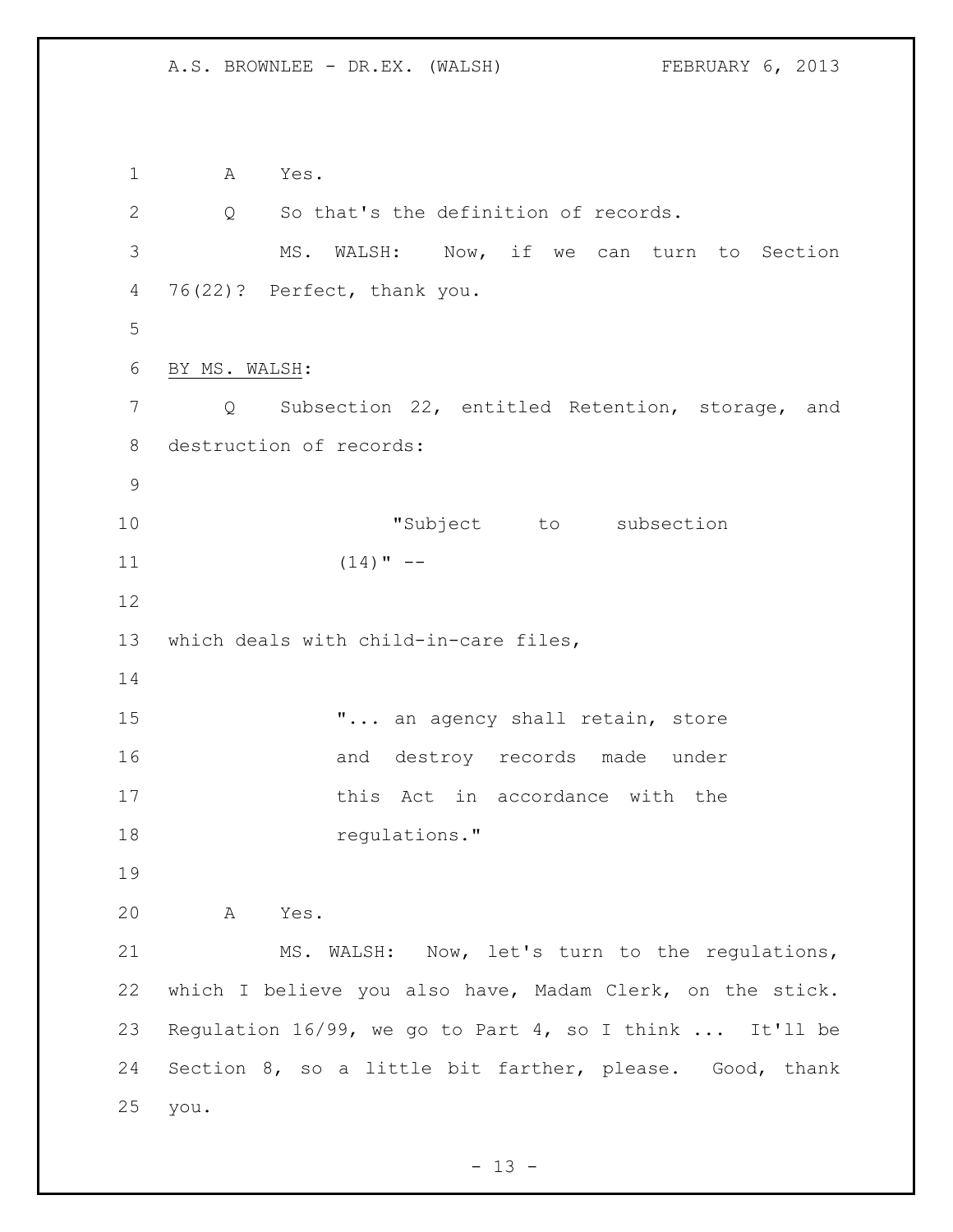BY MS. WALSH: Q Part 4 is entitled Agency Records. Subsection 8(1) says, Definition of "agency record": "... means a record made under the Act that is in the custody or 8 control of an agency." 10 This Part applies to agency records." 13 9(1), Duty to adopt security safeguards: "Subject to the provisions of the Act and the standards established 17 by the director, an agency shall ensure that the information in an agency record is 20  $(1)$  a) protected by the agency 21 adopting reasonable 22 administrative, technical and physical safeguards that ensure 24 the confidentiality, security, accuracy and integrity of the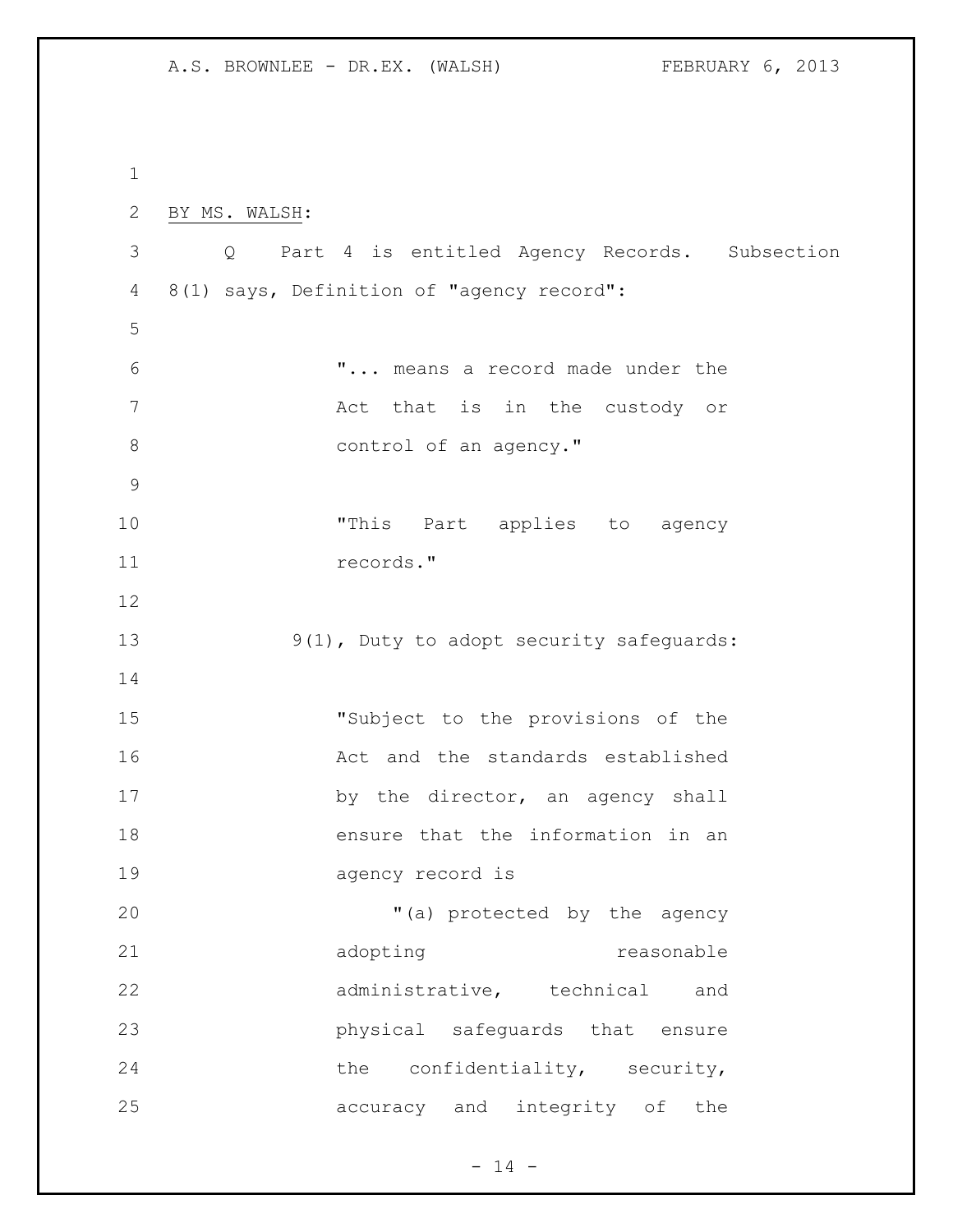information; and "(b) accessible only to persons employed, retained or consulted by the agency and only when access to the record is needed to carry out their responsibilities under the Act in relation to the person to whom the record relates." And if we go to 9(2), that relates to closed child-in-care records. MS. WALSH: Can we scroll down, please? I don't think we need to go into detail on that one. Go to Section 10, please. BY MS. WALSH: Q Retention of agency records: An agency shall ensure that on completion of a service, the agency record is (a) closed in accordance with procedures established by the director; and

 $- 15 -$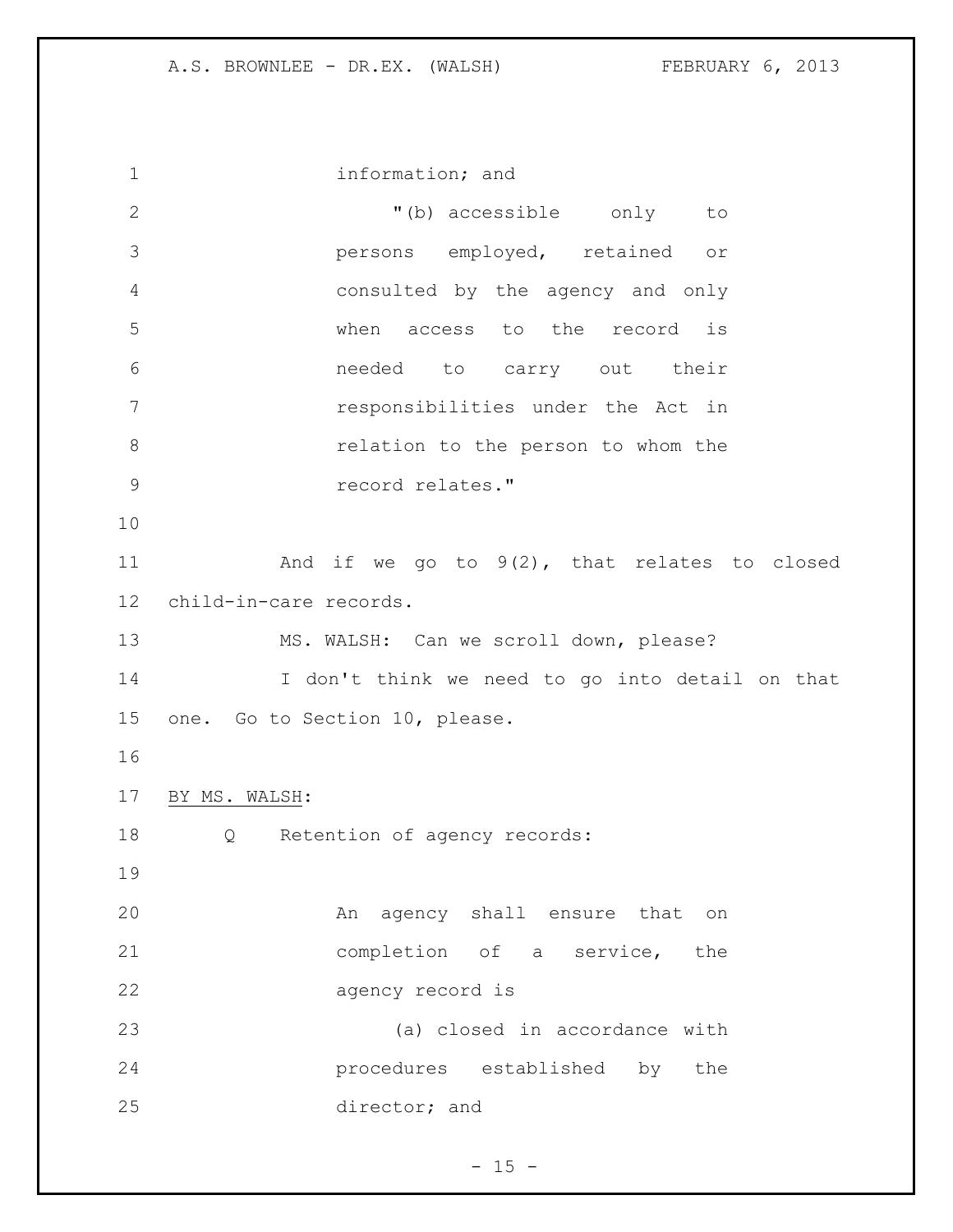(b) retained by the agency for the period of time and in the manner established by the director in order to ensure that the subject of the agency record has a reasonable opportunity to obtain information from the record as **bermitted** under the Act, and assist the agency in providing services under the Act. **I'll** just stop there. Are you aware of any directions that came from the director as referenced in Section 10? A The record -- the director does not establish any direction related to destruction of records; therefore, agencies are required to obtain all case related records indefinitely or permanently until such time as the director makes a different resolution. Q Okay. Still under Regulation 11(1), Destruction of agency records: An agency shall ensure that an agency record is destroyed in accordance with procedures

 $- 16 -$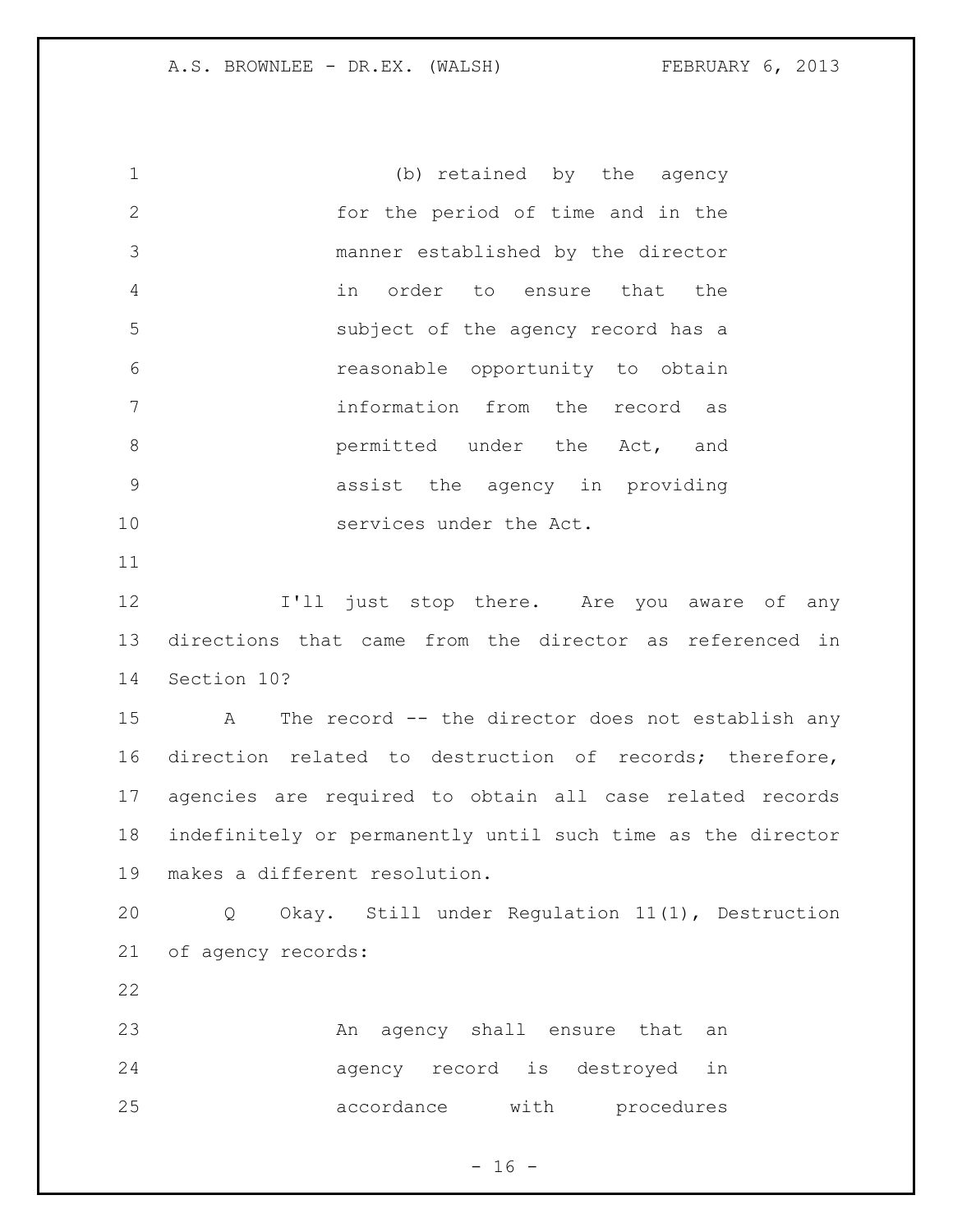| $\mathbf 1$     | established by the director; and                          |
|-----------------|-----------------------------------------------------------|
| $\mathbf{2}$    | in<br>a manner that protects the                          |
| 3               | privacy of the person to whom the                         |
| $\overline{4}$  | record relates.                                           |
| 5               |                                                           |
| 6               | And finally, $11(2)$ :                                    |
| $7\phantom{.0}$ |                                                           |
| 8               | An agency that destroys an agency                         |
| 9               | record shall keep a record of the                         |
| 10              | person whose record is destroyed                          |
| 11              | and the time period to which the                          |
| 12              | record relates; and the method of                         |
| 13              | destruction and the person                                |
| 14              | responsible for supervising the                           |
| 15              | destruction.                                              |
| 16              |                                                           |
| 17              | Would these regulations and the legislation that          |
| 18              | I've outlined, would all of this apply to the protection  |
| 19              | files of Samantha Kematch and Steve Sinclair?             |
| 20              | Yes, they would.<br>A                                     |
| 21              | And also the child-in-care file of Phoenix<br>Q           |
| 22              | Sinclair?                                                 |
| 23              | A<br>Yes.                                                 |
| 24              | I also understand that Winnipeg CFS was governed<br>Q     |
| 25              | by the Government Records Schedule, and I'll refer you to |

- 17 -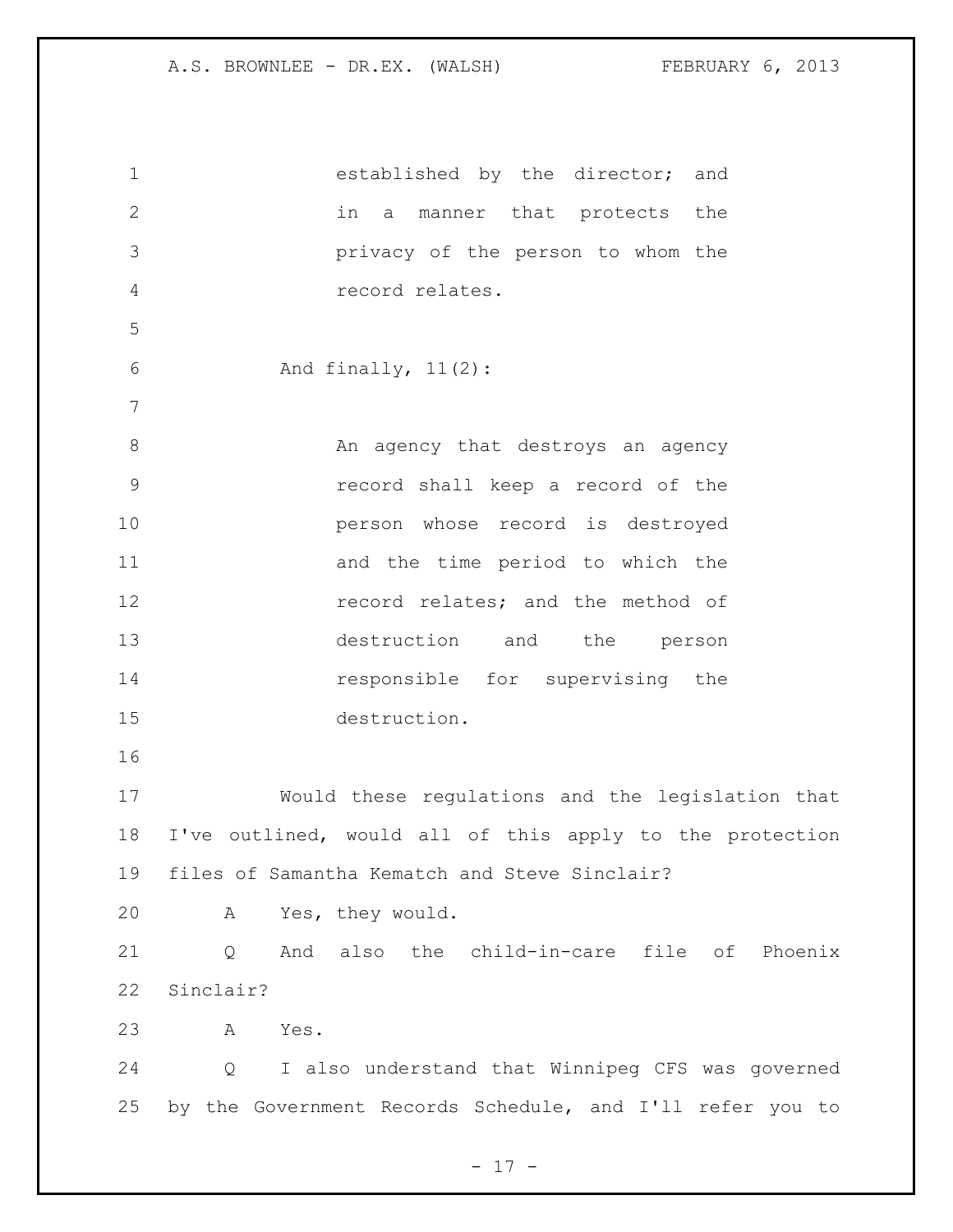Exhibit 29.

| $\mathbf{2}$ | MS. WALSH: No, I think you've got the wrong                   |
|--------------|---------------------------------------------------------------|
| 3            | Would it be the one at the top? Yes. So the                   |
| 4            | first one or the -- like, the -- sorry, the second-last.      |
| 5            | UNIDENTIFIED PERSON: Three -- 361.                            |
| 6            | MS. WALSH: The first of the two that are -- the               |
| 7            | second-last document. That should be it. Yes, thank you.      |
| $\,8\,$      |                                                               |
| 9            | BY MS. WALSH:                                                 |
| 10           | That's Exhibit 29 on the screen in front of you.<br>Q         |
| 11           | A<br>Yes.                                                     |
| 12           | What exactly is this document? It's entitled a<br>Q           |
| 13           | Records Authority Schedule, it's numbered 0361. It says       |
| 14           | it's from the Department of Family Services and Housing,      |
| 15           | and the series title is family files. What is it?             |
| 16           | It's a document that outlines the governmental<br>$\mathbb A$ |
| 17           | process related to files and records specific to Child and    |
| 18           | Family Services or specific to our branch, Winnipeg Child     |
| 19           | and Family Services. So it outlines what documentation or     |
| 20           | files are being referenced, and then it outlines<br>the       |
| 21           | process for retention of those records.                       |
| 22           | If we turn to page 4 of the exhibit<br>Q                      |
| 23           | MS. WALSH: There it is, thank you.                            |
| 24           |                                                               |
| 25           | BY MS. WALSH:                                                 |

- 18 -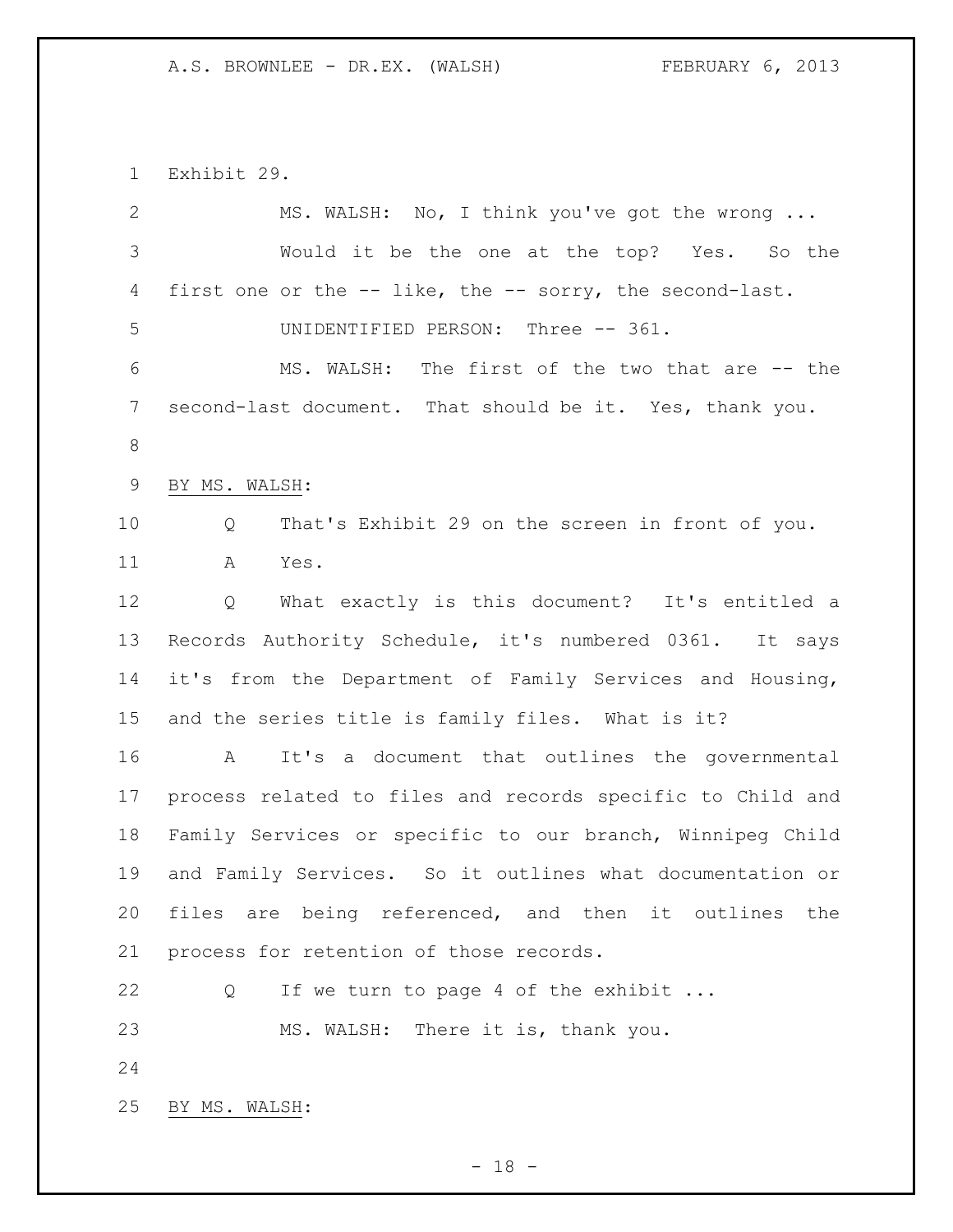Q Are you able to explain what this schedule identifies?

 A It identifies two types of records: incidental service files and family case files.

 Incidental service files are defined as files that involve a brief, one-time-only contact, so it would be more of a record related to an intake function such as a caller calling in and asking for a referral to a parenting class or asking for something, so something where there's no action taken. Those files are to be maintained for two years within the branch or within Winnipeg CFS. They're then sent to the government's central filing area for five 13 years, and they're able to be destroyed after seven years.

 Q So that's -- you're reading from the columns, one entitled Retention, the other entitled Disposition.

A Yes.

Q Okay. And the second type of file?

 A The second type of file are the family case files, so that would involve protection files, voluntarily family service files, any service provided in a long-term nature to a family. Again, they're retained within our branch for a two-year period of time, they're sent to government records for 28 years, and then they are sent to archives, to be retained permanently unless otherwise dictated by the director.

 $- 19 -$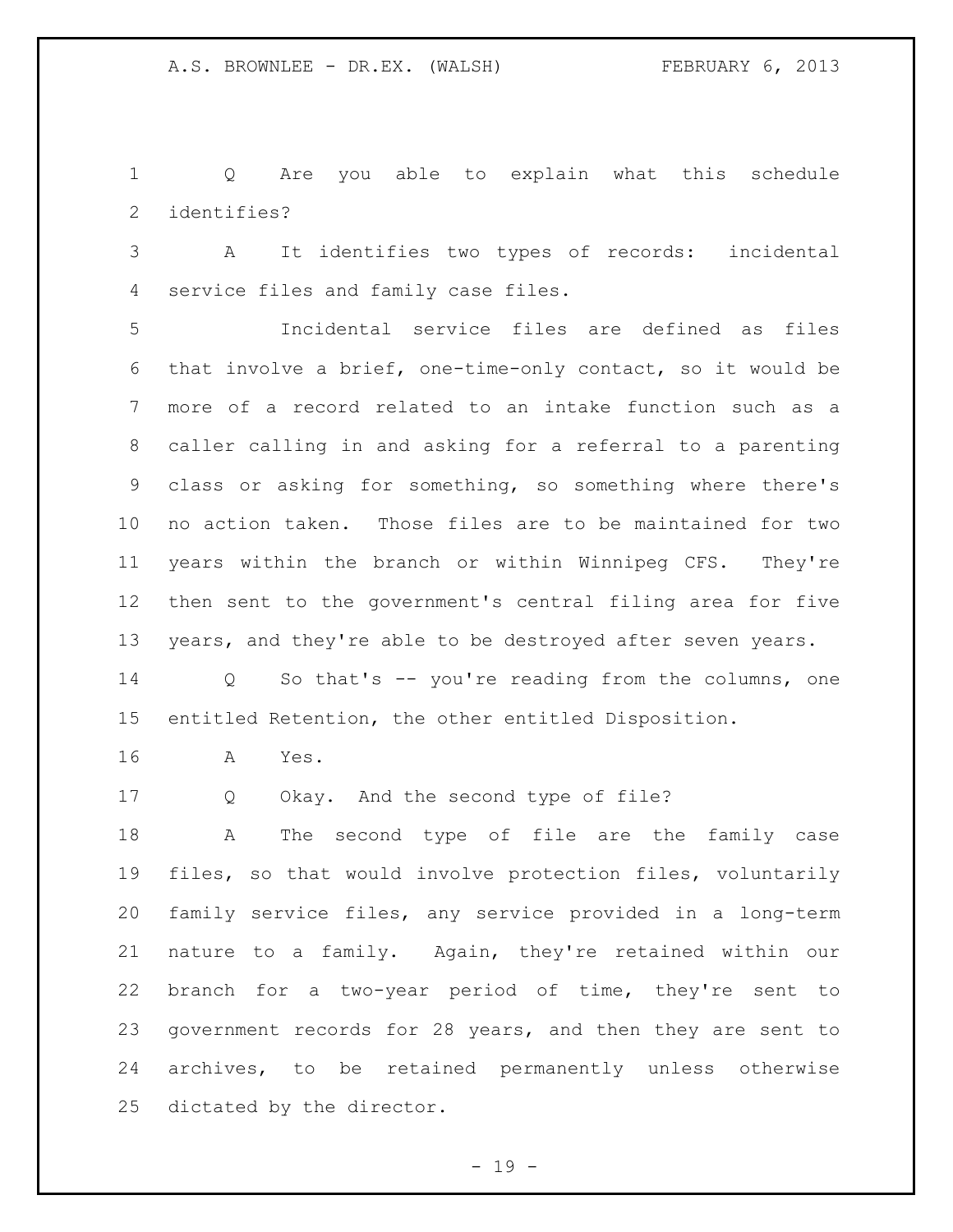1 Q Which has not occurred.

A Yes.

3 Q Then the next, Exhibit 30 ...

 MS. WALSH: Be the last document on that list. 

BY MS. WALSH:

 Q This schedule pertains to child-in-care files? A Yes, it does.

 Q If we turn to page 10 of the schedule, what does this tell us about retention and disposition of child-in-care files?

 A It essentially tells you the same thing. The difference with this is there's a differentiation in timelines between files made pre-1999 and files made following March 16th, 1999. But essentially, once the file is closed they're to be retained by the branch office for a two-year period of times, sent to government records for 28 years, and then subsequently to archives where they're maintained permanently.

 Q So essentially what you've told us is records are 21 to be kept in the branch for two years -- branch office for two years?

A Yes.

 Q Then records are to be transferred to the government records centre and stored for 28 years?

 $- 20 -$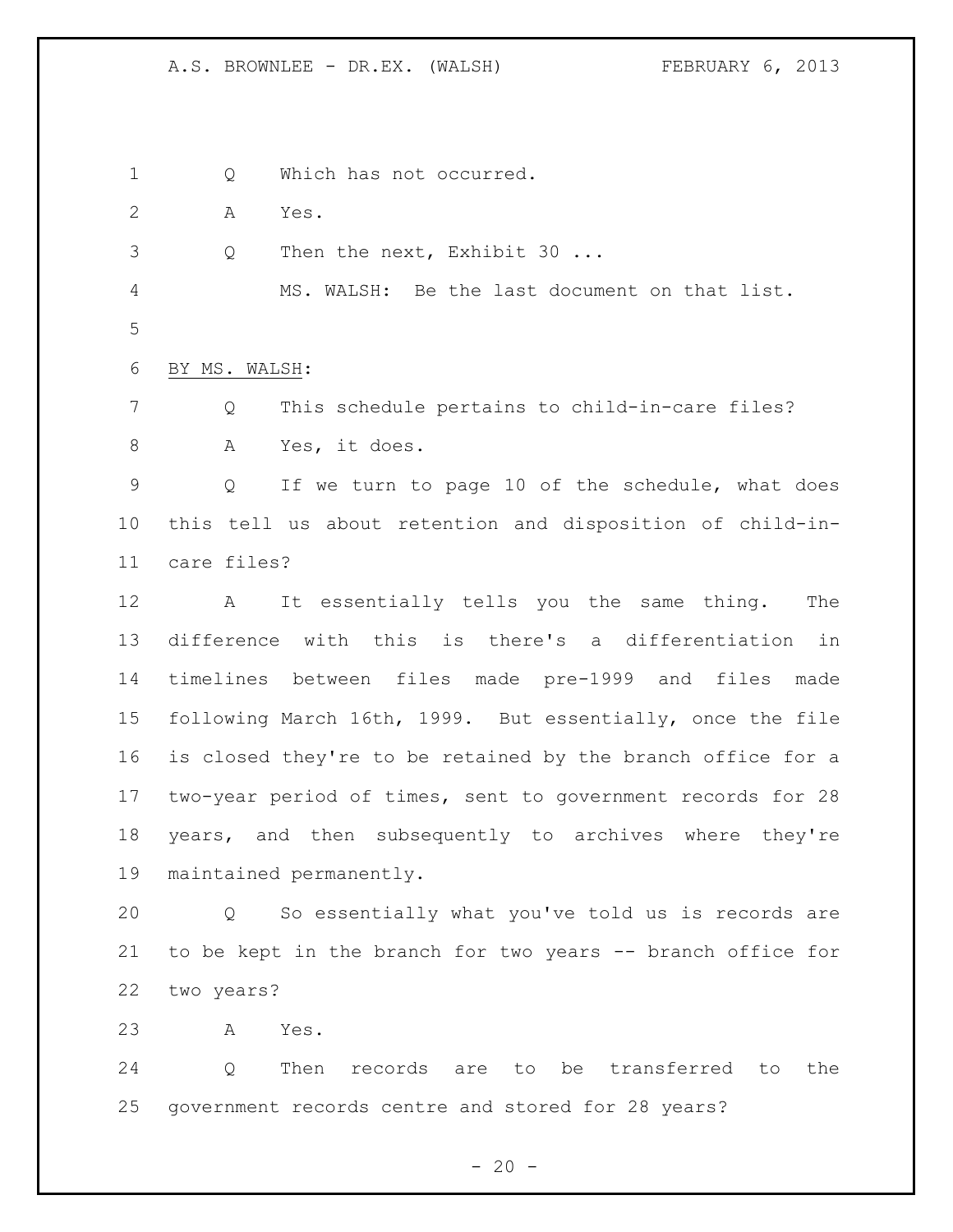A Yes. Q Following that, they are to be transferred and permanently maintained at archives. A Yes. Q Thank you. Now, there were also standards which applied to record keeping during the time that Phoenix and her family received services. 8 MS. WALSH: We can start with page 18701, please. And this is from Commission disclosure 983. 10 MR. MCKINNON: That's tab 1 in your binder. THE COMMISSIONER: Which exhibit number is it? MS. WALSH: We're now into the Commission disclosure -- 14 THE COMMISSIONER: Oh. 15 MS. WALSH: -- Mr. Commissioner, and I believe --16 THE COMMISSIONER: Yes. 17 MS. WALSH: -- you will have the documents, as you -- 19 THE COMMISSIONER: Yeah. MS. WALSH: -- usually do, in a folder. 21 THE COMMISSIONER: I, I -- have I got a folder here? MS. WALSH: Were they not put on your table? Maybe they're -- THE COMMISSIONER: Yes.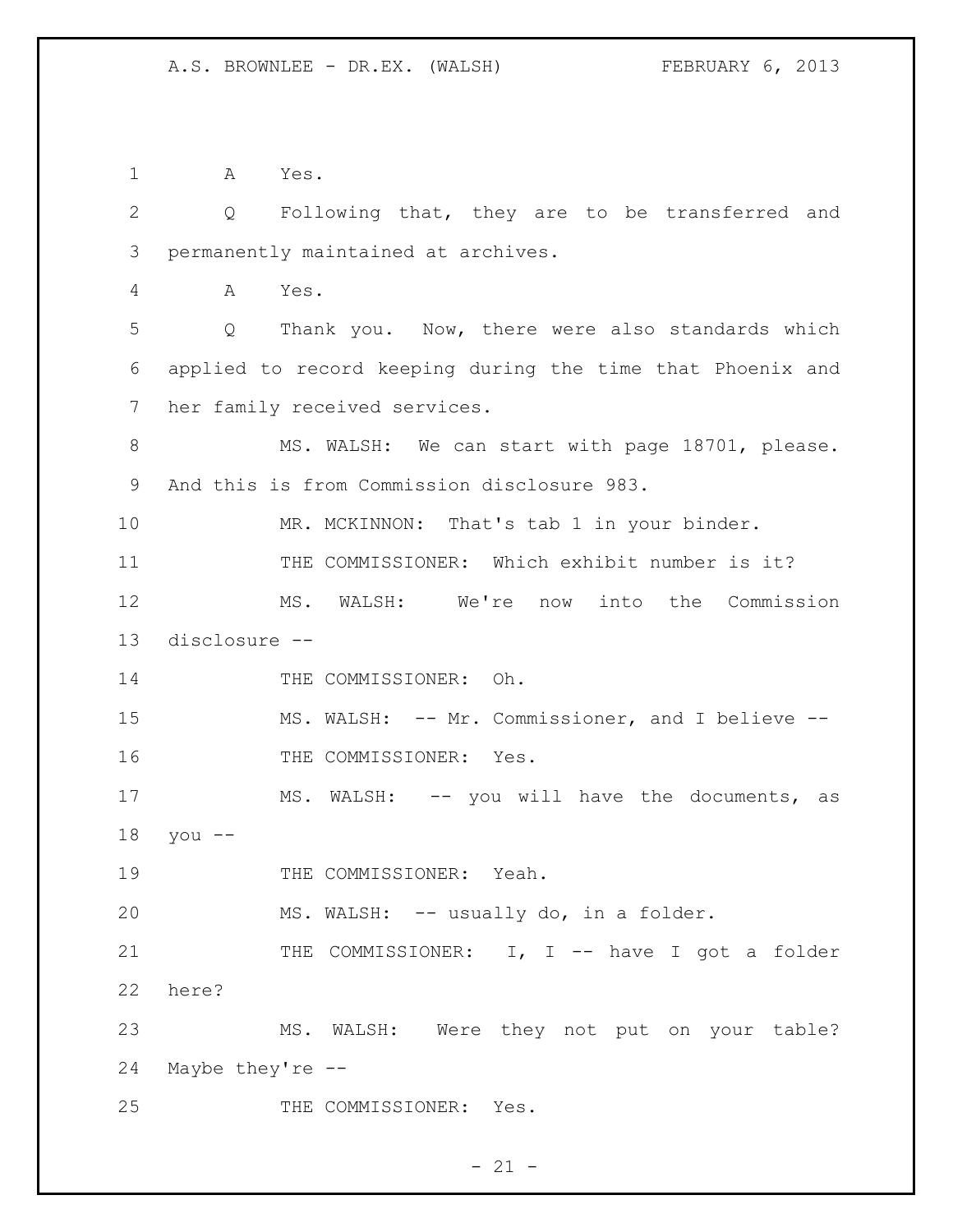1 MS. WALSH: -- still on our table. THE COMMISSIONER: I think I have them. MS. WALSH: Oh, you've got them? THE COMMISSIONER: Yes, I have. MS. WALSH: So the first document you should have, Mr. Commissioner, should have a number at the bottom right-hand corner, page 18701. Do you have that? 8 THE COMMISSIONER: Yes. MS. WALSH: Okay. Good. BY MS. WALSH: Q This is from the 1988 standards; is that right? A Yes. Q Okay. At the top of the page it says subject is Intake Process, dated September 1988. And if we scroll down towards the bottom, please, of the page, number 221.7, entitled Record Keeping and Management: "A written record is maintained of all intake inquiries 21 and referrals. The agency conducts quarterly reviews of all inquiry and referral material to ensure that appropriate services are provided and to identify

 $- 22 -$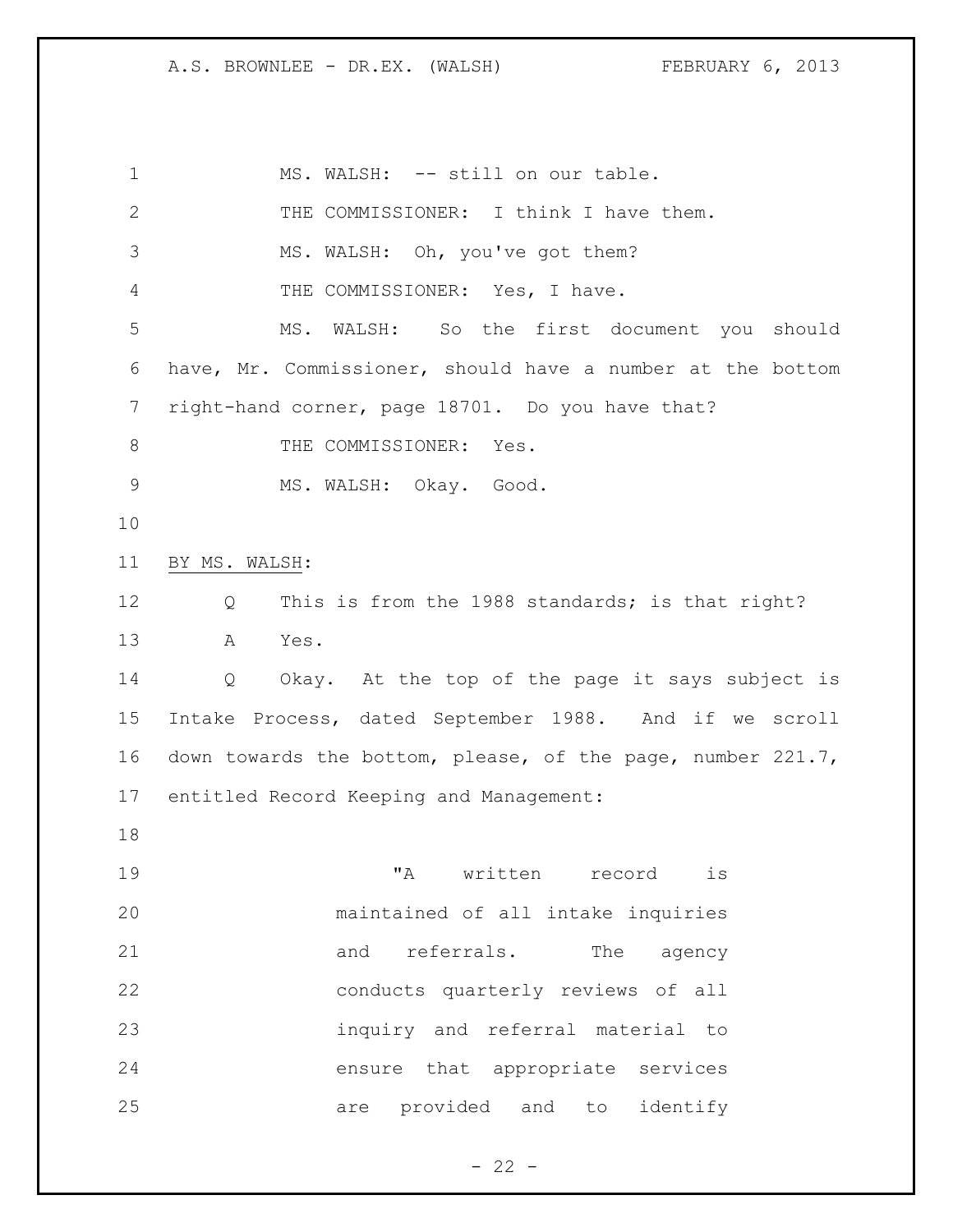1 needs/gaps in the service system." Now, in 1988, CRU didn't exist as a separate unit. A No. Q When services were first delivered to Phoenix and her family in 2000, I don't believe it existed as a separate unit. A Not until 2001. Q Did this standard apply to the services that were delivered ultimately through CRU? A Yes, because it's, it's talking about intake as a function, rather than two different program areas within the intake function. Q And before we go any further, can you explain to us -- describe for us your understanding as to the differences, if any, in note-taking by workers at CRU intake and family services? A There's a significant difference between them mainly because of the scope of involvement. So, for example, after-hours, their involvement is for a shift, that individual worker. So the expectation has always been that they take whatever notes they take during the course of receiving a phone call or going out on a field. The expectation is that those notes are then transcribed into a

 $- 23 -$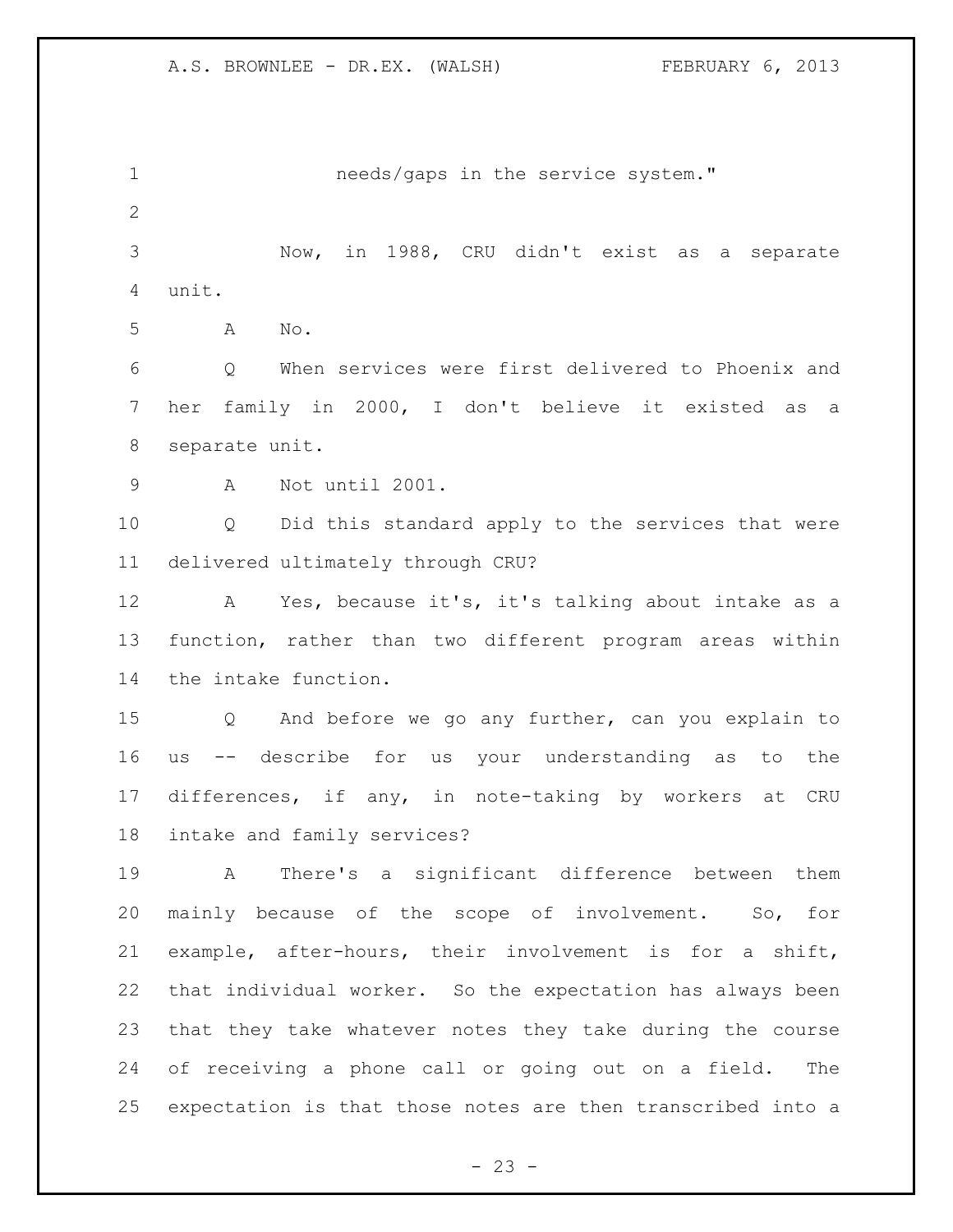comprehensive report and that report -- the after-hours report is considered their case note. So they may have jotted down what I would call scratch notes, and I believe we heard testimony of after-hours workers saying that those would be shredded, but those would not be considered their case notes for the record. They would be considered -- the case notes for their involvement would be the after-hours report.

 Similarly, CRU has a brief level of involvement and the expectation is that -- prior to the intake module that they would do a typed report that would be a summarization of all their involvement. It would include their observations, all their contacts, the information they receive from the referral source, essentially, a comprehensive report. And again, that was considered their case note. So anything they had jotted down on a paper format was not considered the record. The record was considered the typed document, and those were required to be typed based on the need for people to be able to read and have a comprehensive legible report that then went to the next stage.

 Intake services provides a little broader involvement. The expectation was still that they would do an intake report that would summarize their involvement, would summarize their assessment, would summarize their

 $-24 -$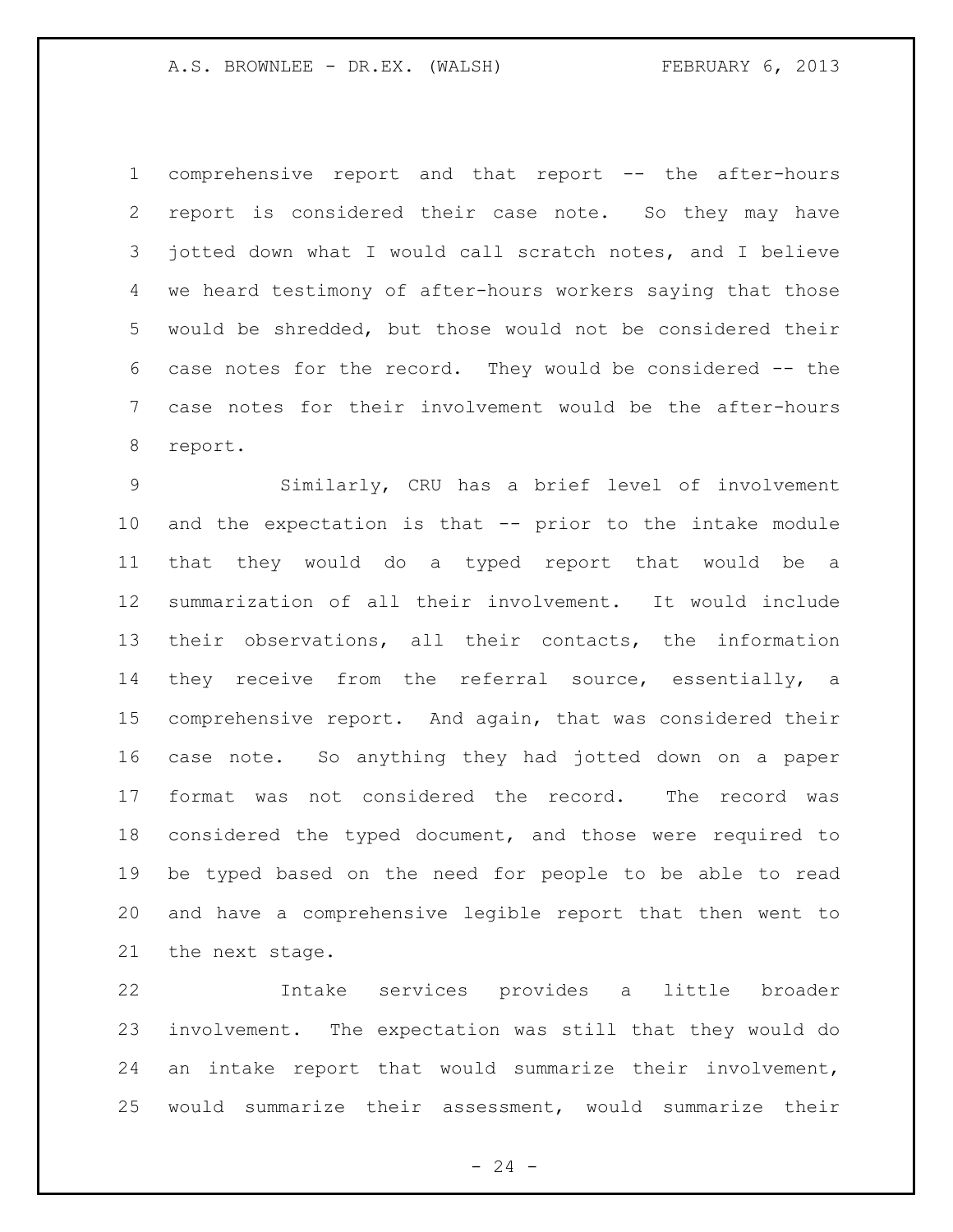interventions, and that it would be comprehensive and detailed and that there would be nothing contained in written notes that would not be contained in their typed report although, because they could provide services up to, you know, a 90-day period of time, there may have been times where they had notes that may not have been contained in the report and then they would have been expected to keep those handwritten notes if there was a difference between the report.

 Family services typically is involved with families for much longer periods of time. Our average -- current average length of service is just over two years. 13 So because of the frequency of that type of contact, workers typically keep handwritten notes, although we are starting to see more staff that do typed notes. Those case notes, they may, they may very well, as in a similar fashion to the intake and CRU, have jot notes but they're expected to transcribe any jot notes into handwritten detailed case notes that, that, again, identify their contact, purpose of the contact, their observations, their assessments, and what occurred.

 Q And what you've described, was that true for the period 2000 to 2005?

A Yes.

Q We heard evidence relating to notebooks, evidence

 $- 25 -$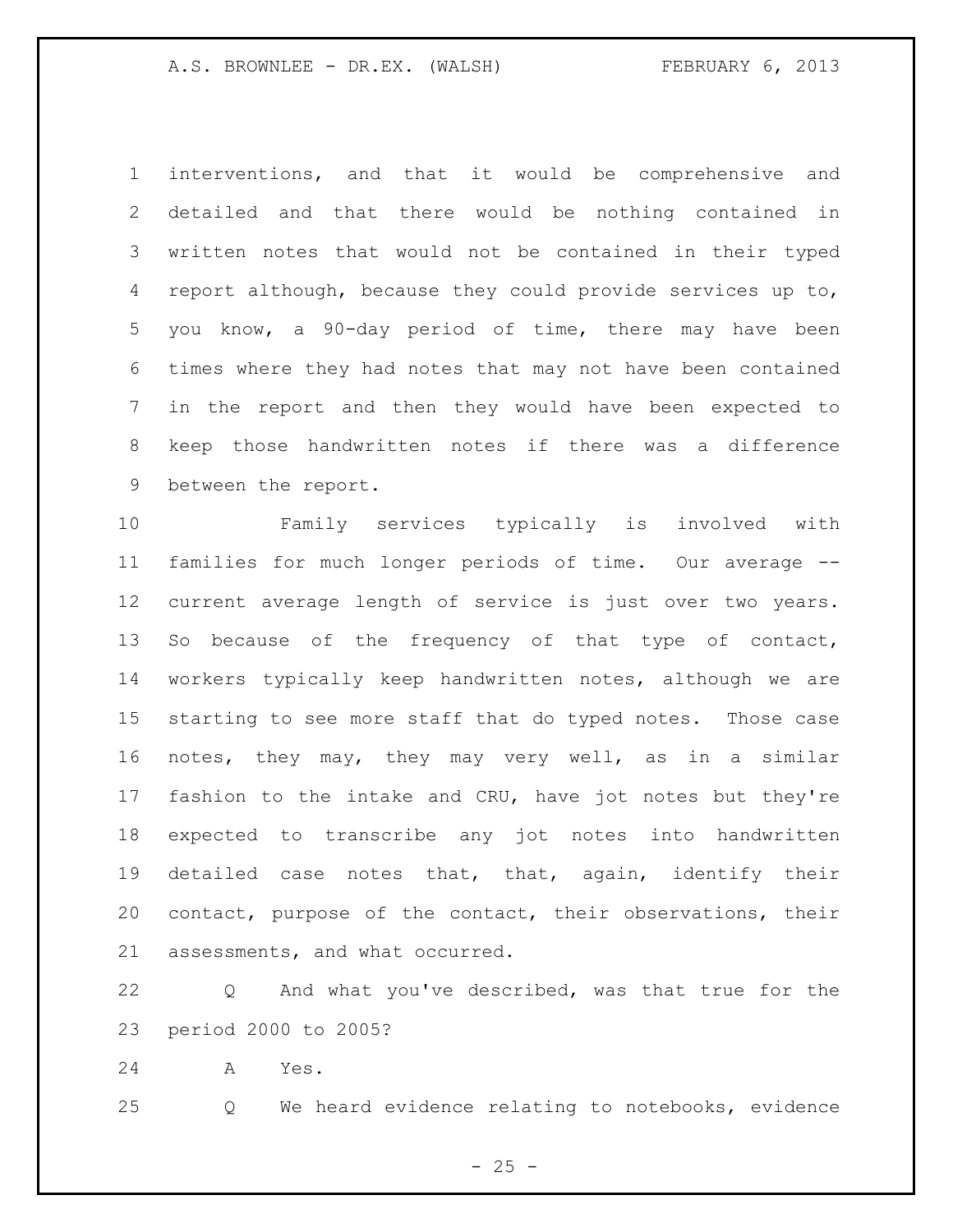sometimes referring to steno pads. Are you aware of the distinction?

 A The steno pads would be what I would say would be utilized when people are doing what I would call their scratch notes, jot notes. So if you're on a phone call, people would have the steno pad, they would be jotting down pertinent information, and then they would be transcribing that. So if they were a CRU worker, they would be typing that into either the intake module or into a Word document. If they were in ongoing family services, they would be taking those jot notes and transcribing them into a binder format. Typically, family services maintain their, their documentation in a binder format unless they're typing 14 their notes directly and then they maintain them on a, on a drive and attach them to CFSIS.

 Q And we'll, we'll see -- once we continue through the standards, we'll, we'll see where the standards reference what you've described. One more thing before we proceed with, with going through the standards, and then the policies. For the period 2000 to 2005, what types of notes was it expected supervisors might make?

 A Until 2004, there was no standard policy related to supervision notes. The standards are silent on the requirement for supervision notes. So generally, in my experience and to my knowledge, supervisors in family

 $- 26 -$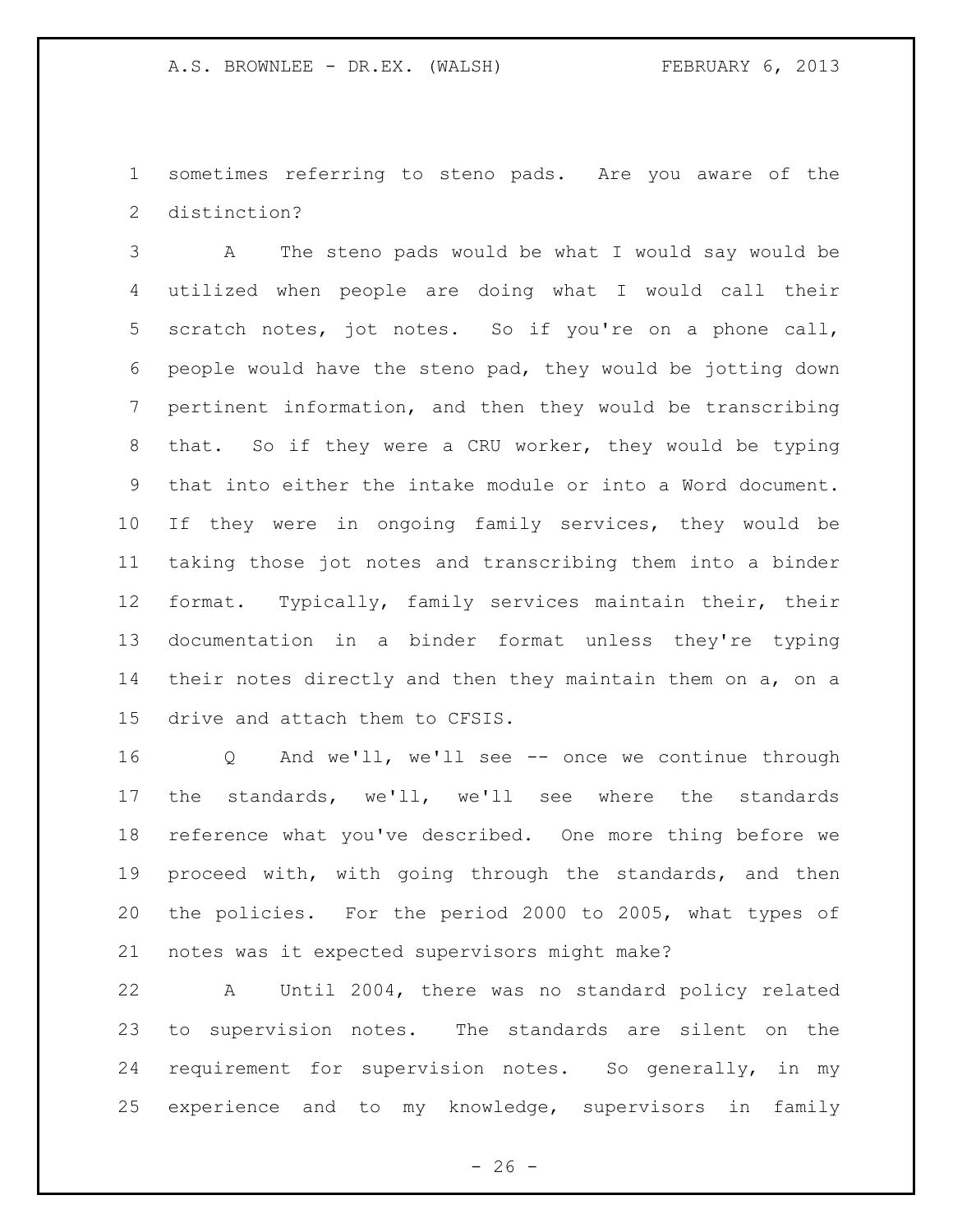services always maintained a record of their supervision with their staff. It was maintained from a case management perspective in the sense that in order for them to fully do their job adequately and be able to recall the details of the case plan for every family that they're responsible for, which would be -- if we assume every worker has approximately 30 cases it would be, you know, 200 and some cases that they would be accountable for.

 Typically, the practice was that they would maintain a binder system that would go by worker and then by family, although some supervisors would do by supervisor and by date rather than by family. It was an individual preference. And they would maintain that and that would assist them in their follow-up supervisions with, with their staff. They would be able to reflect back on what the previous supervision had been, what had been agreed on in terms of next steps, and then they would be able to have ongoing discussion and dialogue with the worker in terms of what the next steps, had those occurred, what additional information had they learned, and that assisted them related to the decision making.

 Q So you've talked about notes made by family services supervisors --

A Yes.

Q -- of the supervision sessions they had with

 $- 27 -$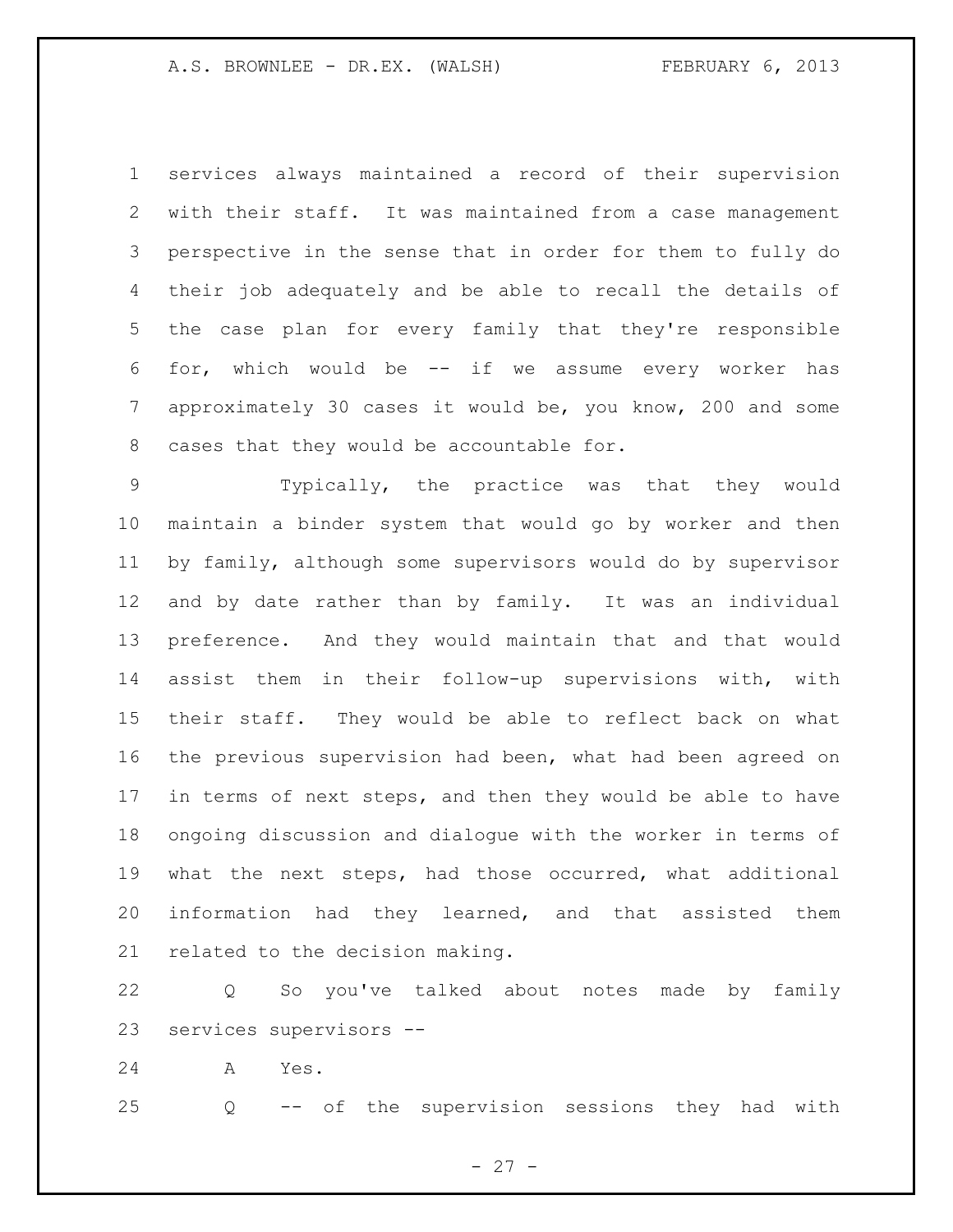workers.

A Yes.

 Q Still dealing with family services supervisors, were there other types of notes that supervisors might make?

 A Yeah, typically supervisors would have three types of notes: the case consultation and supervision I just described. They also would maintain notes related to human resource issues, so it may be maintaining information related to training needs, identifying areas for growth, identifying areas of strength, identifying performance issues. Those would be maintained separately from the case note discussions or case consultation discussions that would occur.

 Generally, those would be used to continue to evaluate performance and would be summarized in a performance evaluation. They would be used to assist supervisors and workers in identifying areas of interest, areas for future training, and they may be used for progressive discipline. If the issue or the matter moved to a progressive disciplinary function, then that information would be transferred to the human resource file as part of that process.

 Q Otherwise, if it -- if that information -- those 25 notes were not transferred to the human resource file,

- 28 -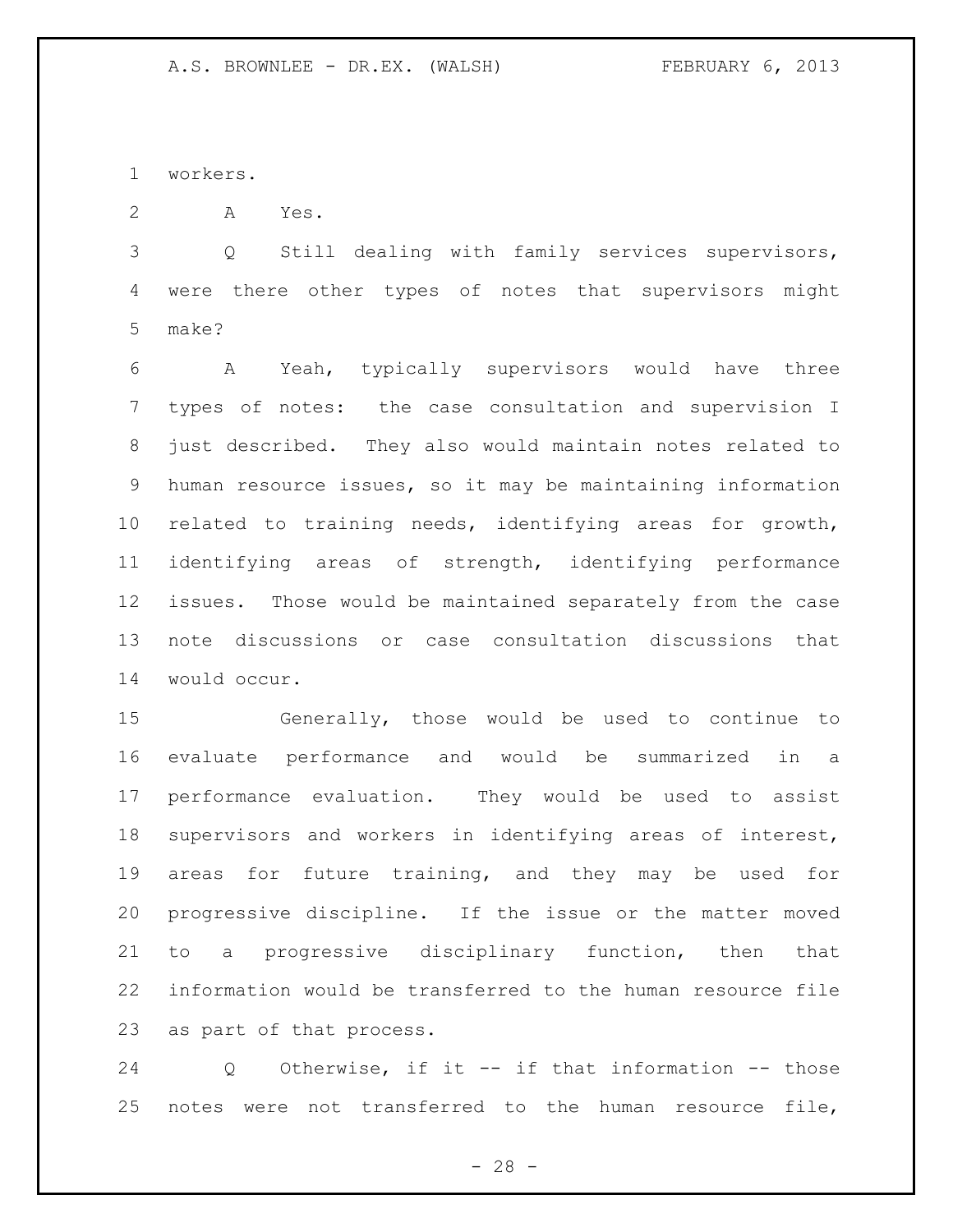where would they be maintained?

 A They would be maintained in the supervisor's office, and that would be based on the issue never escalating to that point. Q Would they be in a separate -- they be kept separately from the supervision notes? A Yes. The third type of note that a supervisor may make would be direct contact with clients and families, so they may receive a phone call where they're talking directly to a parent, they may attend a meeting directly with a parent, they may be getting a call from a collateral directly about a parent or a family or a concern, or about a child. They may have calls from collaterals about children, foster parents. So that kind of direct contact, supervisors would immediately write that up and that would go immediately on the case file.

 Q And when, when I used the expression "supervision notes," what I was referring to was notes of supervision sessions.

A Yes.

 Q So direct contact, notes of direct contact by supervisors were put into the case file.

A Yes.

 Q Otherwise, they were expected to take notes of their supervision sessions with workers, and those were

- 29 -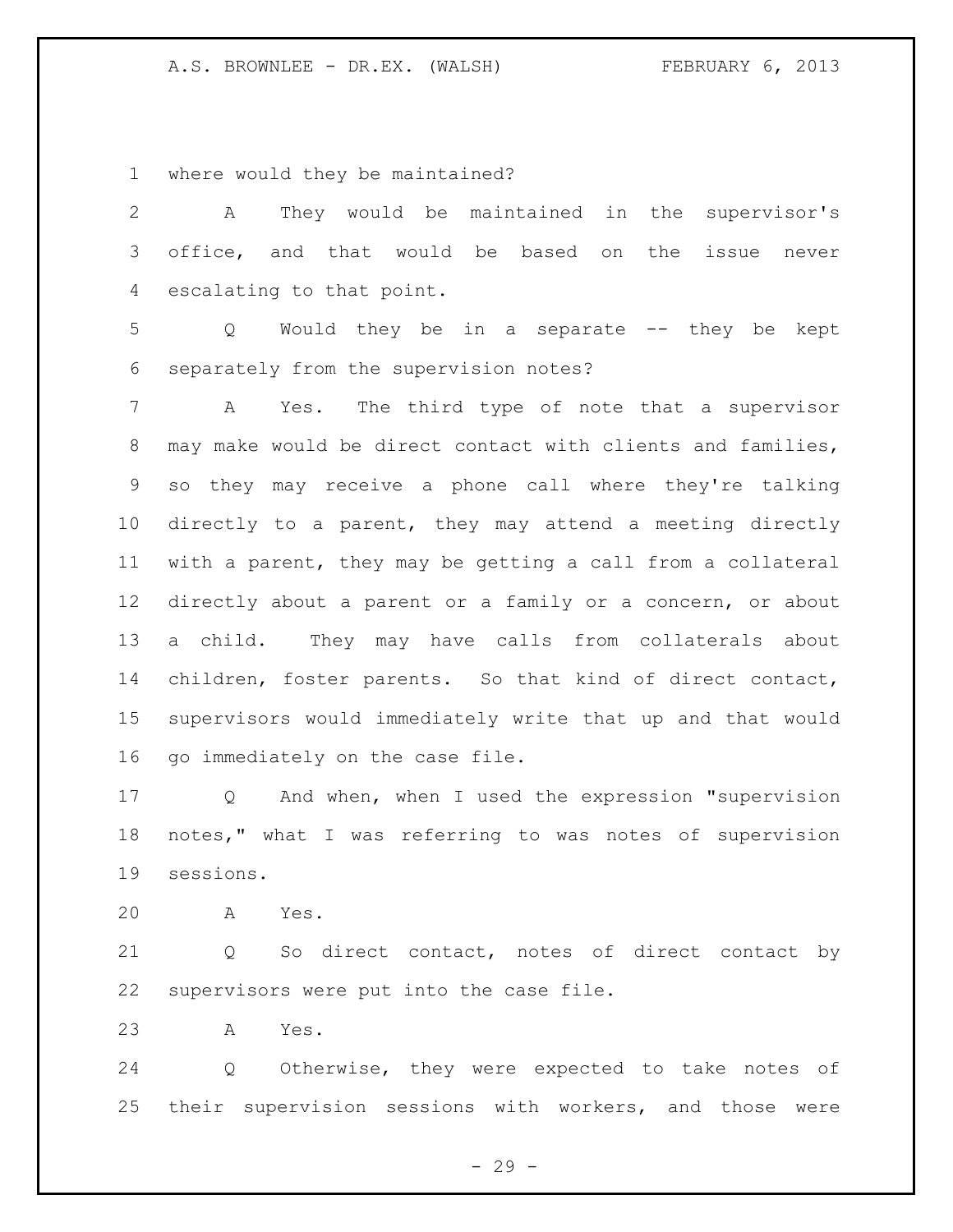kept in a binder. And the third type of note would be relating to HR issues, which would be kept separate and could sometimes make their way into the worker's HR file.

- A Yes.
- 

Q Okay. Thank you.

 A And the difference with, I guess -- I had spoken to the family service supervision structure. I hadn't really spoken to the intake-CRU supervision structure.

Q Right.

 A And when I'm speaking about the supervision notes, even with family services, I should clarify. Although there's regularly scheduled supervision sessions, social workers on a routine basis typically access direction and consultation with their supervisor on an as- needed basis, and supervisors are expected to be as available as possible to staff. So there would be -- I guess ad hoc is the word that's been used here -- ad hoc supervision that would occur on a regular basis. So even if you had supervision every two weeks, you would probably still be accessing your super, supervisor on a weekly basis for direct consult on something that has just occurred or that you need immediate direction on.

 Q Would those consultations be expected to be documented by either the worker or the supervisor?

A It's less likely that they would be documented at

 $- 30 -$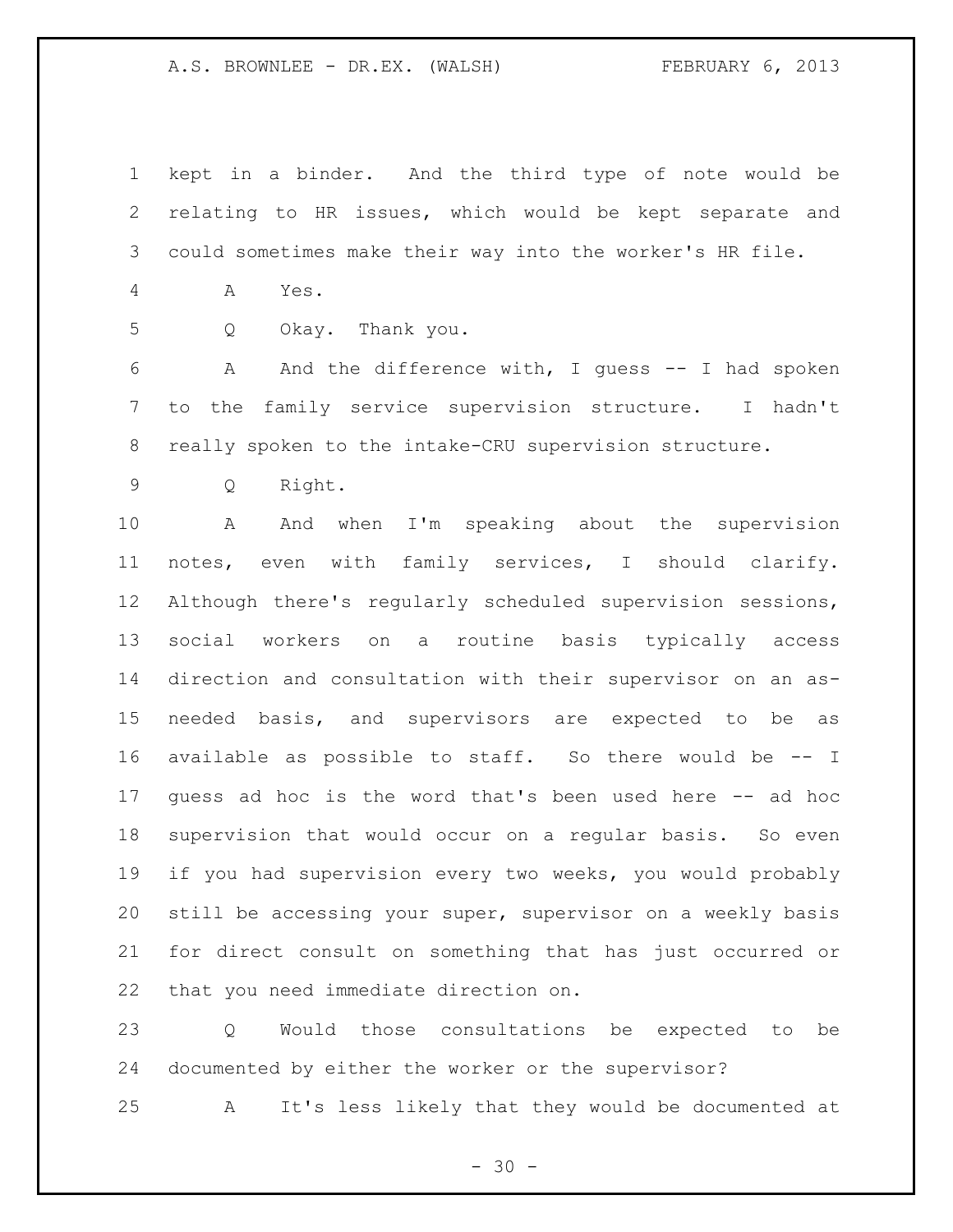that point in time. It's more likely that they would be followed up, then, in a subsequent supervision. So, for example, a worker coming in with a critical issue and needing to make a decision related to an apprehension. The supervisor would generally, generally then be involved in supporting the worker through that process, supporting them, trying to secure placement for the child, trying to, you know, de-escalate the parents and those kind of things. So they may not have then recorded it, but in a follow-up supervision it's likely then to be referenced back to, Okay, we've done this now, what are our next steps?

 Q Now, as you identify, what you've just described was in reference to family services supervisors.

A Yes.

 Q What about supervisors at intake and CRU? What kinds of records did you expect -- you, the agency -- expect they would keep?

 A The nature of the supervision for CRU and intake is quite different than family services, primarily because the nature of the service is quite different. So for CRU, their involvement is 48 hours, maybe up to five days. So in that kind of a structure a biweekly or monthly supervision schedule is not going to meet the service needs of the social worker. They're not going to get the timely direction, supervision, and discussion, and case

 $- 31 -$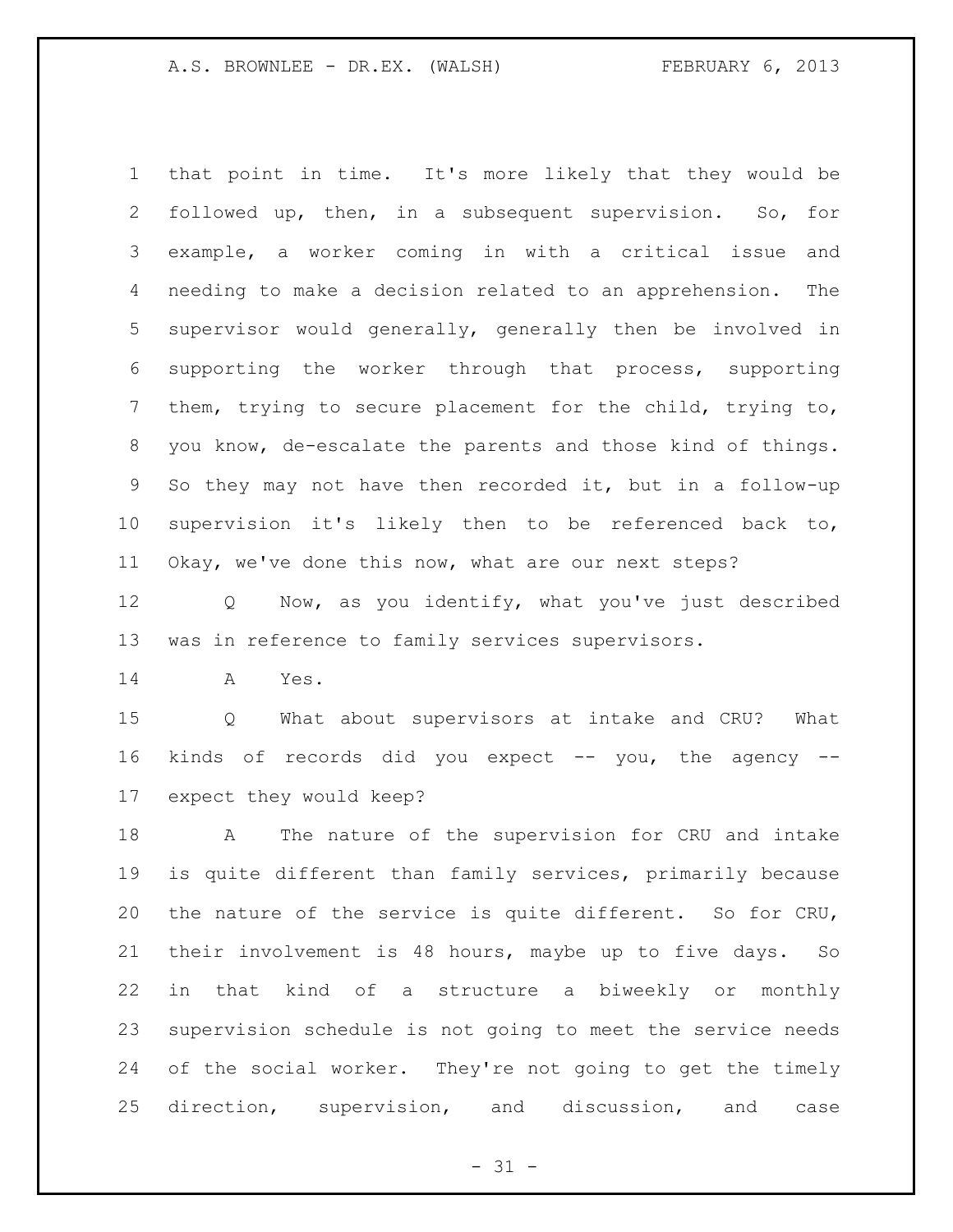consultation they need. So CRU is very much structured to be able to meet daily supervision needs of the staff. Based on that, it was expected that the, the CRU document would be an accurate reflection of the discussions, dialogue, and case planning.

 So if, for example, the case record in the CRU report came back and, and the report was there and the consultation looked different or the case plan looked different than what had been discussed, it would be expected that the supervisor would modify that report or change that report or do an addendum to that report. "Do an addendum to that report" is what I mean by modifying. They wouldn't change what the worker said, to, to incorporate their supervision and their direction.

 Q So at the CRU level, the record of the -- that the worker makes itself would reflect activities by the supervisor.

A Yes.

Q Is that right? Okay.

 A Because the purpose of the supervision notes, primarily, at that point, is to reflect and to prompt the supervisor for their next supervision session. So with CRU, because you would probably be consulting once, maybe twice on a case, the nature of the record needs to look different, so the idea -- or the concept would be that,

 $- 32 -$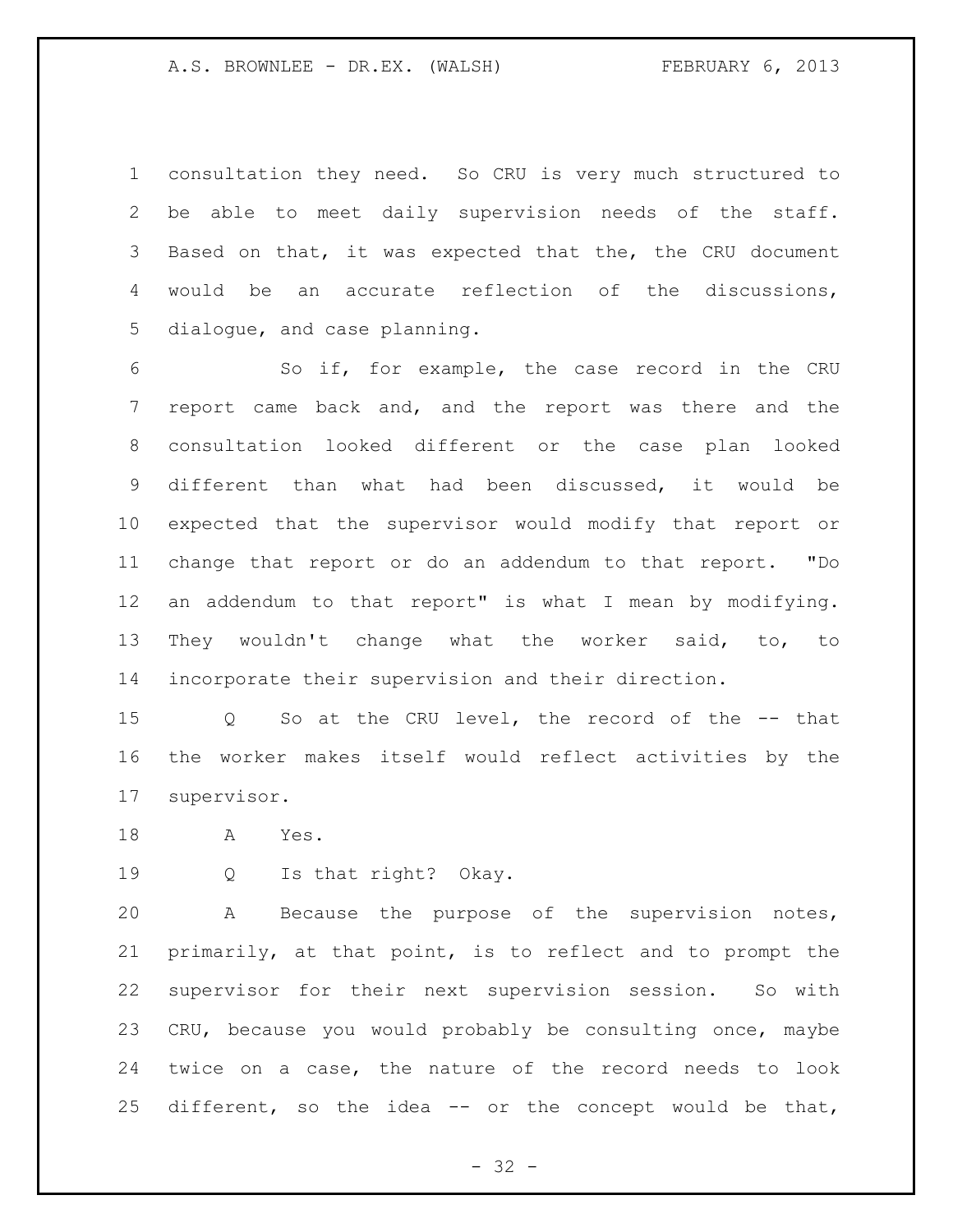that it should be reflective of the report, and the decision that has been made at intake should be -- or CRU -- related to the disposition of the case and the plan and the next step should be reflective of that consultation. Q If a supervisor -- CRU supervisor made notes relating to HR issues, would those be retained in a similar fashion to the way you describe family service supervisor's notes? A Yes. Q What about if a CRU supervisor had direct contact with someone, a collateral or a client? A Yes, they should be embedding that within the, the CRU report. Q What about intake supervisors? A The intake supervisor is -- their role is a combination, I would say, of the CRU supervision and the family services supervision. They are providing services for a longer period of time. However, they do still really need to be available to staff for a more direct and daily

type of consultation.

21 There were, I think, efforts to have them use a biweekly supervision schedule and structure much the same as was, was attempted with family services, in order to be able to provide both the immediate supervision that intake requires as well as the longer term supervision for cases

 $- 33 -$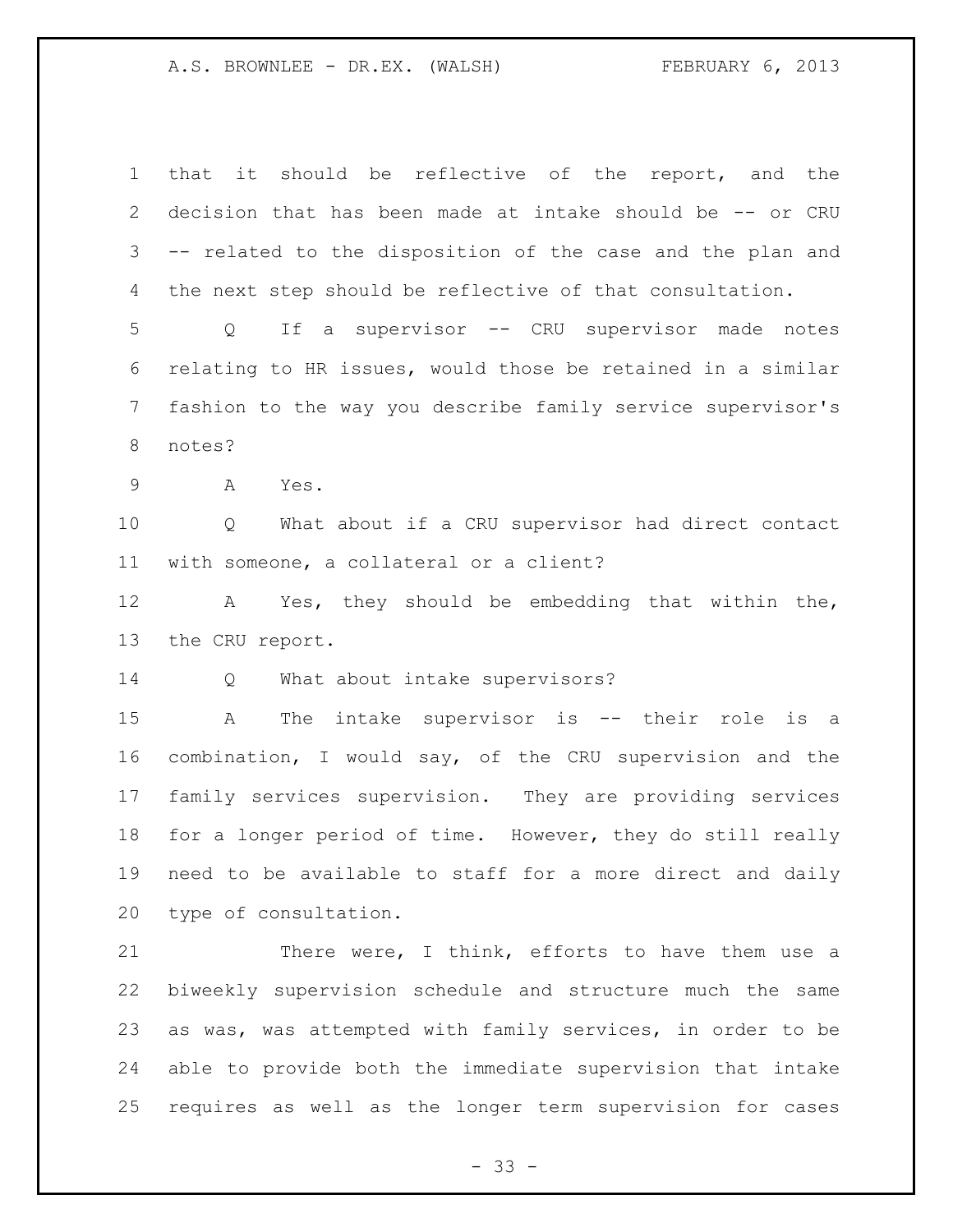that were open for a longer period of time. So the consultations that were done over a long period of time, that would be more a scheduled supervision session. There, 4 there should have been notes, then, from those types of sessions.

Q Where would those be kept?

 A Same idea. They would be maintained in a binder system in their office.

 Q Okay. And otherwise, if an intake supervisor had direct contact with a file in any way, then that would be reflected directly in the file.

12 A And prior to 2004 there wasn't a policy related to this, so the supervision notes were really and truly to assist the supervisor in being able to carry out their roles. So the supervisor would be maintaining systems that would assist them in being able to stay on top of the cases, to be able to manage the work, to be able to recall and give appropriate direction. So most supervisors structured it related to what worked best for them individually as the supervisor.

 Q And just because I didn't, I didn't get an actual answer from you, just --

A I'm sorry.

 Q Not a problem, I'm just mindful of the record. If an intake supervisor had direct contact with a

- 34 -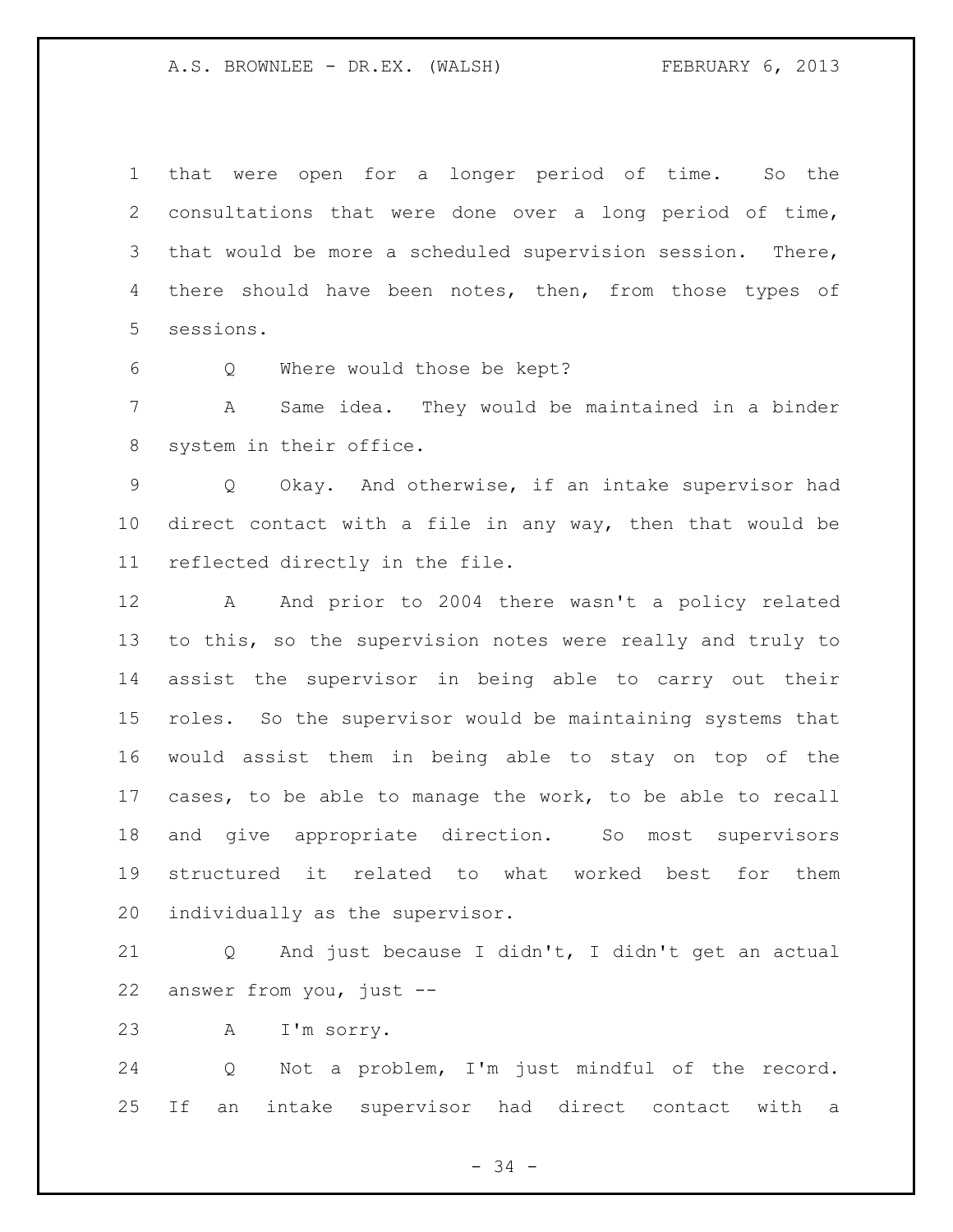collateral or a family member, for example, that would be reflected directly in the case recording.

 A Yes, it would be typed directly in. I think there was -- Mr. Orobko had -- directly had his, his section of the intake report based on his direct contact with Mr. Sinclair.

7 Q Yes, and, and --

 A So that would be an example of what, what it would look like. The, the supervisor would have it -- the notes typed directly into the intake report.

 Q Right. And that was actually also on Ms. Kematch's file, and Mr. Orobko took over direct service delivery for a period of time and, and that's reflected directly in the case recording. That's the evidence that we've heard.

A Yeah.

 Q Thank you. And, and it's reflected in the records.

 THE COMMISSIONER: You're, you're nodding your agreement.

21 THE WITNESS: Yes.

THE COMMISSIONER: You have to speak --

 MS. WALSH: Sorry, I thought I heard yes, but thank you for ... Thank you.

 $- 35 -$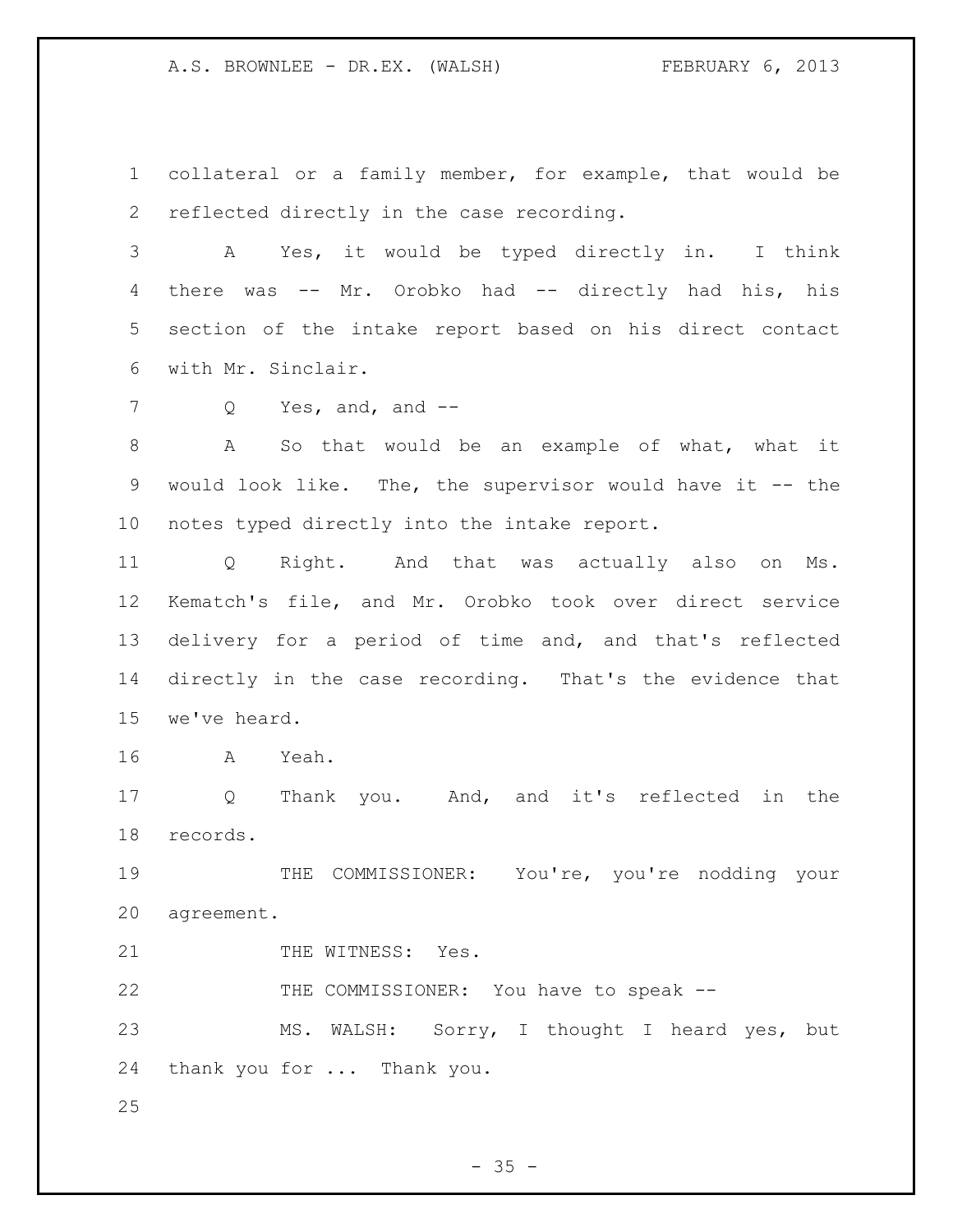BY MS. WALSH:

 Q Then carrying on with the 1988 standards, we just looked at Section 221.7 dealing with Record Keeping and Management. Then if we turn to Section 311 on page 18768 ... Actually, let's go back one page to page 18767, please. This is the intake process standards, and 311.1 is entitled Intake Procedures. So the procedures that relate to recording, then, are on the next page. It's described as page 2, Procedures. Number 1: "All referrals of child protection concerns should be recorded 14 immediately." And number 2: 18 The nature of the allegations are recorded as detailed as possible." So that sets out, if we scroll through there -- and I won't go through the entire document, but if we just stop for a minute, this sets out the various matters that need to be documented during the course of, of intake work with a file?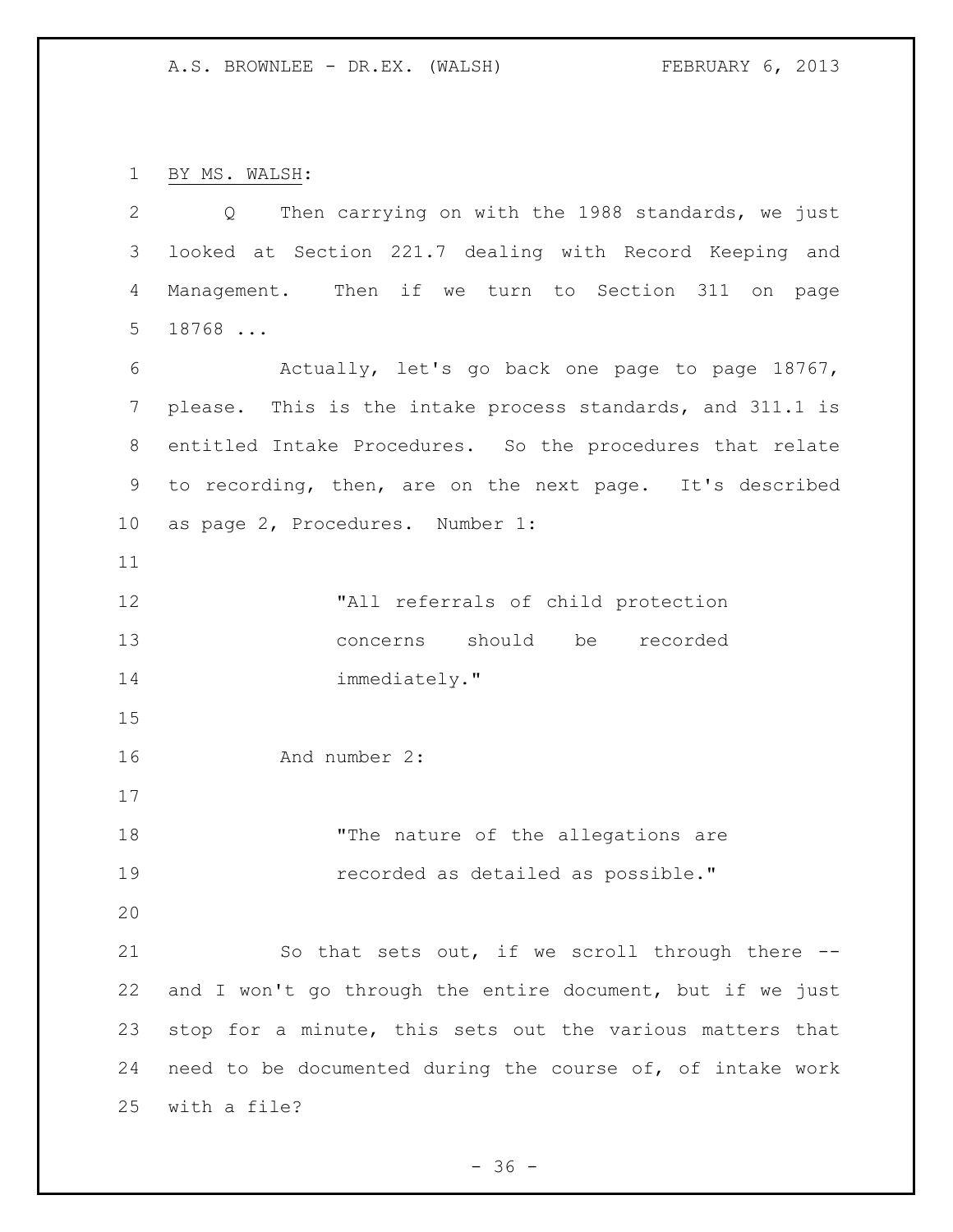A Yes.

 Q Now, between 2000 and 2005, how were workers made aware of these standards?

 A Well, the 1988 standards were, were used to create templates for intake related to their reports and for the after-hours reports. So a lot of information outlined in terms of the steps and what needs to be recorded generated the template, and that was the transfer of learning, so to speak, in terms of ensuring that, that staff knew what needed to be recorded.

 Q How was compliance with recording procedures monitored?

 A In terms of after-hours and intake, those reports were immediately reviewed by their supervisors and were signed off, which in a lot of ways provides as continuous quality improvement opportunity for the supervisor to have a very good sense of the strengths and perhaps areas that require improvement for their staff. They would know whether the reports are well written, whether they're comprehensive, whether the actions taken were appropriate, and whether their planning and recommendations were appropriate. So I would say that that would be kind of the, the, the primary role of quality assurance within, within the agency at that time, would be the immediacy of the reviews and the supervisors' immediacy of signing off

 $- 37 -$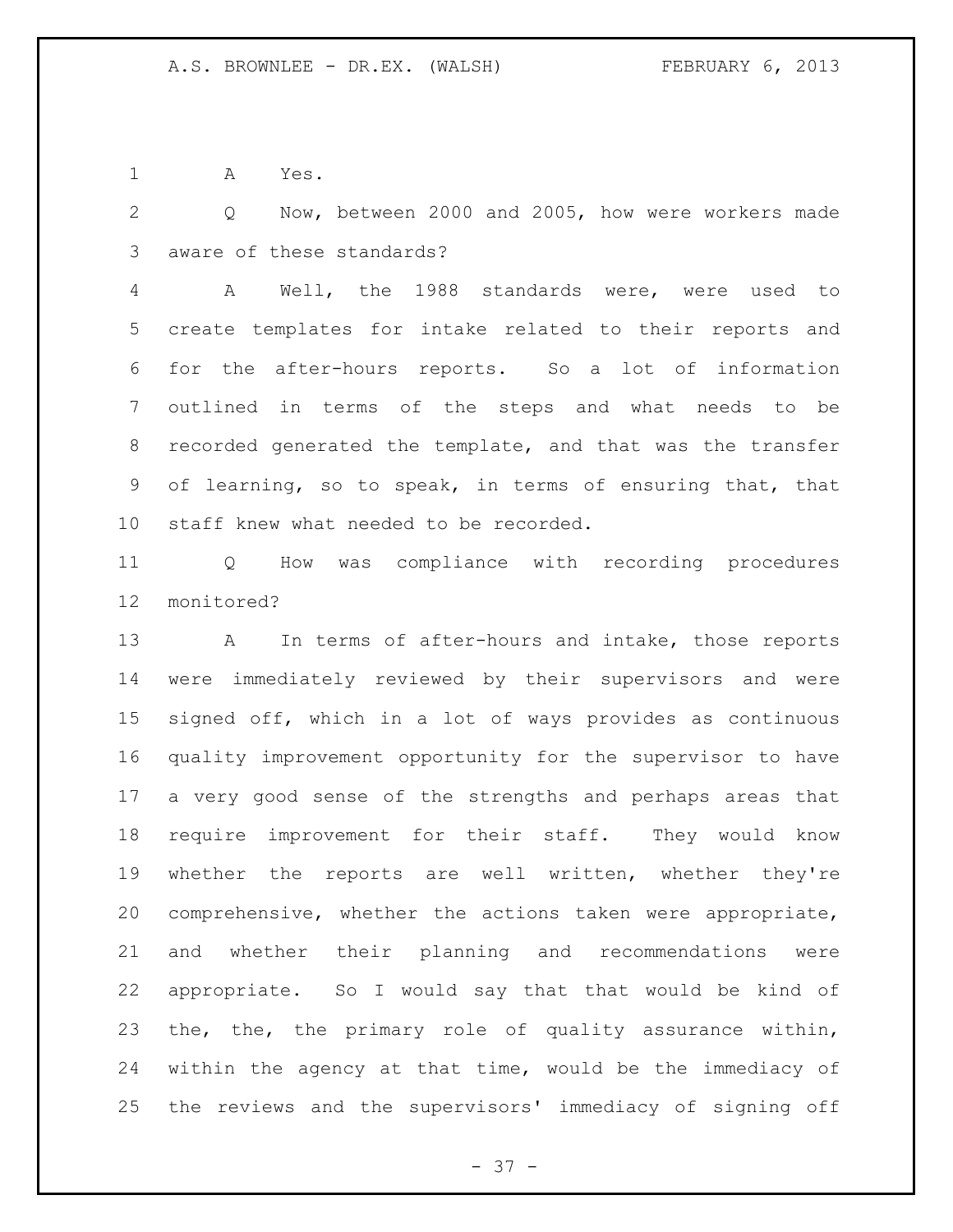on those reports.

2 Q So that's at AHU and CRU. What --

3 A And intake.

 Q And intake. And then at the family service level?

 A At family service, the quality assurance processes are related to a lot of -- there is reliance on workers identifying and describing to their supervisor what is going on with them in the case. Supervisors would also rely on reviewing other documents during different points in time of their case involvement. So, for example, supervisors review court particulars which summarize grounds for an apprehension and what the subsequent planning for an order is, and it generally also incorporates a history of the involvement. So that's a good synopsis and summarization of the work that's going on in a case.

 They also review assessment documents, social histories, placement referral reports for children in care, annual reviews for children in care that have been in, in care for a year, which then summarizes what services have been provided for a year.

 So there's a number of documents that supervisors in family services review that gives them, I guess, a check and balance related to the work that's being done by the

- 38 -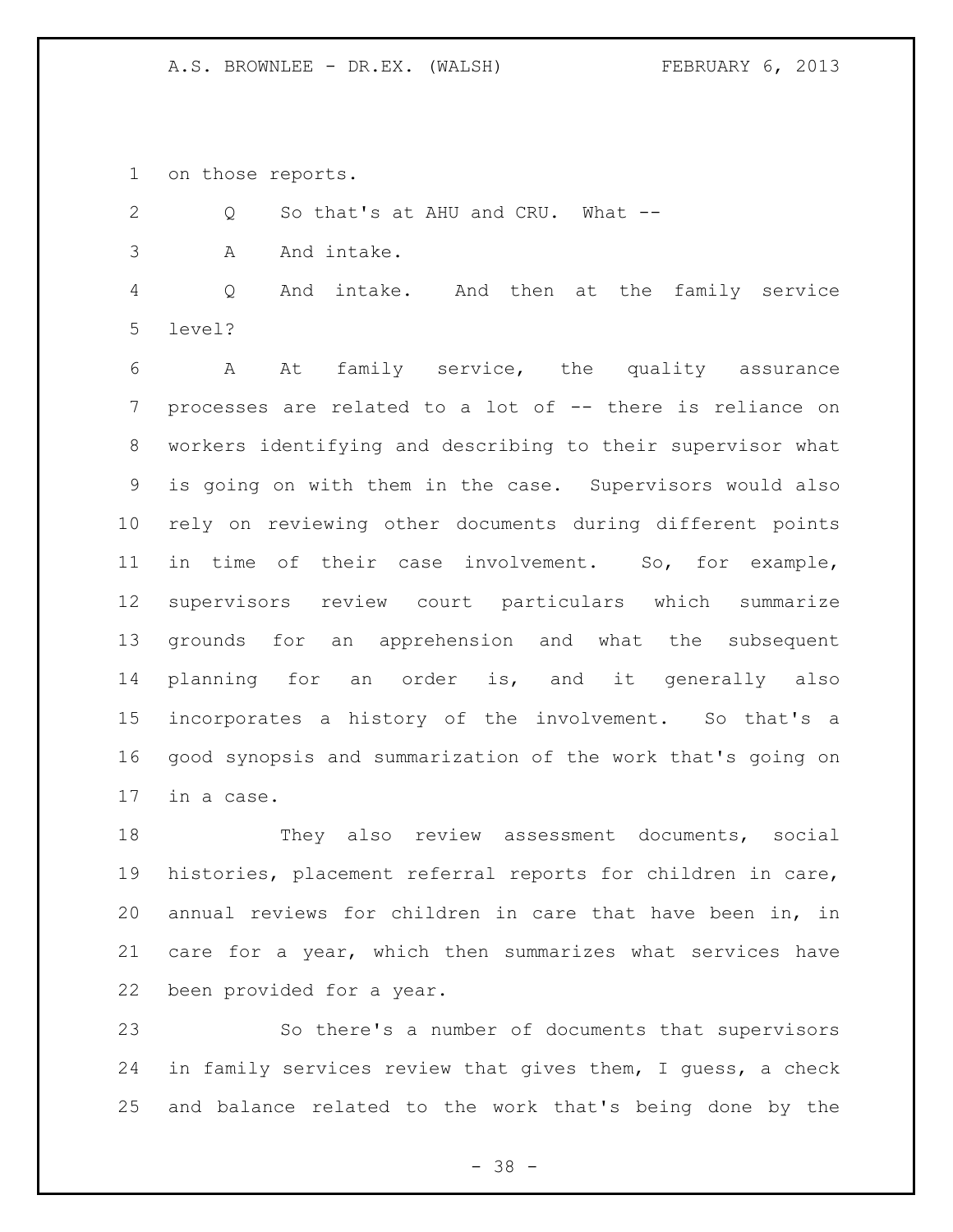social worker, as well as the information they're provided, so they have a better sense of the consistency between the information they're being provided. Q We turn to page 18771, still in the 1988 standards, relating to intake still. This is entitled Intake Administration, 313.1, and then -- actually, 313.2, Intake Recording: "All referrals alleging a child in need of protection are recorded in a format which contains standard information." 14 And then if we turn to the next page -- it says, "See Procedures, page 2." 16 A I should also add -- sorry, just with -- Q Yes. 18 A -- with the quality assurance piece, another opportunity where the supervisor has the opportunity to review the, the complete case file is at the point that any case is either transferred or is closed to the agency. At that point the supervisor signs off on the entire file, so they would then have an opportunity to review what the case notes of the worker might look like, as well as all the other documentation related to the case plan.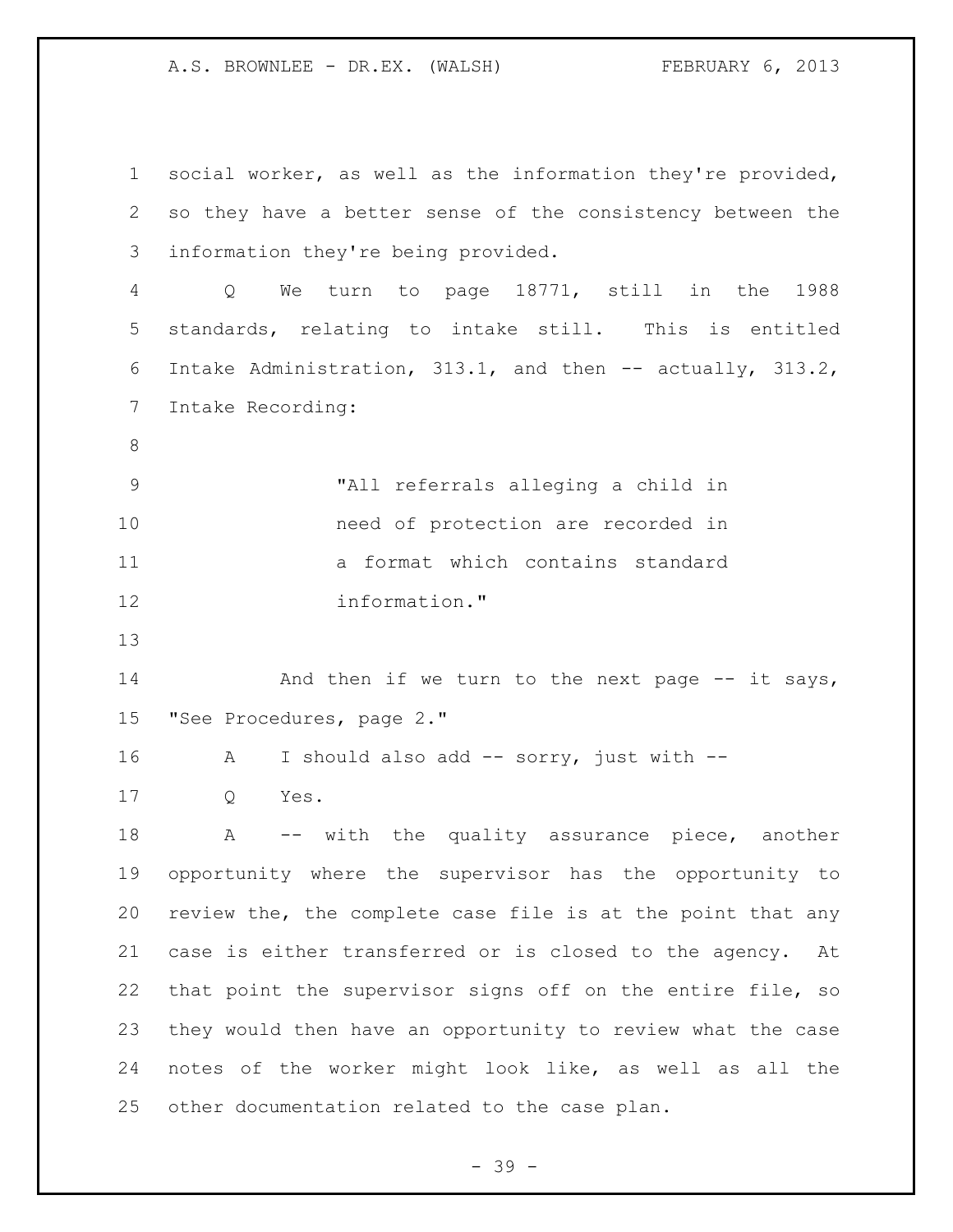Q Thank you. Now, these procedures relate to intake and again it says: "All referrals on intake contain as much information as possible including" -- And just as some examples, identifying information, so: Parents' names (including maiden name, cross references, aliases); **Parents'** birth date or ages, 14 addresses, work and home telephone numbers; **16 [Goes down to]** name and birthdate or age of child in **question**, those of siblings; **[Refers to] names, addresses,**  and telephone numbers of school, 21 daycare, family doctor, other involved agencies, any significant **b** others regarding the child/family; Previous involvement with Child and Family Services, and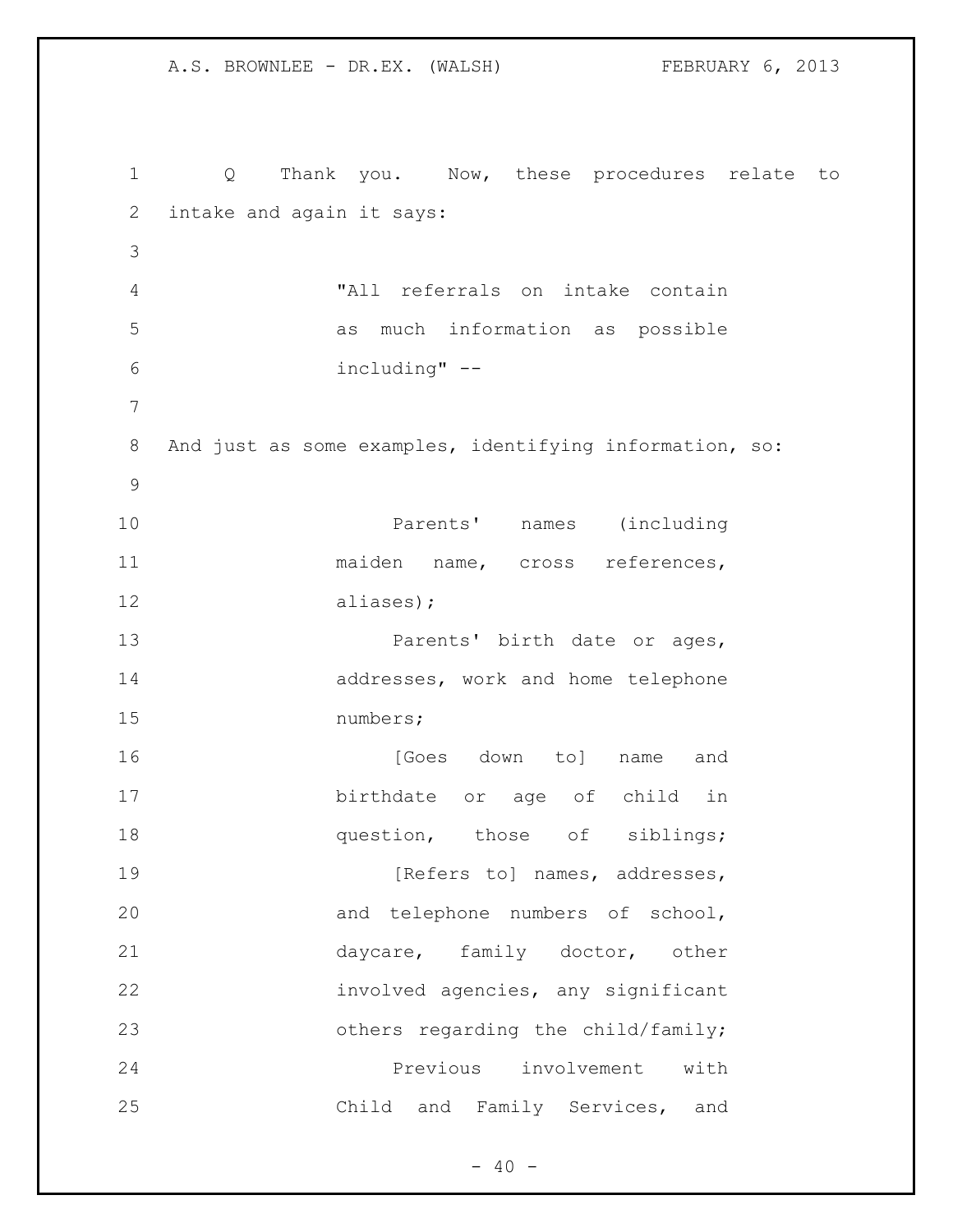reasons for involvement, if known. Then it says that other information to be documented includes the presenting situation. MS. WALSH: If you can scroll down, please, so we can see that? BY MS. WALSH: Q "How did the referral source come to believe a child is in need of protection? (eyewitness to incident, observations of child, 14 family dynamics, observable injuries, told by child, told by 16 third party)? 17 The the concerns general?" Et cetera. Goes over onto the next page, and includes such items as what is known about the child's personality, what is known about the parents' personalities. These are, again, all things which were to be documented; is that right? A Yes.

 $- 41 -$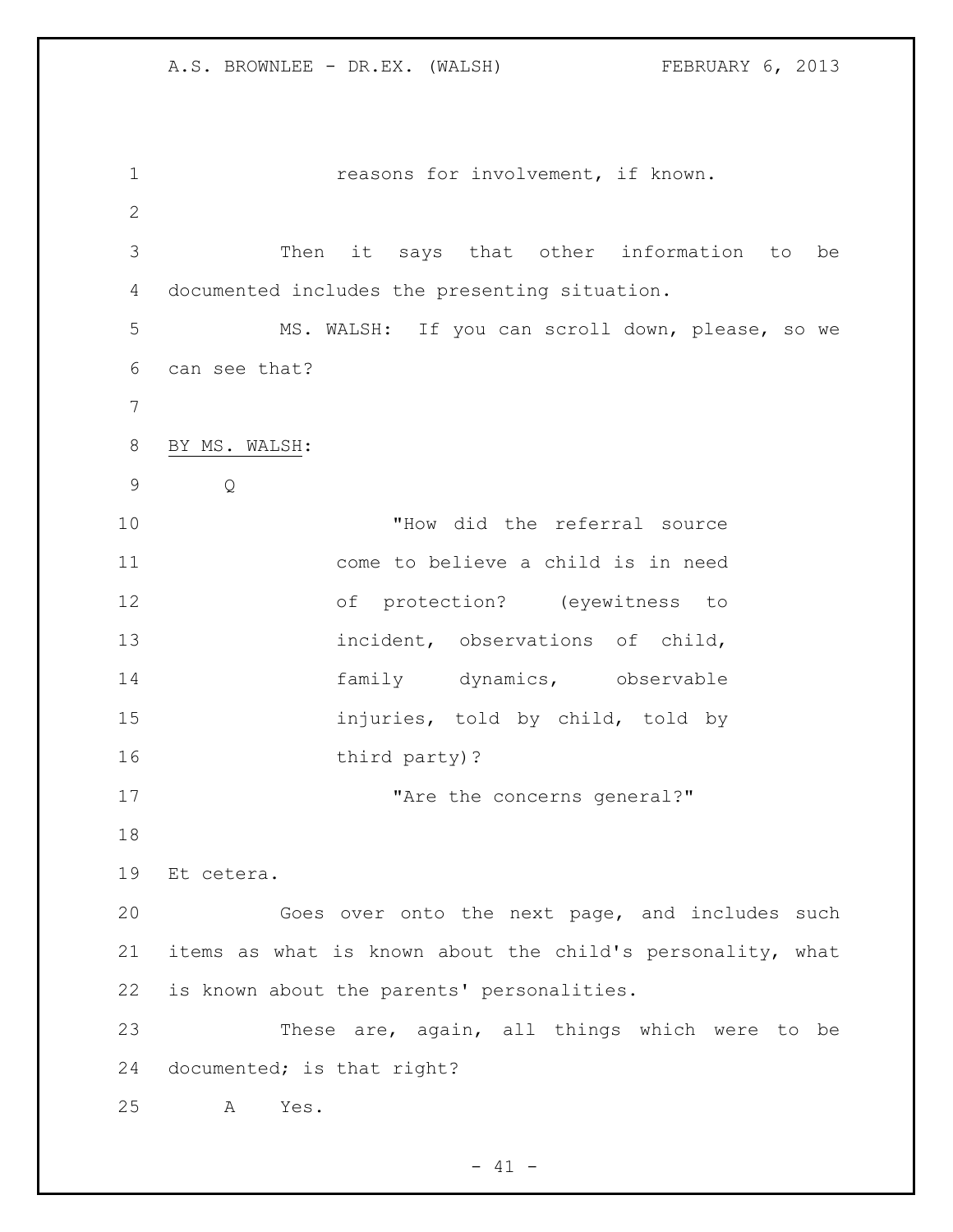1 Q Then if we turn to page one-eight -- and that was all at the intake process level, whether it was tier two or ultimately CRU intake. A Yes. Q We turn to page 18774, this now deals with family service workers? A Yes. Q Okay. Section 320.2, if we can scroll down, please. Case recording: "All case recording regarding child protection cases is initialed and dated by the worker **and is read, initialed and dated** 15 by the supervisor." 17 And then 320.3, Worker case notes: "All child protection workers are provided with and make use of a daily case notebook which contains the worker's handwritten notes for ongoing reference and in the event of a court hearing. The notebook **remains** the property of the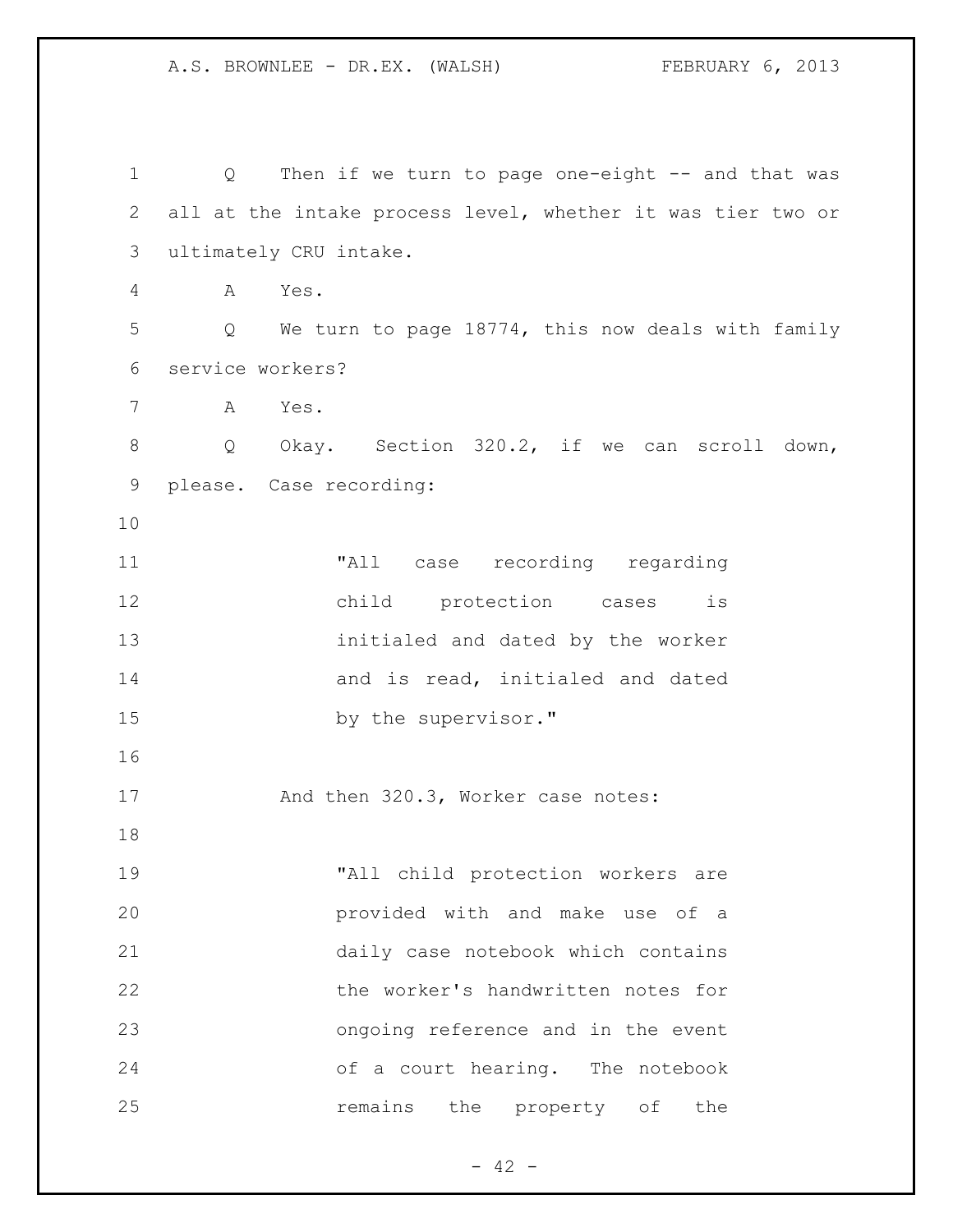| $\mathbf 1$     | $a$ gency"                                                 |
|-----------------|------------------------------------------------------------|
| 2               |                                                            |
| 3               | Was this the, the notebook that you<br>were                |
| 4               | describing earlier this morning?                           |
| 5               | Yes, it's commonly referred to as a little black<br>A      |
| 6               | book and it's a small binder that -- it has evolved over   |
| 7               | time, but initially was a small binder that had loose-leaf |
| 8               | that was put in.                                           |
| 9               | Sorry, did you say loose-leaf?<br>Q                        |
| 10              | Loose-leaf.<br>A                                           |
| 11              | Um-hum.<br>Q                                               |
| 12              | At different points there was different other<br>A         |
| 13              | recording structures. There was a point in time where case |
| 14              | notes had a data assessment plan format and there -- so    |
| 15 <sub>1</sub> | there were pads of paper that had that format. Currently,  |
| 16              | it's a large binder like this, and workers use loose-leaf  |
| 17              | and, and handwrite, or they type them into Word documents  |
| 18              | in the computer.                                           |
| 19              | Q At the time that Phoenix and her family received         |
| 20              | services from the family services unit, that would have    |
| 21              | been between 2000 and 2003.                                |
| 22              | Yes.<br>A                                                  |
| 23              | So at that point the notebooks that are referred<br>Q      |
| 24              | to in the standards, that would have been a binder with    |

- 43 -

loose-leaf?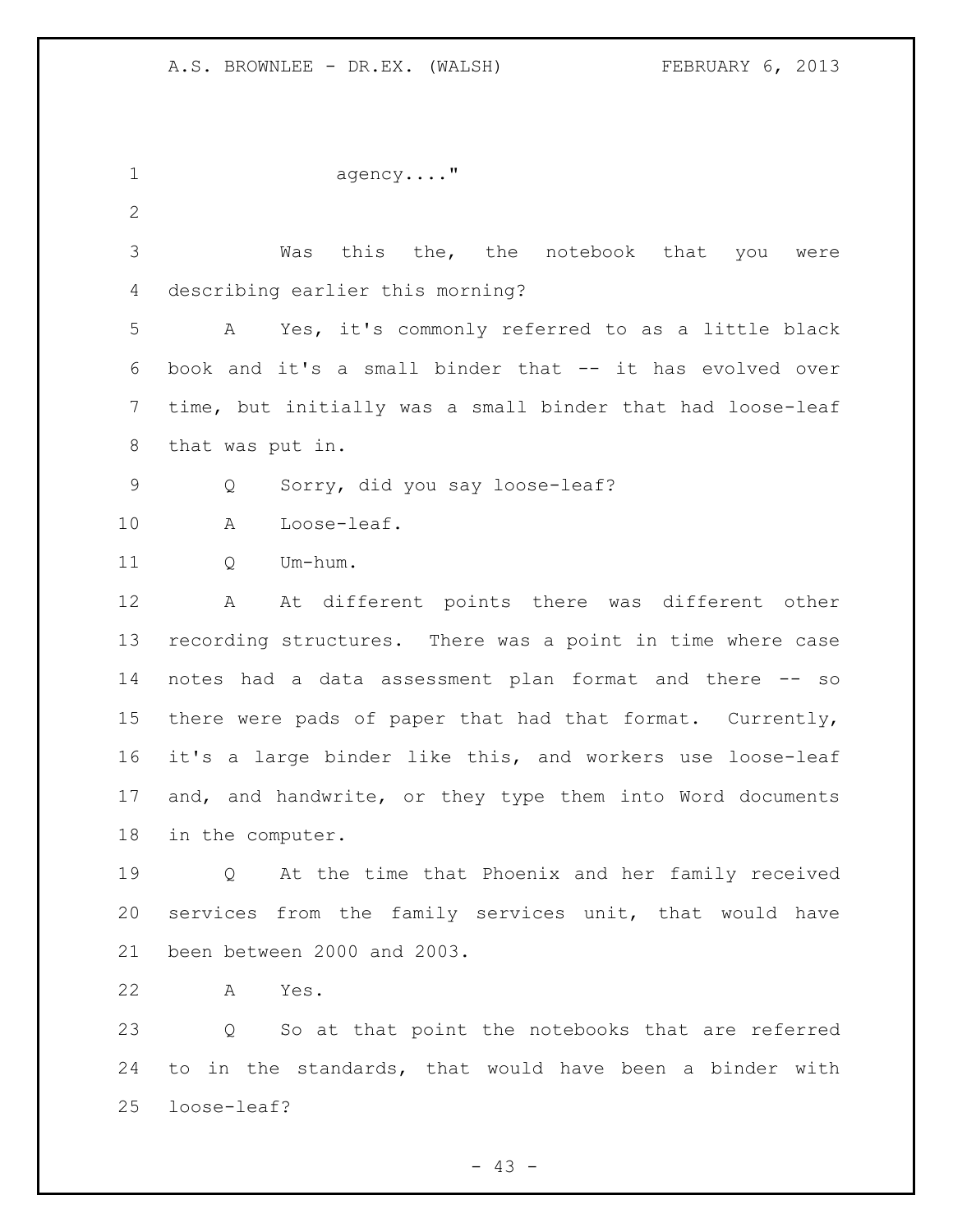A Yes. Q Okay. And if we go through on the procedure section, next page, 18775, under the heading Case notes: Notes are made on all cases immediately after the occurrences of the events. 8 The data includes date, time, names and addresses of people 10 involved; significant details **11 pertinent** to the case; and date 12 and time of the recording. 13 Notes include all contacts, including telephone and written 15 communications with clients, **relatives**, neighbors and agencies. Notes also include unsuccessful attempts to contact the client and appointments missed or cancelled. What was the reason for that inclusion? A It's important to include that from a variety of perspectives. One is, I guess, to document efforts made at contacting clients. The other point is if it's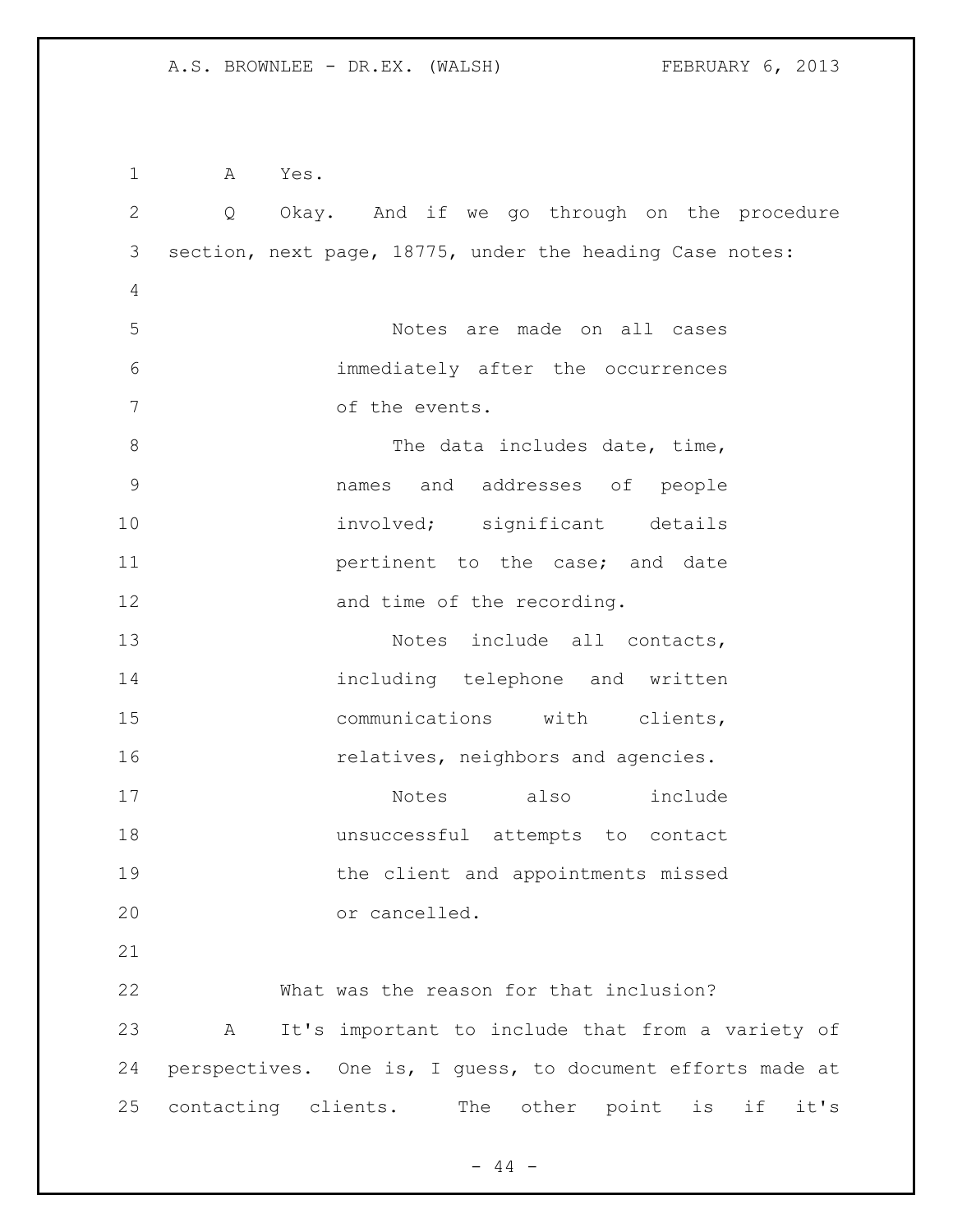appointments that are missed or cancelled, that can demonstrate lack of follow-through with planning, resistance to engagement with the agency on the part of the client. So if you have a history of frequent failed appointments and frequent failed visits, it's important to be noting that. Q Number 5 says: Notes are legible in case 10 they are admitted to court or, in 11 the worker's absence, another **person needs to read ahem.**  Loose leaf is suggested so 14 that case notes can be put on the file immediately and remain there accessible for court use. Notes are retained for all cases at least two years following case closing unless information in the notes has been recorded in the file. Notes regarding child abuse cases are not be destroyed until the information has been recorded in the file.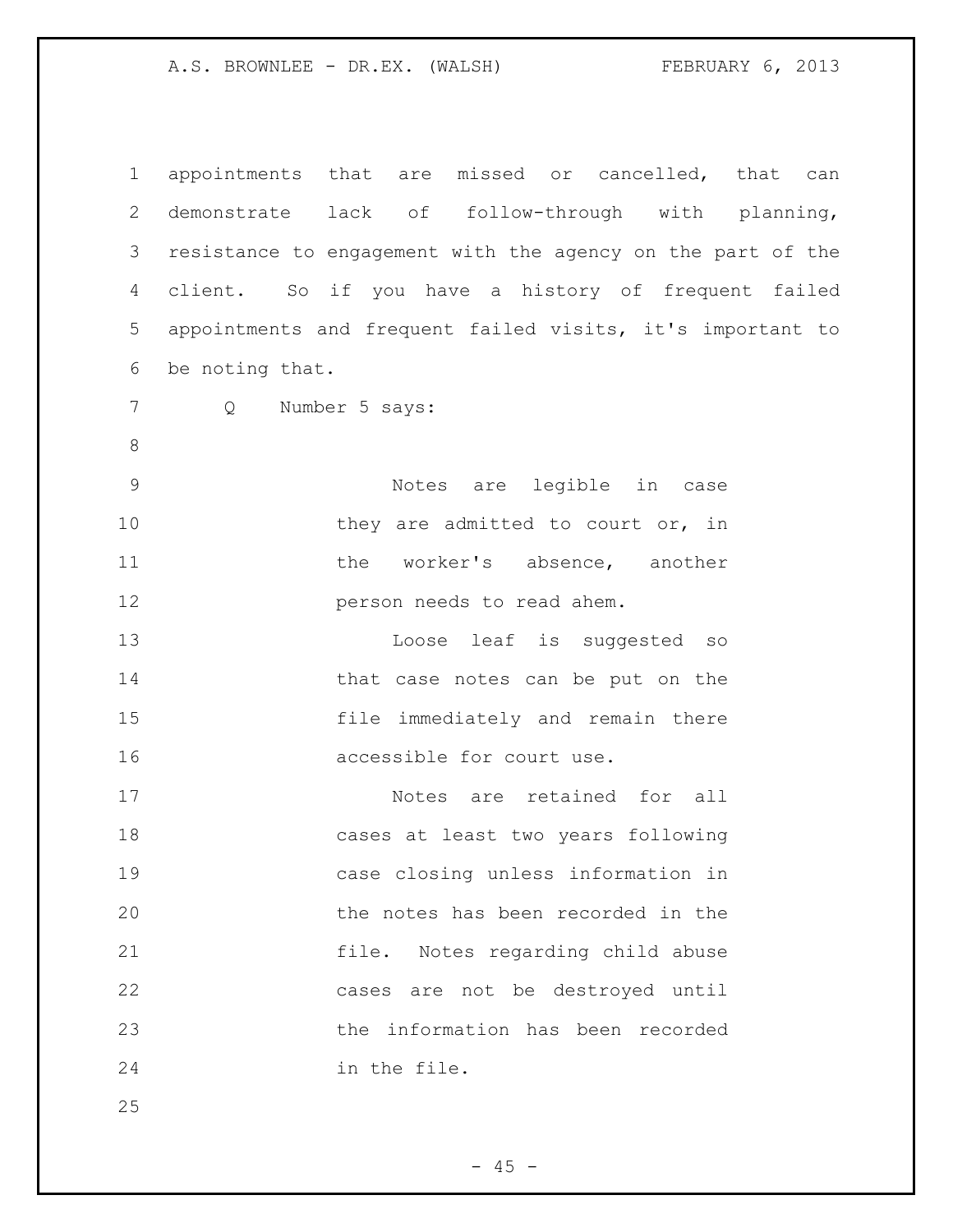When it says that the loose-leaf notes are to be put on the file, where were they to be contained? A Generally, the practice was that the handwritten case notes would be placed in an envelope and signed off by the social worker, and the envelope would have their name, case notes, and the time frame or the time period that the notes provided the service for. So 2000 -- January 2000 till May 2001, for example. Q And we have heard evidence and seen evidence of notes that were retained in the file, and ultimately I'm going to identify the evidence that we heard with respect to that. Number 7: Notes are retained for all cases at least two years following case closing unless information in the notes has been recorded in the file. Is that consistent with what we looked at with the record schedule? A What this is referencing is transcribing handwritten notes into a typed format, so that notes are to be retained -- if they're transcribed into a typed format,

 $- 46 -$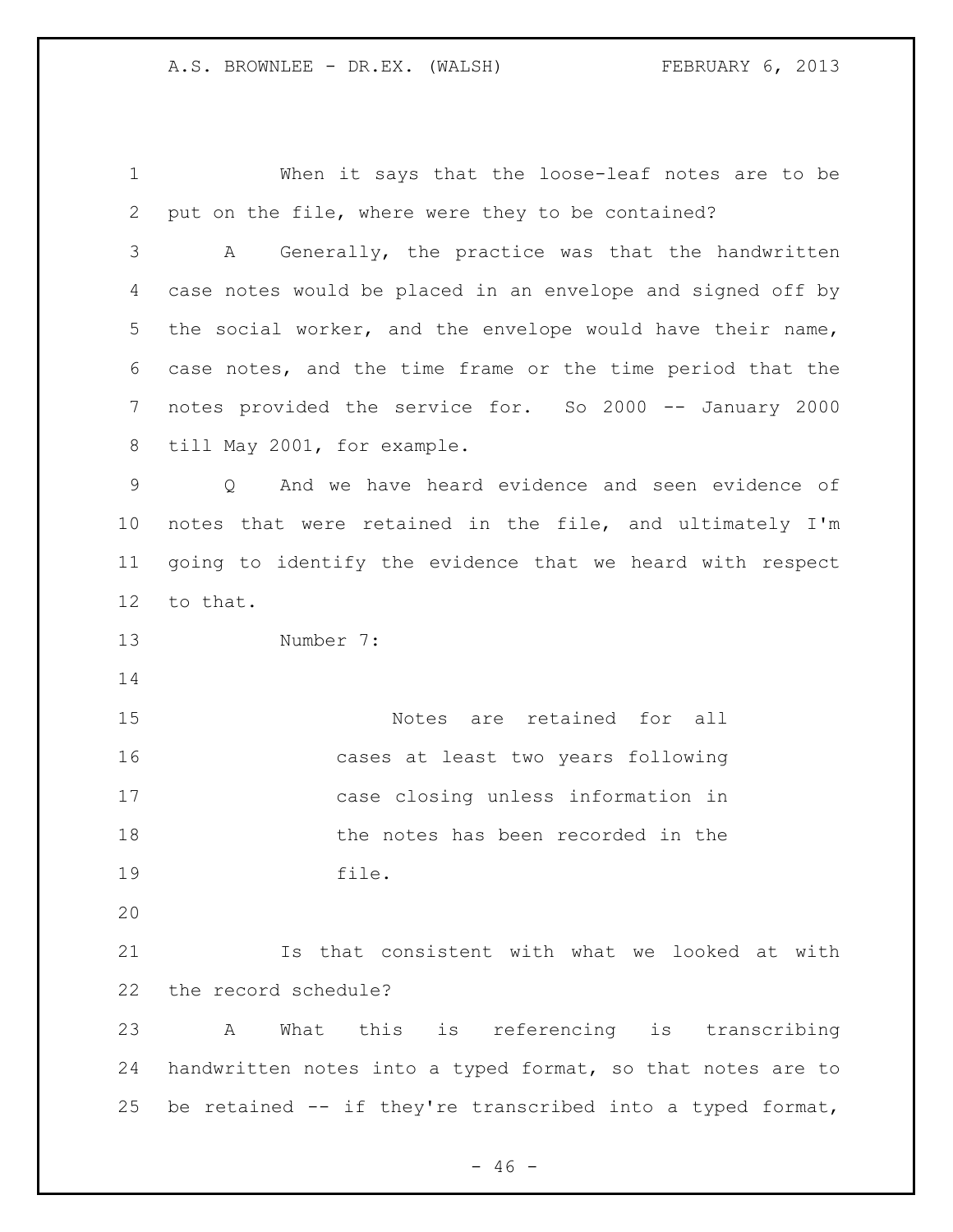they're then considered a duplicate record and then can be destroyed.

 Q We heard evidence that witnesses had some confusion about which standards were in effect at a given time during the course of the period in which services were delivered to Phoenix Sinclair and her family.

A Yes.

 Q What is your understanding as to which standards relating to record keeping were to apply between that period, 2000 to 2005?

11 A At different points in time -- I believe that up until 2005 primarily, the administrative standards or the 1988 standards would have applied. There isn't a substantive difference between the different sets of standards when it comes to the actual recording practice. The, the Act and, and the standards still require documentation related to intake, nature of the referral. So the same type of information is required to be collected, regardless of which set of standards was in place.

 Q The agency also had policies addressing recording keeping --

A Yes.

 Q -- for the period in which services were delivered to Phoenix and her family.

 $- 47 -$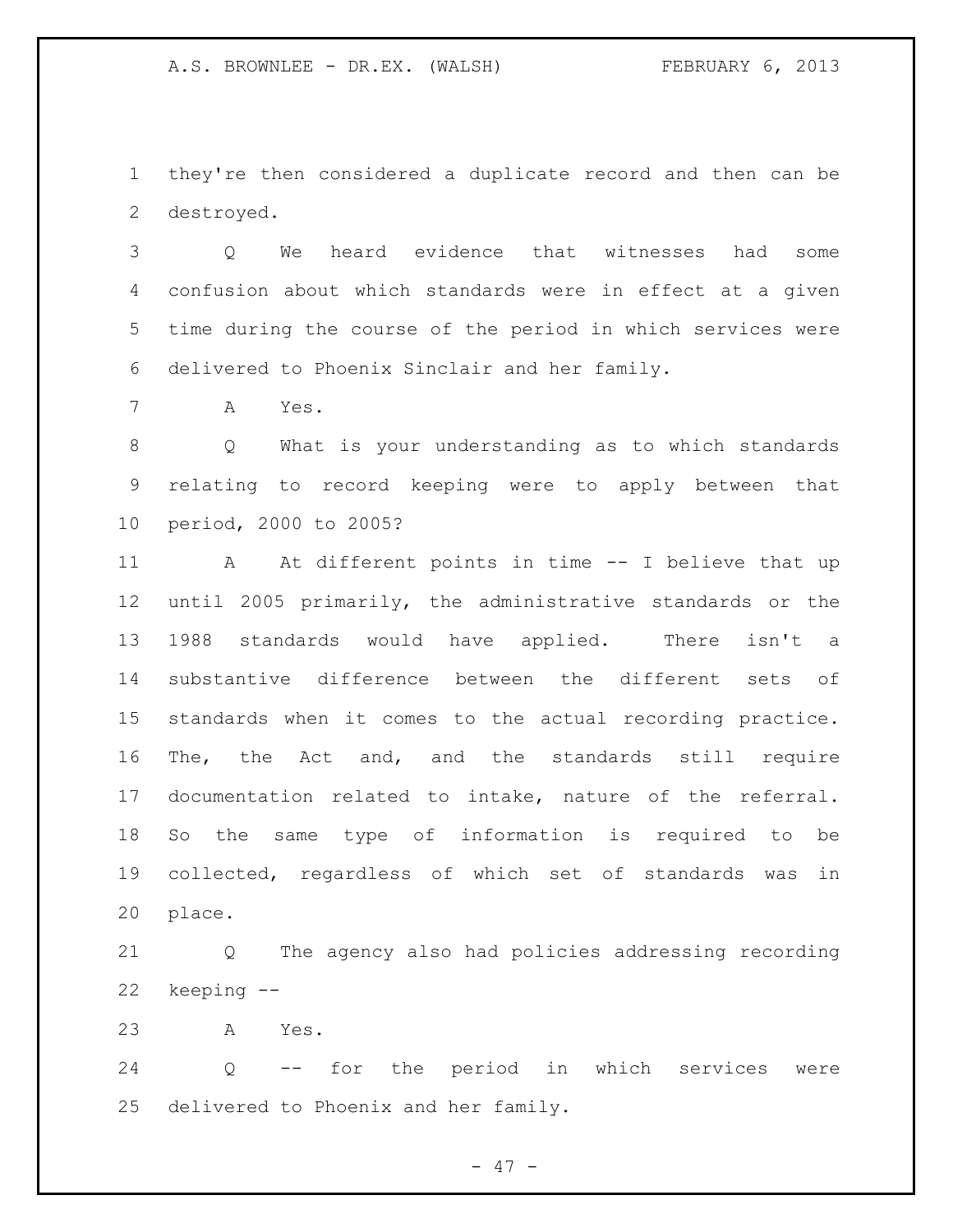MS. WALSH: If we can pull up Exhibit 24, please? MR. MCKINNON: Tab 3 in your binder. MS. WALSH: Madam Clerk, we've got the wrong document on the screen. 5 THE CLERK: (Inaudible). MS. WALSH: You had them earlier. Is it a different stick? Possibly a different stick. It'd be relating to Alana Brownlee. That's how you had them identified. There you go. Exhibit 24. This is entitled Timelines and Policy, proposed July 13, 2001. MR. MCKINNON: It's Exhibit A. MS. WALSH: That's the one, Appendix A. So what you've got in front of you is the document we marked as Exhibit 24. 16 THE COMMISSIONER: I have it. MS. WALSH: You have it, Mr. Commissioner? 18 THE COMMISSIONER: Yes. 19 MS. WALSH: Good, thank you. BY MS. WALSH: Q This is entitled Family Services Mandatory Agency Recording Timelines and Policy, proposed July 13, 2001. I understand this was the policy that was in effect from July 13, 2001 until it was amended in November of 2004.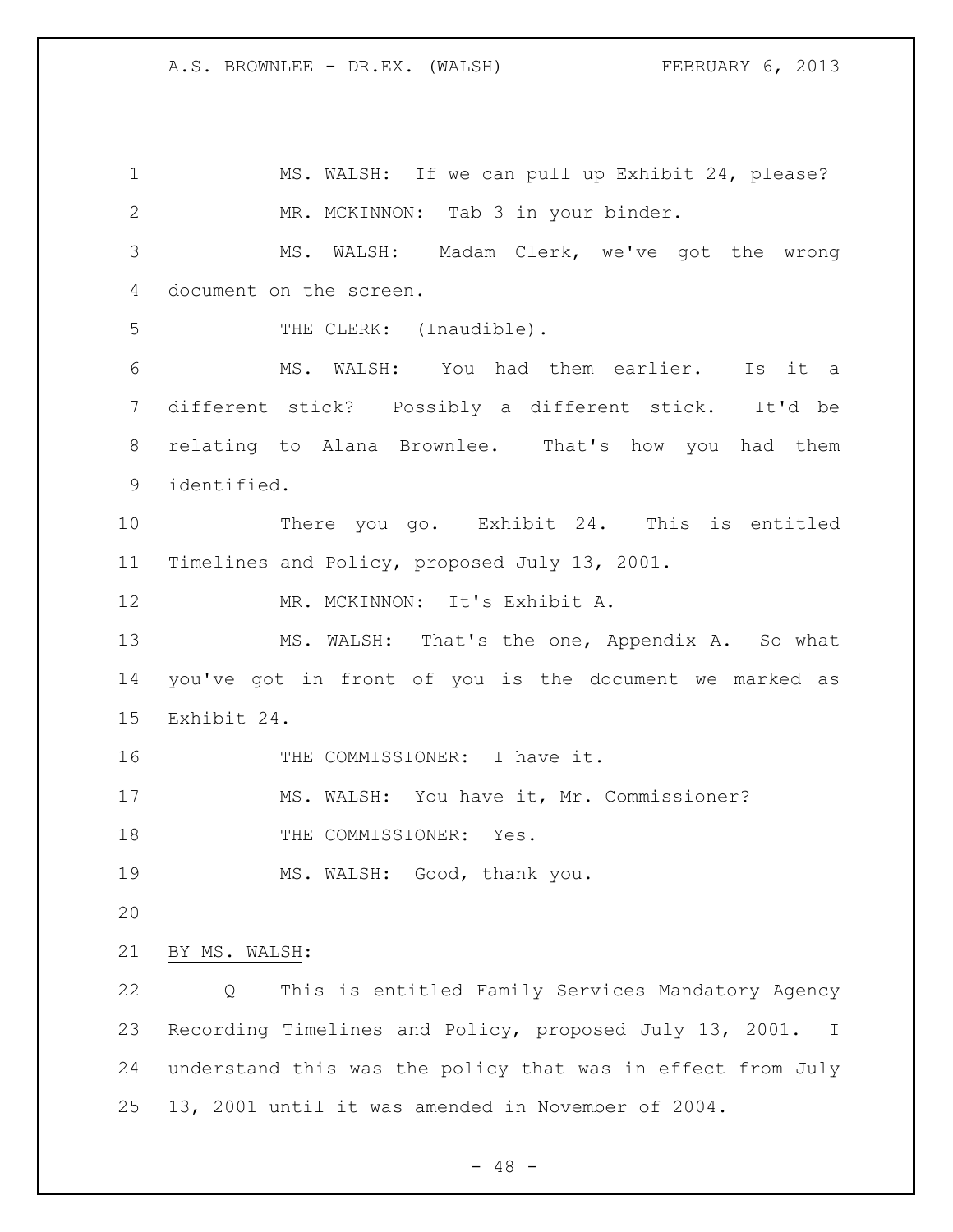A Yes. Q And it applied to family services workers during that period. A Yes. Q Just looking at this first page, in bold capitals it says: "Winnipeg Child and Family Services and its staff are **professionally** and publicly accountable for services provided. Accountability is demonstrated in and measured by information and materials contained within formal case records. Accordingly, case records will be standardized in 17 terms of case recording content as well as organization and maintenance of file records. Adherence to this agency standard will be monitored by means of **regularly scheduled file audits."**  That's per agency policy, 1996. Then the document goes on to say:

- 49 -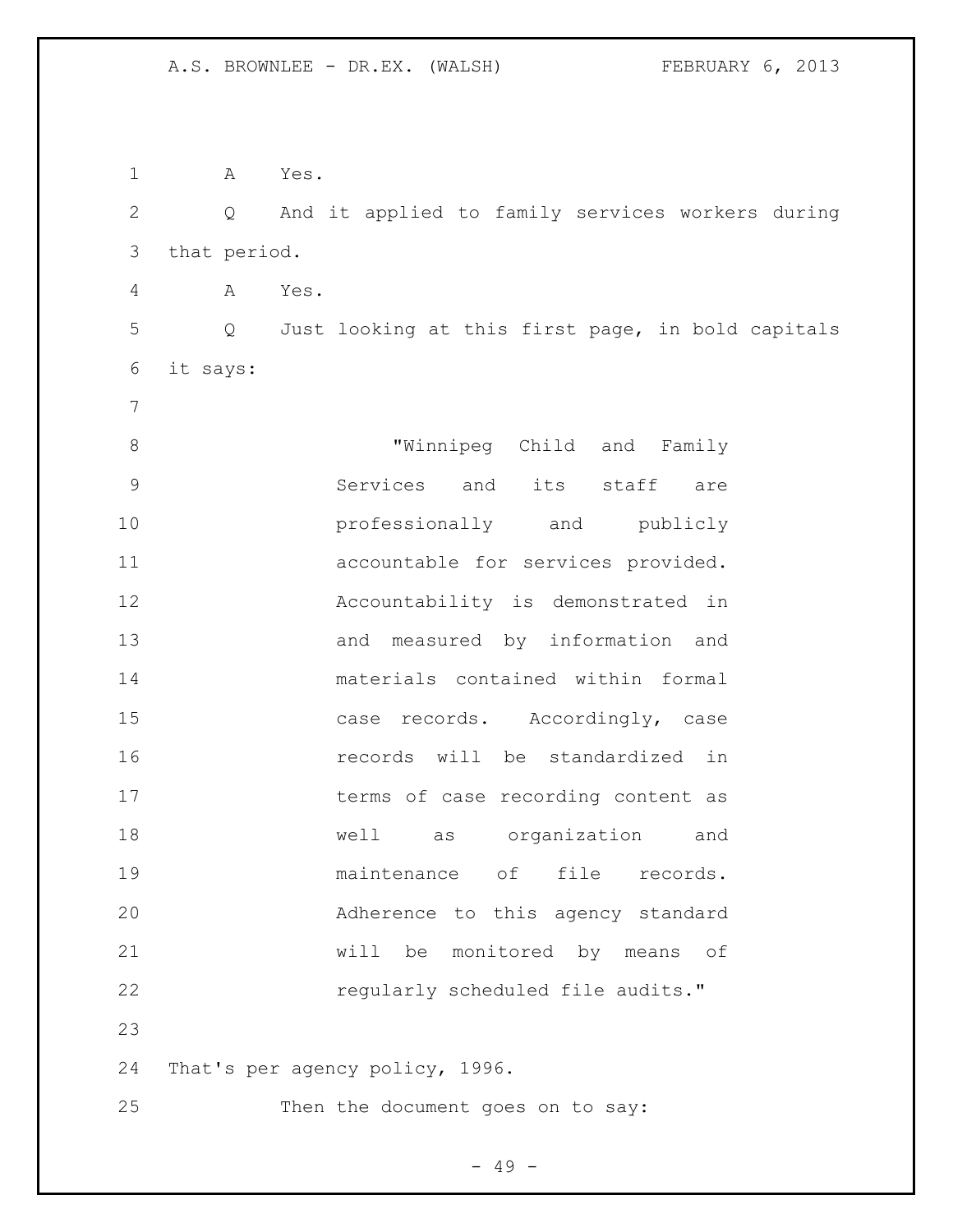"While we might all hold to higher professional standards in an ideal world, we recognize the reality of existing caseloads and workloads and outline what is believed to be minimally acceptable recording expectations for which we can individually and collectively be held accountable. This file recording needs to reflect sound social work/child welfare practice including assessment and planning as well as service intervention. "The enclosed binder provides 17 a copy of each of the Mandatory Family Services Recording Forms, 19 the User Guides ... and examples 20 of these completed forms." And then it goes on, for instance, if we scroll down towards the bottom, to talk about: "Contact notes will be

 $-50 -$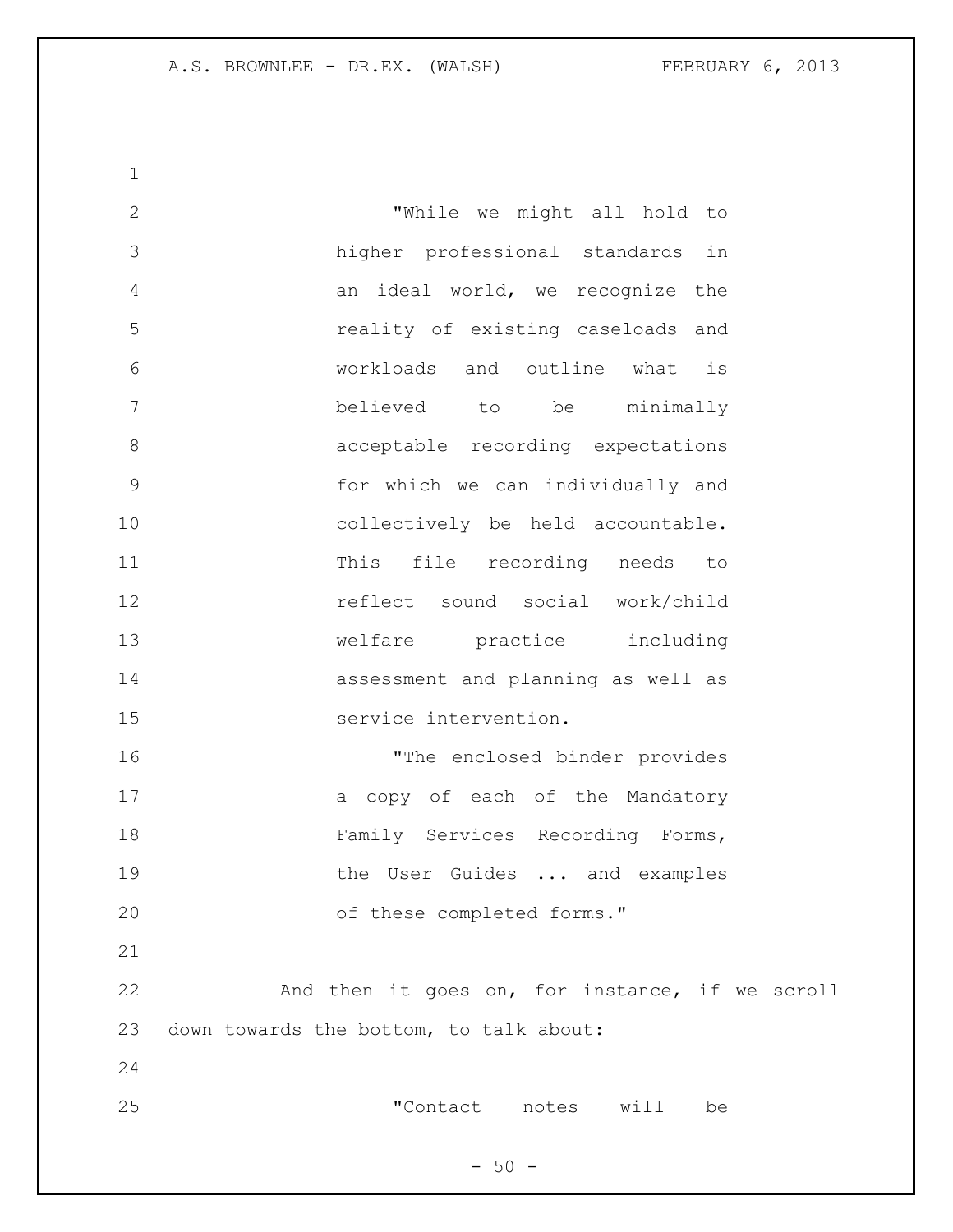| $\mathbf 1$    | written legibly on loose-leaf or                        |
|----------------|---------------------------------------------------------|
| $\mathbf{2}$   | typed within 24 hours of the                            |
| 3              | contact and placed on the file or                       |
| $\overline{4}$ | in a contact binder. The social                         |
| 5              | worker will initial each page and                       |
| 6              | include a date and the name of the                      |
| 7              | case reference."                                        |
| $\,8\,$        |                                                         |
| $\mathsf 9$    | And if we go to the next page:                          |
| 10             |                                                         |
| 11             | "At 6 months from the                                   |
| 12             | assignment date, a Family                               |
| 13             | Assessment and a Service Plan will                      |
| 14             | be typed and completed by the                           |
| 15             | family service worker, signed off                       |
| 16             | by the social worker and Unit                           |
| 17             | Supervisor and placed on the                            |
| 18             | family file."                                           |
| 19             |                                                         |
| 20             | Did this policy apply to work performed at              |
| 21             | intake?                                                 |
| 22             | A No, it applied to family services only.               |
| 23             | Okay. What applied to intake is the procedure<br>Q      |
| 24             | manual that we've seen at CD 992. If we can pull up age |
| 25             | 19625, just to have you confirm, please.                |

 $-51 -$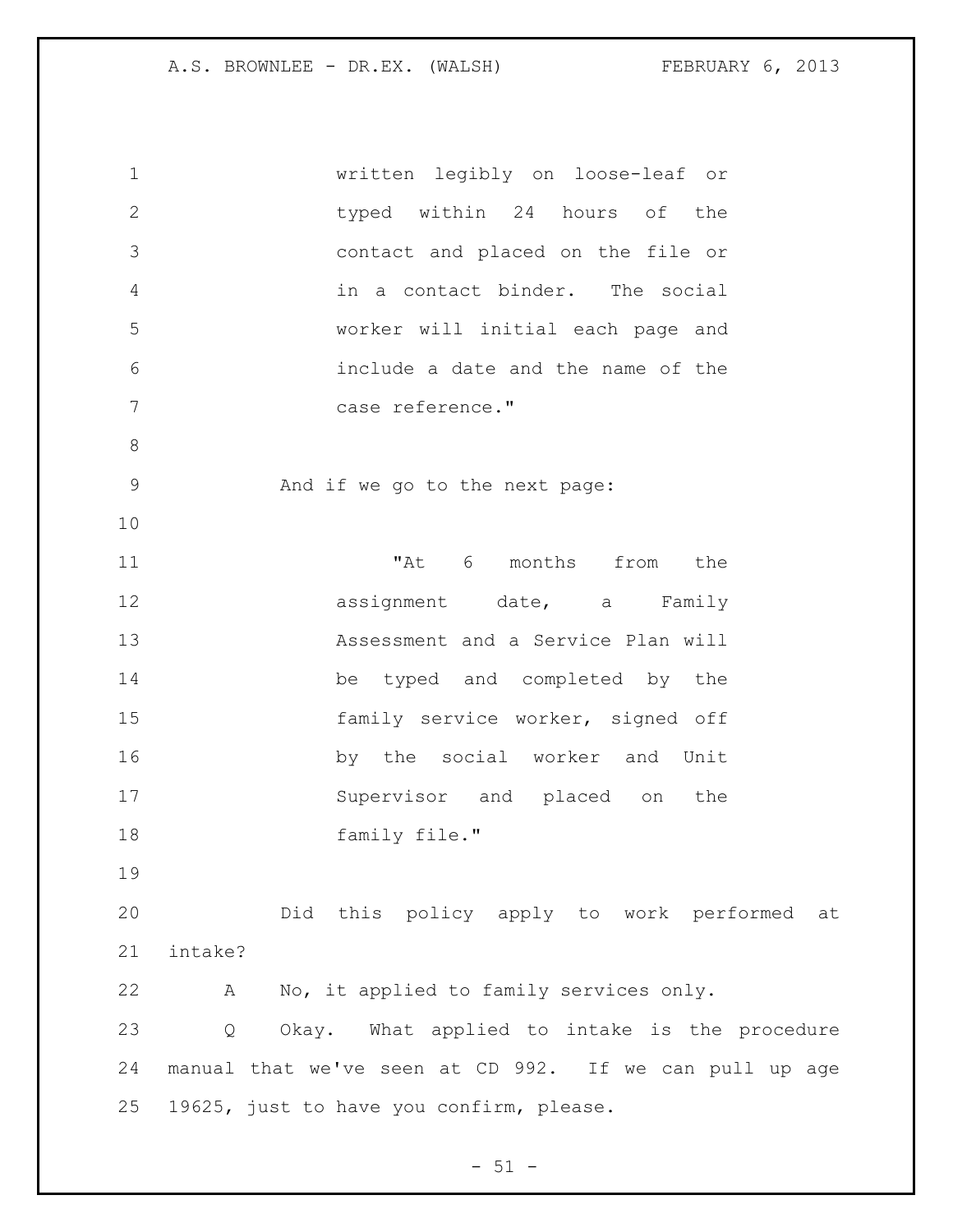1 A Okay.

Q 19625.

A Yes.

 Q So that's, that's the document that contains the recording requirements in terms of policy relating to intake --

A Yes.

 Q -- process, the intake process and the units that carry that process out.

A Yes.

 Q If we can go to page 33024, please? This is an excerpt from the Winnipeg Child and Family Services Policies and Procedures Manual. It's the amended version of the family services mandatory agency recording timelines. It says it's amended November 19, 2004.

A Yes.

 Q Do you recall what the reason -- do you know what the reason for the amendment was?

 A There were two changes made to the document. One was to identify and recognize the transition of Winnipeg Child and Family Services from a private agency to a branch of government, so the wording --

23 THE COMMISSIONER: Change, changes made when? THE WITNESS: When Winnipeg changed to be a branch of government in 2003, so the policy was still in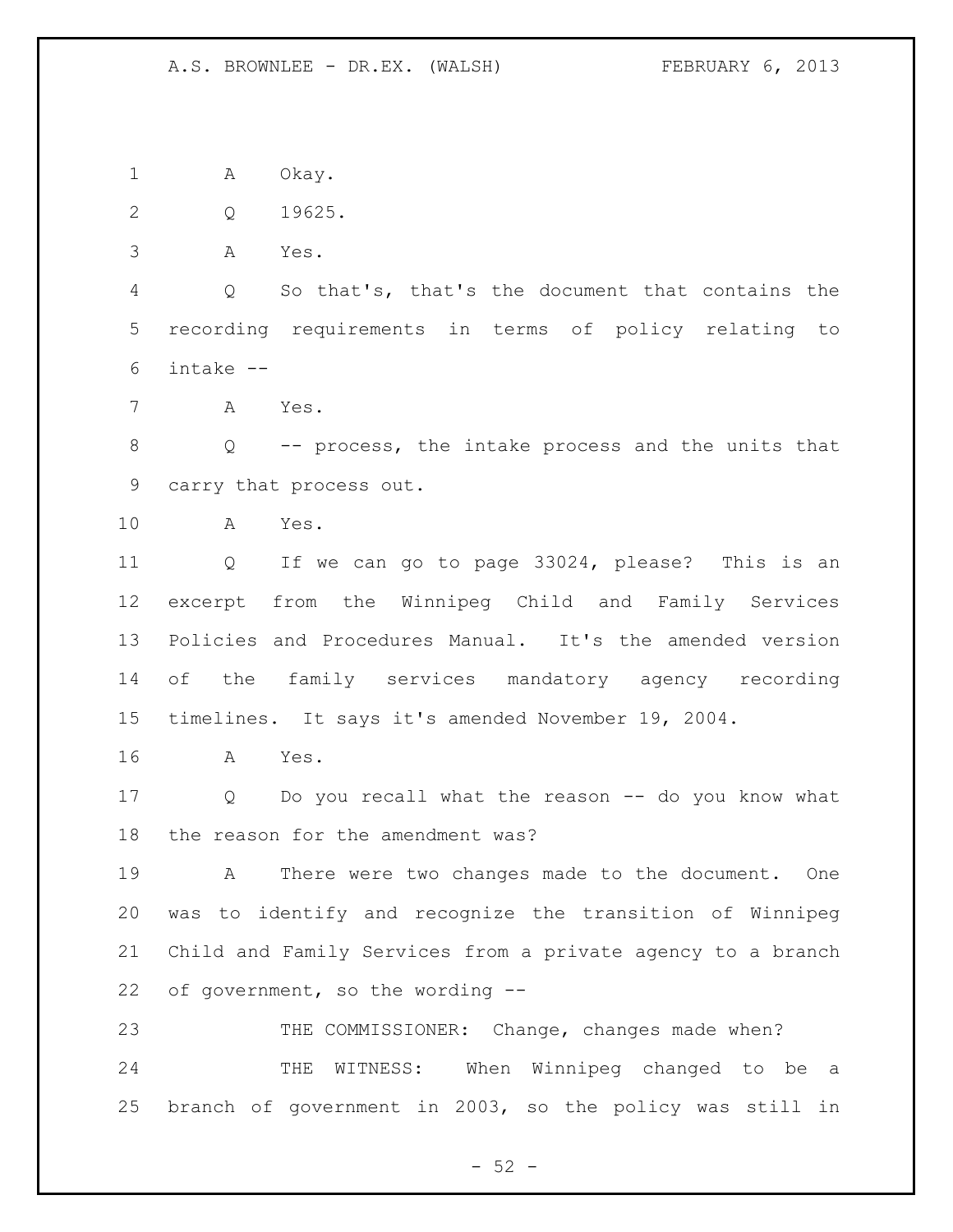effect but the wording would have been incorrect relating to how the agency was described, so that's one change that was made in this document. THE COMMISSIONER: In two-o-three. THE WITNESS: In 2004 it was amended. THE COMMISSIONER: Oh, I see. Yes, all right. BY MS. WALSH: Q This is -- just to be clear, this is an amended version of Exhibit 24. A Yes. The second change that was made to, to the policy was a change related to the requirement to complete a risk assessment on any child prior to reunification of children under the age of 12 who had been in the care of the agency or the branch for more than 30 days. So those would be the two changes in this document. Q There's also a policy at page 33019. This is entitled File Cleaning and it's dated January 2003. You've got that? A Yes. 21 0 So this identifies: 23 The maximum of one year's worth of disbursements would be kept on open files."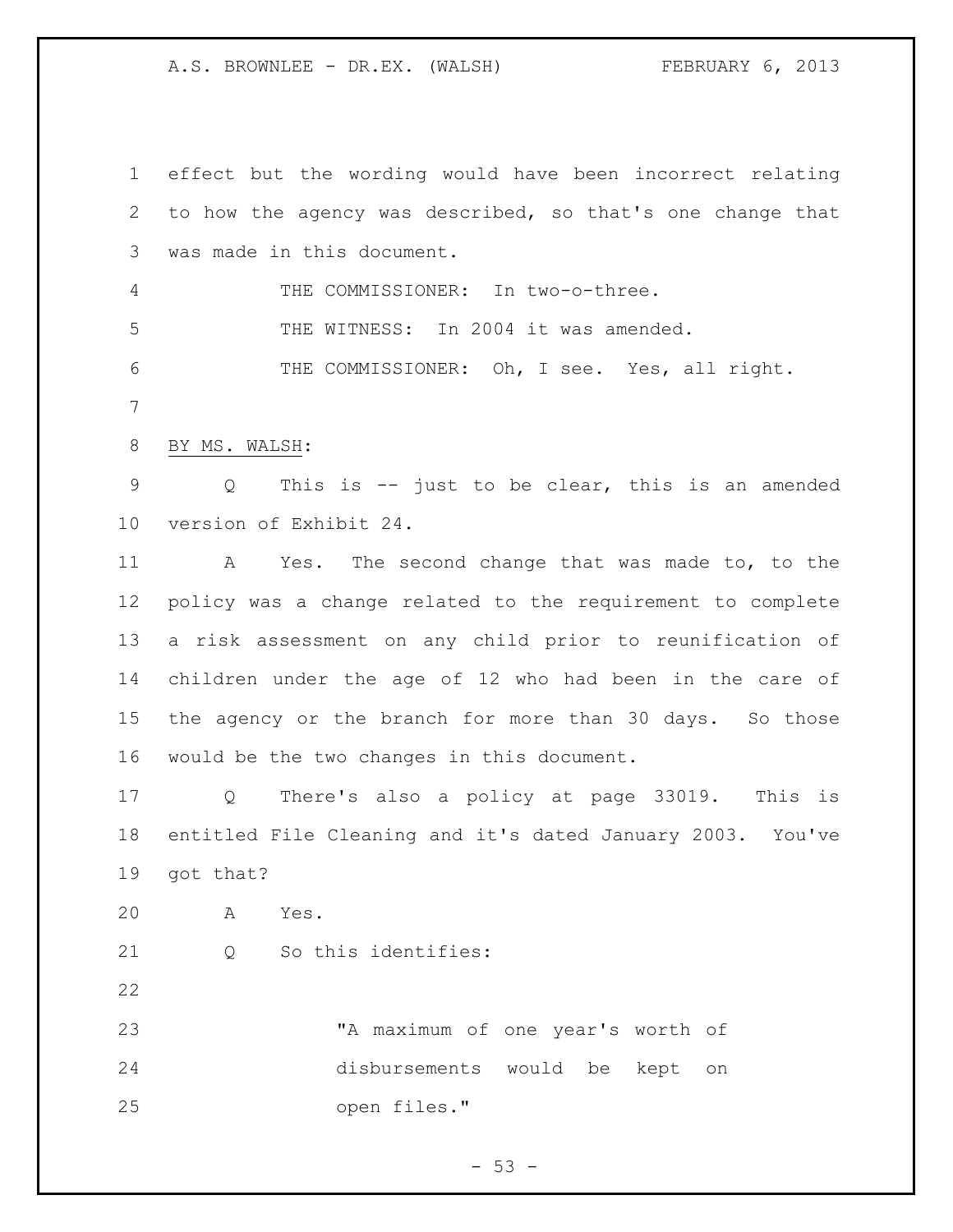It identifies that: "Covering sheets from faxes can be disposed of if they don't contain any pertinent information." 8 Under the heading, Recording Section, it details that: 11 The front section holding dictation is clipped with a fastener in the left hand corner 14 in chronological order." There's a reference to the legal section and how it's to be maintained and what information remains. On the next page, there's a reference to the medical section where applicable. And then under the heading, Correspondence, it says: All basic correspondence, letters, memos, exceptional circumstance funding requests,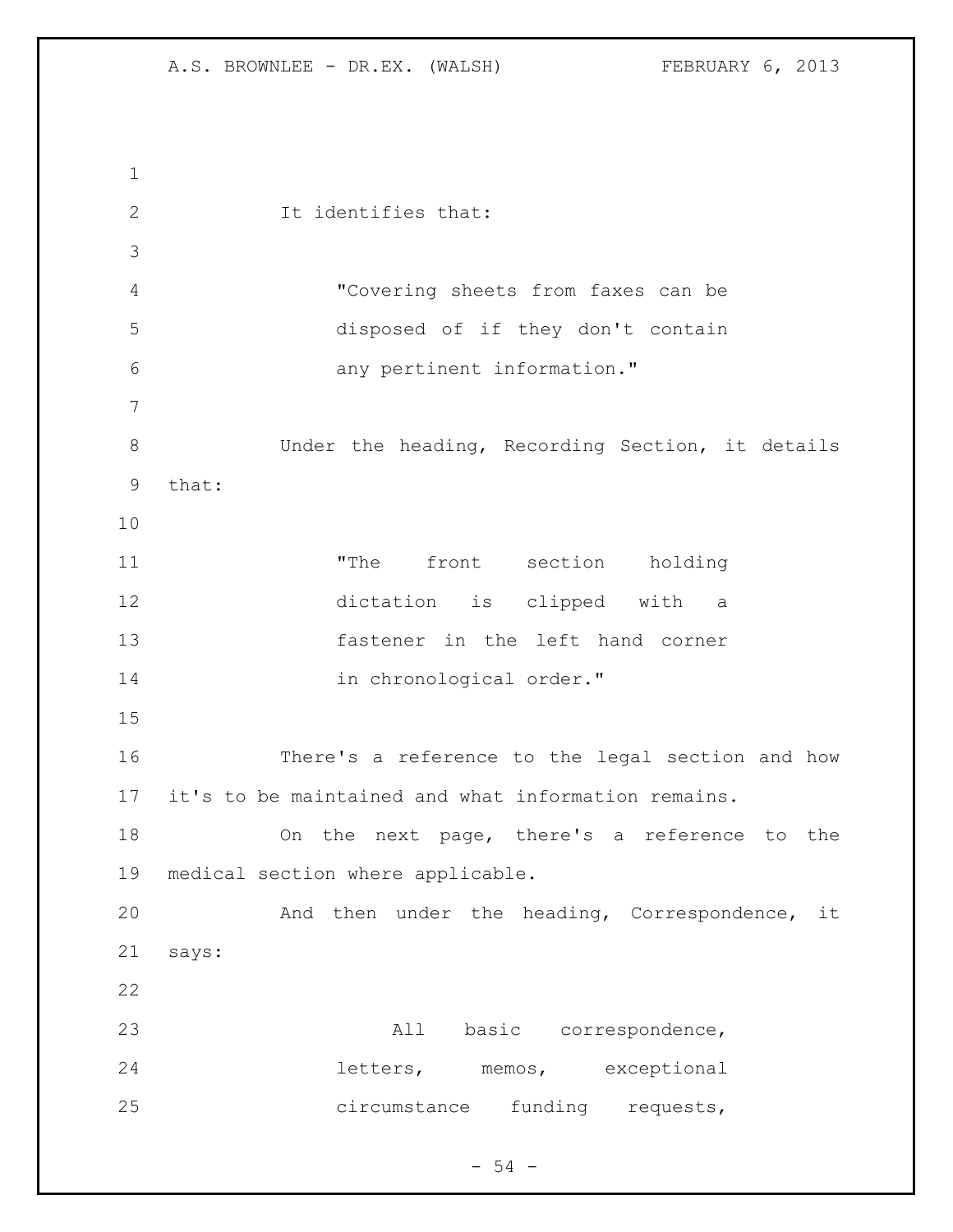**risk assessment form (from CRU)**, current disbursements, greens belonging only on the child's file in the back section. This section also is organized with the most current information placed on top working 8 down to the bottom. Family Support Worker's notes 10 -- as there can be a significant **11** amount of notes, it is recommended 12 that they be maintained separately within the correspondence/reports section of the file with the most current date on top. **And After Hours -- there can**  also be significant reports here 18 and if preferred can be clipped and kept together in chronological order. And then with respect to closed files: "[The] current policy states that when a file is closed all

 $- 55 -$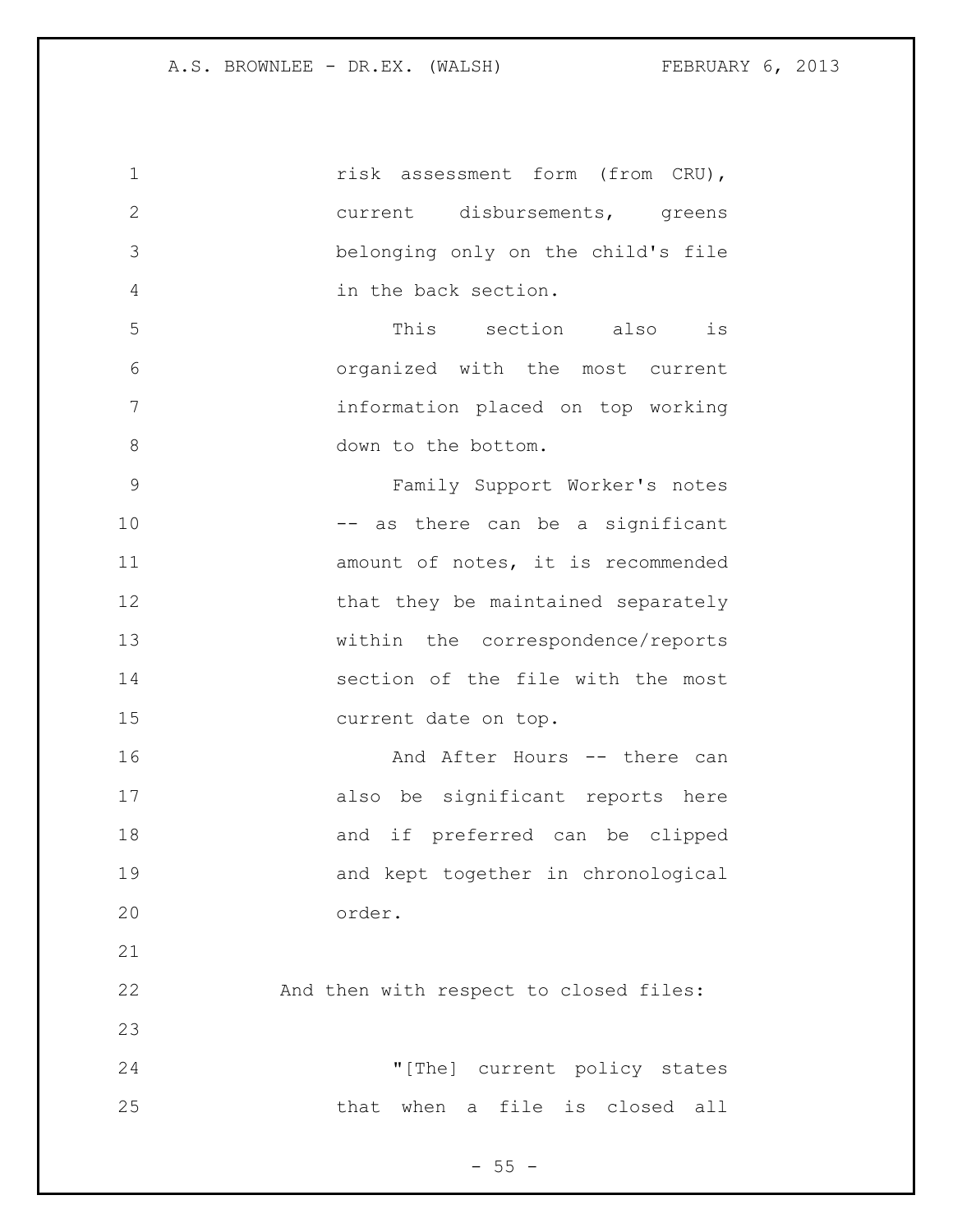disbursements, telephone messages and duplicate material is removed and shredded. Any handwritten notes which appear significant, or workers' case notes are placed in a 'worker's notes' envelope, stamped and placed in the back of 8 b the file. These notes should be dated and initialed by the worker 10 who wrote them. "[And] a placement report should be printed from CFSIS and placed on the back of the [child- in-care] file." That's consistent, in terms of the handwritten notes, with what you described earlier? A Yes. Q Then if we pull up page 33021, please. This is entitled File Maintenance Policy and it's dated June 2004. Again, these policies that we're looking at, they related to family services workers, this policy that we've got -- A Yes. Q Okay. Now, this document has a background. It says:

 $-56 -$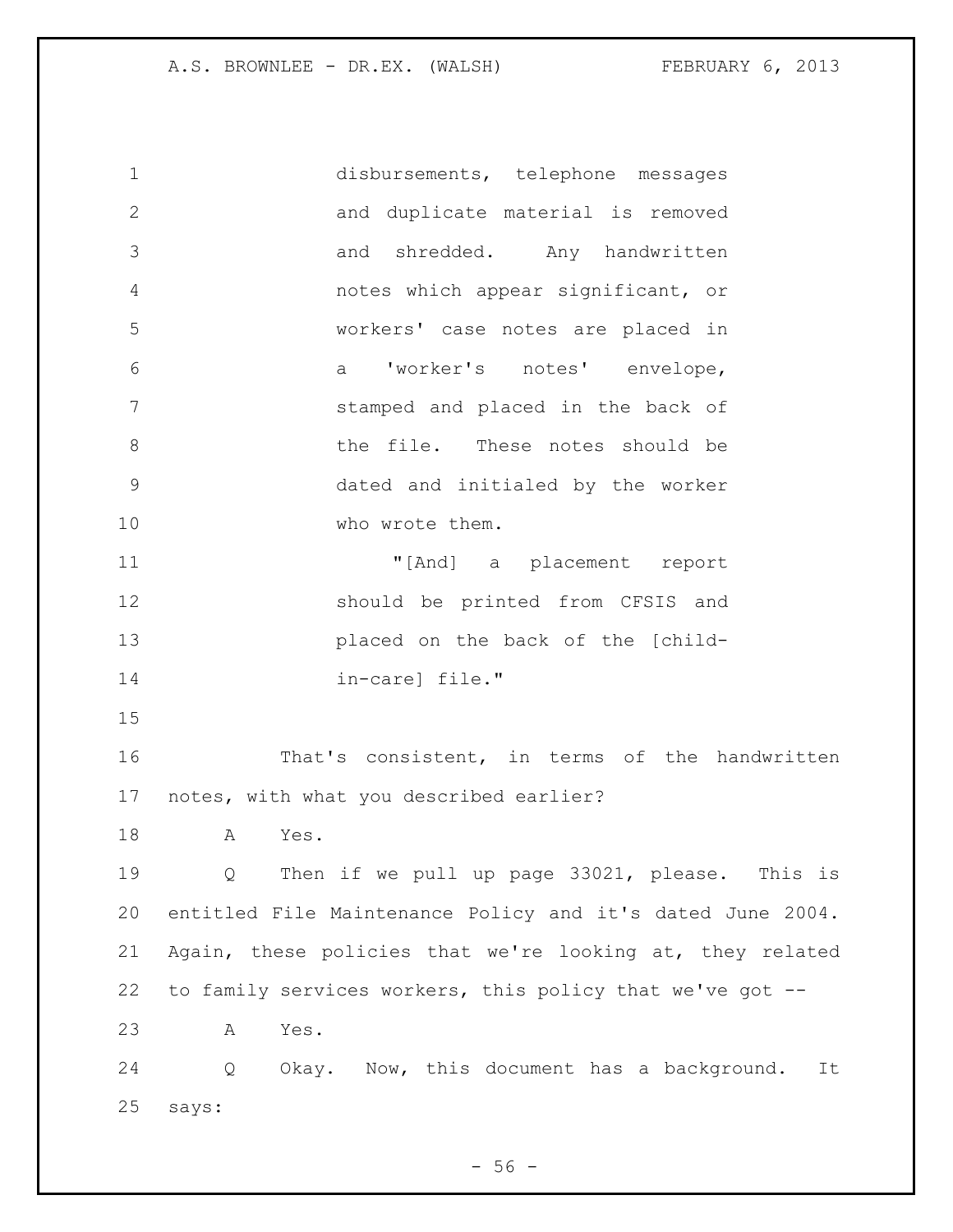"The issue of inheriting files that someone hasn't maintained has been raised both from the worker and the admin perspective as people move from job to job." What's your understanding of the purpose of this policy? A This policy was trying to sort out difficulties related to the, the maintenance of a file that's been open for a significant period of time. Again, when you're talking about files being open for several years, you would have some social workers who are very good at maintaining and putting all the documentation correctly in the file and correctly in their various file compartments. There was other social workers who would use an accordion file folder with A, B, C, and then quarterly the administrative staff had been asked to take the files and clean them up and organize them appropriately and ensure everything was in the correct compartments. So the issue was trying to more clearly define

 what was the, the role and responsibility of admin staff, what was the role and responsibility of the social worker,

 $-57 -$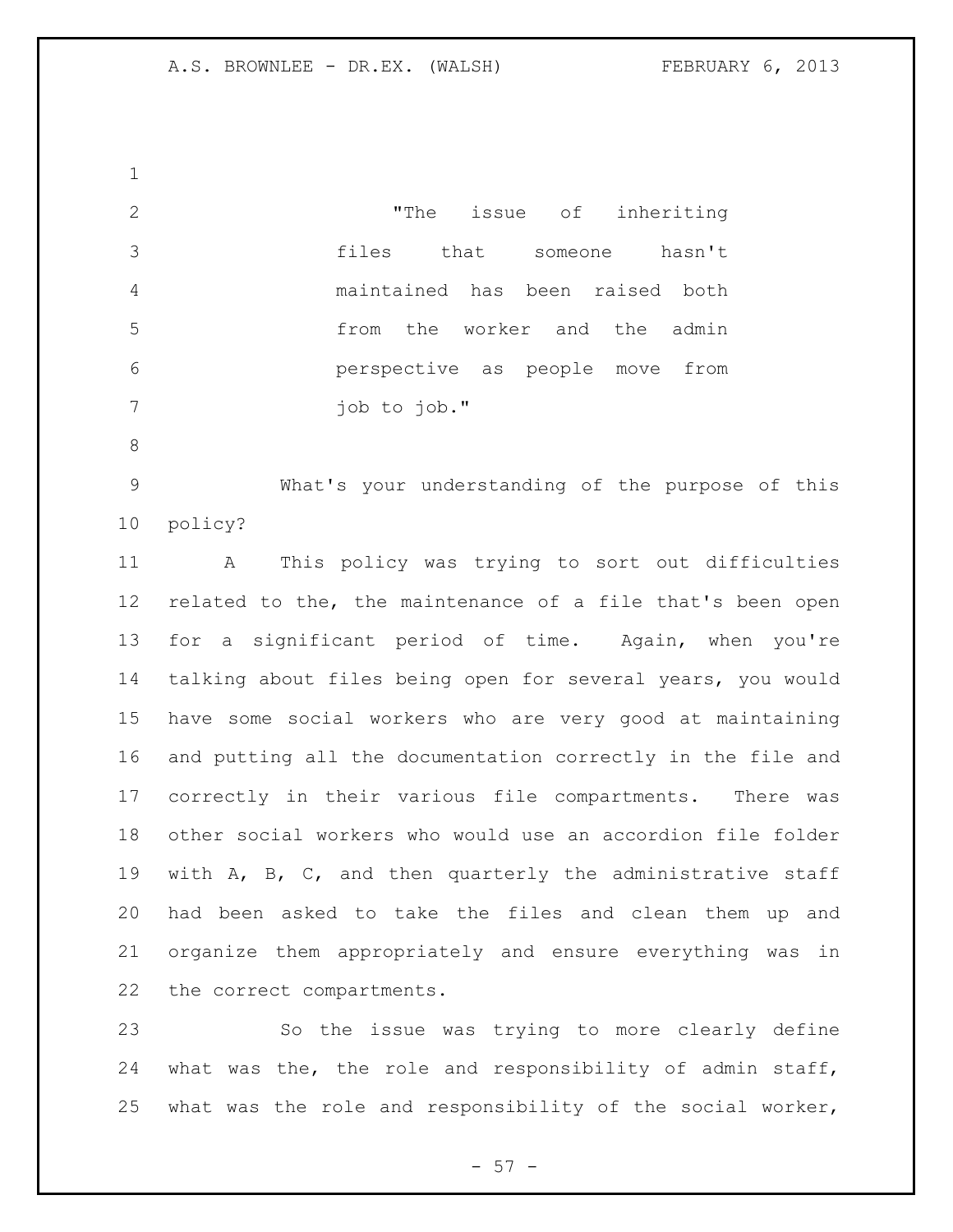and also ensuring, at the point that someone was moving to a new job, that the files were appropriately organized for the incumbent coming in as opposed to, to be kind of in a disorganized state.

 Q So if we look at this policy, for example, it says, "Day-to-day file maintenance is a worker's responsibility," and it lists a number of items, and then it says, "Overall file maintenance is an administrative responsibility," and lists a number of items. So what I understand you're saying is this policy identified who was to do what with respect to organizing and maintaining the file.

A Yes.

 Q Okay, thank you. And finally, dealing with policies, if we can pull up page 33011, please? This is the Winnipeg Child and Family Services File Policy dated October 2004.

 MS. WALSH: You should have a copy of this as well, Mr. Commissioner, starting at page 33011. They all look very similar, so --

THE COMMISSIONER: I don't see it.

 MS. WALSH: -- I think if you look at the -- 23 THE COMMISSIONER: But, but --

24 MS. WALSH: -- page number at the bottom --THE COMMISSIONER: It's, it's on, it's on the

 $-58 -$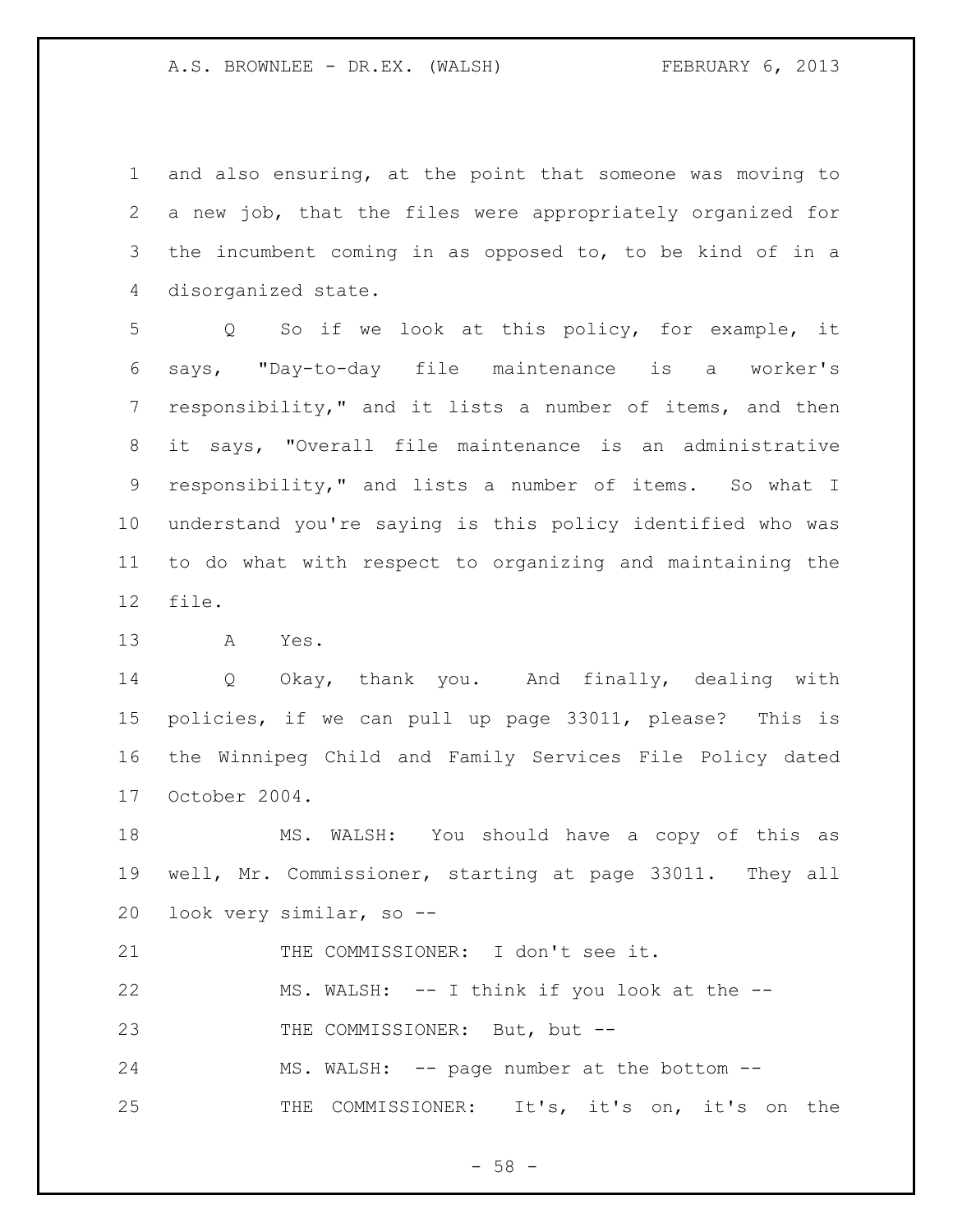screen and I, I will be able to follow it from there. 2 I have it. I have it. MS. WALSH: Thank you. BY MS. WALSH: Q Now, the -- this policy, to the extent that it deals with file content, starts at page 33014. You'll see there's a heading midway down the page that says, Physical File Content. Have you got that, Ms. Brownlee? A Yes. Q Yeah, okay. And it includes a face sheet, then it makes reference to a recording section -- if we turn the page -- to a legal section, a medical section. This looks very similar to the 2003 policy that we had just been looking at in terms of the one entitled File Cleaning. A Yes. Q Okay. But this is an updated '04 policy. A This policy is more comprehensive. The file cleaning policy was specific to, when you're closing a file, what you do with those particular sections. This policy is, is a broader policy related to what you do with different categories of files such as expectant parent services, voluntary family services, how you identify the file numbering process, so it's a broader policy. Q Okay. If we turn to the next page, under the

 $-59 -$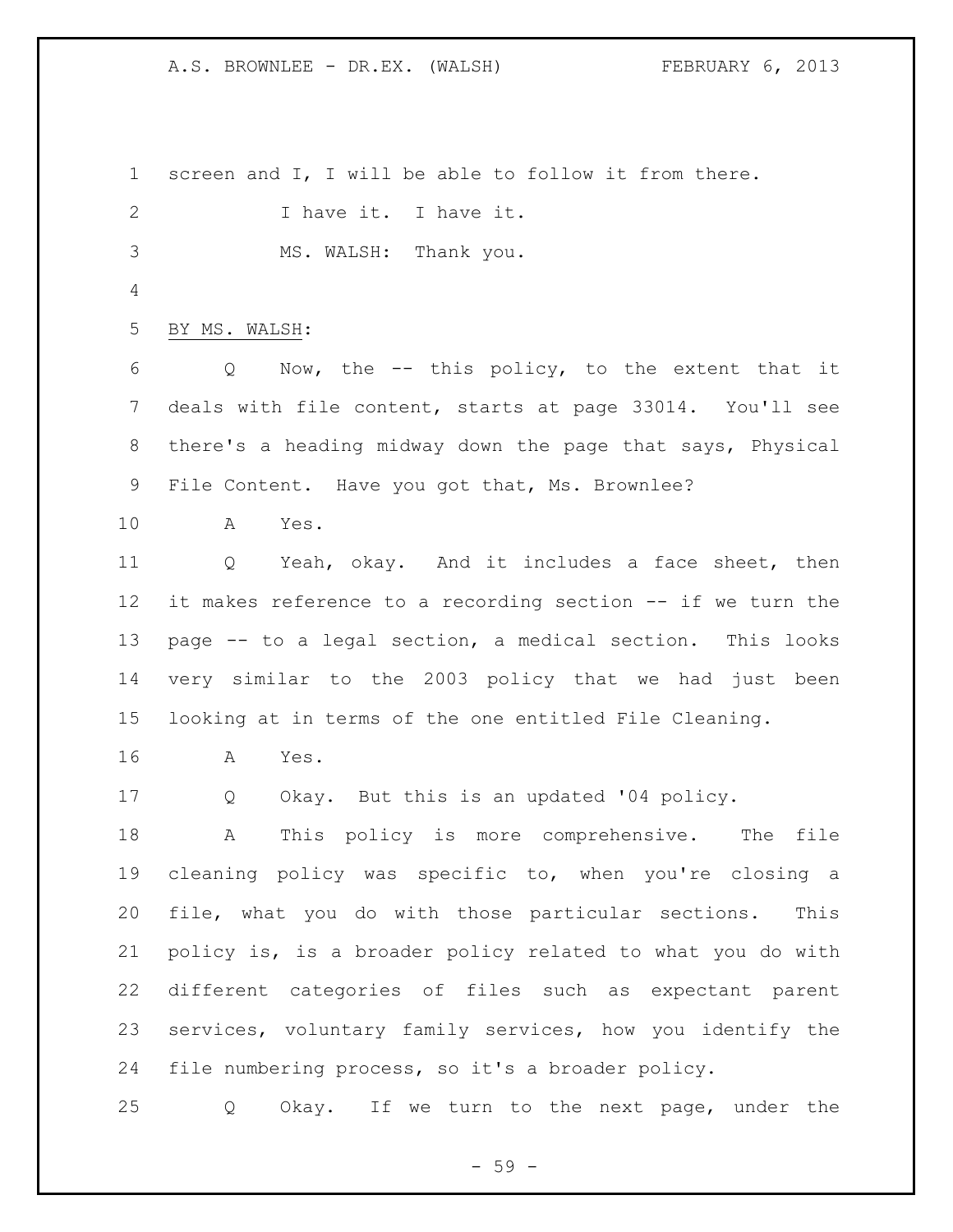heading Miscellaneous File Material, it says: "Contact/case notes shall remain with the worker, in a binder, minimally until case closure/transfer at which time 7 they will be placed in an envelope 8 at the back of the file, and signed by the worker when placed 10 in an envelope for the file." So that's consistent with what we've seen to date? A Yes. Q "Case Summaries/Supervisory Audits will be fastened in the top left-hand corner and will be filed 19 from first review to last, pages being numbered consecutively. Annual reviews will be signed off by the supervisor and the social worker. "Upon closing/transfer unit admin will, ensure the case file

 $- 60 -$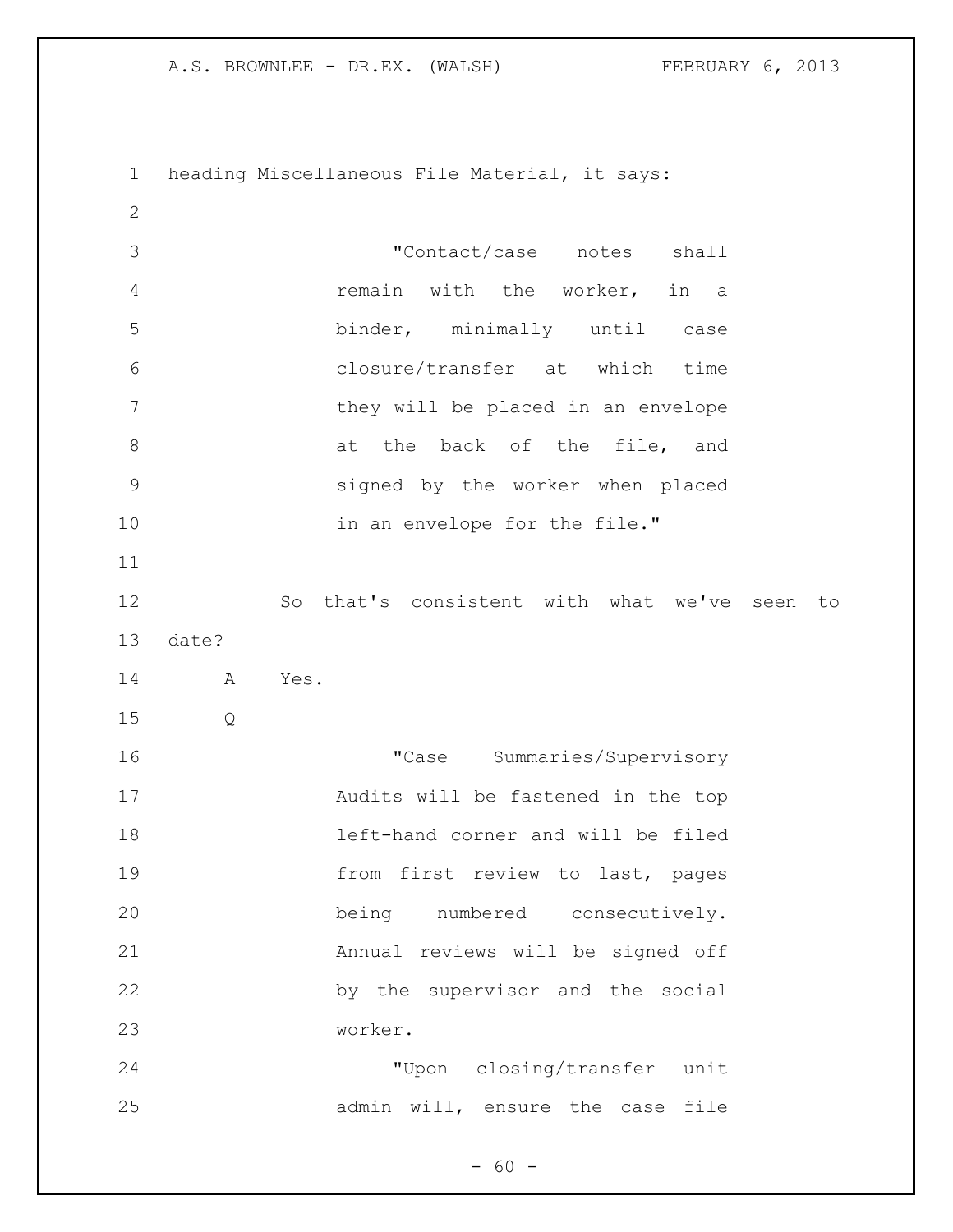1 is in the order as above. As part 2 of this the short case summary ... and Legal status Report will be attached in the file recording section with the legal report attached ..." And, and then it goes on to identify that where necessary that we put into volumes. So that covers the policies, the standards, and the legislation that refer to note taking, with the exception of the supervisors' policy that we know came into effect in 2004. A Yes, because you'll note that none of these policies comment on, at all, supervisory notes. MS. WALSH: Mr. Commissioner, if you'd like we could take the morning break and then come back and deal with the supervisor's notes specifically. THE COMMISSIONER: Seems reasonable. We'll adjourn now for 15 minutes. 21 MS. WALSH: Thank you. (BRIEF RECESS) THE CLERK: Okay, we're back on the record

 $- 61 -$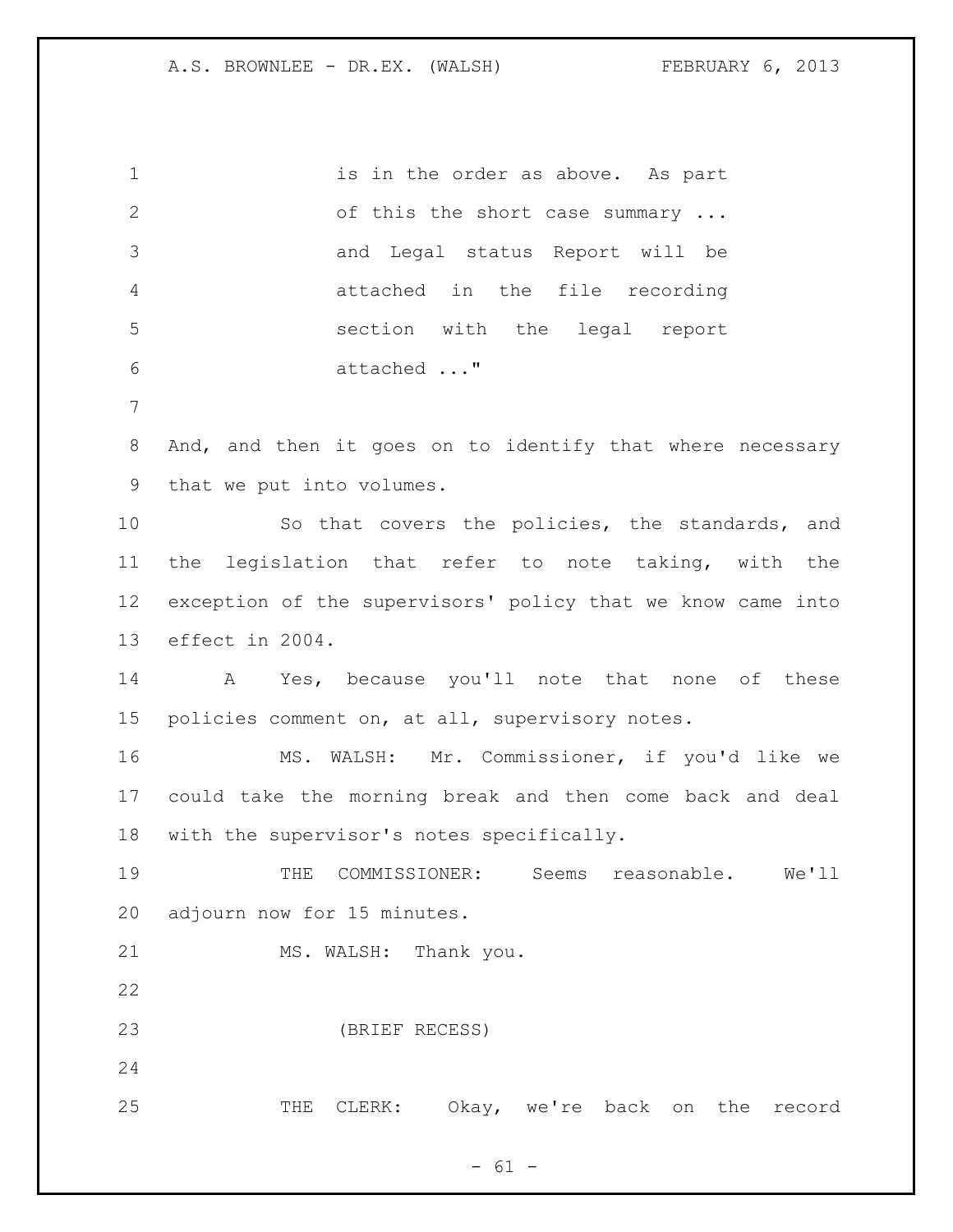(inaudible). BY MS. WALSH: Q If we can pull up page 29040, please? This is the Winnipeg Child and Family Services Supervision Policy. It says, Implementation March 1, 2004. A Yes. Q Now, none of the standards or policies that we reviewed today specifically made reference to notes made by supervisors. A Correct. Q So is this policy that we're seeing the first time that supervisors' notes are specifically addressed in a documented form in a Winnipeg Child and Family Services agency policy? A Yes. Q Okay. And which supervisors was this policy intended to apply to? A It was intended and was drafted by a working group of family service supervisors. The intent was in recognition that it wouldn't necessarily specifically apply to the nature of supervision being given at intake. So intake, CRU, and after-hours took, I think, the spirit and the intent behind the supervision policy, but subsequently drafted a supervision policy that was specific to CRU and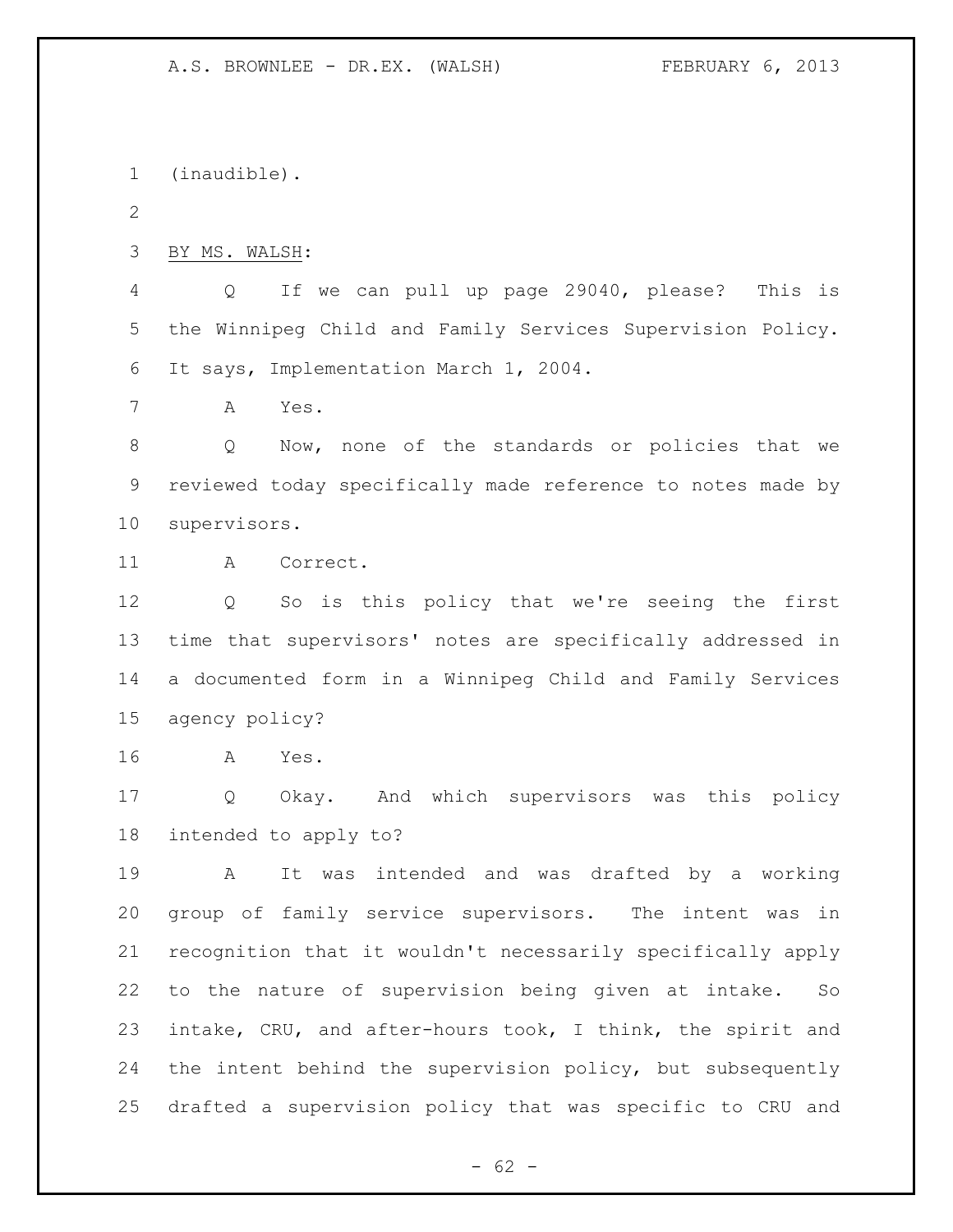intake. 2 Q And have we seen that policy? A Has the Commission? Q Yes, has, has -- A I'm, I'm not sure. Q -- that been identified through you to us? 7 MR. MCKINNON: I'm sorry, I missed the --8 THE WITNESS: The JIRU --9 MR. MCKINNON: -- issue. 10 THE WITNESS: -- supervision policy? BY MS. WALSH: Q That -- so that would be once, once intake was done by JIRU, is your understanding -- A Yes, there's -- Q -- that -- 17 A -- a JIRU supervision policy. 18 MR. MCKINNON: That's right. We have not produced it and it would be '05, which would be after the Phoenix Sinclair case was closed, so it would be Mr. Saxberg's client and -- I don't even know if it's been produced by Mr. Saxberg. MS. WALSH: Did you want to speak to that? Mr. Saxberg, do I understand that that's going to be coming in some future evidence?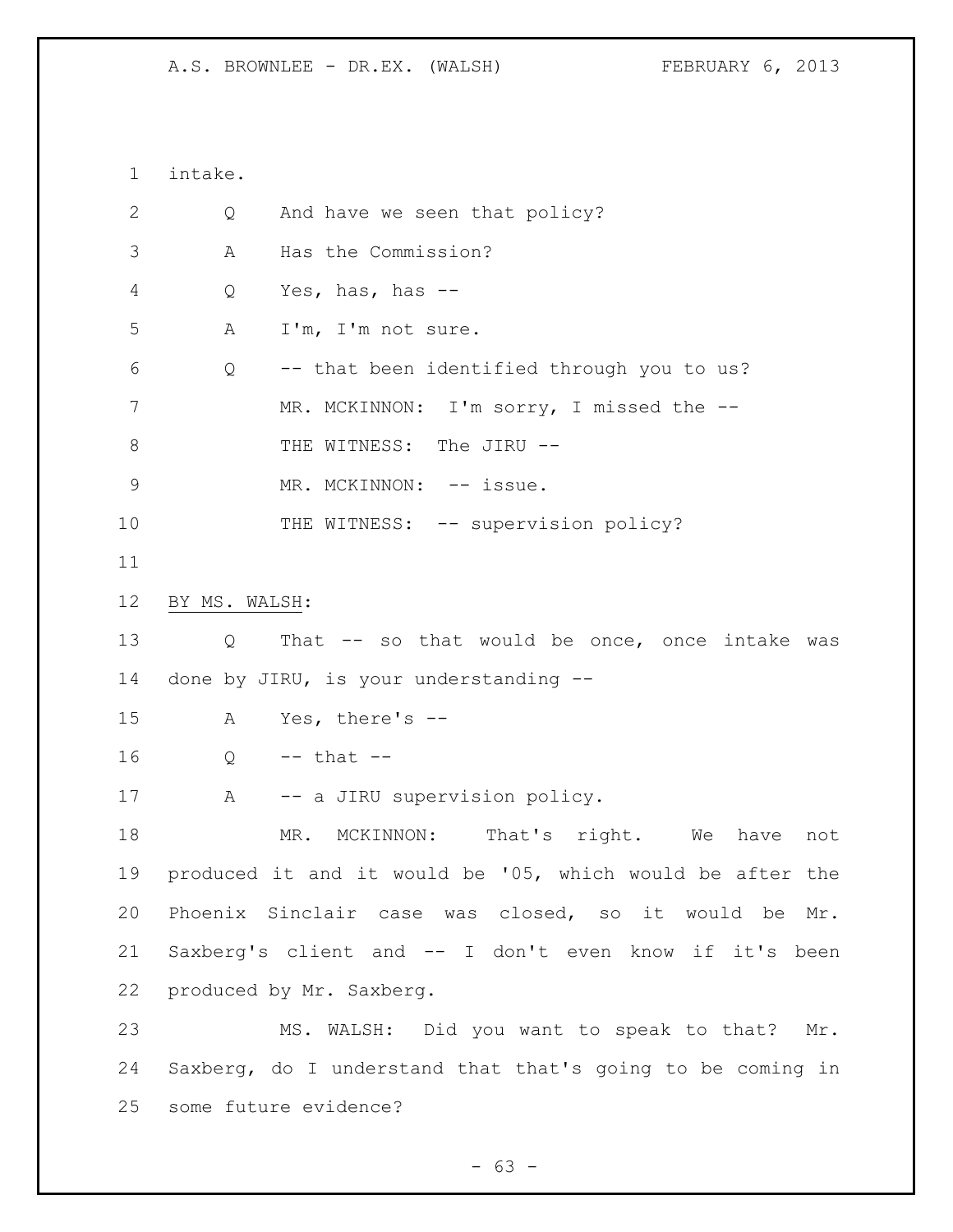UNIDENTIFIED PERSON: I'm sorry, I (inaudible). MS. WALSH: Perhaps if you could just come to the microphone so I can speak into the microphone? Thank you. UNIDENTIFIED PERSON: (Inaudible). 5 MS. WALSH: Okay. MR. MCKINNON: Just for the record, in our summary of evidence that we produced on behalf of this witness, we do make reference to the fact that there was a policy created in 2005 relating to intake and CRU, but that policy was created by JIRU, joint intake response unit, which broke off from Winnipeg CFS in May of '05, and JIRU is now ANCR, which is Mr. Saxberg's client. So this witness wasn't intending to get into the policy that was created in 2005 by another -- 15 THE WITNESS: I just want to -- MS. WALSH: Right. Nor did, nor did I want her to -- 18 THE COMMISSIONER: After --19 MS. WALSH: But -- THE COMMISSIONER: After the Phoenix file was closed. MR. MCKINNON: After the Phoenix file was closed, yes. 24 THE WITNESS: I just want to clarify, I don't know the date of the development of the policy. I know

- 64 -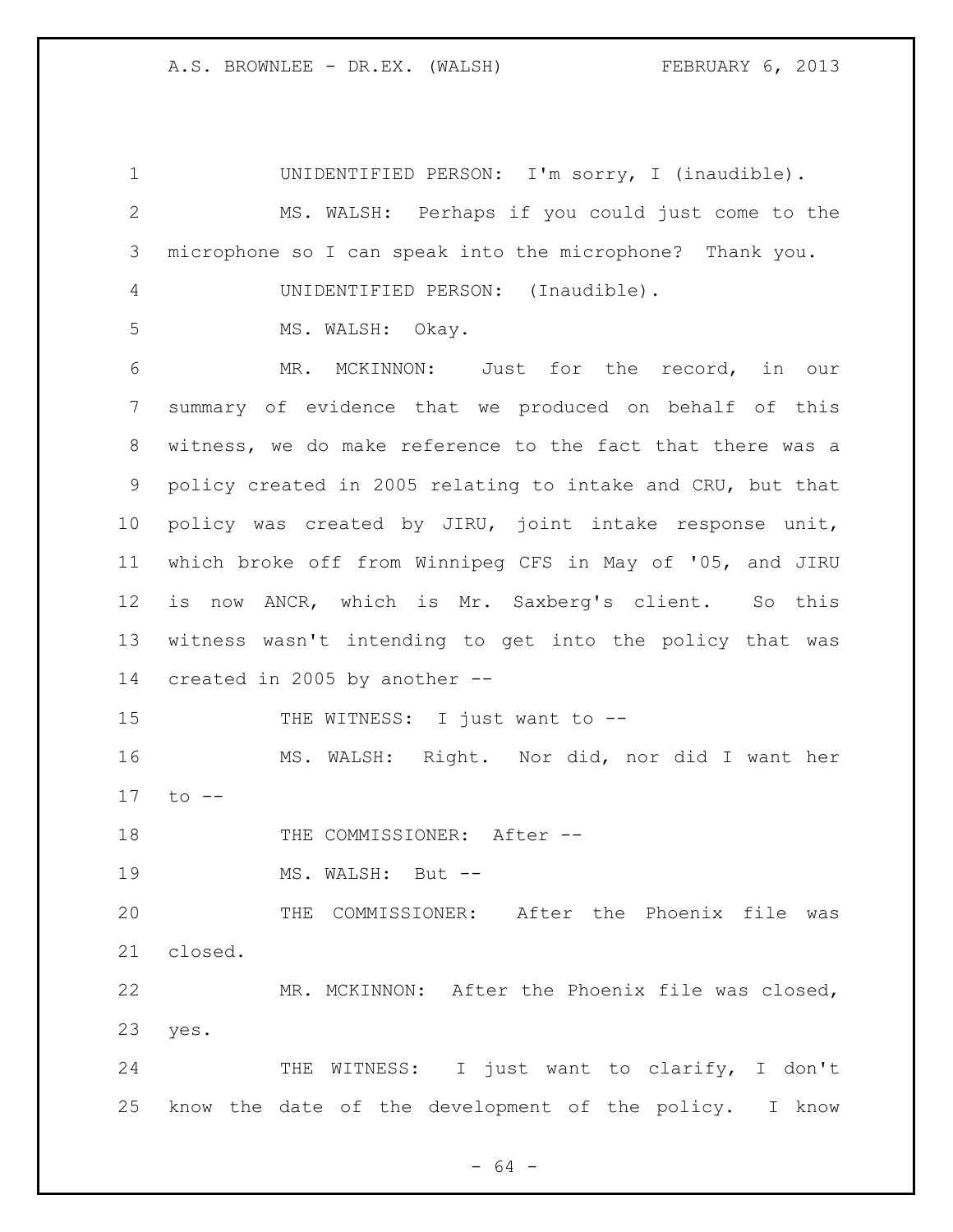that JIRU identified and were working on a policy in 2005, and I don't know the exact date of the creation of subsequent supervision policy. MS. WALSH: And as I said, Mr. Commissioner, I wasn't intending to take the witness through that policy, but it simply seemed to me that the question would be 7 asked, Well, what was there for intake --8 THE COMMISSIONER: All right. 9 MS. WALSH:  $--$  as of 2004. 10 THE COMMISSIONER: All right. What is it you want to know from Mr. Saxberg? MS. WALSH: Whether -- and perhaps Mr. Saxberg doesn't have the answer at this point, but whether he's going to be at some point providing us with disclosure of a policy, or whether he's already provided it in the many pages, that shows the policy relating to supervisors once JIRU and then ANCR were constituted. THE COMMISSIONER: After the Phoenix file was closed? MS. WALSH: Yes. THE COMMISSIONER: Does that become relevant? MR. MCKINNON: I think it's only relevant to whether we fix what appears to be a problem. I think that's the relevance of it. MS. WALSH: Which is, which is why I assumed that

 $- 65 -$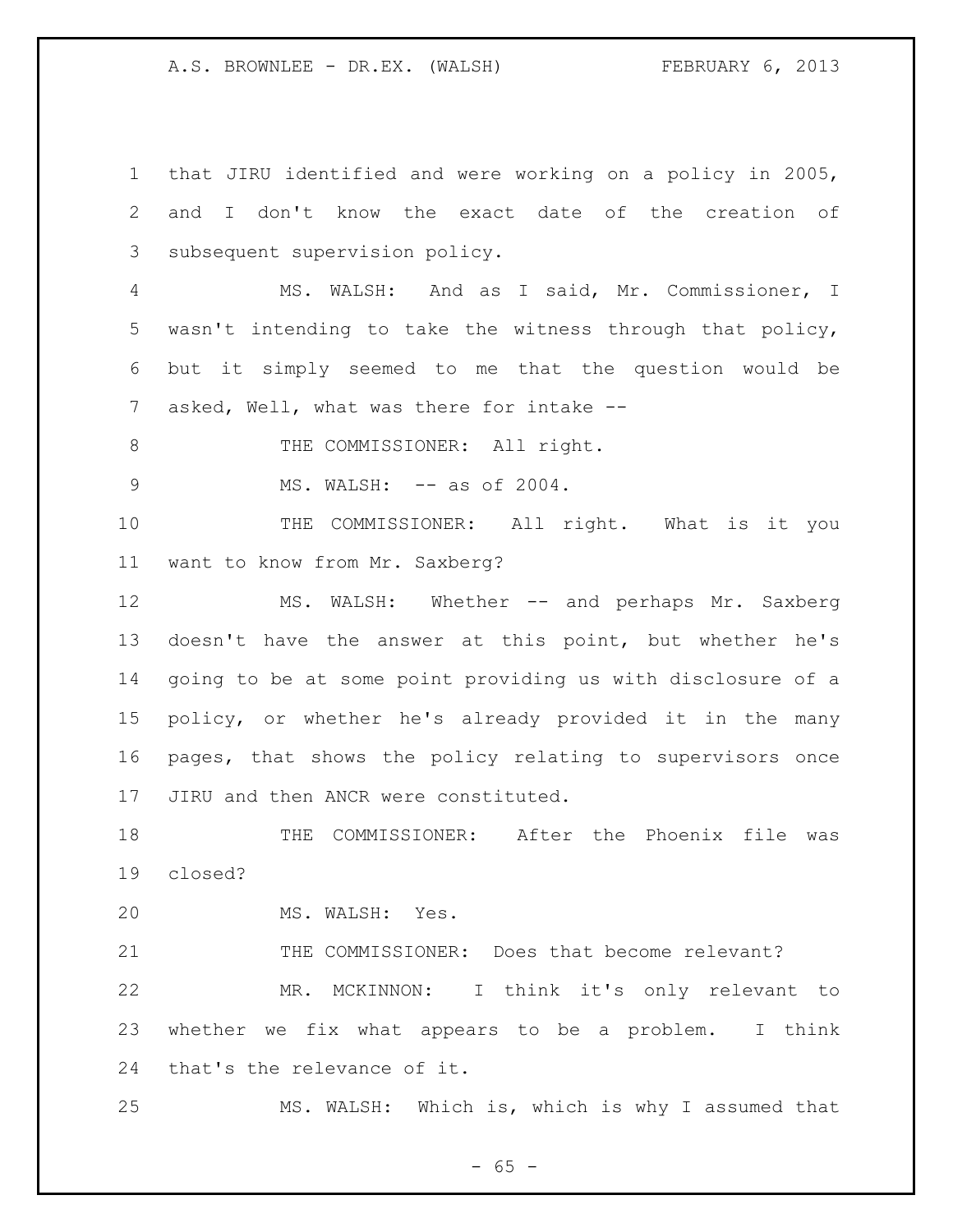if we were going to hear about it, we would hear about it in phase two, which is when I turned to Mr. Saxberg to make that inquiry. MR. SAXBERG: And, yes, yeah, there is policy in place at ANCR and you will hear about it in full, phase two. 7 THE COMMISSIONER: In phase two. MR. SAXBERG: And it has been disclosed. MS. WALSH: Good, thank you. 10 THE COMMISSIONER: Thank you. BY MS. WALSH: Q So then the policy that we're looking at, which is CD 1634, specifically was created to apply to family service workers, is your understanding? A Supervisors. Q Or, sorry, supervisors? A Yes. Q And we've heard evidence from some supervisors from intake and CRU that they felt it did apply to them to a certain extent. Mr. Berg is an assistant program manager, I believe, testified that it wouldn't apply in the same way that it would apply to a family services unit, and during the time that services were delivered to Phoenix and her family there was no other written policy relating to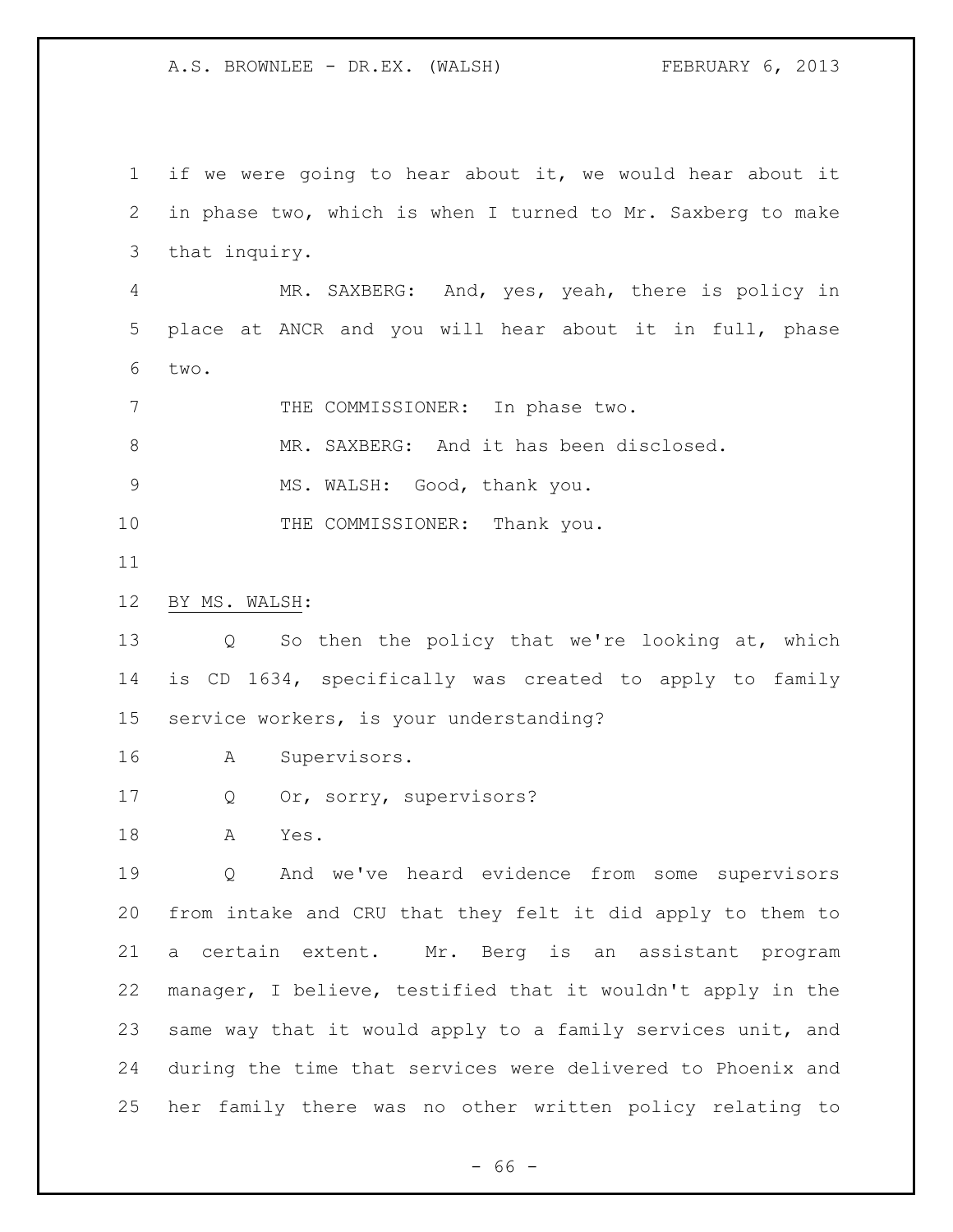supervisors and supervision other than the policy we have in front of us?

 A Yes, and I think -- in terms of application, I think the principles and purpose and the importance of supervision are applicable to supervisors generically, and that, that was the point of the policy. The applicability 7 of and the ability of -- and whether it's of value for CRU or intake to have biweekly supervision versus the daily supervision and their ability to keep notes in the same way as the family services, is where the -- this policy is, is less applicable to intake and after -- or CRU and after-hours supervisors.

 Q And prior to 2004 there was nothing in writing about supervisors specifically.

A Correct.

 Q Okay. We can turn to page 29044, please. This is entitled Supervisor Notes. It's Addendum B. And if we scroll down, please, so we can see, to the bottom of the page, under the heading, Record of the Supervision Session, refers to what should be recorded, and then it says:

 "These notes are available to 23 the Supervisor and the supervisee. These notes should be used to inform annual performance reviews.

- 67 -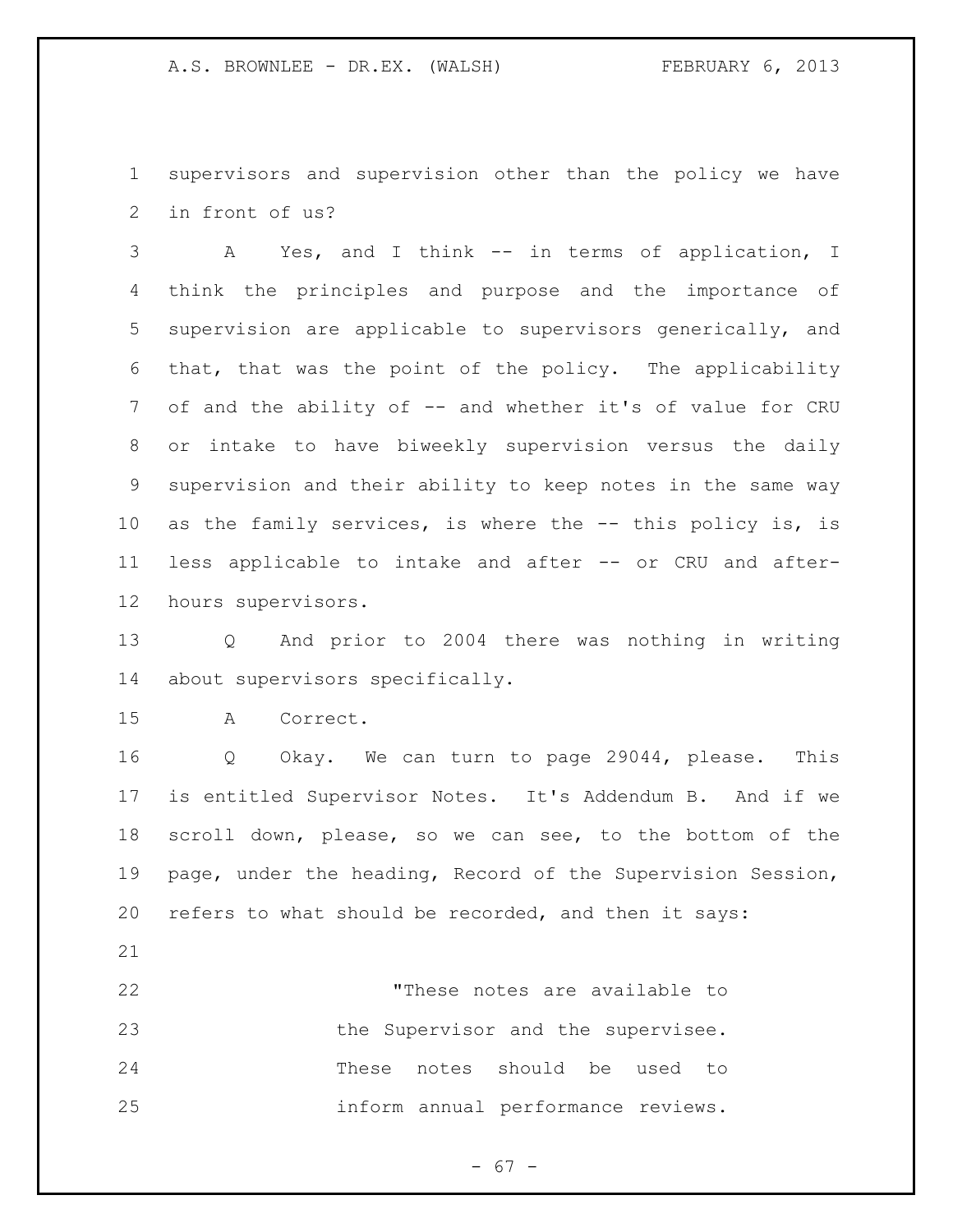These notes can also be accessed 2 in the event of a grievance, discipline, inquiry or complaint. They should not/cannot be destroyed. Upon completion of performance reviews, as noted above, the supervisor notes should be placed in a sealed envelope and filed in his or her office. When a Supervisor leaves the Branch her or his notes should be summarized into a performance appraisal and then archived as per our Branch's archiving process. "When a supervisor has direct contact or provides an intervention on a case (i.e. a **phone** call with a client), this

 material should be recorded as per our Branch recording policy and provided to the assigned social worker for inclusion on the client file."

Now, what were supervisors to be guided by before

- 68 -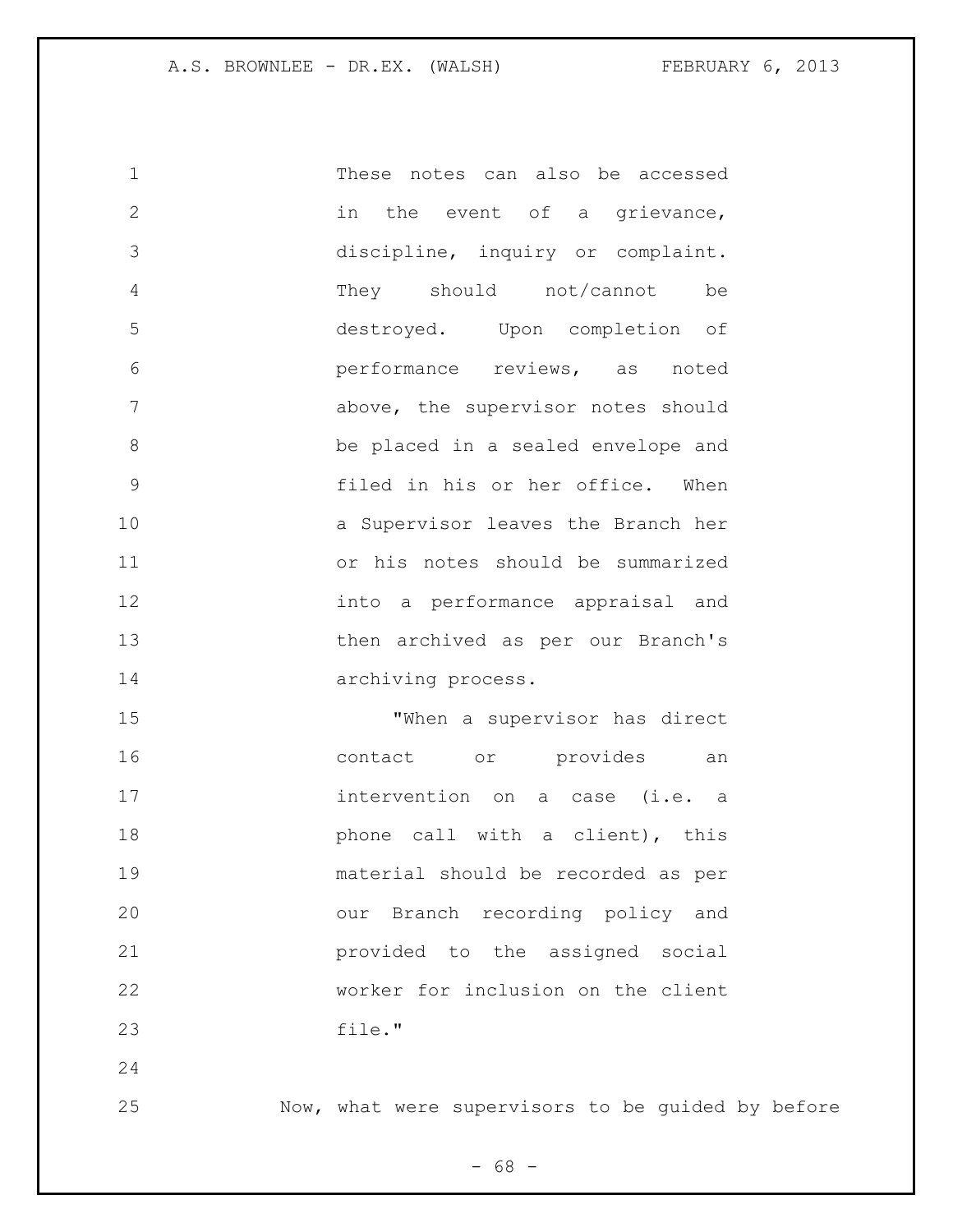this policy came into existence, with respect to maintaining notes?

 A Prior to this policy, supervisors maintained notes based on the need to do so in order to do their job effectively, and manage the volume of information and be able to track case plans and progress on case plans and how families were doing from supervision to supervision session. So their notes, really, for all intents and purposes, were for their own purposes to, to manage their job.

 This document was intended to, like, highlight the importance of regular supervision and quality of supervision in terms of needing to guide workers in their decision making and ensuring that decision making is a shared responsibility. It also took the step towards recognizing that notes should be something broader than just for the individual supervisor's purposes and responsibilities.

 Unfortunately, it's not very clearly worded in terms of the notes. As I said before, there's, there's generally three kinds of notes that supervisors keep. One's related to HR functions, which this I think clearly spells out should, should either be, you know, put into a performance appraisal, go into an HR file, or go into the branch's archiving. Then it speaks specifically to case

- 69 -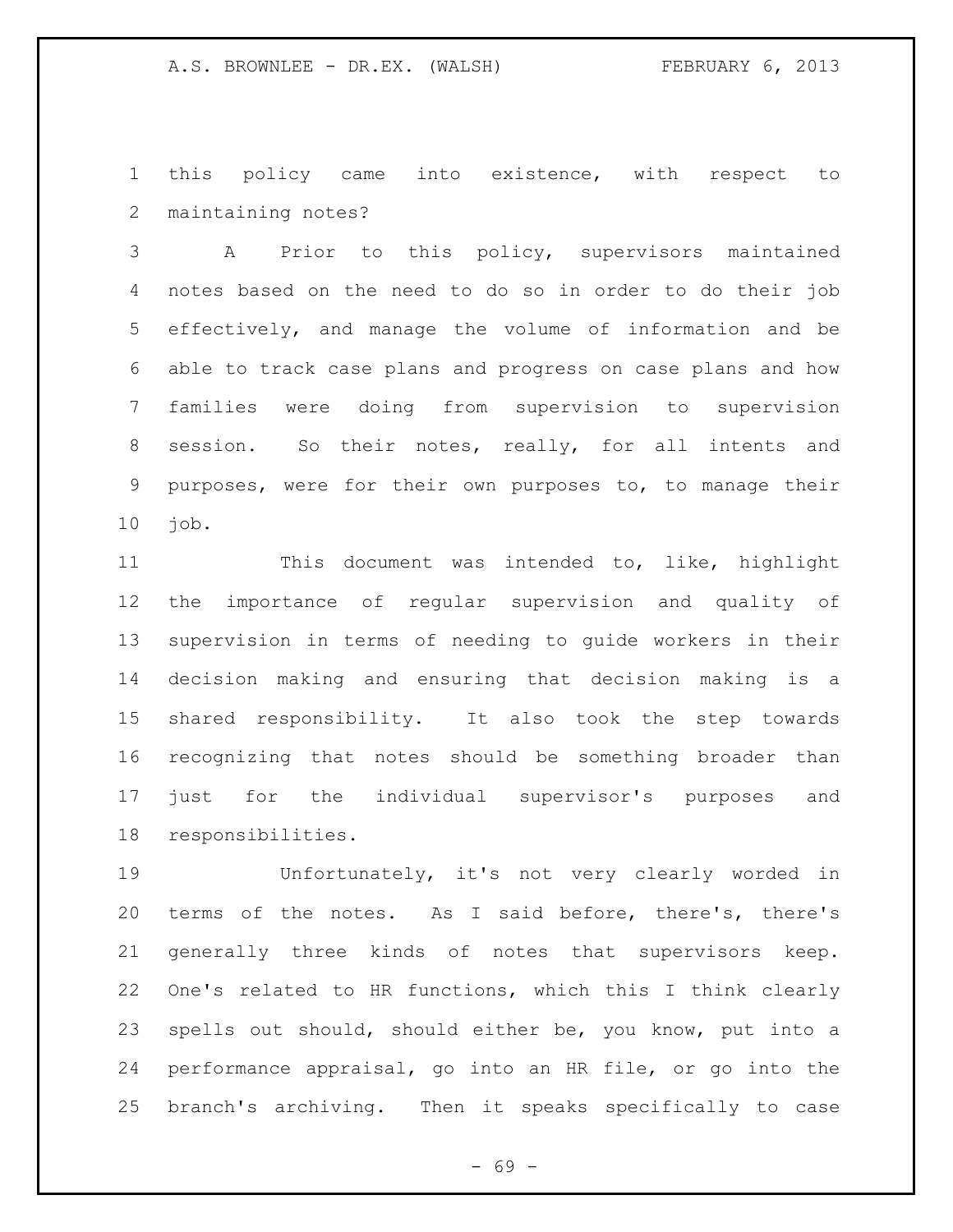notes where there's direct client involvement and that those need to go in the file, and then it doesn't actually comment directly about the third set, which is the, the notes related to the supervision section.

 So my understanding from some of the canvassing that I've done related to finding this is there was quite a discrepancy amongst supervisors related to what they should be doing with those specific notes, and some believe that they should be maintaining them in binders and continuing that practice, and leaving those binders, should they leave their position, for the incoming or incumbent supervisor. Others believe that the notes should be archived so there was -- and, and there would have been some that would have felt they should -- been -- have gone on the case file, but that would be, I would say, more in the minority.

 Q So prior to this policy being implemented, you're saying there was a lack of consistency in terms of what supervisors did with their notes, how they retained them?

 A I would say following this policy. Prior to this policy, their practice would have been simply to keep your notes in your office in perpetuity. And you would -- if you left your position, those notes would be left for the supervisor coming in because that supervisor would require those notes. So you would have instances where you might have in a binder notes documented from three different

 $- 70 -$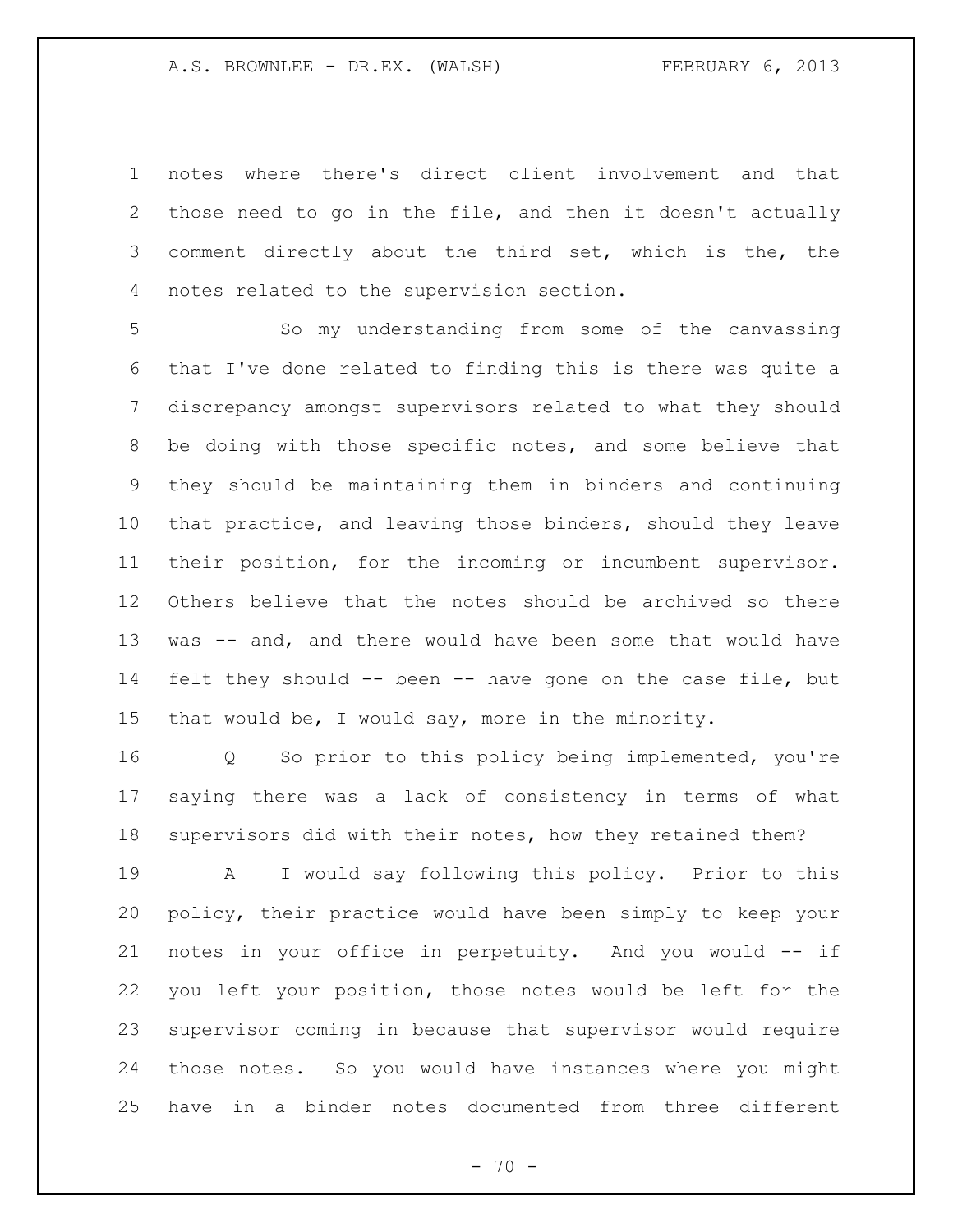supervisors over three periods of time on cases that had remained open for that length of time.

 Q Which we saw occurred in this case. There was a file open during the course of different supervisors, during the time that family services were provided to Phoenix and her family.

 A I'm referencing more where the supervisor, the supervisor changes, but the file remains open.

Q Yes.

 A So if the case is open for, say, a four-year period of time and in that four-year period of time there's two different supervisors, the binder would have the notes from both supervisors. And they might also have notes from two different workers from the same case over that same period of time.

 Q So the evidence we heard in this case was that, for instance, Angie Balan filled in for the maternity leave --

A Yes.

Q -- of Lorna Hanson.

A Yes.

22 Q So that would be an example --

A That would be --

Q -- of a file --

A -- an example, yes.

- 71 -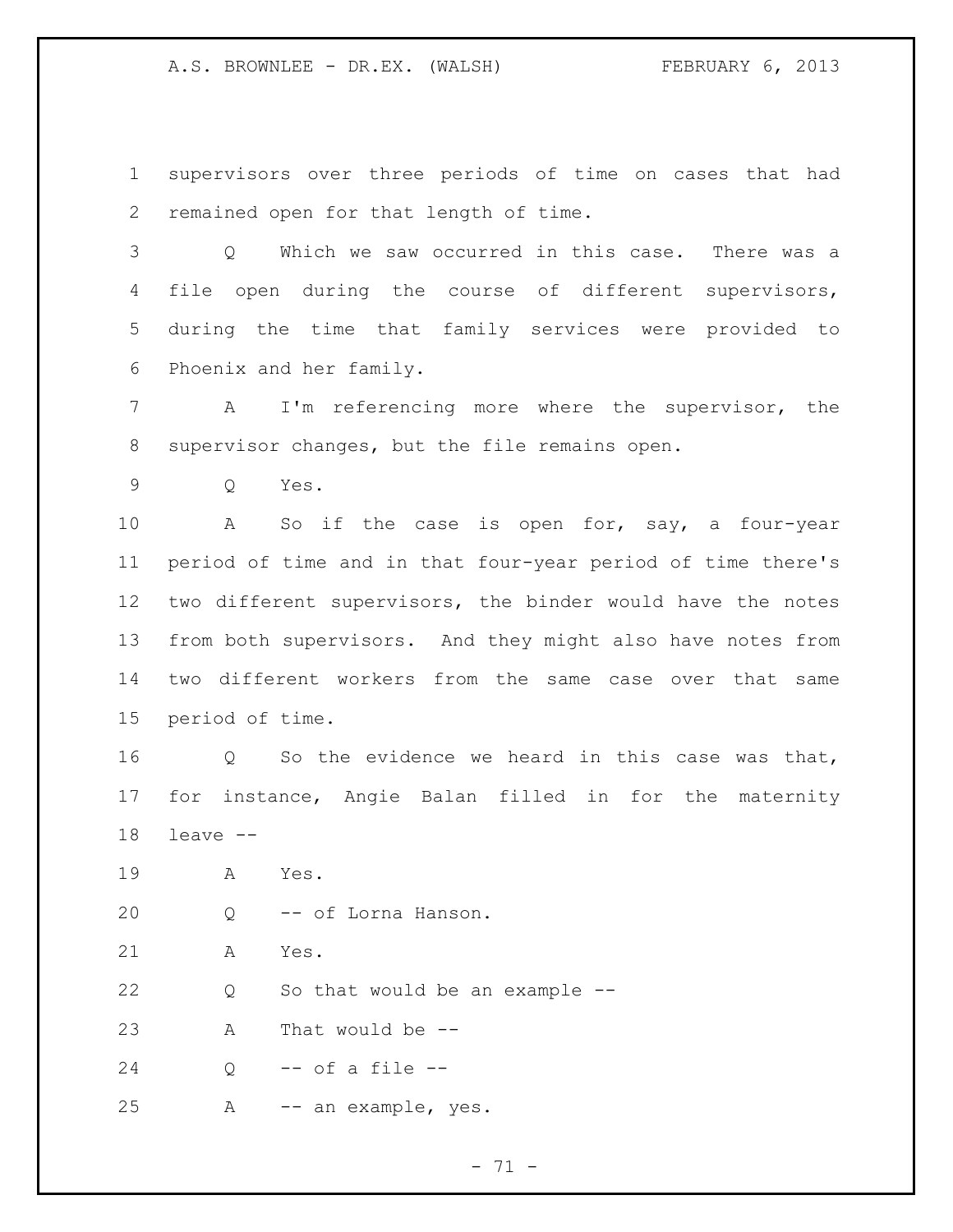Q -- staying open with different supervisors.

A Yes.

 Q So prior to the existence of this policy, prior to March of 2004, you described the expectation as to where the supervisors' notes were to be kept when the supervisor left their office. What about when the file was closed?

 A My understanding is the practice was that, that supervisors continued to maintain those notes in their office, but would keep them in a different format. So some, some maintained them in the binder at the back of the binder, indicating a closed file. Some put them into their file cabinet in file folders. Some put them into envelopes. But they still maintained them again in their offices.

 Q And that, in that case where a file was closed, what would happen if the supervisor left their position?

A They would still be retained in their office.

 Q Then once this policy came into effect what was to happen if a file was closed, with the supervisor's notes?

 A Well, from reading the policy, you could interpret it that notes should have been archived.

 Q Okay. And do you know what was happening in fact?

A Again, I would say that there was discrepancies

- 72 -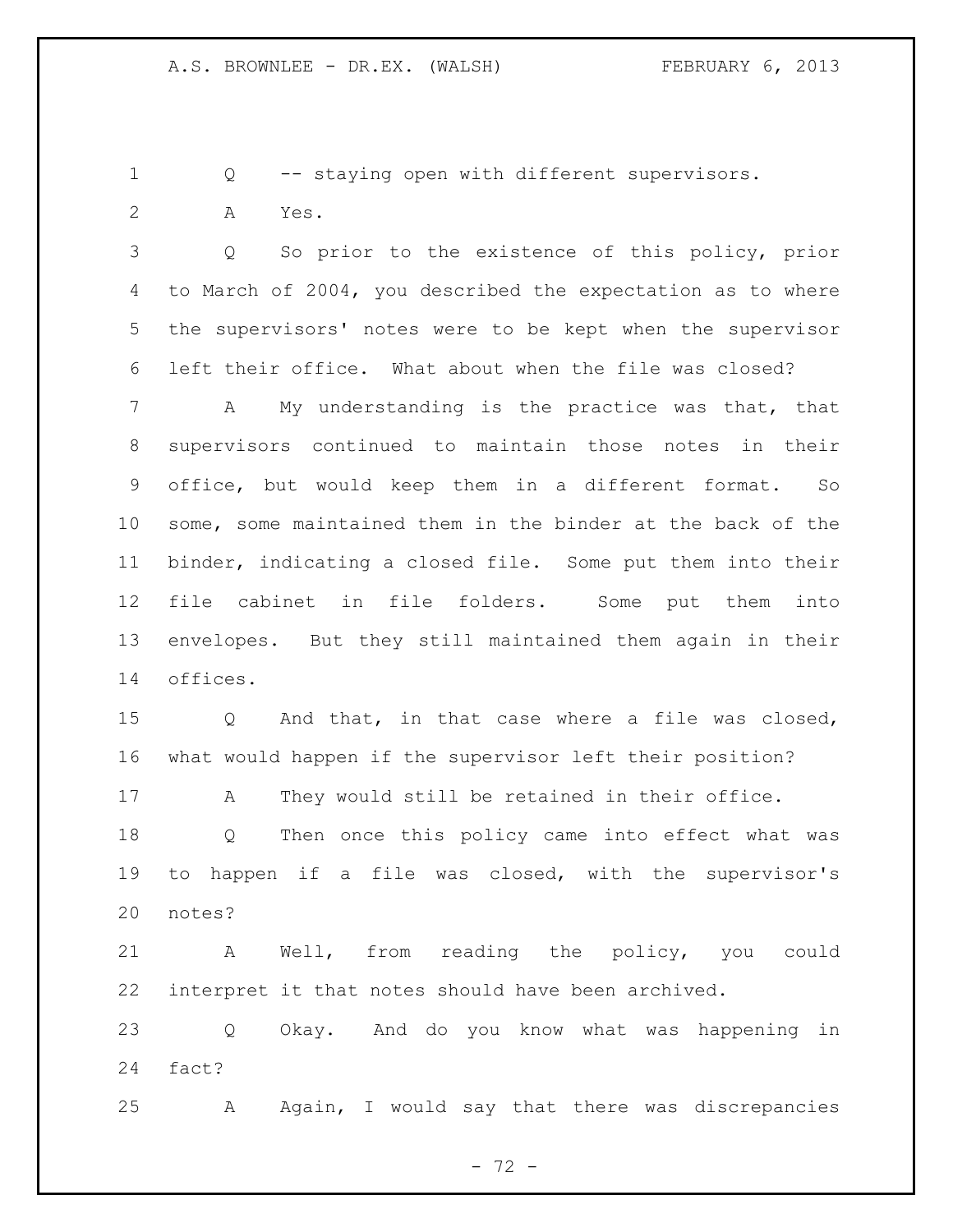in terms of what was happening. Certainly, clearly, supervisors viewed archiving as one of the options because there is -- we have quite a significant number of boxes of archived supervision notes, so clearly that was, I think, the largest interpretation. Certainly, some other supervisors were unclear and continued to just maintain records within their office.

8 Q What about, once the policy came into effect, what was the expectation if the supervisor left their office but the file was still open?

 A That they would leave the, the notes in their office for the incoming supervisor.

 Q And what's your understanding as to the practice? 14 A That would be the practice.

 Q So once this policy was implemented, am I right in understanding that there was still some discrepancy between supervisors as to how their notes of supervision were to be retained?

A Yes.

 Q And was that inconsistency or discrepancy rectified ultimately by the agency?

 A It's still what I would call a work in progress. We've identified it and we have subsequently amended our supervision policy. I think that the -- this Inquiry has made it significantly clearer to our management team at

- 73 -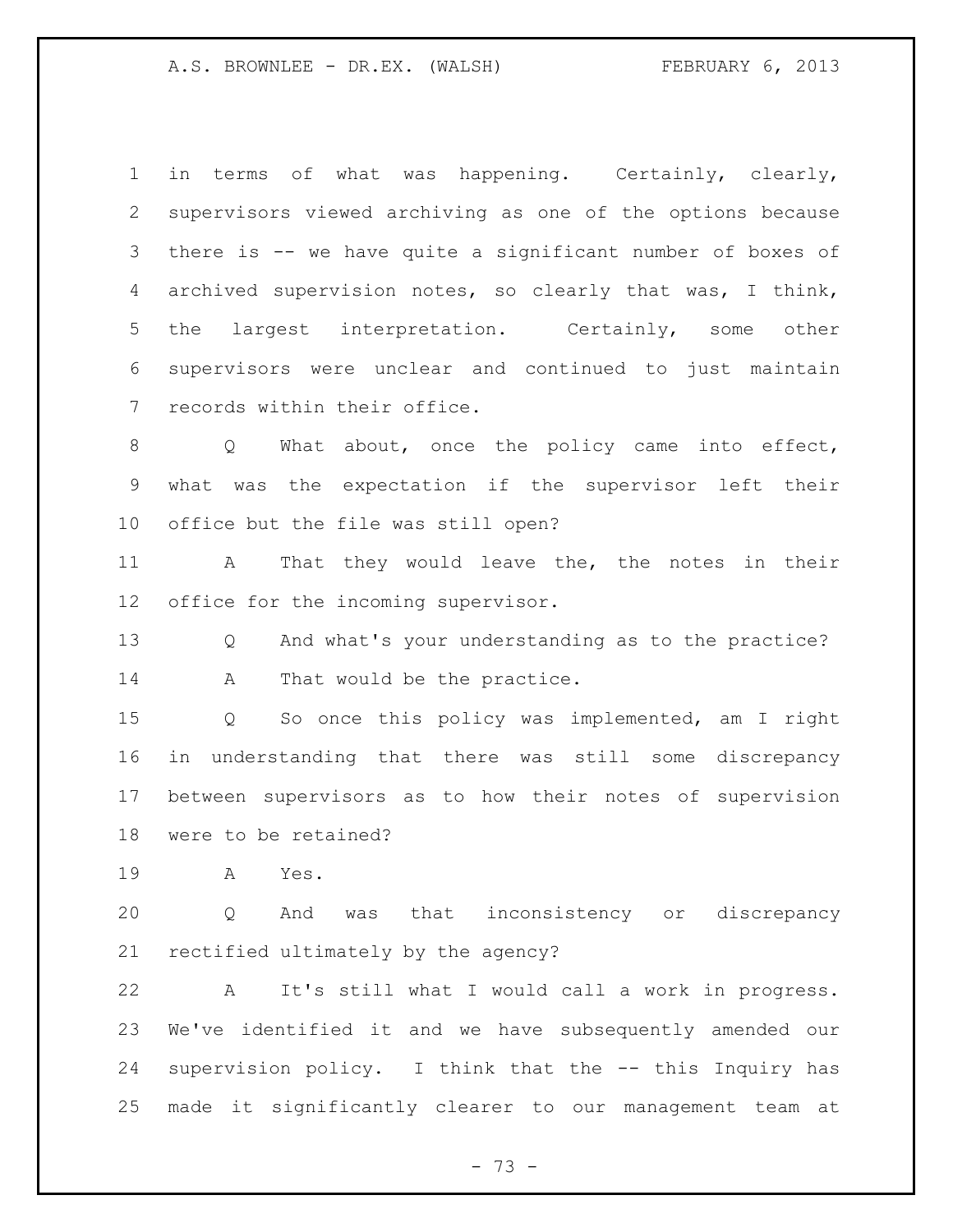Winnipeg CFS that, that supervisor notes need to be on the case file and that they need to be there because workers -- most decisions that workers made on -- during the life of the case are consulted with their supervisor and it's very clear we know in practice that it's a shared responsibility.

 The fact that the file is not containing those supervisory notes detracts from that shared responsibility and doesn't clearly articulate what information was discussed, how the decision came to be made. So we have a new policy that is, is, I think, much clearer, less open to interpretation, that at the point of case transfer or closure, the supervision notes should be placed on the file or must be placed on the file.

 We're also working on developing a check box that goes -- that admins look at, at the point of closing file, and that the workers would sign that their notes have been placed on the file, the supervisor would sign their notes are placed on the file, and we would identify auxiliary notes such as family support workers are placed on file. Just so it's clear that there actually -- one, it's, I guess, a reminder to make sure you get the supervisor notes. Two, it's also a clear document that, yes, we had the notes or that we didn't have the notes. So those are a couple of the steps we're working on.

- 74 -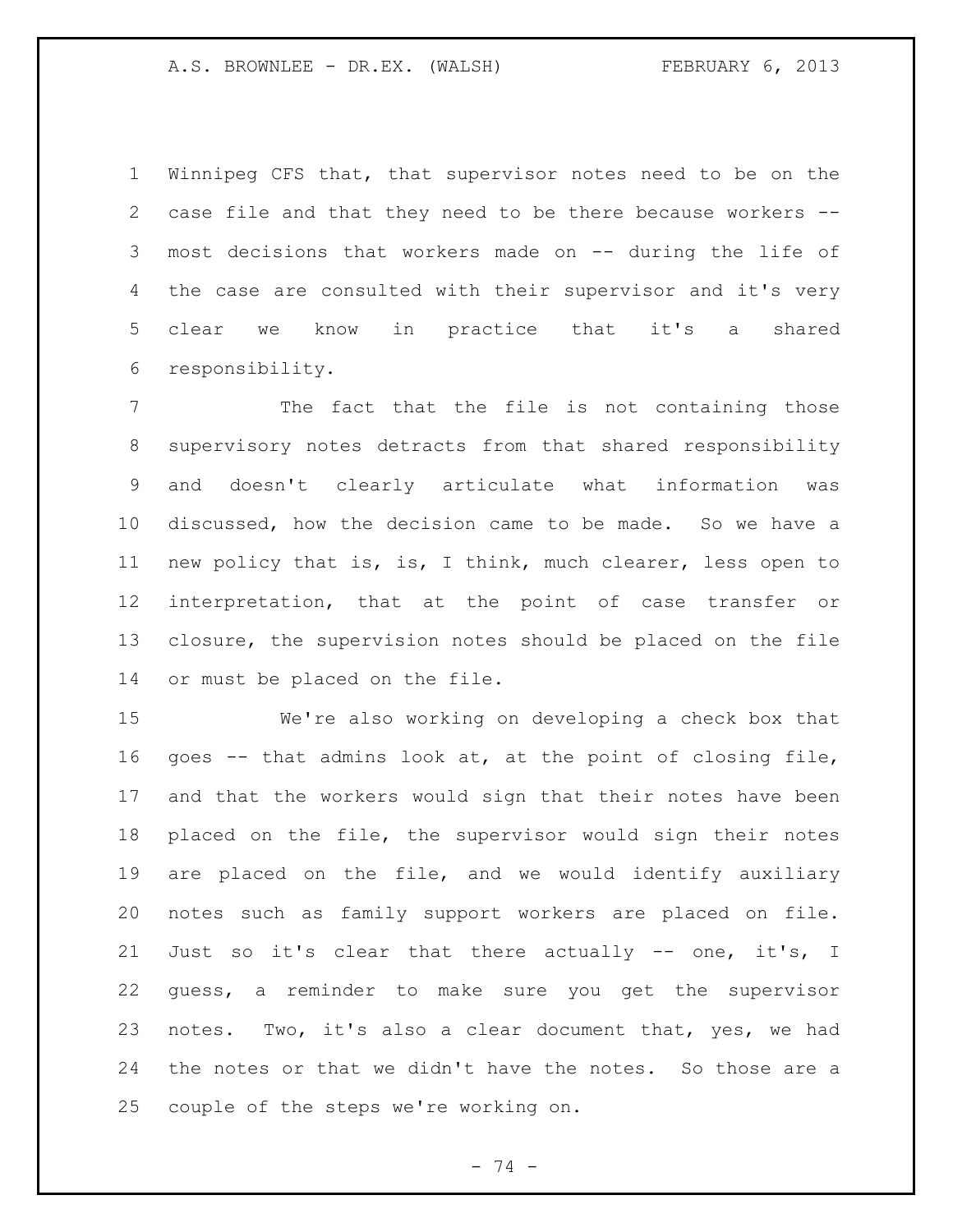Q When you say "we," you mean the agency, Winnipeg Child and Family Services, the --

- A Yes.
- Q -- the branch?

 A As a management, as a management group. It's new for supervisors to be putting -- regularly putting their supervision notes on the case file. So with any new process there's always the implementation period, and we just passed that supervision policy in, in December.

 Additionally, we've also identified that there's a significant number of cases that are consulted at a higher level. So cases are brought to my attention and I'm consulted on, they're regularly brought to the service managers related to complex cases, and have difficulties and are given direction. And we've also included in the supervision policy that those discussions should also be placed on the case file so it's clear when cases have been brought to a higher level of management.

 Q So with an assistant program manager or program manager, for instance --

A We don't have assistant program managers.

Q Okay. That's a change --

A Yes.

 Q -- in the agency from when services were delivered to Phoenix. Are there program managers?

- 75 -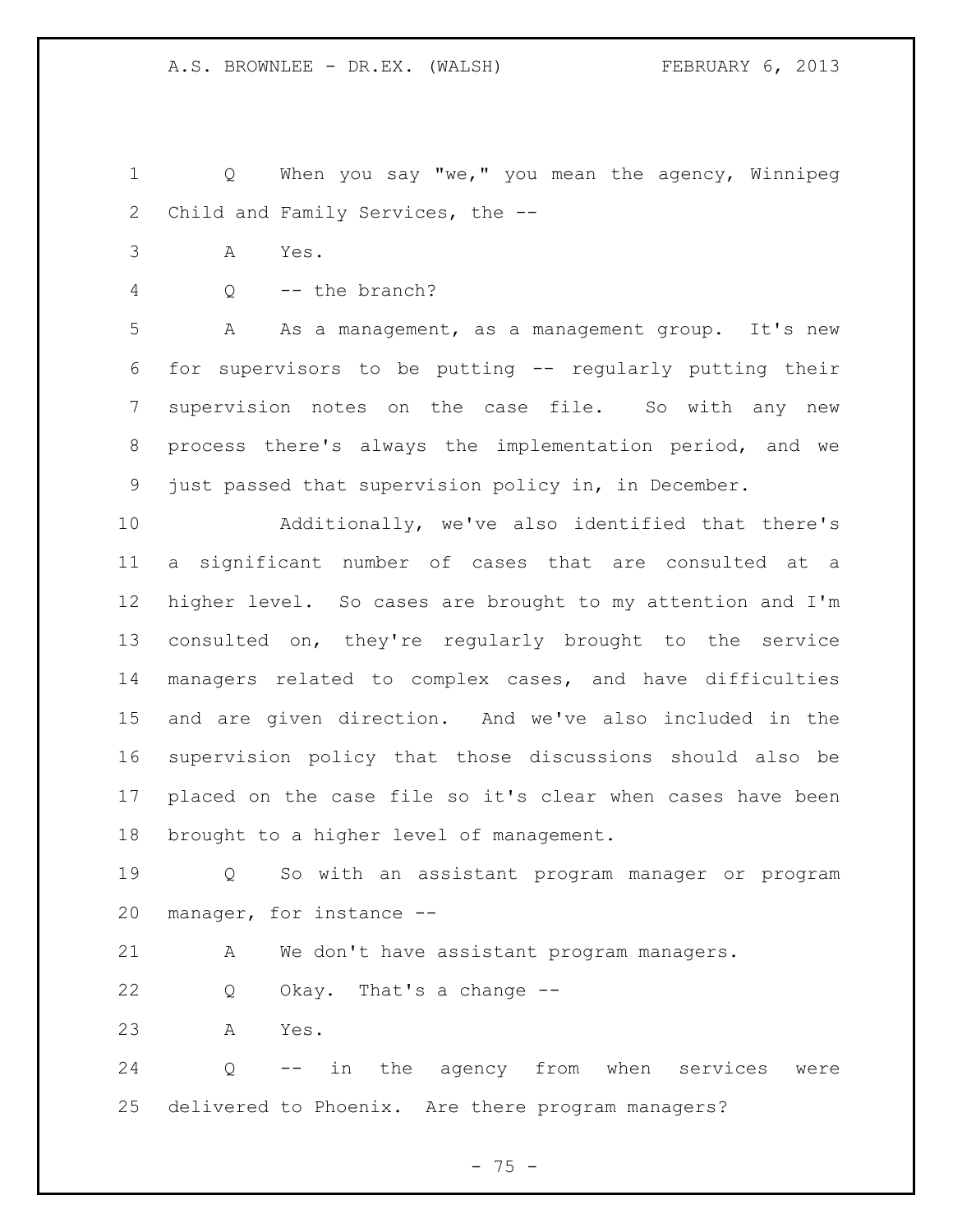A Yes. Q Okay. So their contact with the file is -- A Yeah, they -- Q -- going to be recorded -- A -- supervise the supervisors. Q Okay. And that, that contact is supposed to be recorded? A Yes. That's part of our new policy. Q So let's pull the, the new policy up. That's Exhibit 25, and that's at B. 11 MR. MCKINNON: Tab 10? 12 THE WITNESS: Yeah. MS. WALSH: So that's Exhibit 25, Mr. Commissioner. 15 THE COMMISSIONER: Yes, I have it. BY MS. WALSH: Q This is entitled Winnipeg Child and Family Services Supervision Policy. It says, Implementation March 1, '04, updated January '09, June 2012, and finally December 20, 2012. This is the policy that you've just been speaking about? A Yes. Q If we turn to the next page, please, towards the

bottom of the page, under the heading, Recording and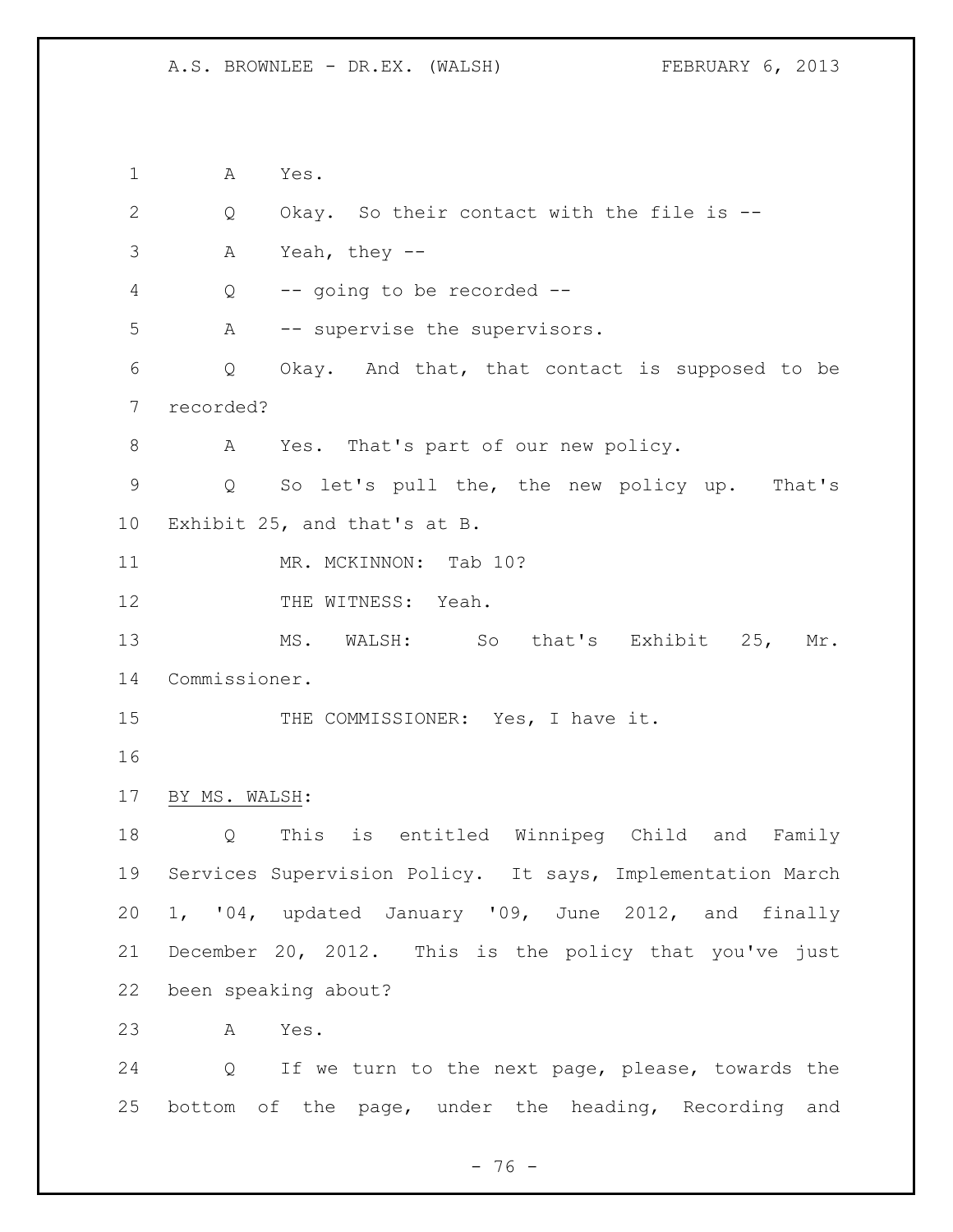Documentation, this says:

 "The shared responsibility between the Supervisor and the worker should be reflected within the case file. Therefore, Supervisors should maintain a record of their case reviews and these records should be placed on 10 the case file as Supervision Notes when the case file is closed or 12 transferred. "Provincial standards outline 14 the record keeping responsibilities of the social 16 worker or case manager. The

 Standards also outline key decision making points that **19** require review by the supervisor."

 So this is a change from the policy wording in March of 2004.

A Yes.

 Q This was not an expectation that was articulated at that time.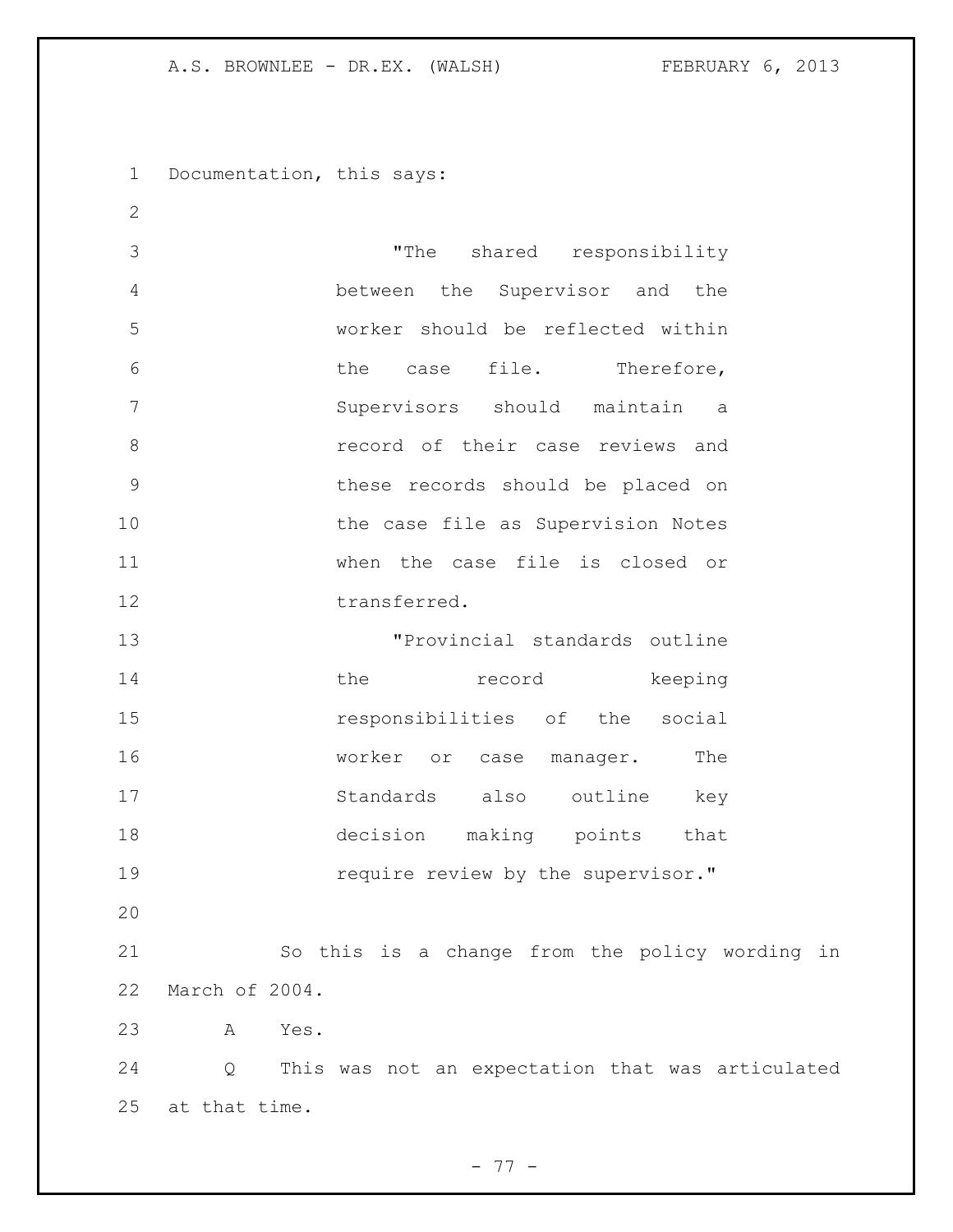A Yes, we, we tried to streamline this policy. We took out some of the content that was related, I think, to training and guidance, and we're using that and we're -- our intent is to develop practice guidelines for supervisors and have this be more streamlined in terms of expectations versus training. We've also removed the HR component of the policy because that's covered under other HR documentation. So this is really referencing only direct client contact for supervisors, as well as their ongoing regular supervision and consultation of their staff.

 Q So you had originally identified there would be 13 three types of notes that a supervisor might record -- HR, direct contact, or notes of supervisions sessions -- and this policy, the December 20, 2012 policy, addresses direct contact and notes of supervision sessions.

A Yes.

 Q And just finishing with, with this document, it says:

21 The role of the Supervisor is 22 to review risk and safety assessment information, family assessment information --

- 78 -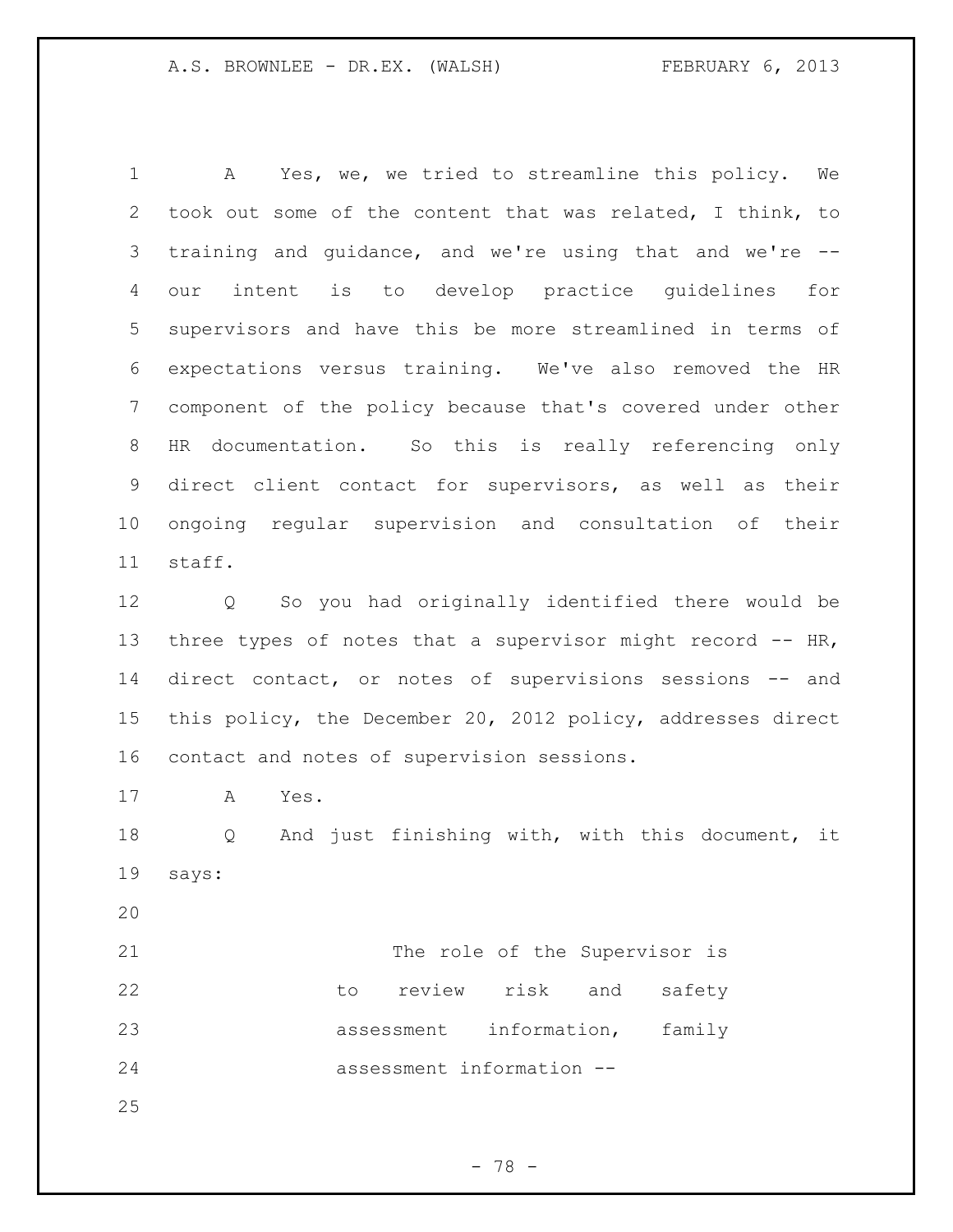Turn to the next page, please. ... case planning; care plans for children and youth in care; contact with parents, children, and youth. 7 The Supervisor may also have direct contact or provide an intervention on a case (i.e. a **phone** call with a client). This information is to be recorded as per our Branch recording policy 13 and is to be placed on the case file." Under the heading, Case Consultation, it says: 18 "Case consultation may occur with 19 the Service Manager, the CEO or others with expertise such as **b** staff members of the General 22 Authority. These consultations should be documented and included on the case file at the point of transfer or closing. This would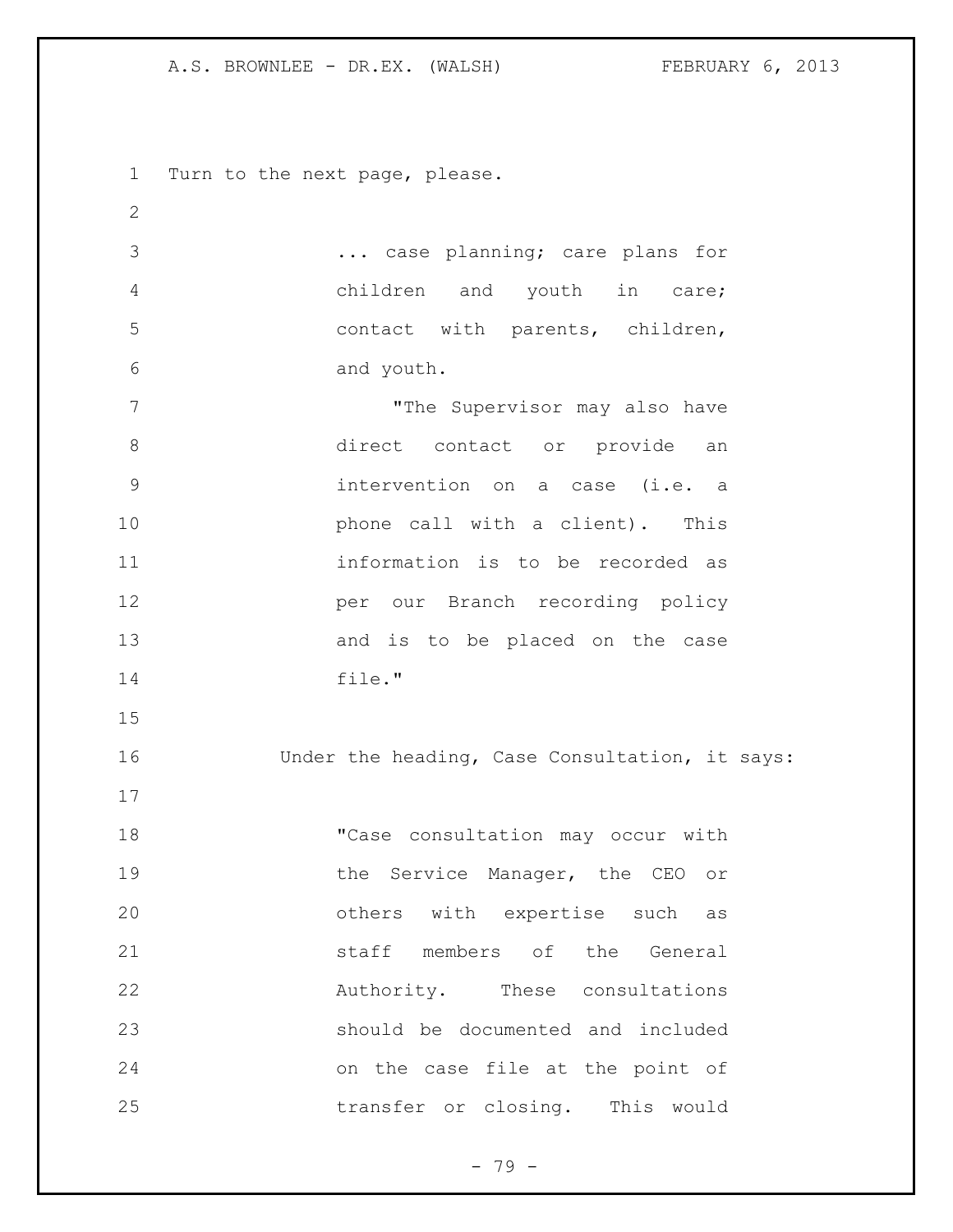| $\mathbf 1$     | include<br>regular<br>supervision                           |
|-----------------|-------------------------------------------------------------|
| $\mathbf{2}$    | sessions for the Supervisor<br>with                         |
| 3               | Service Manager where<br>the<br>case                        |
| 4               | consultation<br>and discussion                              |
| 5               | occurs."                                                    |
| 6               |                                                             |
| $7\phantom{.0}$ | So that's what you just described to us.                    |
| 8               | Yes.<br>А                                                   |
| 9               | So on occasions where the supervisor discusses a<br>Q       |
| 10              | specific case with their supervisor, that discussion should |
| 11              | be recorded and the recording maintained in the case file.  |
| 12              | Yes. Again, along with the same principle that<br>Α         |
| 13              | it's a shared responsibility for decision making and that   |
| 14              | those discussions -- the direction that's being given       |
| 15              | should all be recorded on the case file to, to be clear     |
| 16              | that decision making is not resting with the social workers |
| 17              | alone.                                                      |
| 18              | Now, before we get into the direct efforts that<br>Q        |
| 19              | you made to locate notes made by supervisors, I think it    |
| 20              | would be helpful to outline a review of the -- some of the  |
| 21              | evidence that we heard from specific supervisors<br>who     |
| 22              | testified earlier in this Inquiry. And I think that would   |
| 23              | be helpful when we look at, at the results that your        |
| 24              | searches yielded.                                           |
| 25              | MS. WALSH: You don't have a reference -- I'm not            |

 $- 80 -$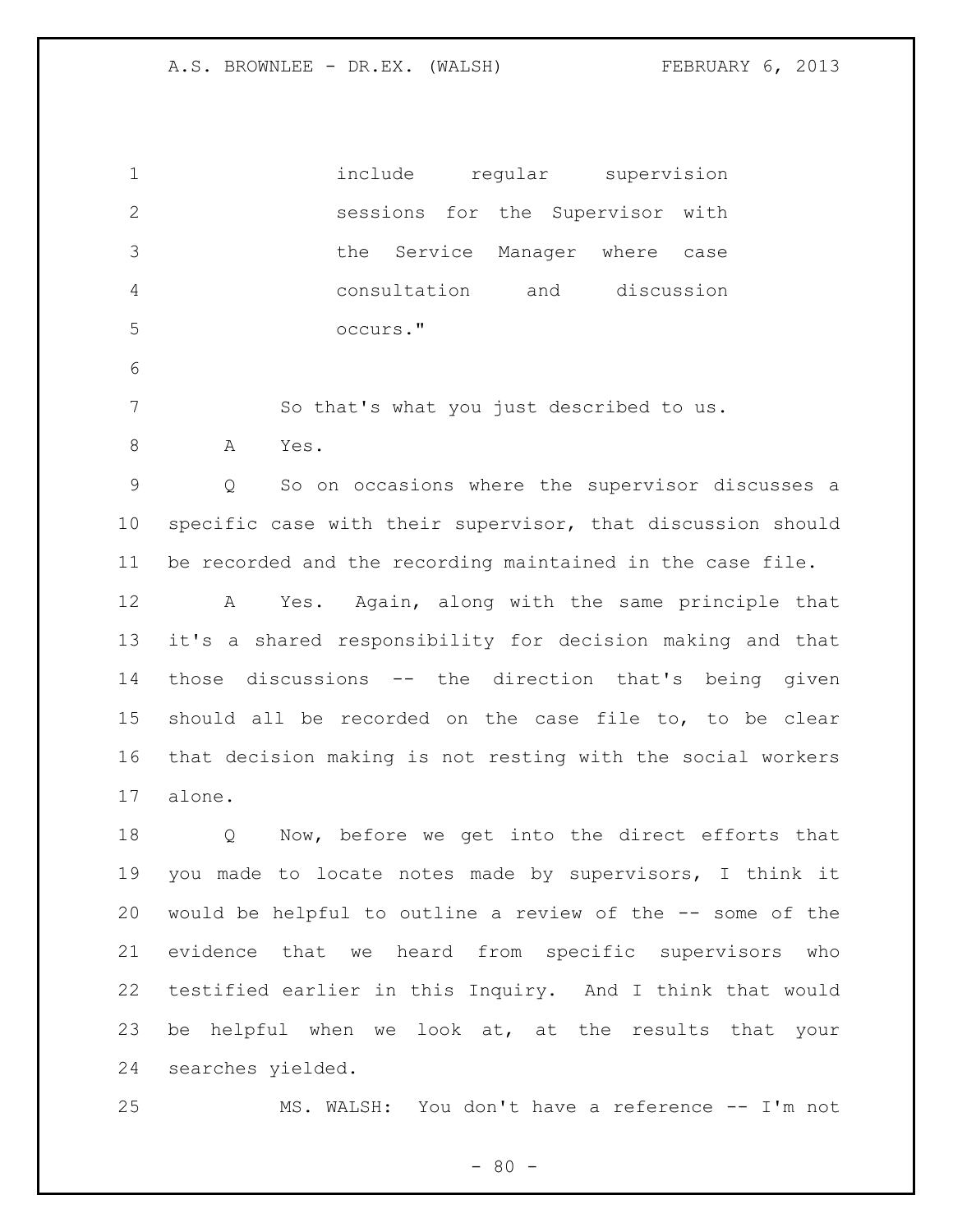referring you to a specific document, Mr. Commissioner. THE COMMISSIONER: You're going to make a review, is that what I hear you say? MS. WALSH: Yes. Yes. THE COMMISSIONER: Put evidence, as you understand it, to this witness. MS. WALSH: Correct. 8 THE COMMISSIONER: All right. MS. WALSH: With respect to the pages from the transcripts that we took this reference from so that everyone in the room can, can -- 12 THE COMMISSIONER: Can check. 13 MS. WALSH: -- check it on their own, yes. I just think it'll be helpful, as I said, when we review with this witness the results of the searches that she undertook. 17 THE COMMISSIONER: This was -- precedes that, in effect. 19 MS. WALSH: Yes. 20 THE COMMISSIONER: Yes. MS. WALSH: This, this is what she could, for instance, be looking for. BY MS. WALSH: Q So we heard evidence on November 14th from Mr.

- 81 -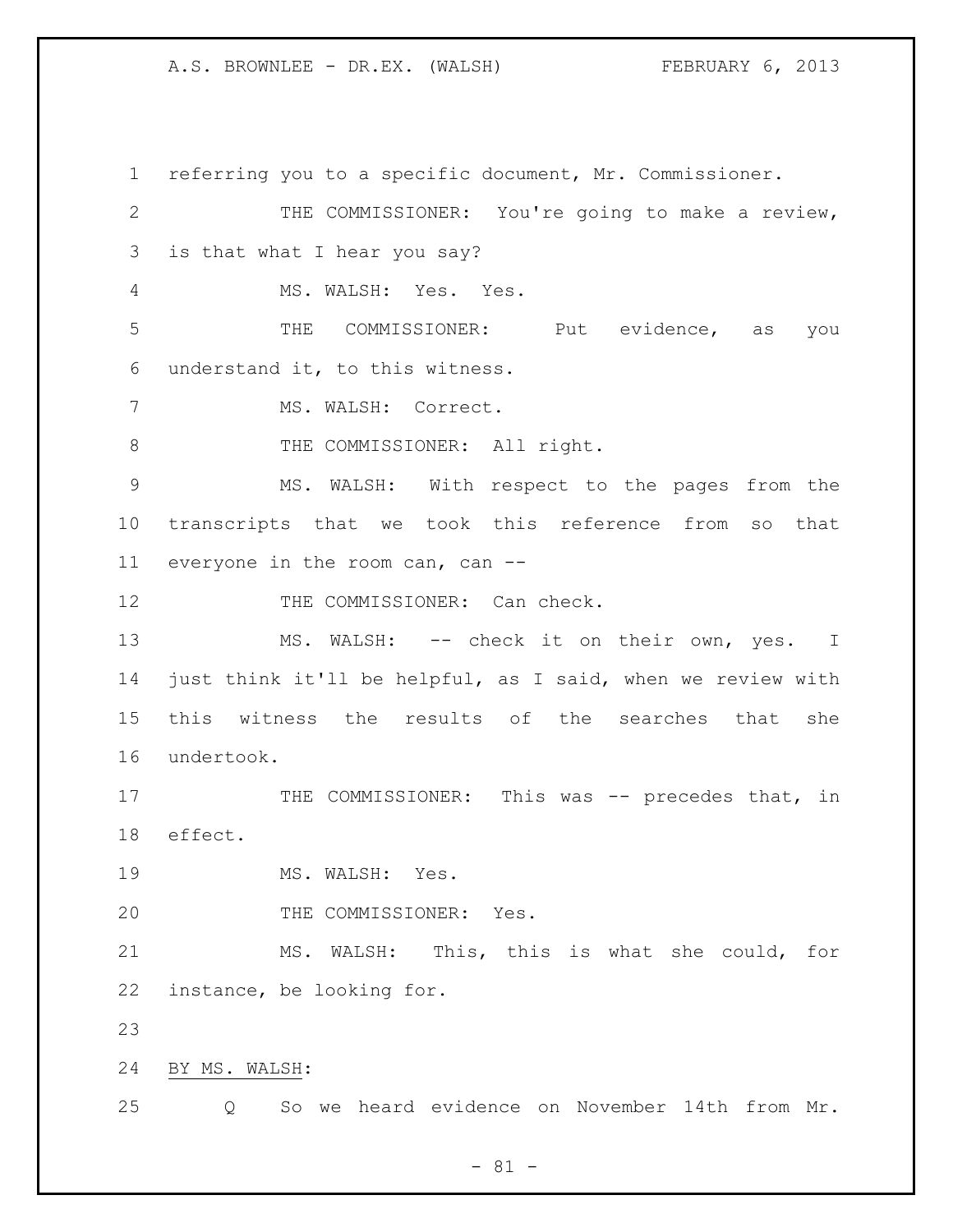Orobko, who was an intake supervisor. He stated that he maintained supervisory notes in his office and took them with him upon leaving the agency. He further stated that he destroyed them after a period of five years. MS. WALSH: And I'm not intending, Mr. Commissioner, to be comprehensive in my reference to the evidence of these various witnesses, just certain excerpts. 8 THE COMMISSIONER: Yes, and if any counsel feels that you've missed something important or misinterpreted, they'll have the opportunity to say that. 11 MS. WALSH: Absolutely. 12 THE COMMISSIONER: And maybe we should inquire about that once you're through, before we put the questions to the witness. So -- 15 MS. WALSH: Certainly, we can. THE COMMISSIONER: So there's, there's reasonable consensus for the accuracy of what you're putting. 18 MS. WALSH: Yes. 19 THE COMMISSIONER: I'm sure it's accurate, but -- MS. WALSH: That'd be fine. 21 THE COMMISSIONER: -- is it comprehensive to meet the needs of other counsel. MS. WALSH: Right. It may be that they'll need to hear the questions that I'm asking first to determine that, but, but I'm in your hands.

 $- 82 -$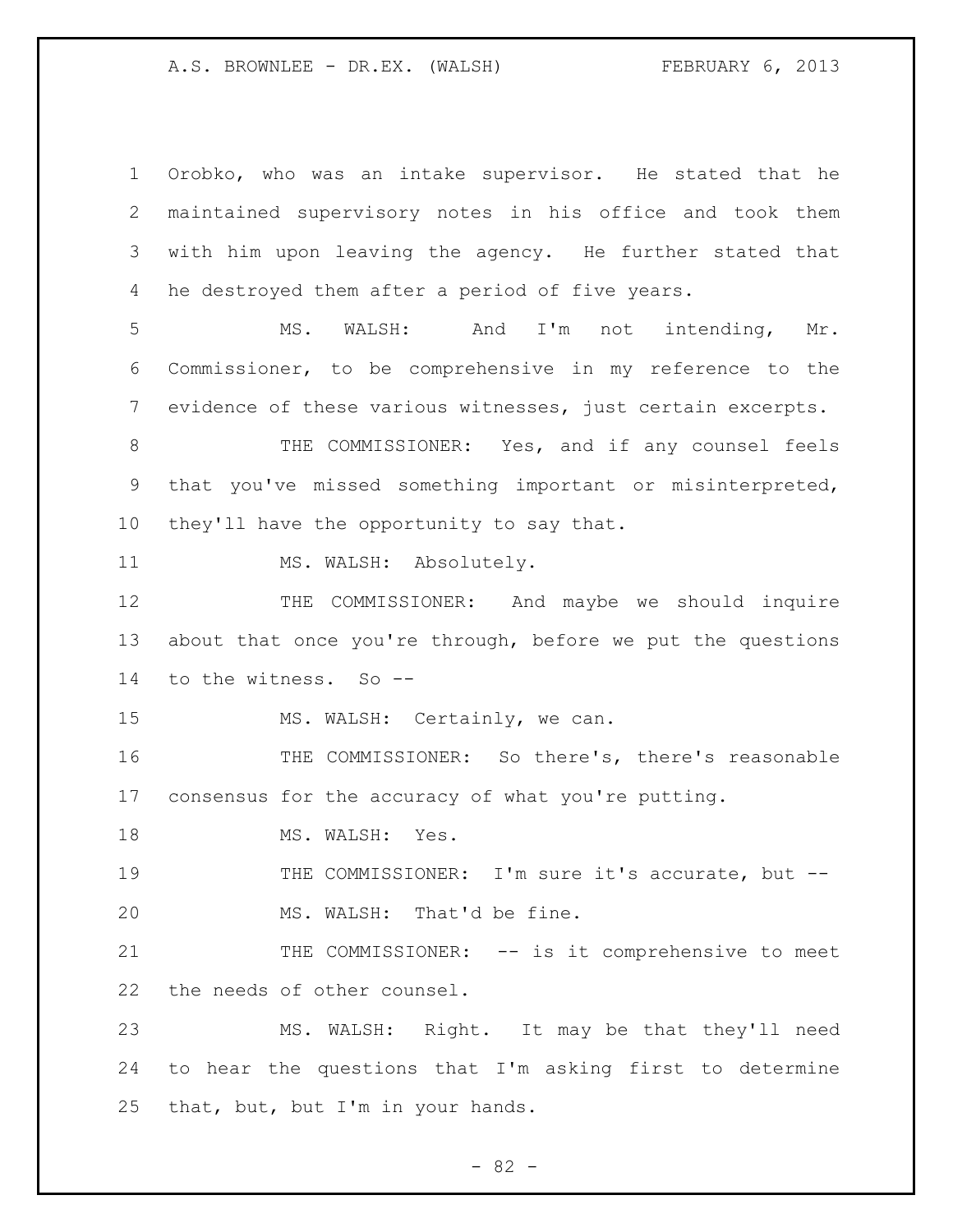A.S. BROWNLEE - DR.EX. (WALSH) FEBRUARY 6, 2013 1 THE COMMISSIONER: We'll see. 2 MS. WALSH: Okay. 3 4 BY MS. WALSH: 5 Q So that's from pages 22 and 23 of his transcript 6 from November 14th. 7 A I did find three boxes of supervisory notes which 8 contained supervision notes from Mr. Orobko. 9 MR. MCKINNON: I think, I think she wants to put 10 all of these suggestions -- 11 THE COMMISSIONER: Yes. 12 MR. MCKINNON: -- to you and then -- she doesn't 13 want you to answer one at a time. So --14 THE COMMISSIONER: Yeah --15 MR. MCKINNON: -- I think she wants --16 THE COMMISSIONER: I, I think she's going to -- 17 MR. MCKINNON: -- to lay a foundation --18 THE WITNESS: Okay. 19 THE COMMISSIONER: She's going to set --20 THE WITNESS: Sorry. 21 MS. WALSH: Not at all. 22 THE COMMISSIONER: -- set the scene for you. 23 THE WITNESS: Okay. 24 THE COMMISSIONER: You can sit back and listen. 25 THE WITNESS: That means I'll have to remember

- 83 -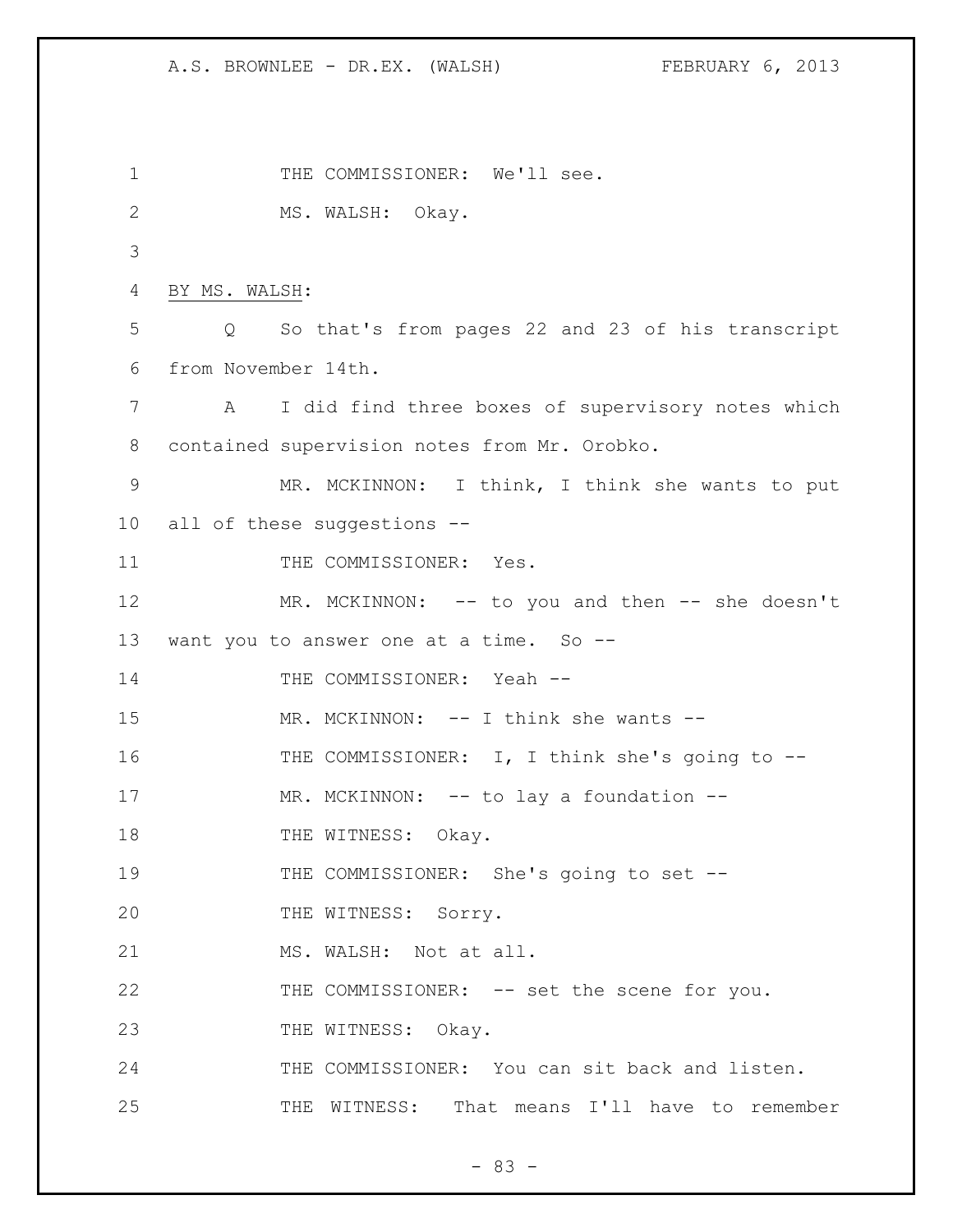everything.

| $\overline{2}$ | WALSH: Well, it's not so<br>MS.<br>much, Mr.                |
|----------------|-------------------------------------------------------------|
| 3              | Commissioner, what I'm doing is, is a suggestion or a       |
| 4              | question, but certainly I'll go back if the witness wants   |
| 5              | me to review anything. I thought it would be appropriate    |
| 6              | for everyone listening to the evidence to have some         |
| 7              | refreshment of what we heard.                               |
| $8\,$          | THE COMMISSIONER: I think what you're doing is              |
| 9              | quite appropriate.                                          |
| 10             | MS. WALSH: Thank you. And certainly if, if any              |
| 11             | of the counsel want to add something, that will be --       |
| 12             | THE COMMISSIONER: That's --                                 |
| 13             | MS. WALSH: -- extremely helpful.                            |
| 14             | THE COMMISSIONER: That's my only concern, that              |
| 15             | they have that opportunity.                                 |
| 16             | MS. WALSH: Absolutely.                                      |
| 17             |                                                             |
| 18             | BY MS. WALSH:                                               |
| 19             | We also heard testimony from Mr. Orobko $-$ and I,<br>Q     |
| 20             | I don't have the, the transcript reference at this point,   |
| 21             | but we saw in the recordings that when he provided direct   |
| 22             | service during a transition period for his workers, that    |
| 23             | his notes were in both Samantha Kematch's file and I think  |
| 24             | there was some small note taking in Mr. Sinclair's file and |
| 25             | -- both handwritten and typed when he had direct service    |

- 84 -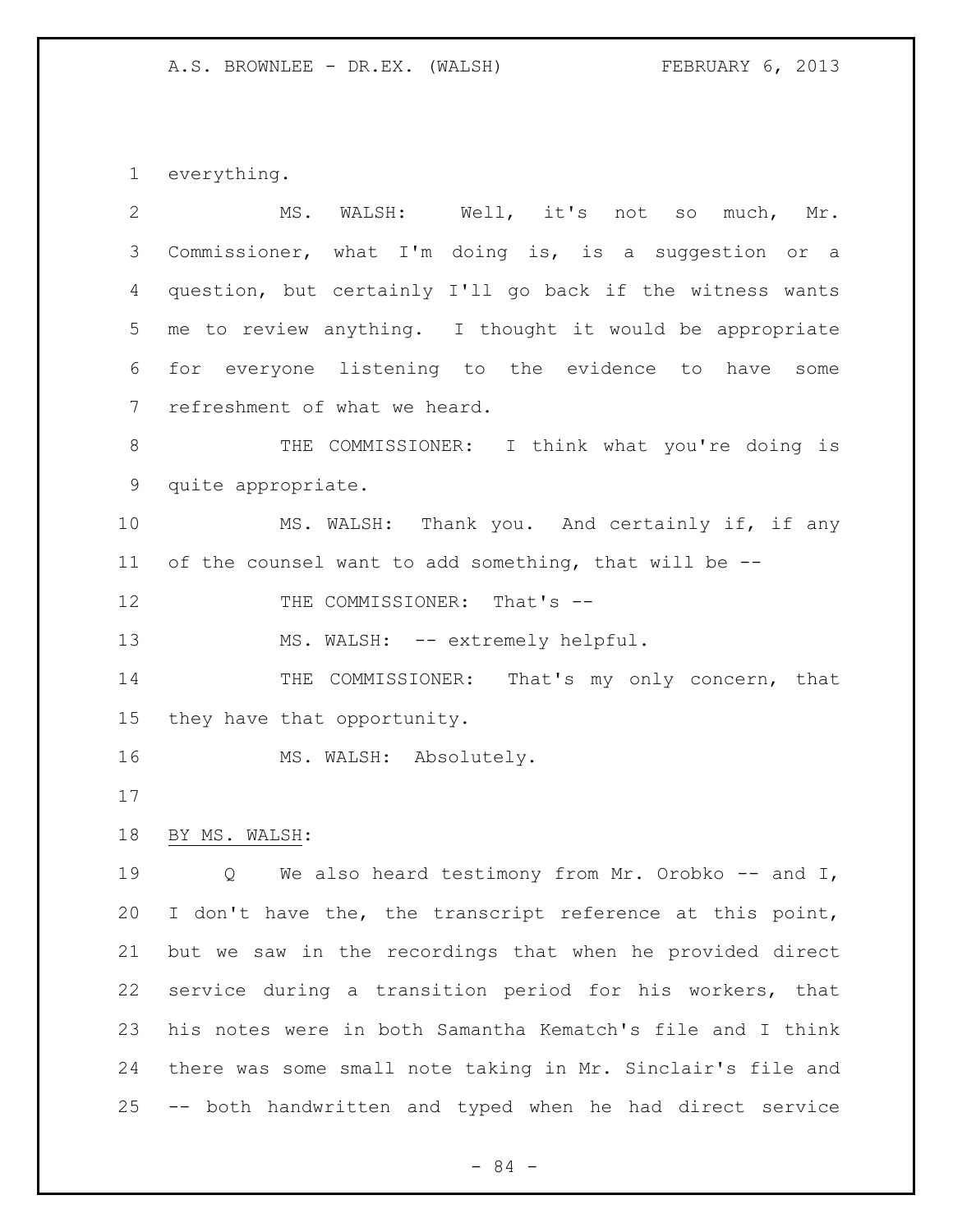delivery. But as a supervisor this is what he said: that he maintained notes in his office, took them with him upon leaving the agency, and destroyed them after a period of five years.

 With respect to Angela Balan, who was a family services supervisor, she stated that she would take typed supervisory notes during or shortly after supervision with a worker, she would print them off, initial them, and place them in a binder. She stated that each worker had their own binder of family service supervision notes. She didn't place the notes in case files. She stated that the notes were missing.

 And I believe you indicated that it was through contact with a supervisor who was preparing for this Inquiry that it came to light that you needed to look for the supervisor notes and my understanding is that that was Ms. Balan.

A Yes, that's correct.

 Q On cross-examination, she stated that she left the files in the binders for the next supervisor, Ms. Hanson, when she left. She also stated that notes were not to be destroyed and that they were to be archived once a file was closed. And I'm referring to pages 136 to 138 of her transcript from November 27, 2012 and pages 146 to 148 of her transcript from November 28, 2012.

 $- 85 -$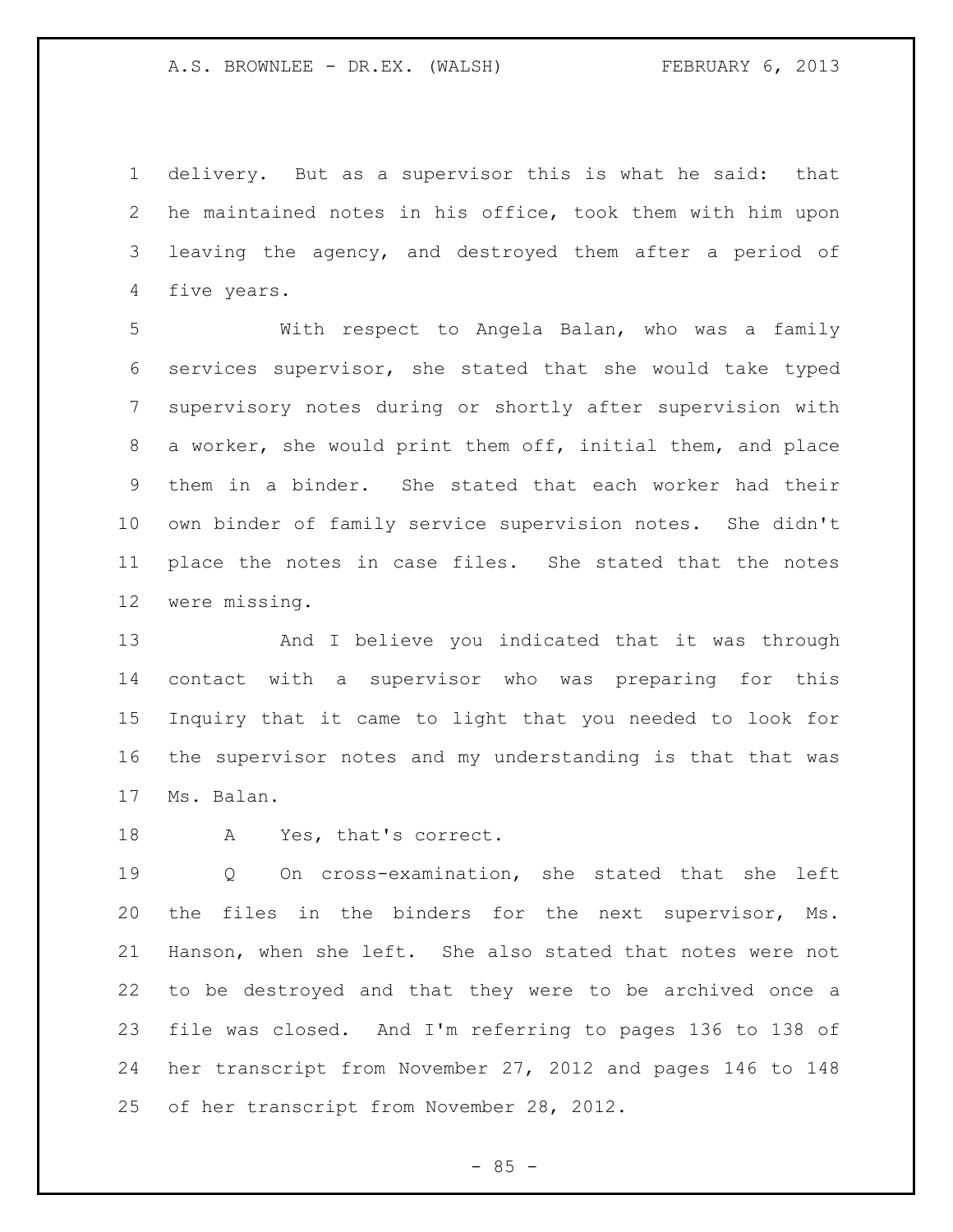With respect to Lorna Hanson, who was also a family services supervisor, she stated that she would have taken handwritten supervisory notes and kept them in individual binders for each worker. She stated that at some point she did try to place case specific notes in the case files directly. The witness stated that she has been through Phoenix's file and her notes were not there. She could not recall if she specifically put her notes on Phoenix's file. She stated that she kept them intact when leaving, and that once a file was closed, they were to be put on the case file. This is taken from page 42 to 45 of her transcript from November 29, 2012. MS. WALSH: And certainly, Mr. Commissioner, I

 welcome if counsel have other areas that they want to raise.

 THE COMMISSIONER: Is that as far as you're going before you start your --

18 MS. WALSH: No, no.

19 THE COMMISSIONER: No? Carry on.

MS. WALSH: Thank you.

BY MS. WALSH:

 Q With respect to Heather Edinborough, who was also a family services supervisor, the witness stated that she kept handwritten supervision notes that she would take

- 86 -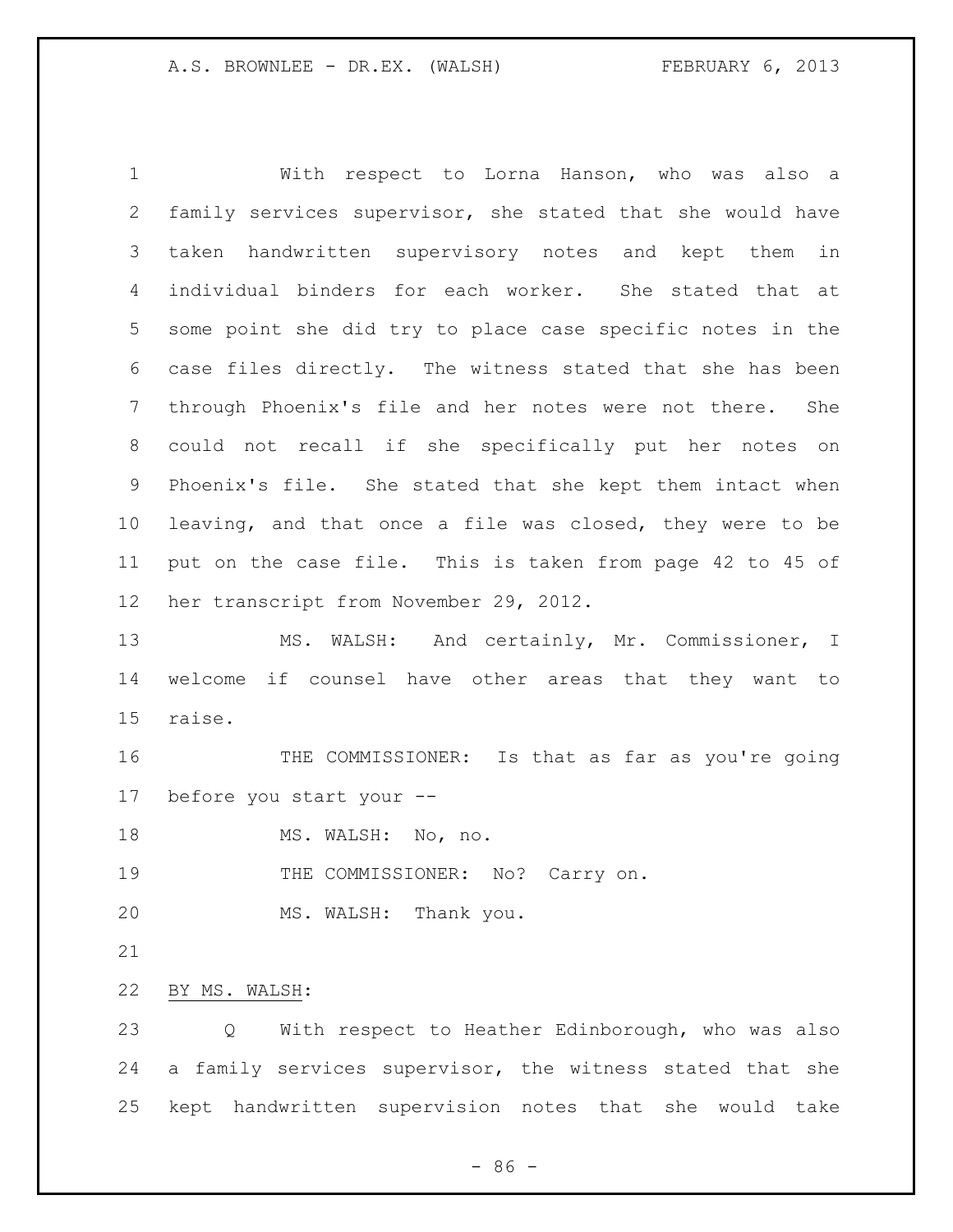during supervision. She stated that she kept the notes in binders and that each worker had a separate binder. It was her understanding that her supervisory notes did not go on the case file until the case was closed. She stated that she was surprised that none of her supervisory notes were on Phoenix's file. She stated that she left all her active file notes in the binders in her office when she left. This is taken from pages 26 through 29 of her transcript of November 30, 2012.

 Doug Ingram was a supervisor of an intake unit. He stated that he kept one-page notes on intakes during supervision, including things like addresses, phone numbers, and a basic idea of where the case was going. He also stated he would have kept notes of direction he had given workers while the case was open. He stated that he shredded them when the file was closed because they were to remind him and they weren't detailed. He stated that they were just scratch notes for his own benefit. He stated that he did not take substantial case specific notes of supervision. This is from pages 38 to 40 of his transcript from December 4, 2012.

 Diana Verrier was a supervisor of a CRU unit. She stated that she did not keep case specific notes, but did take down reminders for herself in regards to HR and scheduling issues. She stated that regular supervision in

- 87 -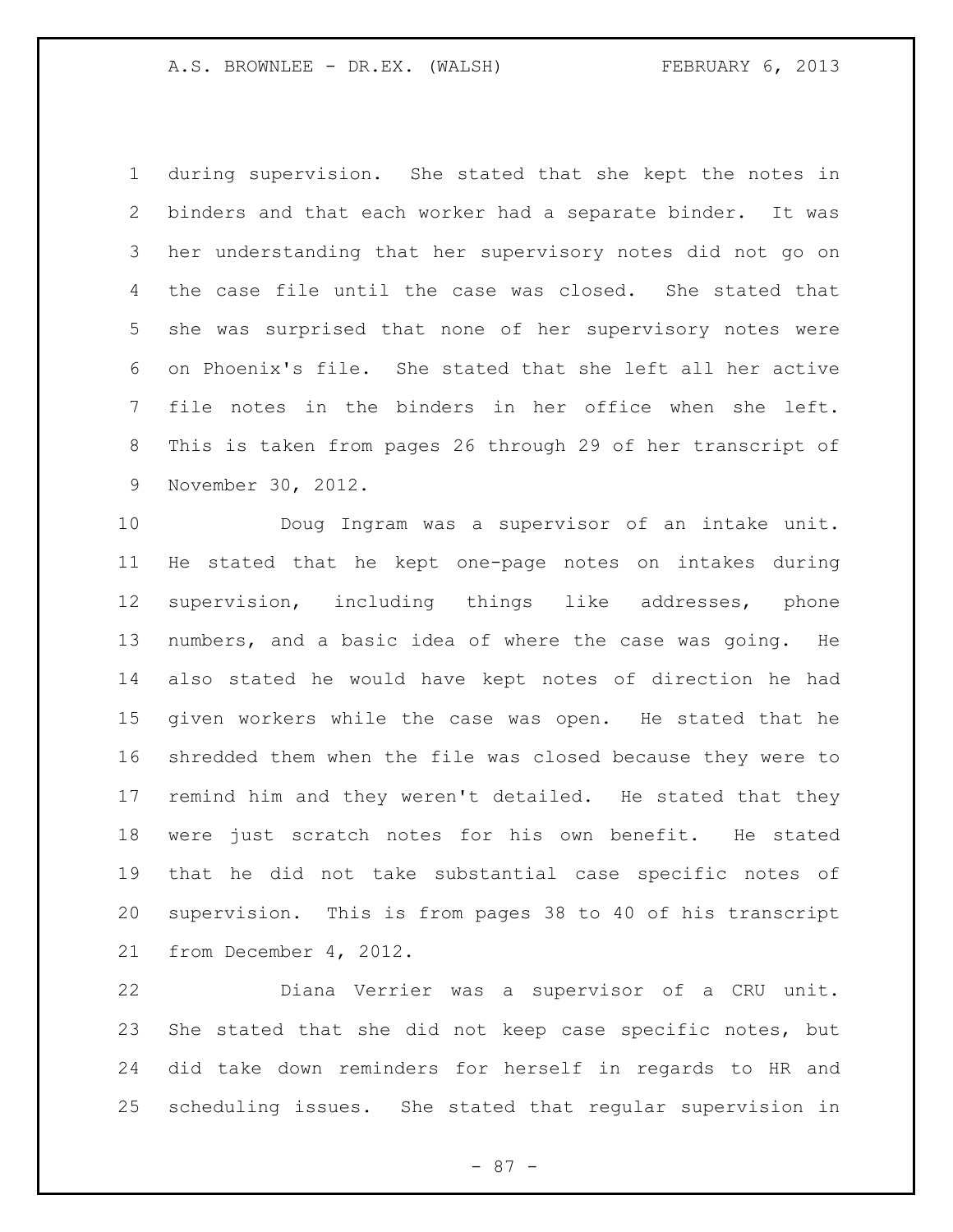CRU was more about HR and professional development, rather than case specific. The witness did not believe she had any supervision notes when she left the agency. She stated anything specific to the worker would be on their HR personnel file. This is from pages 85 through 88 of her transcript from December 11, 2012.

 Carolyn Parsons, who was a supervisor of an intake unit. She stated that she did not make any supervisory notes and she assumed, based on past practice, that workers would document any outcome or direction from supervision in their case notes. She stated that she was aware that the supervision policy applied to her and she did keep some personnel related notes, but she did believe it was geared more towards family service than intake. She also stated that she would keep notes on a printout of a worker's case list, but that the case list would be thrown out and reprinted as cases were constantly opening and closing at CRU. On cross-examination, she stated that she made some notes after the supervision policy came into place and that she would have left them behind when she left intake. She did not know where they were now. This is taken from pages 14 to 18 of her testimony of December 18th and pages 112 through 115 of December 18th.

 Finally, Diva Faria, who was a supervisor of a CRU unit, stated that she did not keep case specific notes,

- 88 -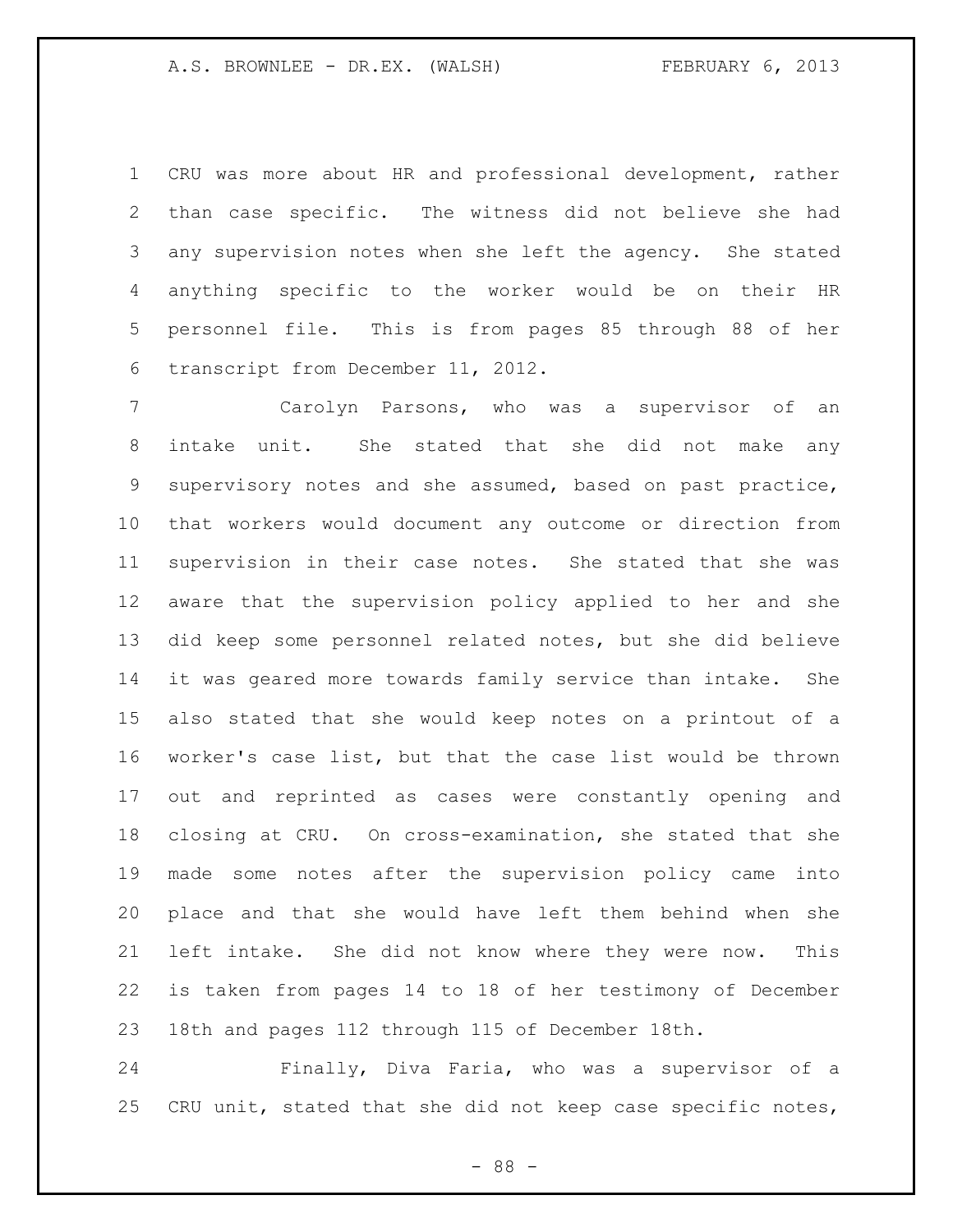and if she wanted to make a record, she would do so in CFSIS and sign it. She stated that she may have taken a note like this if she received a call from a community collateral, but she didn't regularly keep case specific notes. She stated that human resources notes would go on the worker's personnel file. In cross-examination, she stated that it was her expectation that workers would record consultations with her in their notes. She also stated that the supervision policy applied to family services, not intake. This is taken from pages 42 to 43 of her transcript of January 17th and pages 83 to 84 of her transcript from January 21, 2013.

 As I said, we've also seen documents from the files of Samantha Kematch, CD 1795, and Steve Sinclair, CD 1796, where we saw copies of the handwritten notes that were made by Mr. Orobko, Ms. Greeley, Ms. Forbes, and Mr. Williams.

 So that's a refresher, a review of what has been testified to with respect to the existence of, of notes.

 THE COMMISSIONER: Those handwritten notes were Orobko?

 MS. WALSH: Orobko, Greeley, Parsons, Forbes -- oh, sorry, not Parsons. Forbes, and Stan Williams.

 THE WITNESS: I believe there was also Delores Chief-Abigosis' handwritten notes in the file.

- 89 -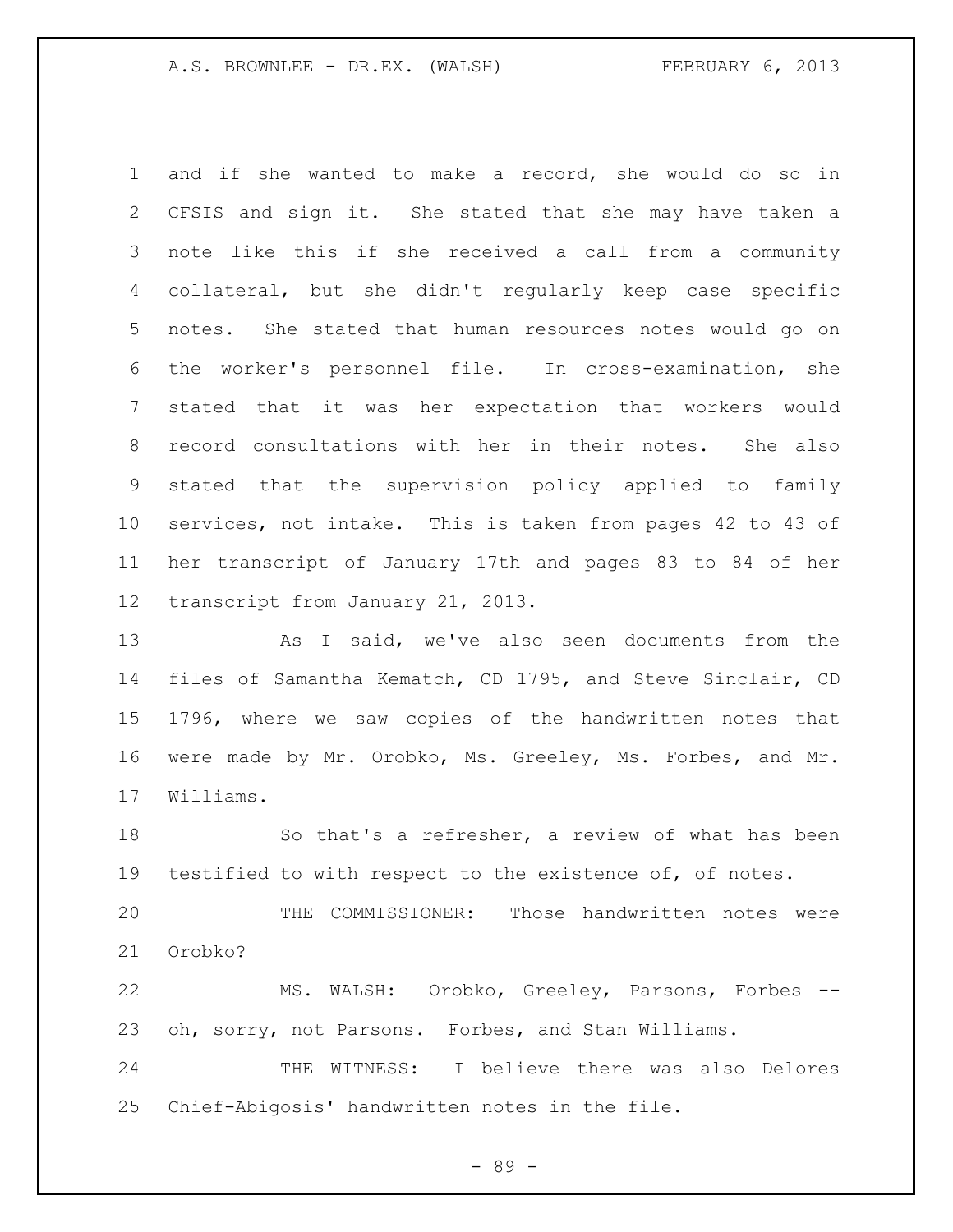1 2 BY MS. WALSH: 3 Q I think there are typed notes from Ms. Chief-4 Abigosis. We can confirm that. 5 A It could be. I just recall there being some 6 notes. Whether they're handwritten or typed, I'm not sure. 7 Q And that, that may be. 8 THE COMMISSIONER: All right. Now, based upon 9 that information, you -- 10 THE WITNESS: I also believe that there was one 11 page of Ms. Balan's typed supervision that was also -- 12 MS. WALSH: That's --13 THE WITNESS: -- on the file. 14 MS. WALSH: That's what I mean when I --15 THE WITNESS: Yes. 16 MS. WALSH: -- when I say that there were typed 17 notes from supervision that Ms. Chief-Abigosis incorporated 18 into her file recording. 19 THE WITNESS: Yes. 20 MS. WALSH: And we'll pull that page up -- 21 THE WITNESS: Sorry. 22 MS. WALSH: -- in just a minute. Page 37022, if 23 we can pull that page up, please? And -- 24 THE COMMISSIONER: Now --25 MS. WALSH: -- if we scroll down --

 $-90 -$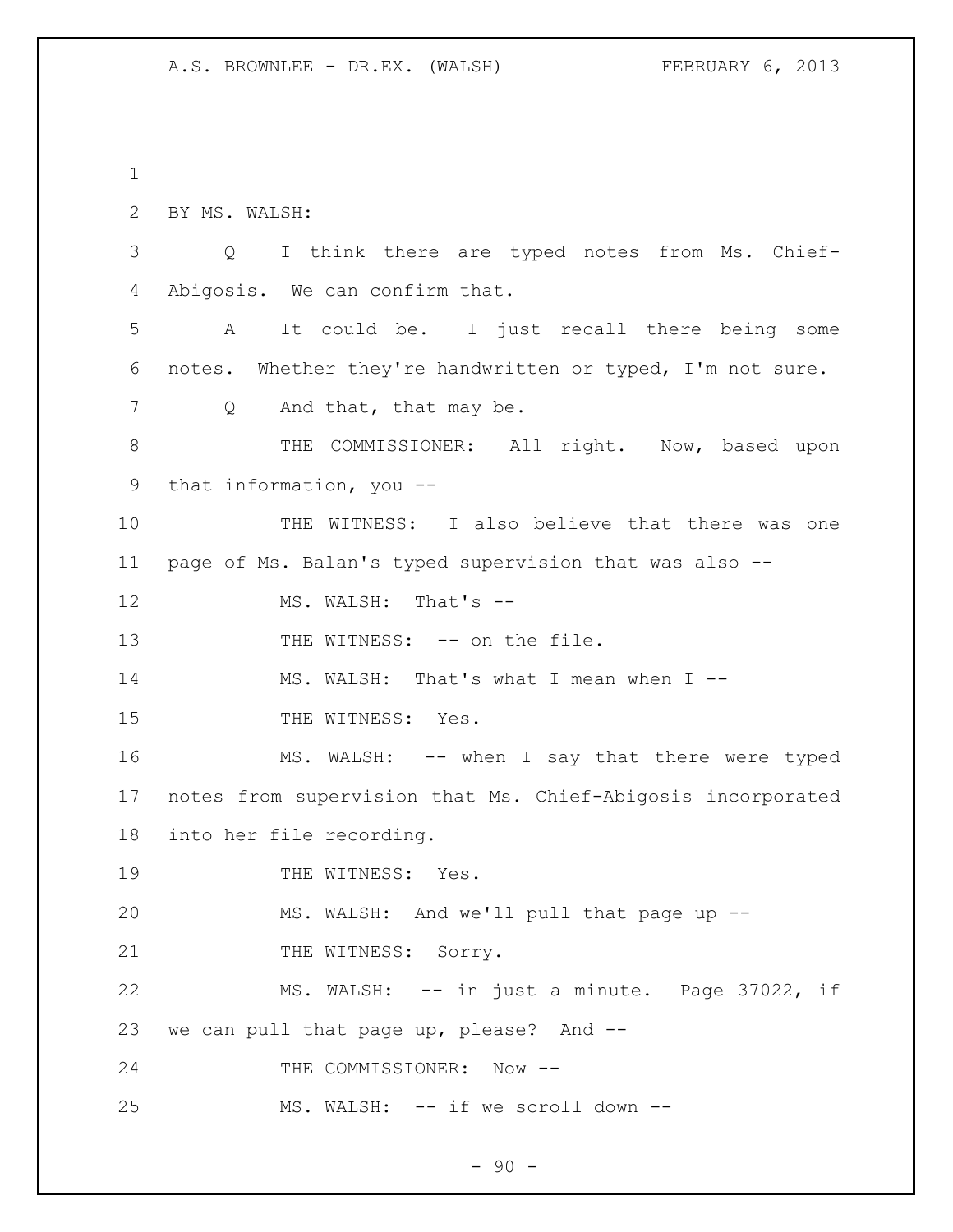1 THE COMMISSIONER: Before you put your questions, are you ready to start questioning based upon what you've put to the witness? MS. WALSH: Yes. THE COMMISSIONER: Well, I'll just hear -- Mr. Ray has a point. MR. RAY: Yeah, I just would like to consult with Ms. Walsh, if I may for a moment, just to -- 9 THE COMMISSIONER: Oh, sure. 10 MS. WALSH: -- clarify something. Thank you. 11 THE COMMISSIONER: Sure. BY MS. WALSH: Q So with respect to Ms. Chief-Abigosis recording directly into her case file recordings a record of her supervision with Ms. Balan, we have page 37022, and you see the heading, it says, Supervision - February 5, 2001. And that page and onto the next page, Ms. Chief-Abigosis testified that that reflected directly her supervision session with Ms. Balan. A Yes. Q And that's from the transcript of Ms. Chief-Abigosis's testimony from November 26, 2012 at page 157.

 So having, having been refreshed as to evidence that we've heard over the course of the last few weeks

 $-91 -$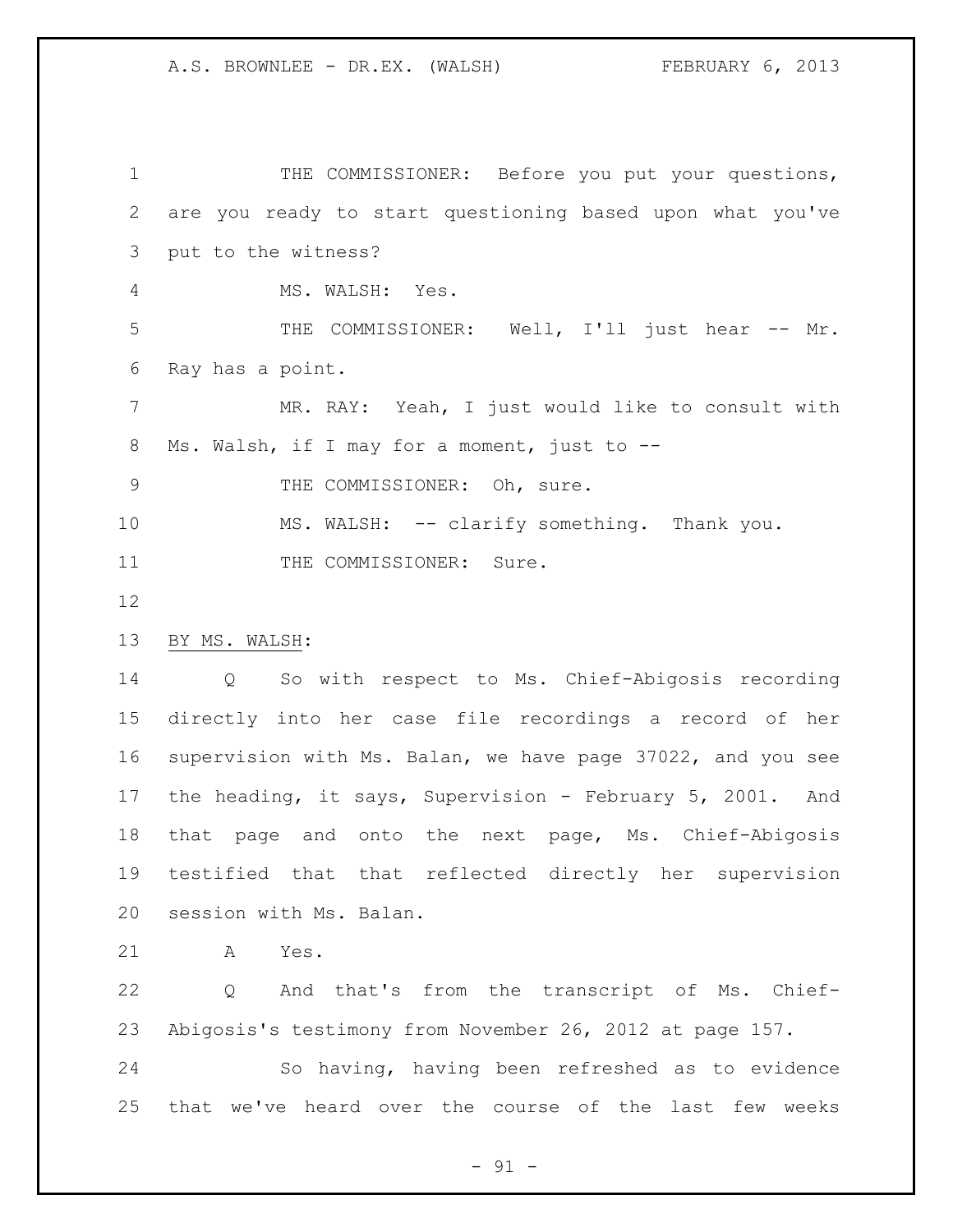regarding notes that supervisors recalled having made or workers' references to notes, tell us, please, what efforts you made to locate notes made by supervisors relating to services delivered to Phoenix and her family for the period 2000 to 2005?

 A Initially, I started with identifying, I guess, the -- who the supervisors were. I requested my office manager look at identifying all of the, the potential 9 storage spaces that our -- where Winnipeg CFS has boxes of information. But she started primarily with our file room and our archived file material.

 I also contacted, contacted Heather Edinborough as well as Angie Balan to ask them if they had any recall of what they had done with their notes when they left their respective positions in the Jarvis office.

 And then I contacted Sandie Stoker to see if there was any Winnipeg CFS records that may still have been retained at ANCR even though the, the transition had already occurred. I didn't think that that was a very likely chance that the supervisions notes were there, but I also felt it was important to be able to make sure that we didn't leave any stone unturned. So I asked her to review what her understanding was. She contacted her supervisors, who replaced the supervisors who we're looking for, and they identified that when they assumed their new positions

- 92 -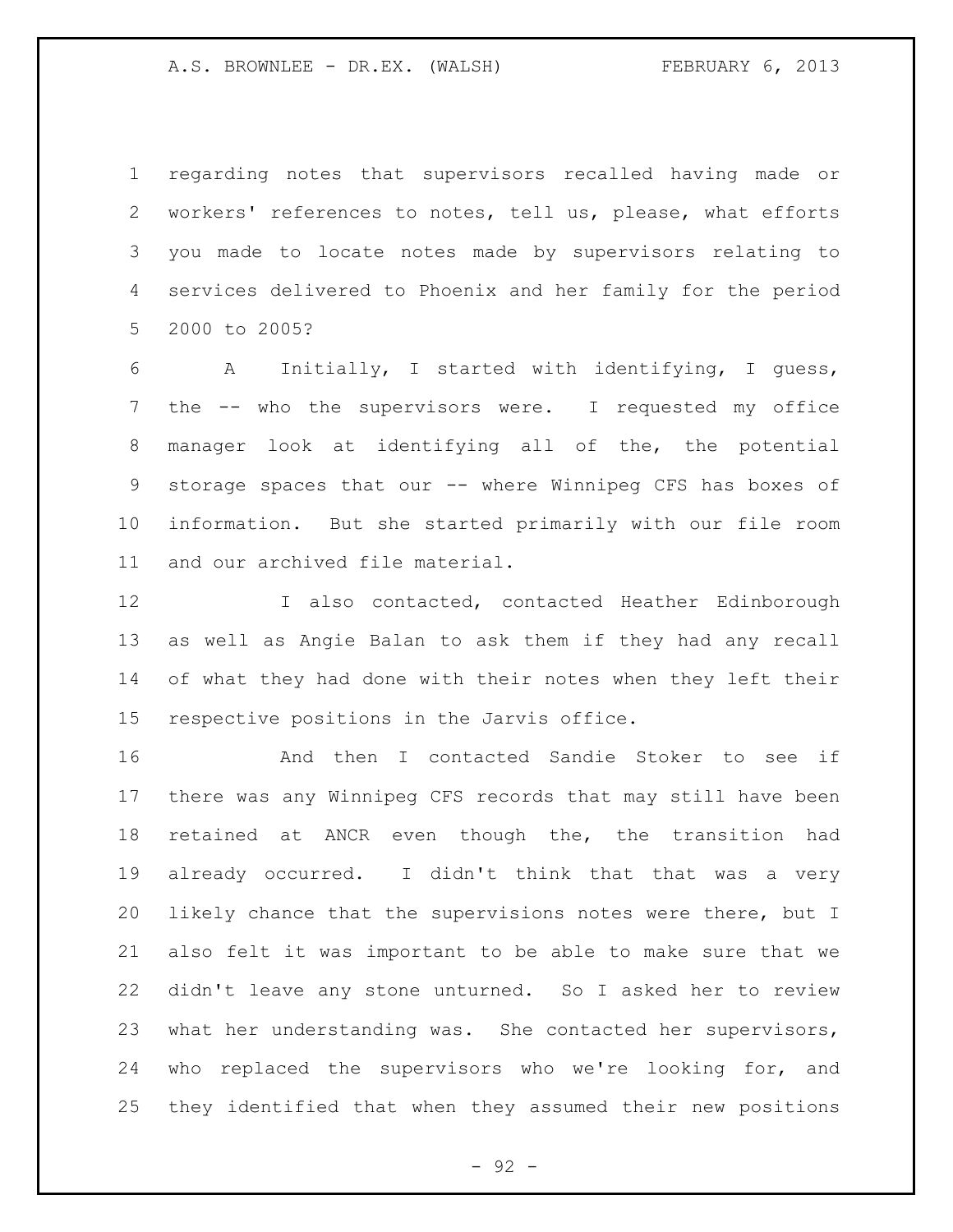there was no, there was no notes left in the offices.

 One of the things through my search that we did identify was that at the point in time of devolution the supervisors -- this -- the, the Kematch-Sinclair family was served by our Jarvis office, and at the point of devolution, the four family service teams that were maintained in the Jarvis office were subsequently disbanded so those supervisors were redeployed. Some of them were seconded to other agencies. The staff within those teams, some were seconded to different agencies, some remained within Winnipeg. But as a group, none of those teams remained intact and the office itself was transferred to a different CFS agency and we vacated those premises.

 Q So what happened to the files, then, that were in the Jarvis office as of the date of devolution taking effect at Winnipeg, which would have been May of 2005?

 A The majority of the files that were contained in the Jarvis office were disbursed to different aboriginal agencies, and they would have gone at different points in time depending on which aboriginal agency that file was going to. So files would go in blocks to specific aboriginal agencies. So -- and any files that were maintained by Winnipeg CFS would have then been transferred to the Winnipeg CFS office that was going to be serving that catchment area.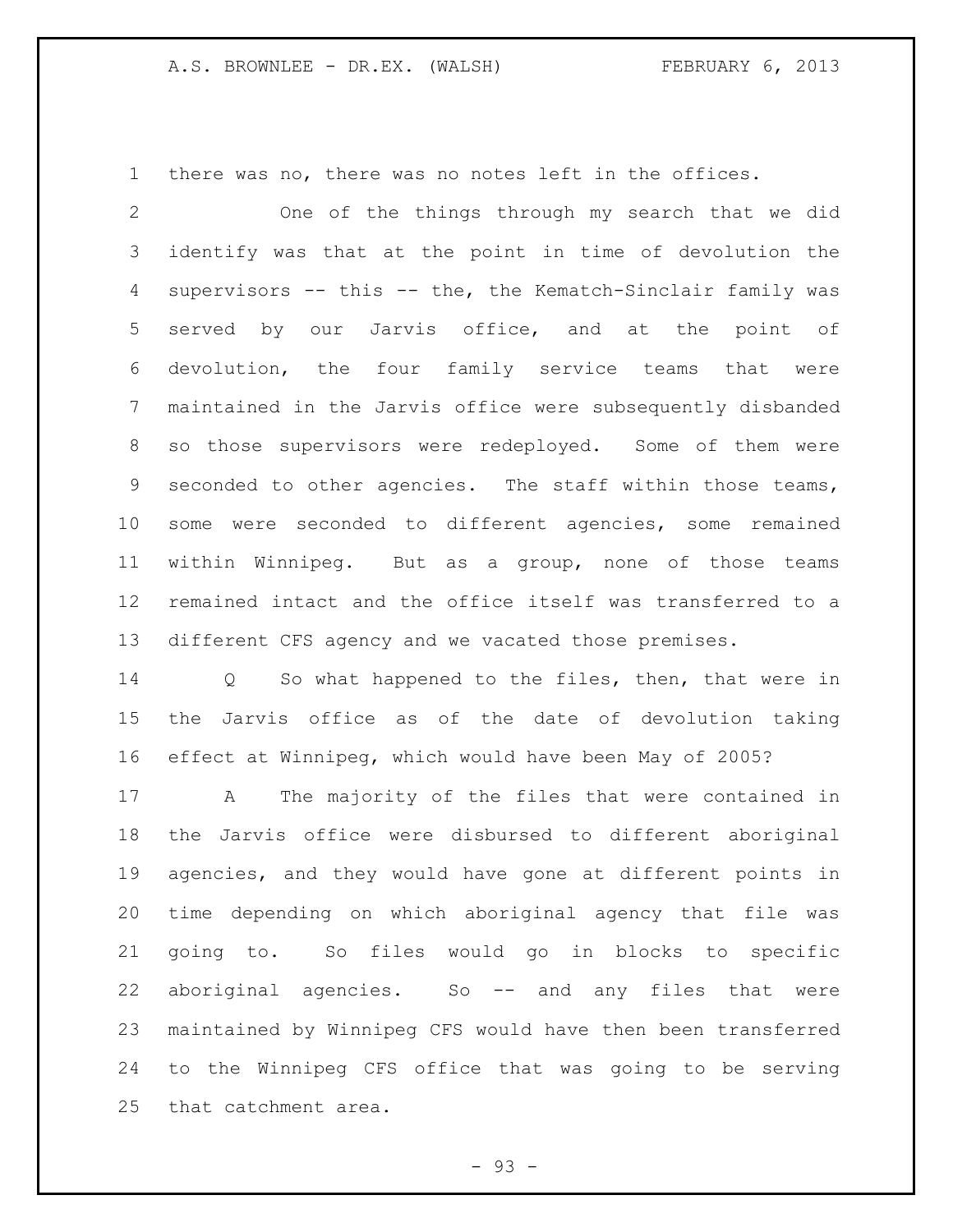Q Now, Phoenix's file and any files relating to Phoenix would have been closed --

- A Yes.
- Q -- by May of 2005.

A Yes.

 Q What happened with files that were closed as of that time in the Jarvis office?

 A The files that were closed would not have been at the Jarvis office. There was a file room where closed files were. It was originally at 835 Portage. As part of the devolution process, the closed files and the Winnipeg CFS files were relocated within Winnipeg CFS because 835 Portage became JIRU, then eventually ANCR, building.

 Q So the files were, were not at the Jarvis office, but as of May 2005, were there still binders, for instance, as you described, left by supervisors who provided services during the period 2000 to 2005?

 A Up until the actual file closure -- or the office closure and the, the staff leaving those offices, those binders would have been intact. I have not been able to determine what happened to those binders. I've -- just in terms of some other steps, I've contacted Elaine Gelmon, who is the former chief operating officer, several other people that were in a operational capacity and who were responsible for identifying and, and moving those files,

- 94 -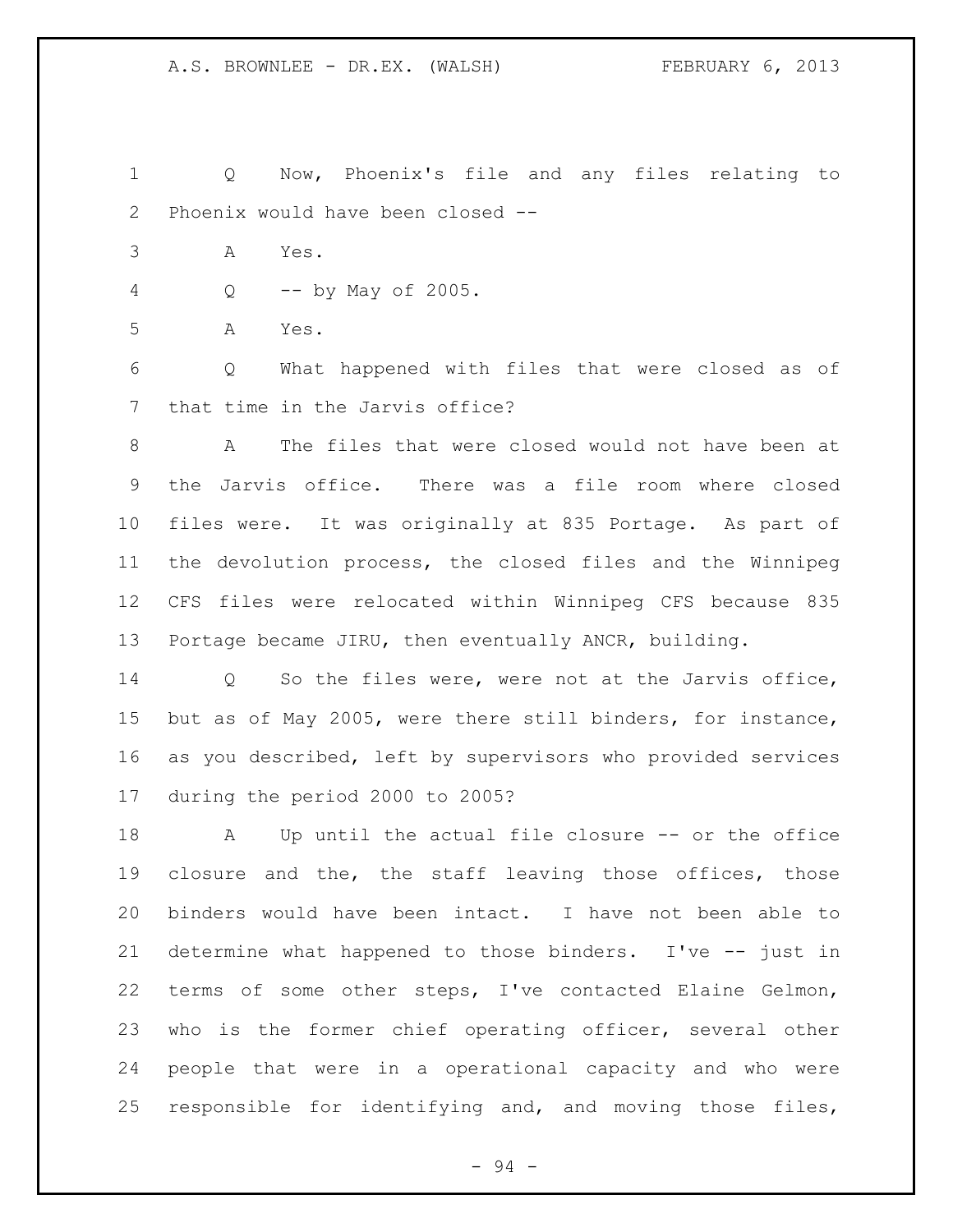office equipment that was being transitioned to other agencies and organized or moved between offices. And none of them have any recall specific to what would have happened to supervisors' binders.

 I've also talked to the admin staff, two of the admin staff that were admin officers for, for Heather and Angie and Lorna and -- just in terms of any of their recall of what would happen with supervision notes. They don't recall placing supervision notes on case files. They recalled that they were in the binder and they were really the responsibility of the supervisor, and they have no recall of what would have occurred at the point of the devolution of that specific office.

 Q I want to take you to the emails that reflect the inquiries that you say you made starting in July of 2011.

 MS. WALSH: If we can pull up Exhibit 26, please? 17 MR. MCKINNON: You found it at tab 12?

 MS. WALSH: We can scroll down to the bottom of the page, please, because they always start from the bottom up. Thank you.

BY MS. WALSH:

 Q So there's an email starting July 27, 2011 at 8:31 a.m., from you to Sandie Stoker. And Sandie Stoker at this point was --

 $-95 -$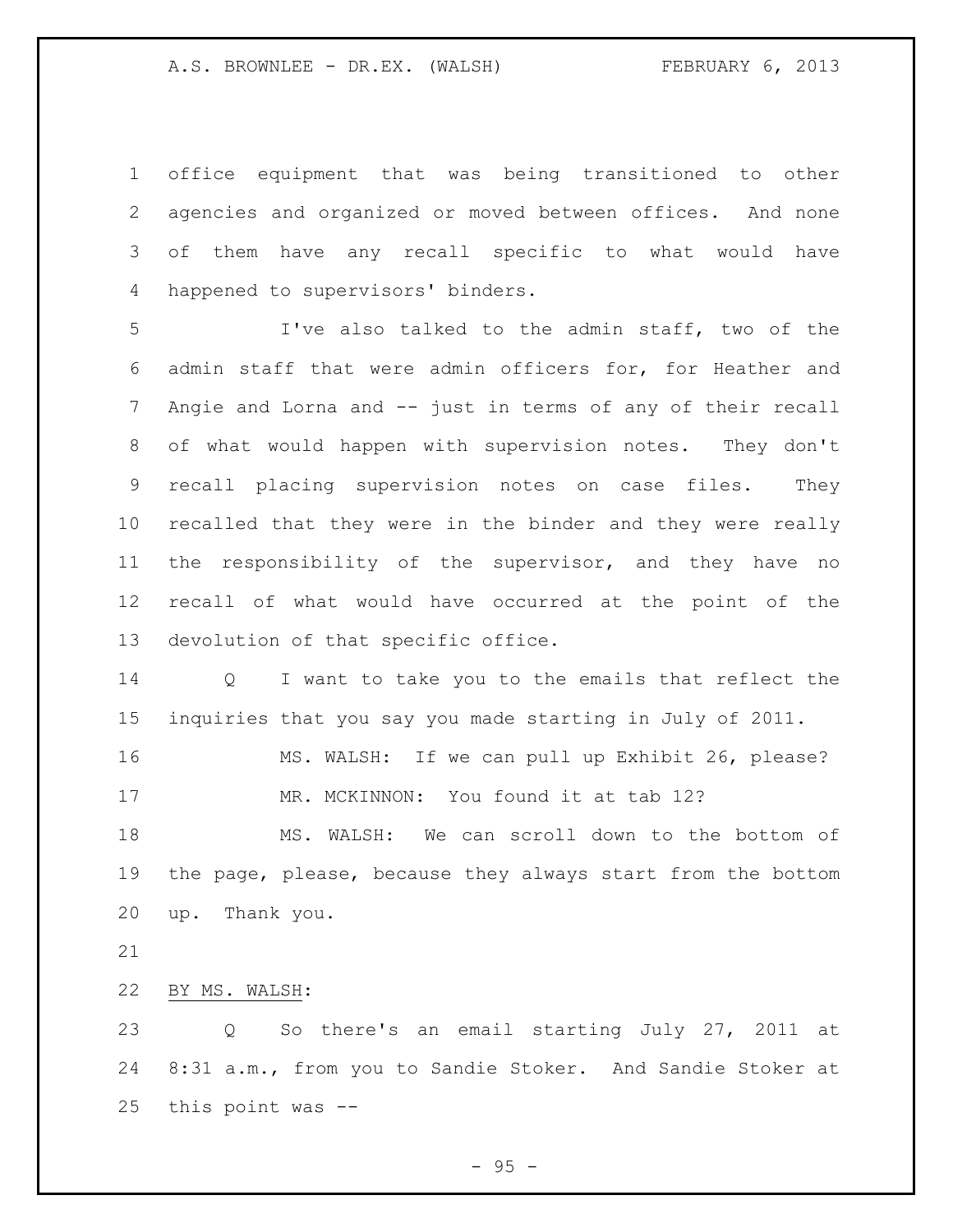A She is -- Q -- in what position? A -- the CEO of ANCR. Q Okay. Thank you. "Re: Hughes Inquiry, Hi Sandie." Now, we've redacted portions that were not relevant to this Inquiry from the email. "On another note -- mainly former CRU and intake Supervisors are asking or wishing for their 14 supervisory notes -- the binders. Do you have any idea of what you **guys** would have done with those when supervisors changed jobs? 18 The specific ones are: Diva Faria, Diana Verrier, Doug Ingram? Diva and Diana would have been CRU and Doug was intake not sure what 22 team." And if we can scroll up to see Ms. Stoker's response, please?

 $-96 -$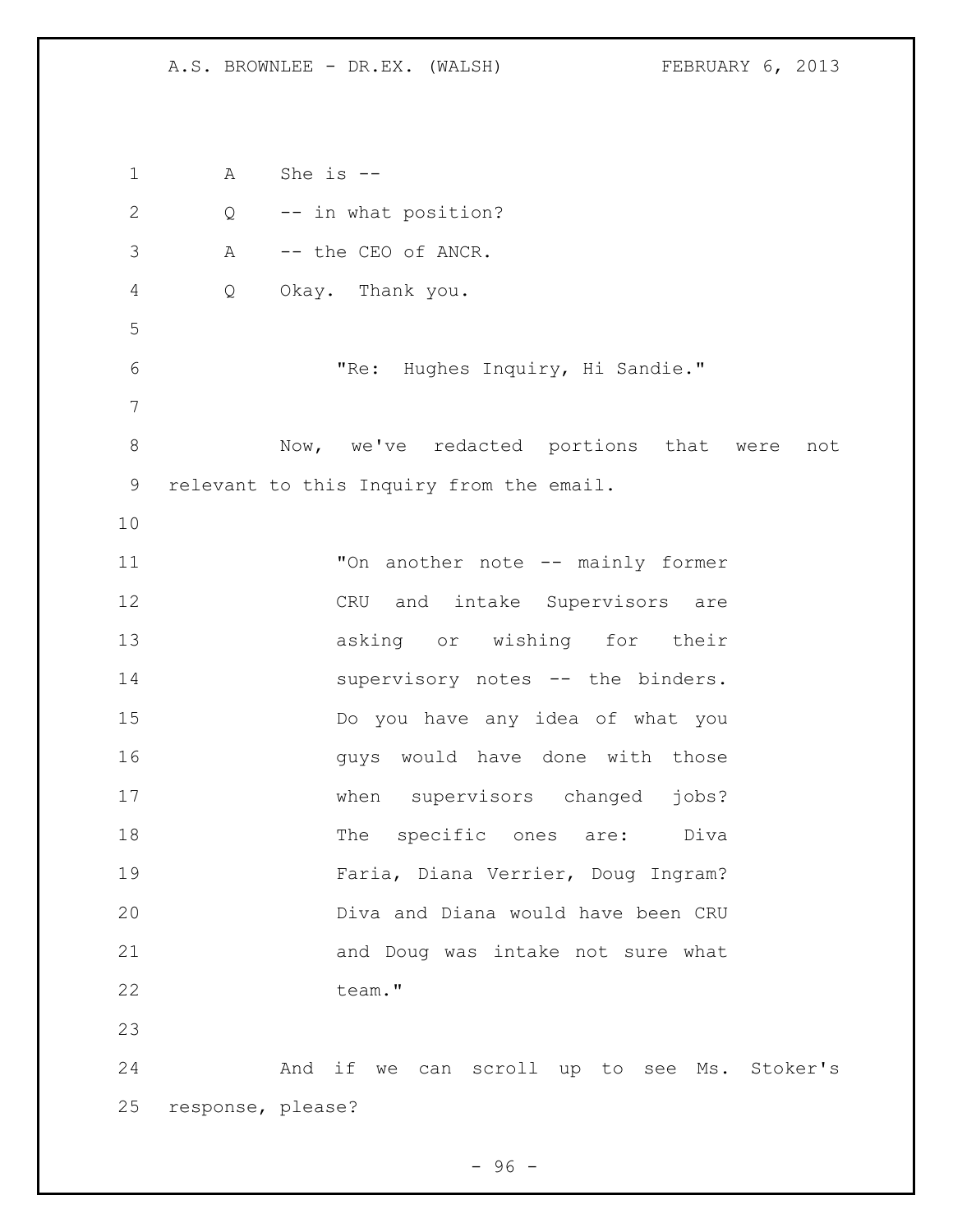So at 9:50 that morning, she responded: "Hi Alana, "In regards to the supervision books, I cannot speak to Diva's or Dianna's as that was Rob Wilson's program. After they 8 and left there were major renovations and I am not sure where their information ended up or if it was sent back to [Winnipeg Child and Family Services] when ANCR went live. Perhaps Pat Harrison would 14 know. I will double check here 15 though. In terms of Doug's 16 supervision notes, he was the 17 supervisor for North Intake B 18 (formally North West Intake). I will ask the current supervisor to 20 check the office but I am confident there will not be anything as when I got to JIRU in September 2005 the Intake Supervisors were not doing formal 25 scheduled supervision, only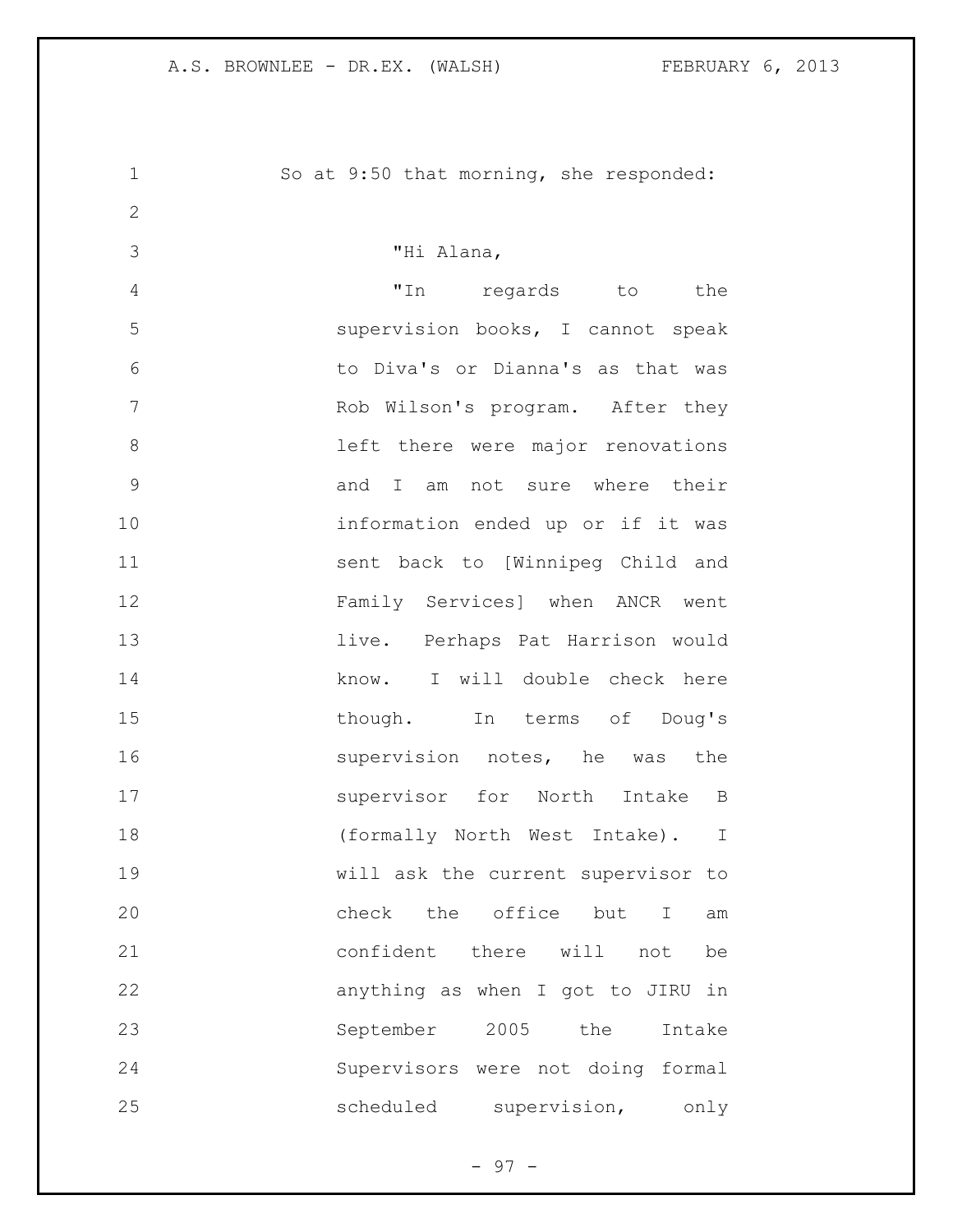supervision on an ad hoc basis. They actually tried to convince me they did not need to do supervision. It was then that I developed the JIRU Supervision policy. Doug struggled with completing supervision with his staff up until the time he departed from ANCR. I will get back to you." 12 Then if we go to the next page, please, and again starting at the bottom of the page. On July 27, the same day, at 9:56, Ms. Stoker sent an email to Penny Smith and Lisa Savoie: 17 THi Penny and Lisa. "I have been contacted by Alana Brownlee as ex-WCFS Intake Supervisors are asking for their supervision notes from when they worked here at CRU and Intake. This is in regards to the Phoenix Sinclair Inquiry. The individuals requesting this information are

- 98 -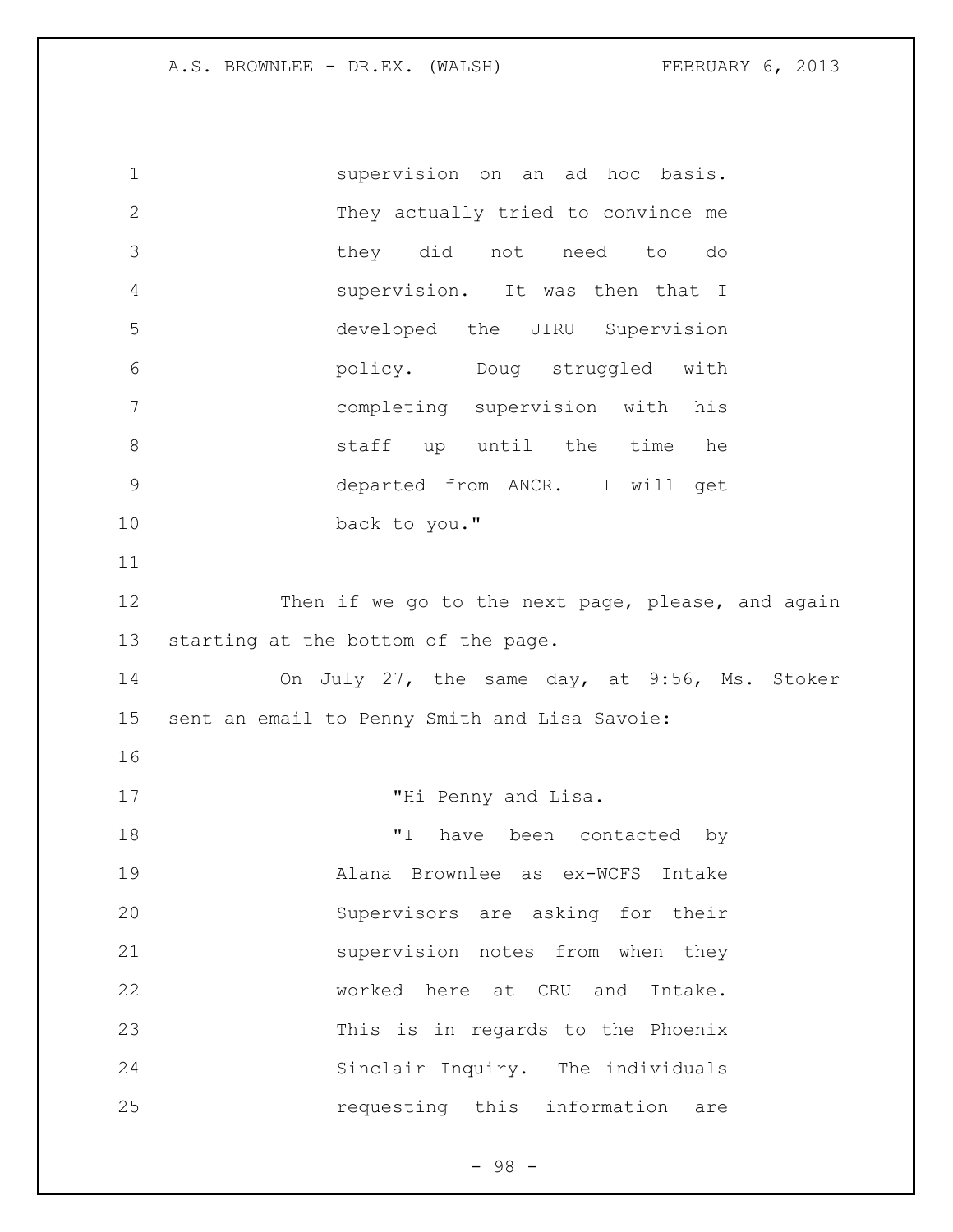| $\mathbf 1$   | Diva Faria, Dianna Verrier (both    |
|---------------|-------------------------------------|
| $\mathbf{2}$  | who supervised CRU) and Doug        |
| 3             | Ingram (Supervisor at Intake). I    |
| 4             | have informed Alana that I am not   |
| 5             | aware of the supervision practices  |
| 6             | at CRU before ANCR went live as     |
| 7             | that was not my program and         |
| $8\,$         | suggested she check with<br>Pat     |
| $\mathcal{G}$ | Harrison. I also informed her       |
| 10            | that when I arrived in September    |
| 11            | 2005, Intake supervisors were not   |
| 12            | performing scheduled supervision.   |
| 13            | Given that I did say that we would  |
| 14            | check, Lisa when you were at CRU    |
| 15            | do you<br>recall seeing any         |
| 16            | supervision notes from Diana or     |
| 17            | Diva, if so do you know where they  |
| 18            | would be? I think all we can do     |
| 19            | is ask Trudy if she is aware of     |
| 20            | any old supervision notes for CRU   |
| 21            | and ask Barb Lisi to double check   |
| 22            | her office" --                      |
| 23            |                                     |
| 24            | We can go to the next page, please. |
| 25            |                                     |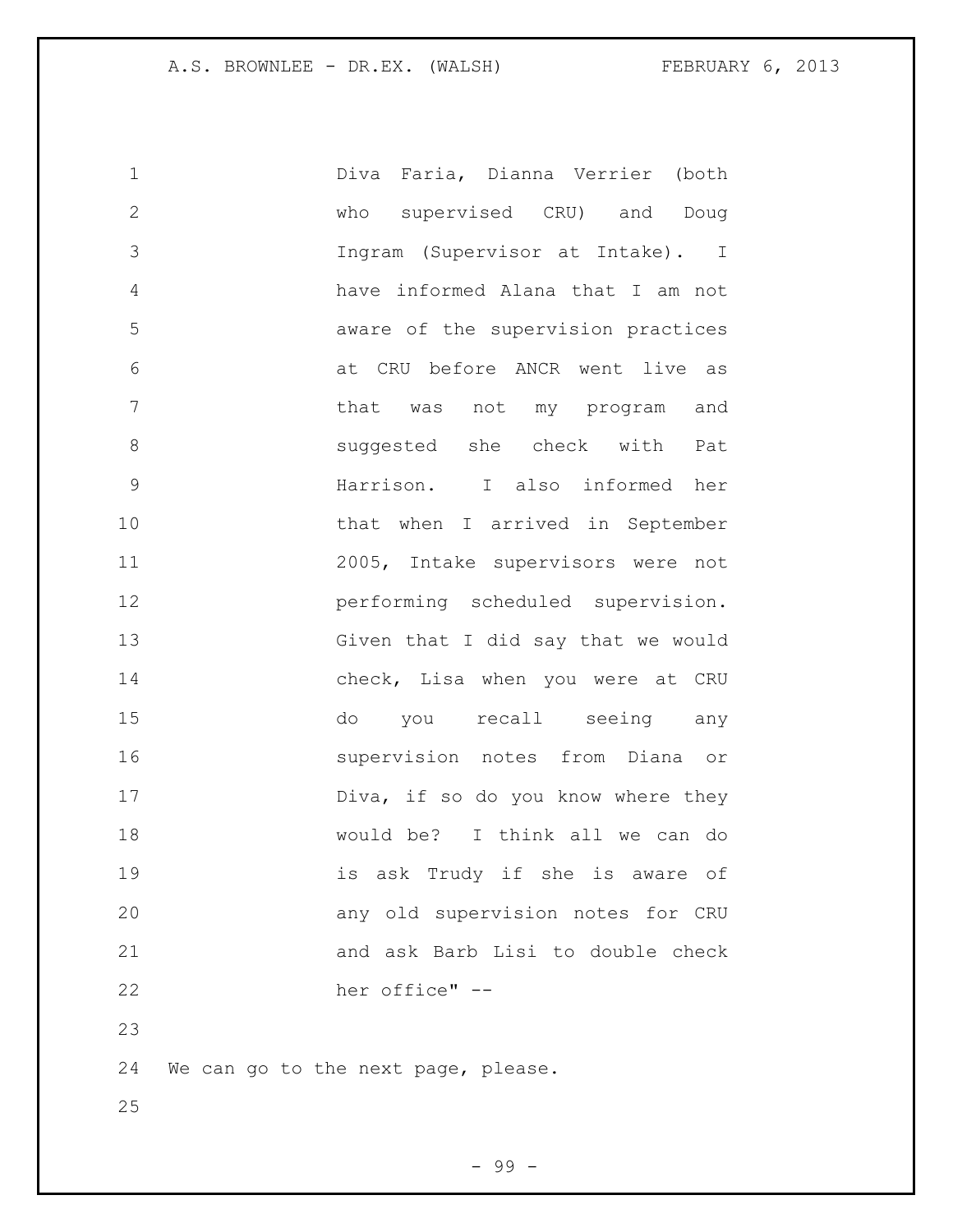1 T... as that is where Doug sat the whole time he was here. Can you check with them and get back to me so I can advise Alana? Thank you so much." Going back to the previous page, please. Lisa Savoie responded to Ms. Stoker July 27 at 10:12: "When I started at CRU as a 12 Supervisor, there were no Supervision notes that I had to 14 start with on staff from any other 15 supervisor. I do not know where 16 they would even be. The only 17 thing I can think of that might have knowledge of that would be Rob Wilson. It is possible that CRU did not conduct regular Supervision due to the on-going nature and consulting which happens hourly with staff. Sorry I could not be of any help but there were no Supervision notes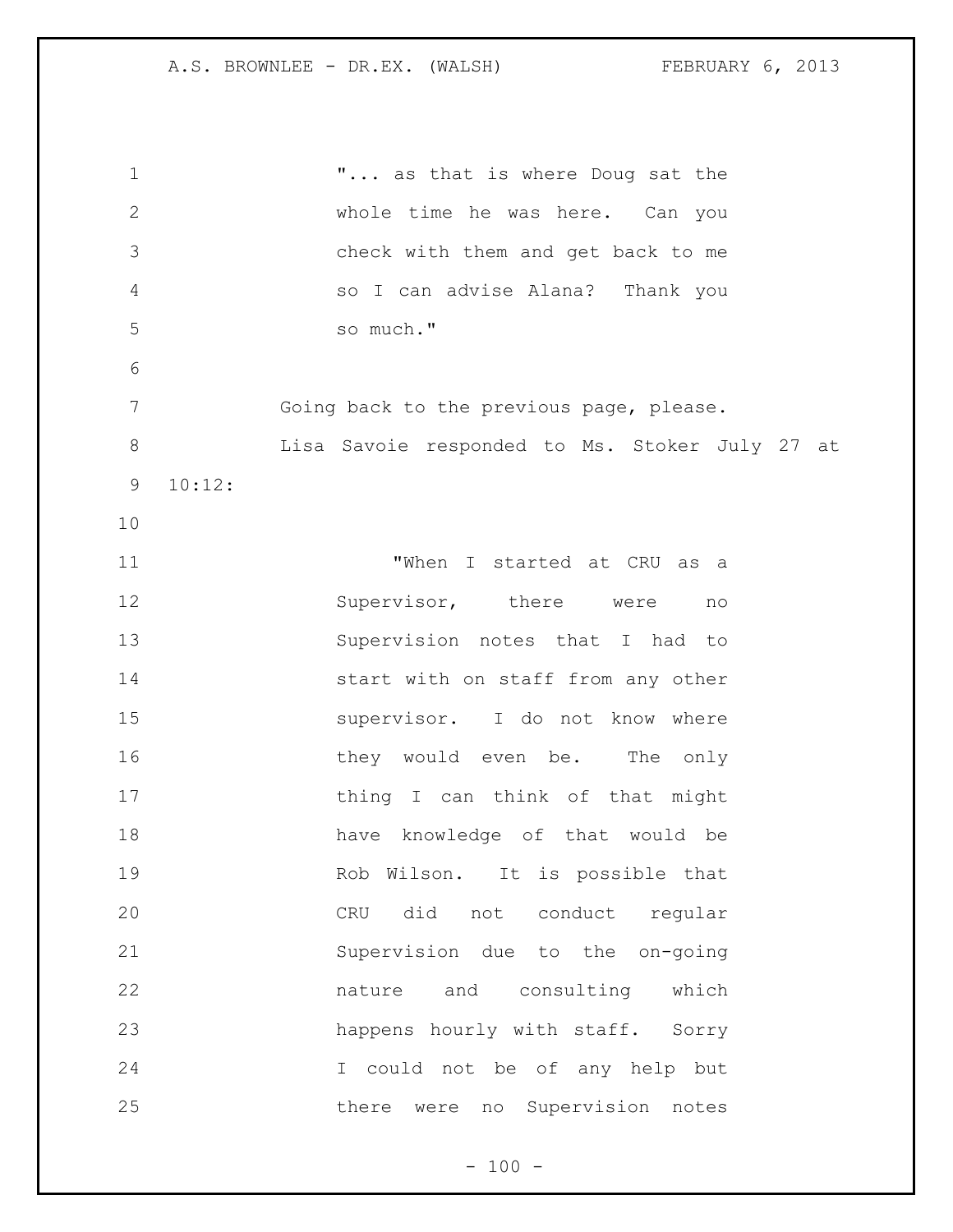1 from any other supervisor." And at the top of the page, Ms. Stoker at 10:25 ... MS. WALSH: Go up to the top of the page, please? It should be the ... No, it's the ... Should be the top of this page. Do you not have that? Sent Stoker at 10:25 -- there it is. Perfect, thank you. BY MS. WALSH: Q From Sandie Stoker at 10:25, forwarded the email from Ms. Savoie to you, "For your information." 14 Then if we go to page 4 of this exhibit, please, and scroll to the bottom, you sent an email at 12:46 to Heather Edinborough. Have you got that? You're with me? A Yes. Q Okay, thank you. "Hi Heather, 21 TOn another note. I have been asked by Carolyn Loeppky to try and track down your supervisory notes. These are back from 2003 so no easy task even if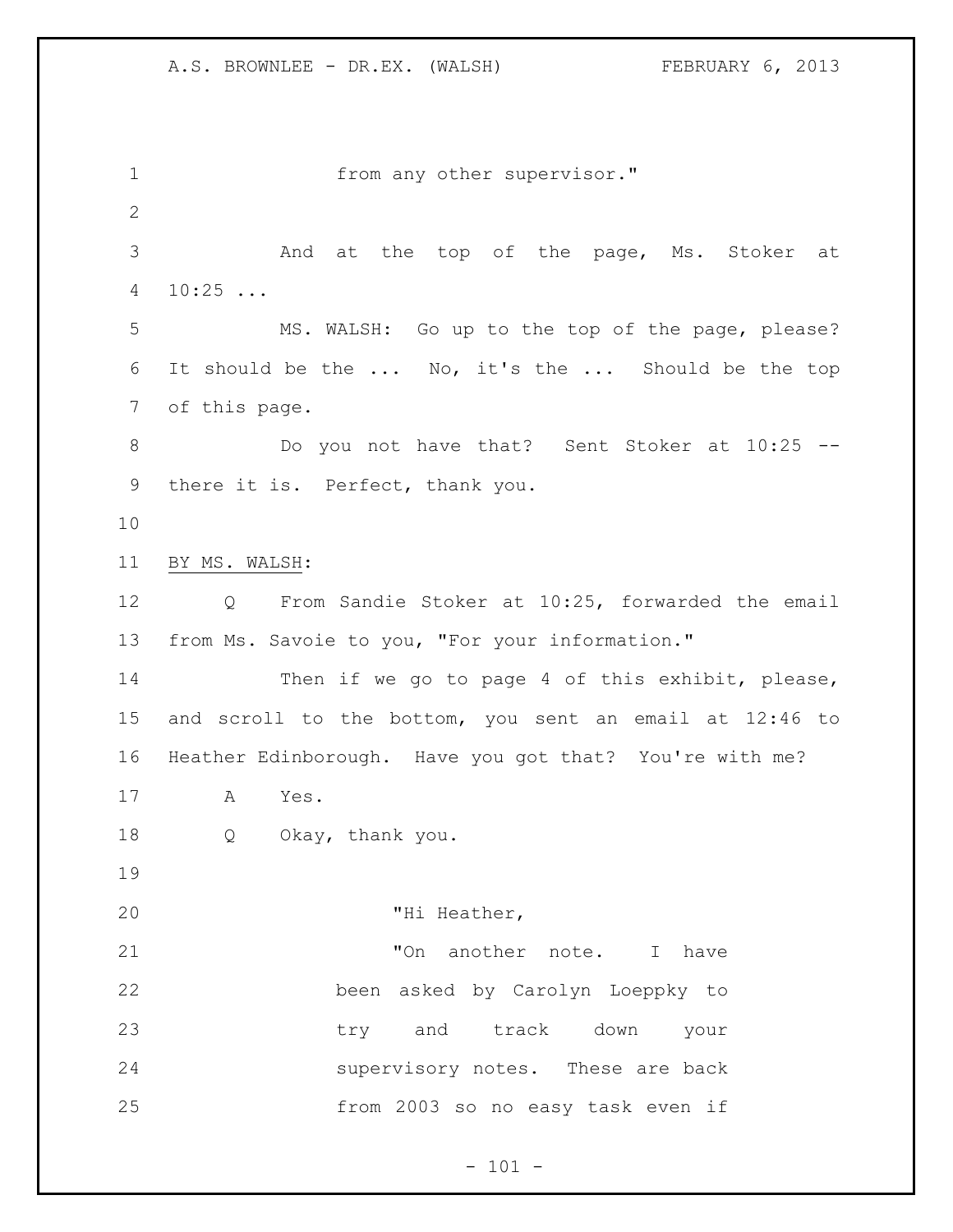possible. After talking about it here the best chance we thought was to ask if you could remember what you did with them when you left your position and if you could remember who replaced you. "Let me know if you have any 8 other ideas." If we scroll to the top of the page to see her response, please? At 6:05 p.m., Ms. Edinborough responded: "I left the Jarvis office when the devolution occurred and I went to Eastman. Several agencies 17 took over the Jarvis office and I have no particular recollection of where the team that used to be 'mine' would have gone as everyone was scattered to the winds. So who would have taken responsibility for my binder of supervision notes is anyone's guess. Perhaps one of the admin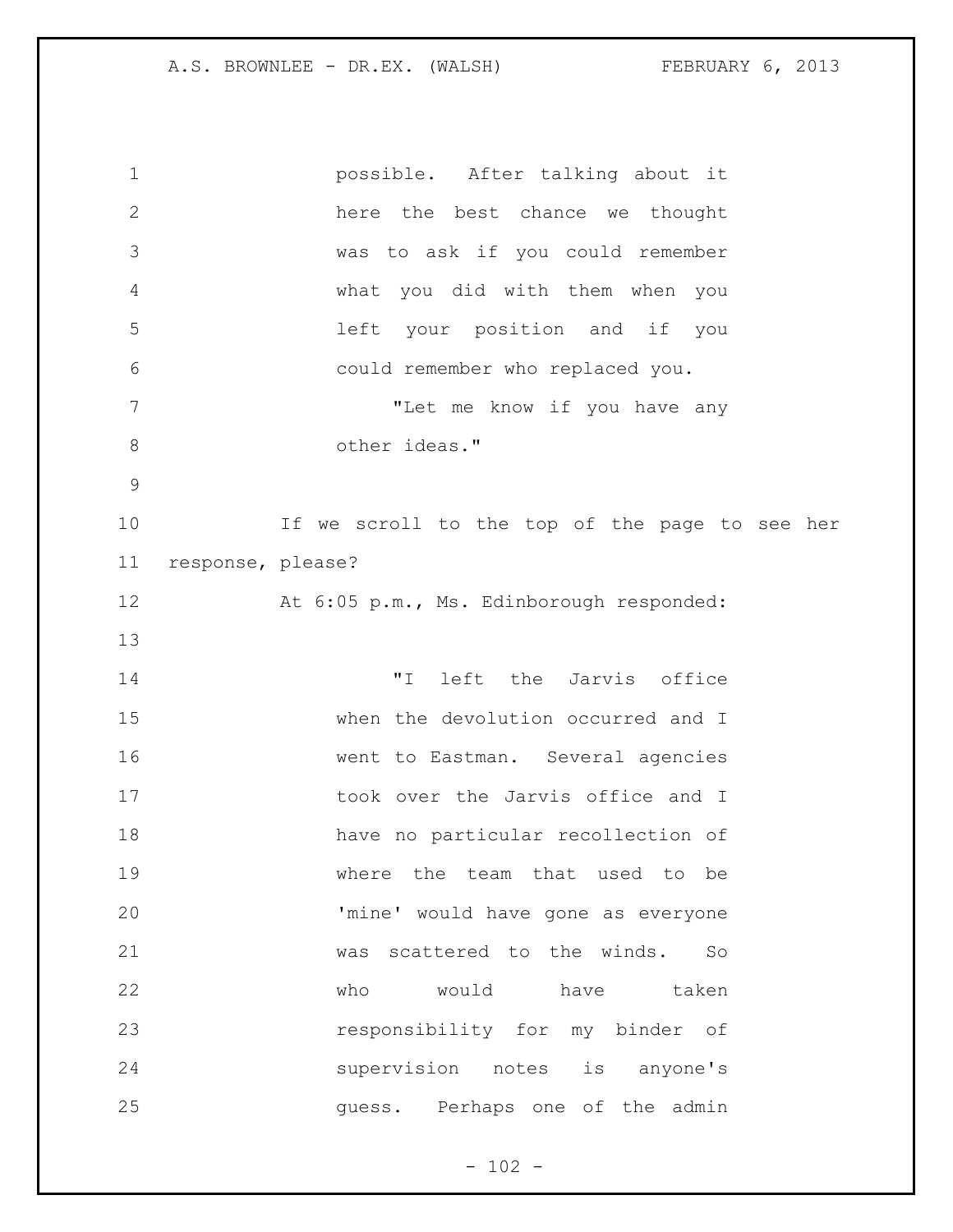assistants who were in the building who didn't move could answer that. Perhaps Heather Ford, or Joanne Godin? Joanne was my admin and she may remember what was done with those sorts of 7 things." MS. WALSH: If we go to page 5, please? Scroll to the bottom of the page. BY MS. WALSH: Q Then on that evening at 6:16, on July 27th, there's an email from you to Joanne Godin: "Hi Joanne, "I have an odd question for you. I am trying to track down supervisor notes that Heather Edinborough would have kept in a binder way way back when she was a supervisor at the Jarvis office. She suggested that you might have some recall of what happened to something like that after she went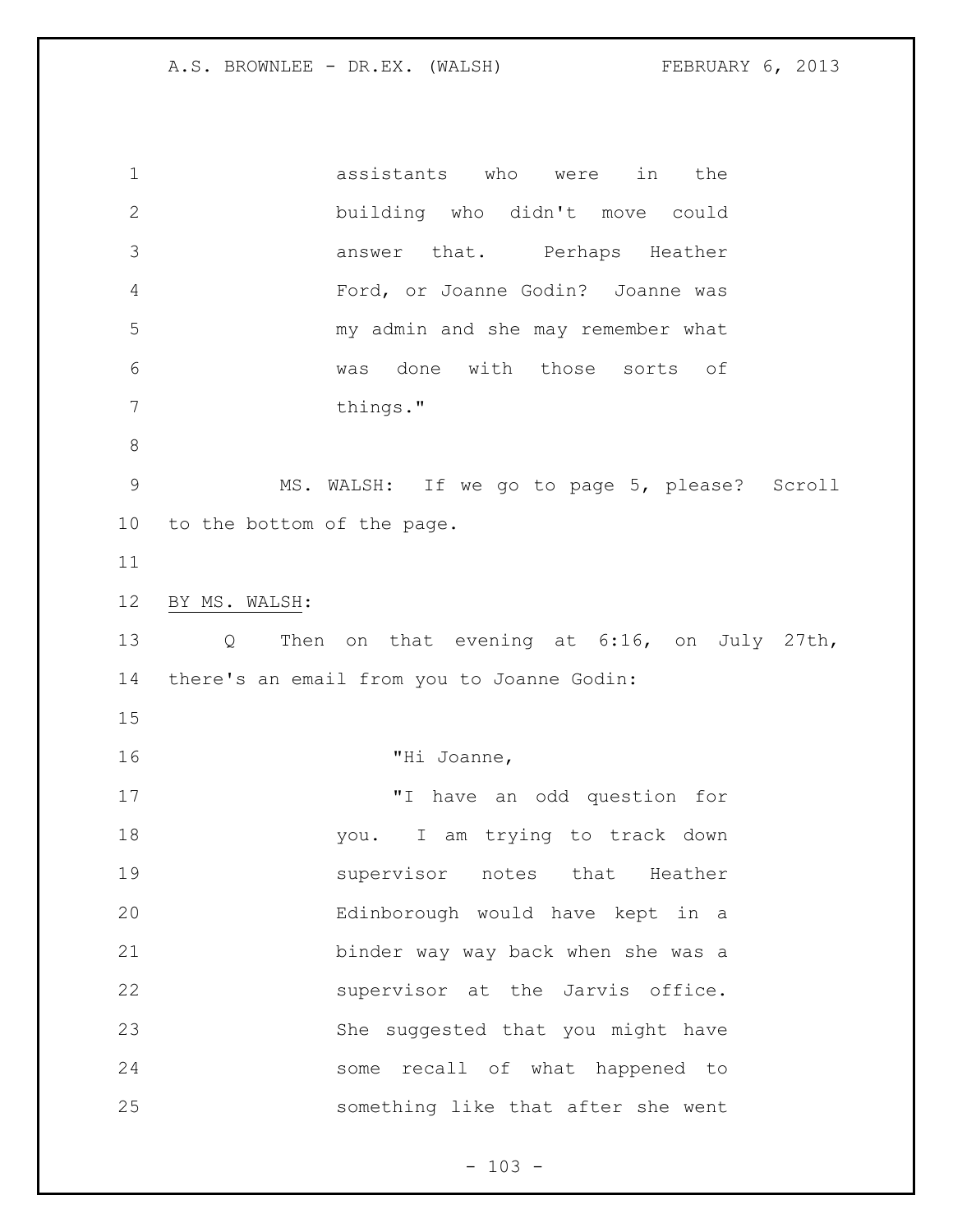| $\mathbf 1$  | The<br>other<br>Eastman.<br>odd<br>to.     |
|--------------|--------------------------------------------|
| $\mathbf{2}$ | question is do you recall who took         |
| 3            | from her supervising that<br>over          |
| 4            | team?                                      |
| 5            | "Thanks for any help you can               |
| 6            | give me."                                  |
| 7            |                                            |
| $8\,$        | At the top of the page we have Ms. Godin's |
| $\mathsf 9$  | response. On July 28th, she responded:     |
| 10           |                                            |
| 11           | "Hello Alana,                              |
| 12           | "First of all congratulations              |
| 13           | on your new position.  As to               |
| 14           | your questions I don't know what           |
| 15           | happened to the binders<br>that            |
| 16           | Heather had. The only thing I              |
| 17           | know for sure is that Angie Balan          |
| 18           | was the supervisor that took over          |
| 19           | when Heather left. Don't know              |
| 20           | where Angie is working now. Sorry          |
| 21           | Alana that's all I can help you            |
| 22           | with. If there's anything else I           |
| 23           | can help you with don't hesitate           |
| 24           | to give me a shout."                       |
| 25           |                                            |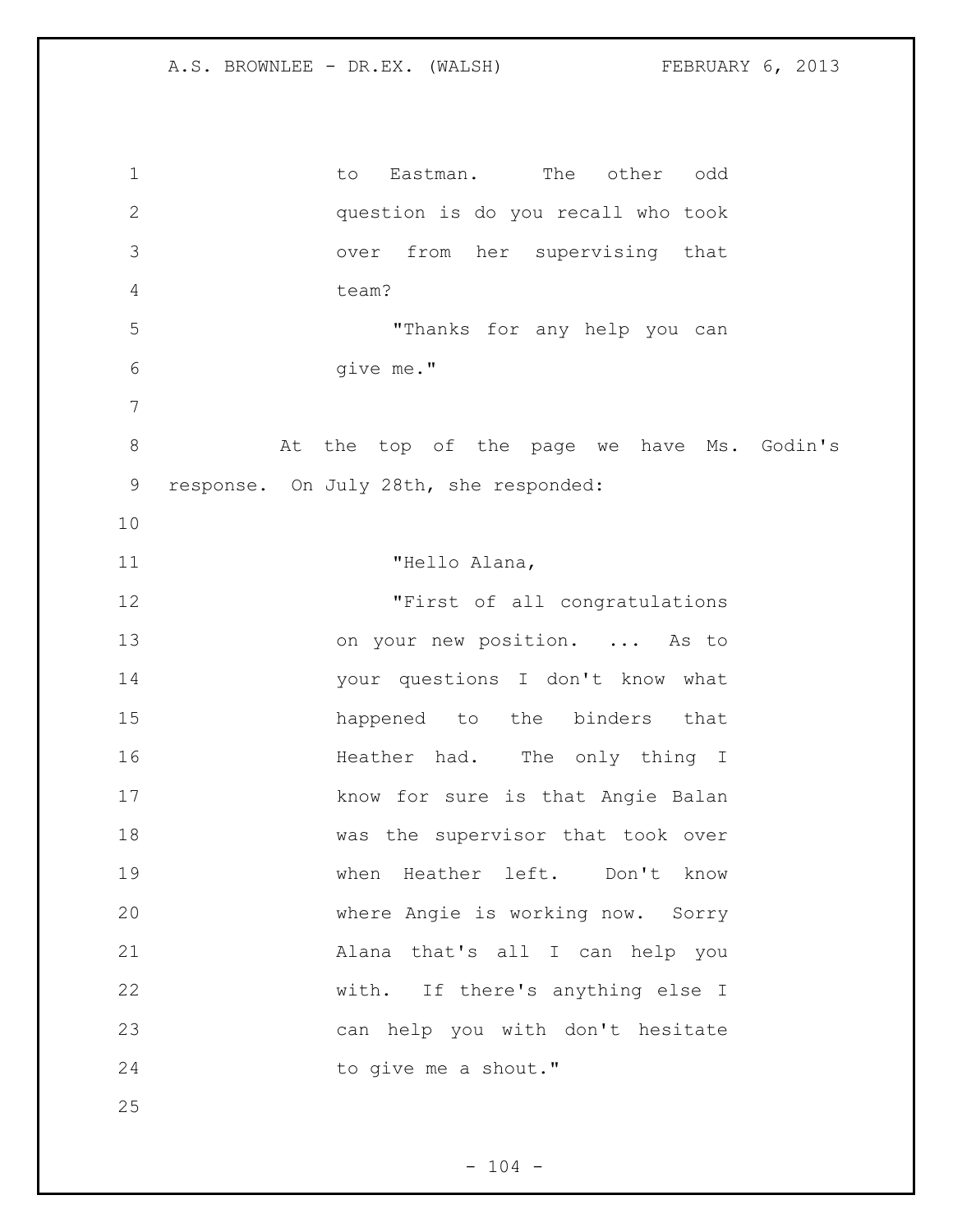Finally, on page 6, on July 27th there's an email from you from the afternoon, 12:44, to Angie Balan: "Hi Angie, I hope you are doing well. Carolyn Loeppky has asked that I try to locate supervisory notes for you. As I 8 am sure you are aware there wasn't really a formal system for 10 supervisory notes back then. In discussing it here we thought our best hope was to see if you could recall what you did with your supervisory notes when you changed positions and if you could recall who replaced you. We thought we could try and track it back 18 through people that way. "Let me know what you think." At the top of the page, Ms. Balan responded on August 2nd: "Hi Alana...sorry for the delay in response but just back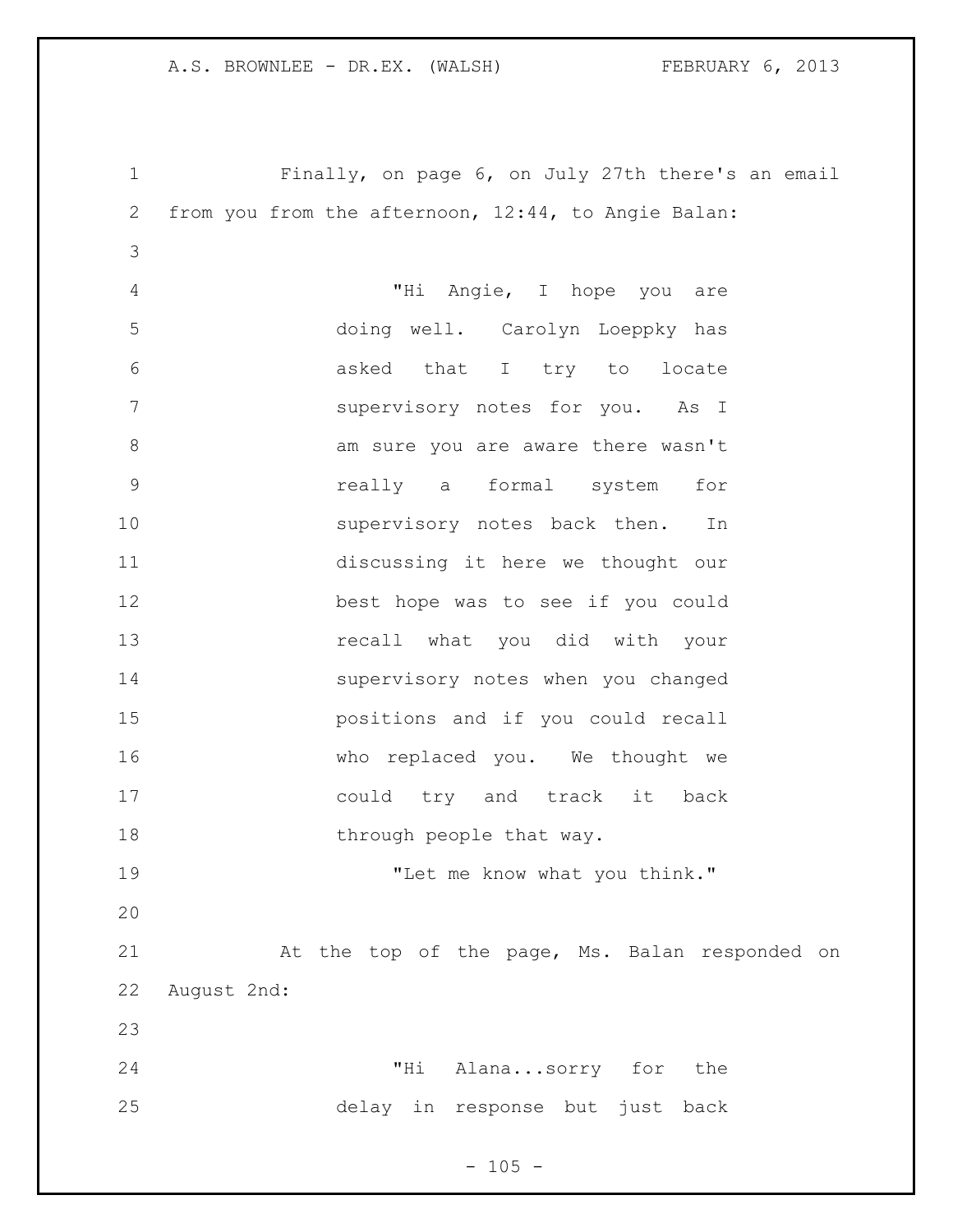from holidays today. I am doing well...thanks for asking. I hope you are well...and [congrats] on your new position. "At the time of my involvement in this case I was in 7 a term supervisory position -- covering Lorna Hanson's maternity leave from July 2000 [to] July 2001. In July 2001 Lorna returned 11 to her position, and I accepted a permanent supervisory position at Jarvis (Penny Smith's former position also at Jarvis). "At the point of my departure, supervisory notes for all open cases were kept in 18 Binders, one for each worker, and all organized by family name. So if the case was still open in July 2001, then it would have been left in the assigned worker's supervisory binder for Lorna's use. If the case was closed -- it simply went into a file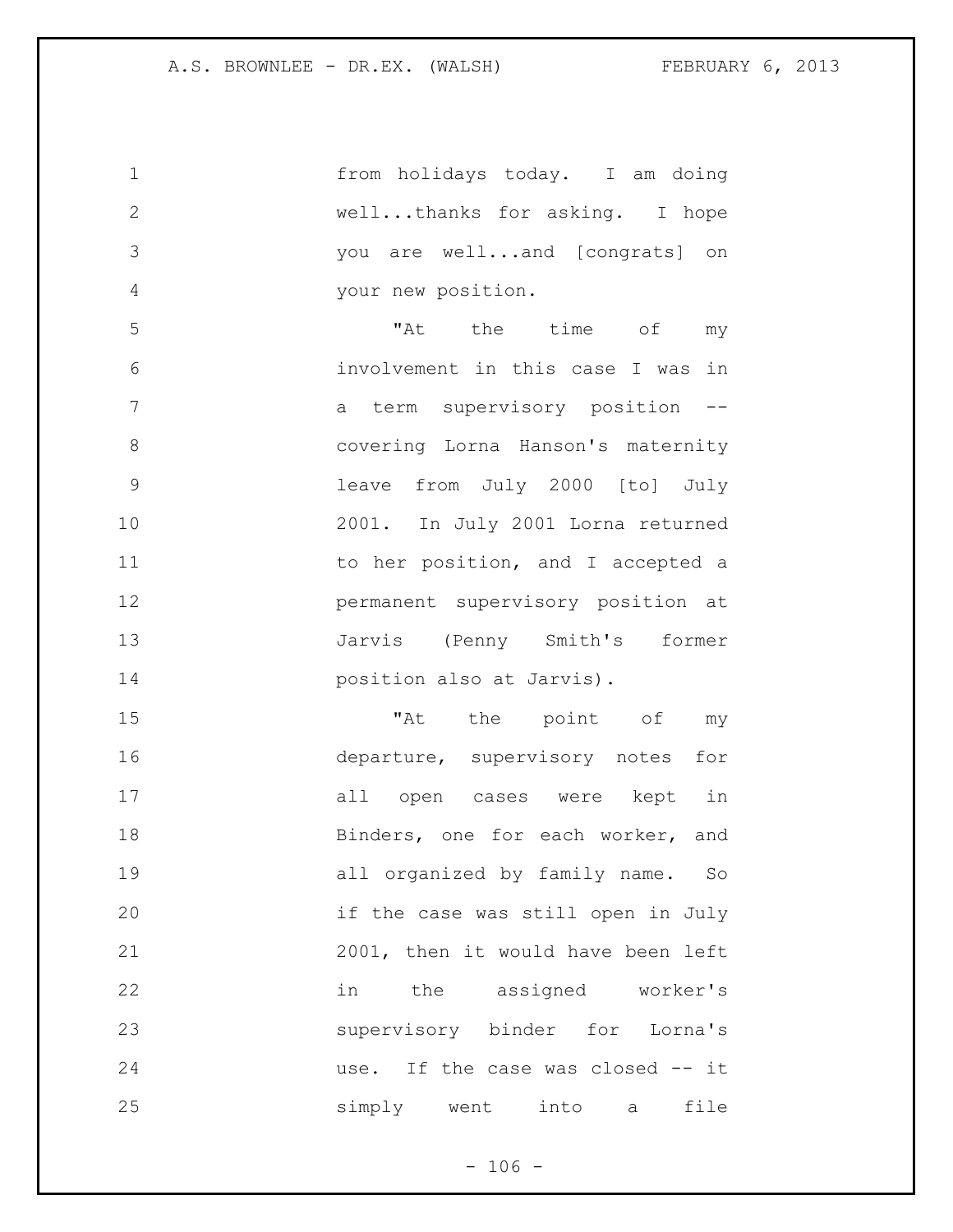drawer/desk -- then remained there for the next supervisor as there was no clear direction on where to store these notes as they were not **put on the Agency file.**  "It was my recollection that at the point of 'go-live' in 2005 8 (AJI-CWI), all supervisory notes were to be boxed and then archived 10 under the Supervisor's name. "Hope this helps....let me 12 know if you have any further questions. "... Angie" So those are the emails that you were able to locate and provide to us, showing the efforts that you made by way of contacting various supervisors searching for notes. A Yes. I mean, I also had direct conversations with, with other people, such as Heather Ford, who is noted in the email, Rob Wilson, Patrick Harrison, as well as my other service managers. Q And what was the results of those conversations? A The results were essentially the same. There was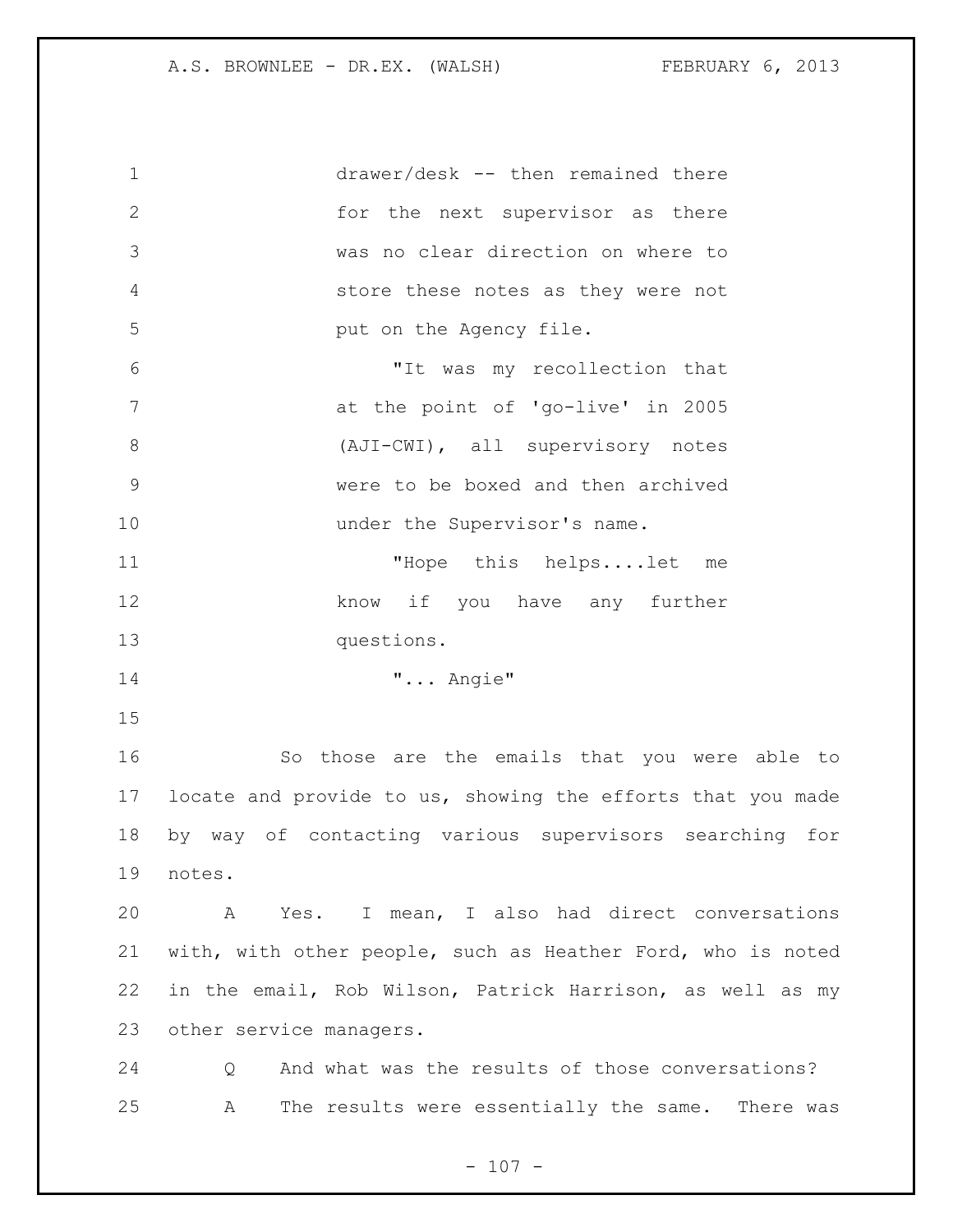no -- there was agreement that supervisory notes had been archived and supervisors had been archiving supervisory notes, but there was not a consistent practice, particularly leading up to 2004. And that there -- no one had any specific recall of what occurred when the Jarvis office was devolved, so to speak, in terms of those specific binders. And the next step, obviously, was we went through the archives of the supervisory boxes and though -- although I did find supervisory boxes and supervisory notes for specific supervisors, I did not find anything specific to this case. Q You did find -- 13 THE COMMISSIONER: Now, now, are you at a point to break for lunch, or do you -- 15 MS. WALSH: I could --16 THE COMMISSIONER: Or -- MS. WALSH: I certainly could, Mr. Commissioner. 18 THE COMMISSIONER: Well, if you've got a few questions on this, we'll take them. If not, we'll ... MS. WALSH: I, I think it would be fine to break for lunch. 22 THE COMMISSIONER: All right. MS. WALSH: I've also been advised that because of the amount --

THE COMMISSIONER: Just a minute. Witness, you

 $- 108 -$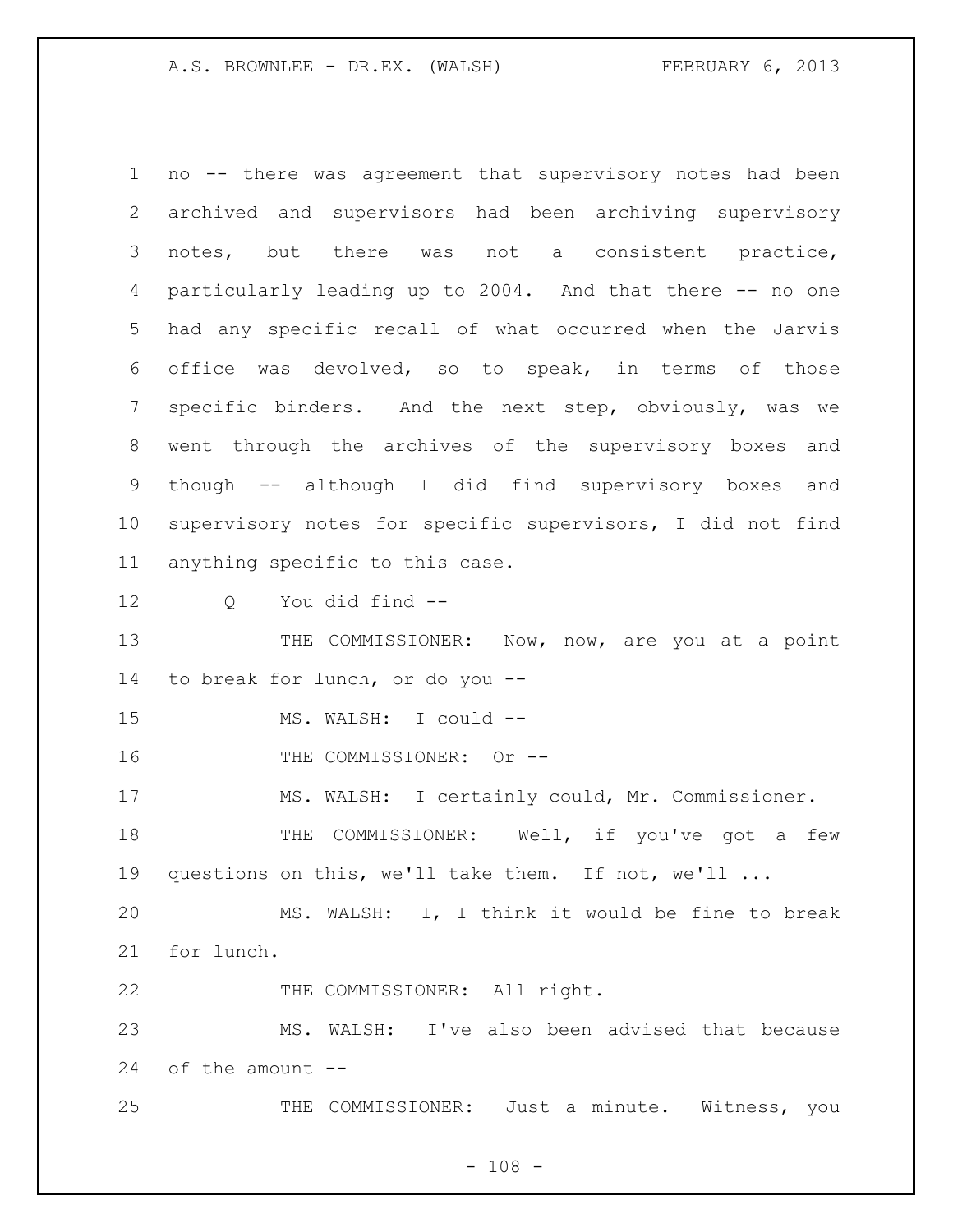can step down. Well, I don't know how long we're going to be, so maybe you better stay there.

Go ahead.

 MS. WALSH: Counsel have advised me that because of the, the amount of information that is coming from this witness and, and because it's just being digested now -- and, and I fully understand that -- that they may seek to cross-examine this witness at some later date after they've had a fuller opportunity to go over the information with their clients, so that this witness will likely not be cross-examined, subject to, to your decision today.

12 THE COMMISSIONER: How much longer do you expect to be?

 MS. WALSH: No more than an hour, and probably not even that long.

 THE COMMISSIONER: All right. Then there's -- what about that motion that was returnable at 1:30 today?

MS. WALSH: I think we made it for two.

19 THE COMMISSIONER: All right.

 MS. WALSH: I think it would be appropriate for me -- I would like to be able to finish this witness and then we can deal with that motion after I finish with, with Ms. Brownlee, especially in light of, of advice from counsel that they would prefer not to cross-examine her today, with your permission.

 $- 109 -$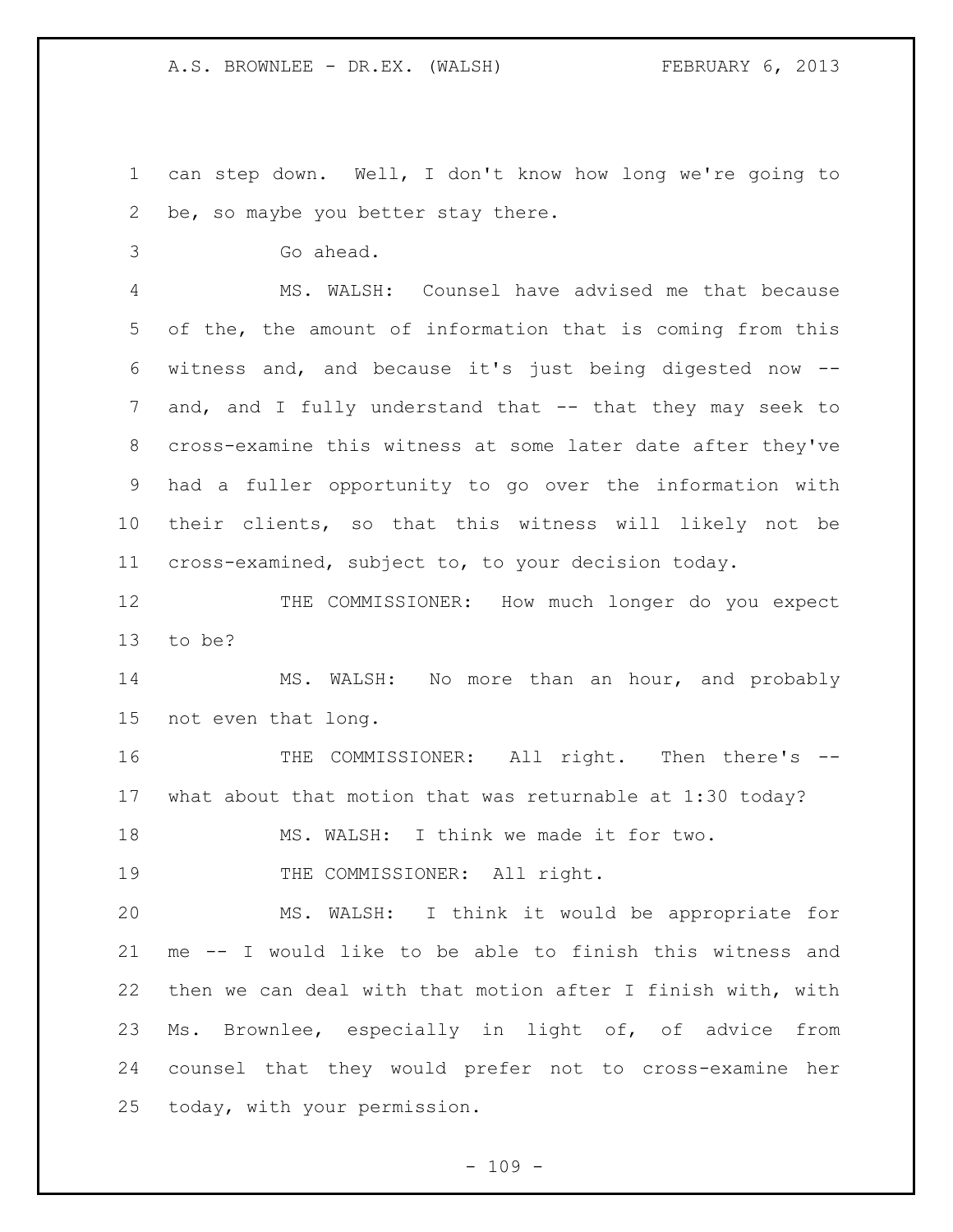THE COMMISSIONER: All right. Well, I'll be amenable to that, and you can confer with them before we reconvene as to when they feel they might be ready to be in that position. MS. WALSH: Thank you. 6 THE COMMISSIONER: And the motion will be argued, then, later this afternoon? 8 MS. WALSH: Well, it'll be spoken to, and I gather there are submissions from counsel with respect to what should be done with, with arguing the motion, so I will leave that for counsel to, to address. 12 THE COMMISSIONER: All right. MS. WALSH: But Mr. Gange will be here for two o'clock, and as I said, if, if you would permit me to finish -- 16 THE COMMISSIONER: Oh, yes. 17 MS. WALSH: -- my direct with Ms. --18 THE COMMISSIONER: Oh, yes. MS. WALSH: -- Brownlee, then, before we get to the motion, that would be helpful. 21 THE COMMISSIONER: Yes, would -- and those four potential witnesses are scheduled to testify when? Not tomorrow. MS. WALSH: No. THE COMMISSIONER: All right. So we'll, we'll do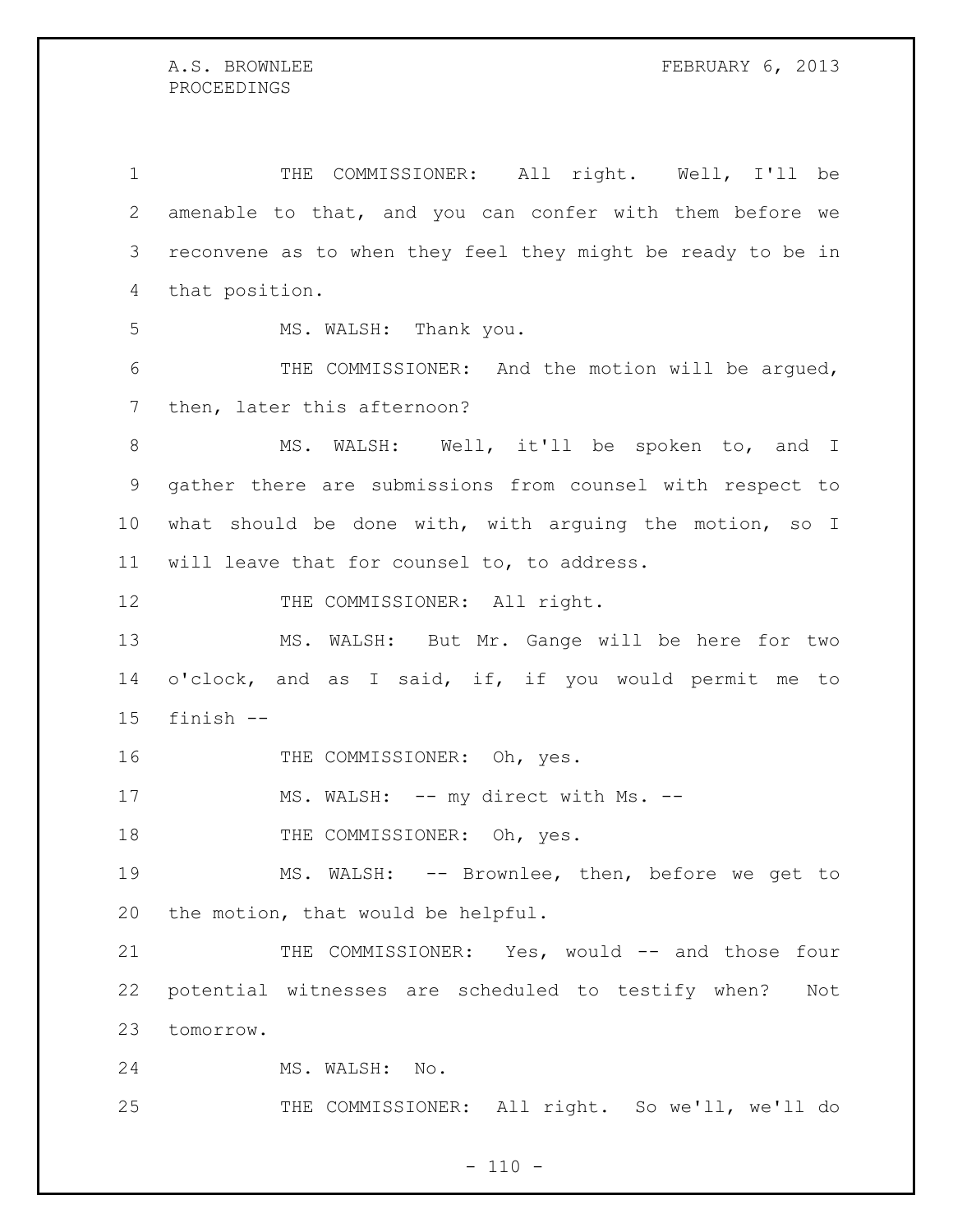it on that basis. We'll, we'll continue with this witness at two o'clock, and then the motion can be spoken to after that. MS. WALSH: Thank you. THE COMMISSIONER: All right. And, and also we'll deal with when counsel feel they'd be ready to cross- examine. 8 MS. WALSH: Okay, thank you. (LUNCHEON RECESS) 12 THE COMMISSIONER: All right, Ms. Walsh. MS. WALSH: Thank you, Mr. Commissioner. BY MS. WALSH: Q Ms. Brownlee, we were discussing the steps that you had taken -- caused to have taken to find or to locate, look for, supervisors' notes. And you were just getting into -- we, we looked at the emails and you also said that you had discussions with individuals and then you had a staff person do some physical searches. If you could tell us about that. A Initially I had her do a search of our archive records to determine if there was any supervision notes

related to this file, and she reported back that there were

- 111 -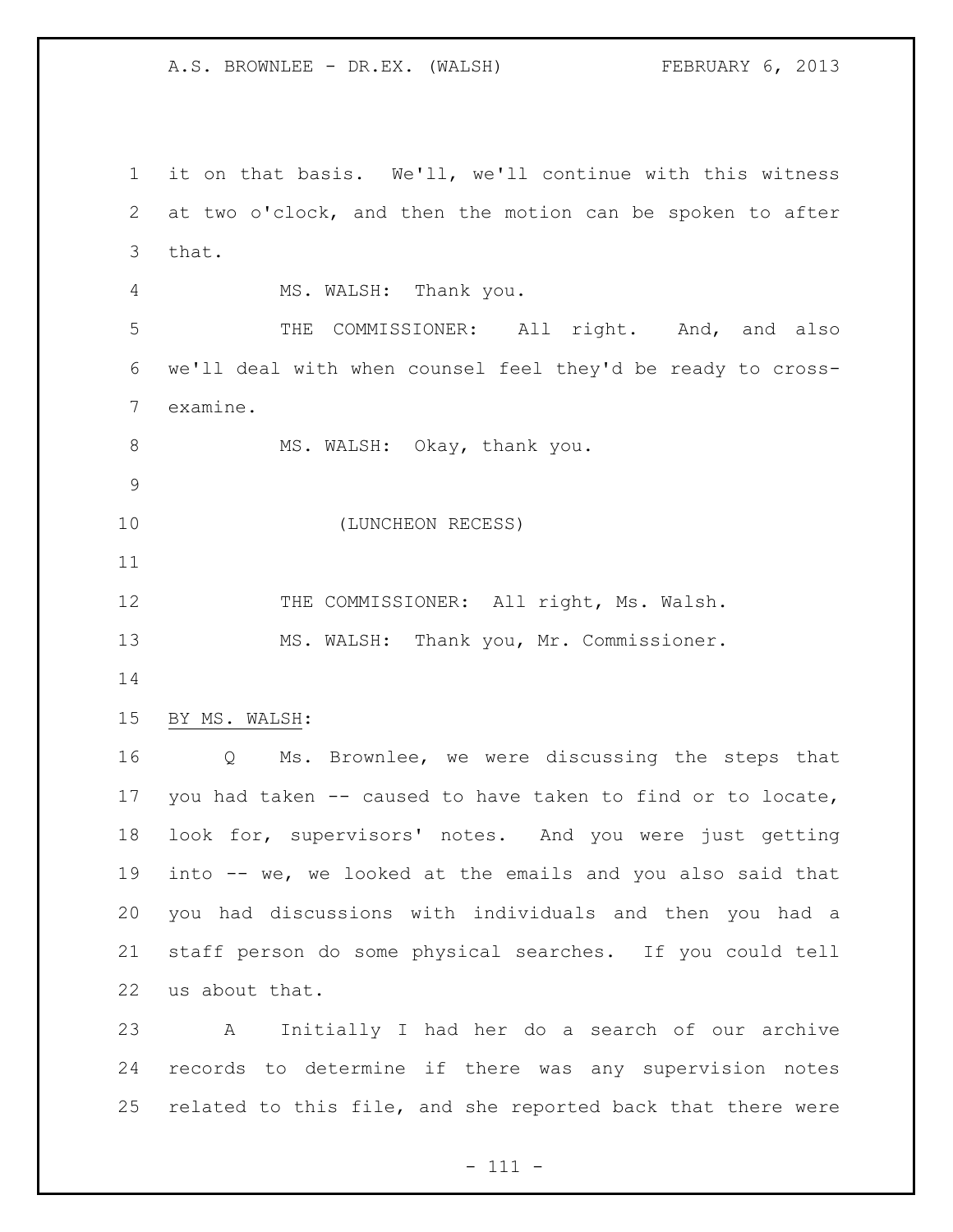no supervision notes related to that maintained in any of our archived boxes.

 I subsequently did, I guess, a more thorough search in the sense that I began looking at -- based on the conversations I'd had with the various supervisors and trying to piece together what may or may not have happened to the supervision notes, so then we physically went through 18 boxes of archived supervision notes that potentially could have been related to services provided out of the Jarvis office starting specifically with the three family service supervisors and then other individuals that were identified as taking over supervision for one of the individuals noted, as well as any boxes that were perhaps vague, just to ensure what was contained in the box and to, to determine if there was anything related to the Sinclair-Kematch files.

17 O Where were these boxes located?

18 A In archives.

 MS. WALSH: We can pull up Exhibit 28, please. Go up to the top. Oh, no ...

BY MS. WALSH:

| 23           |  |  |  | Q This is a document that you prepared? |
|--------------|--|--|--|-----------------------------------------|
| 24<br>A Yes. |  |  |  |                                         |

Q So tell us what this document indicates.

- 112 -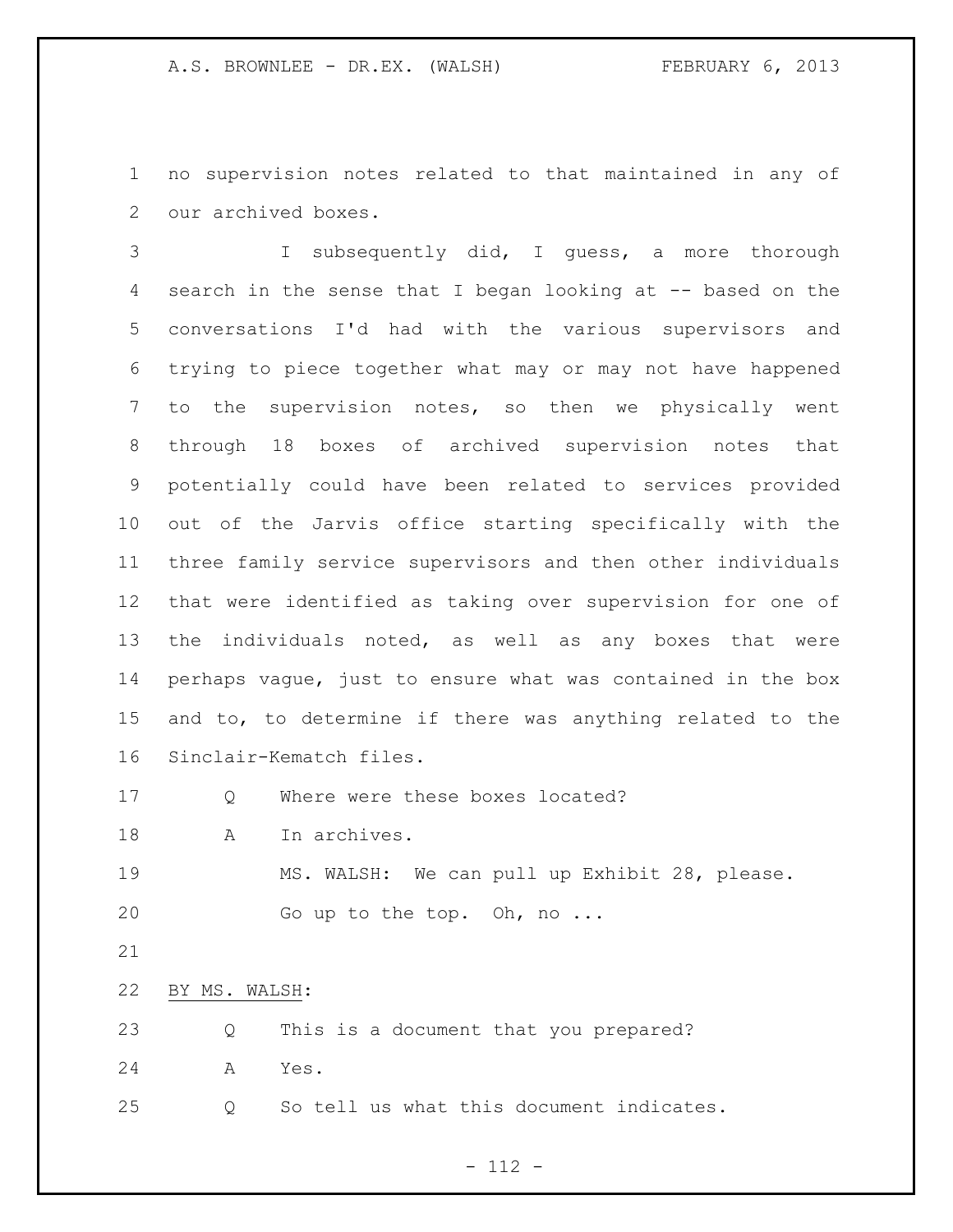A This document indicates what I was able to discover related to supervision notes that we have in archives for Winnipeg CFS. Section 1 itemizes the, the contents of the boxes I went through by the three specific supervisors, Angie Balan, Lorna Hanson, and Heather Edinborough. Q So let's take a minute and walk through what the results revealed. So if we -- A So -- MS. WALSH: If we -- can we scroll down to see more of the page, please? Thank you. So -- oh, not quite that far. BY MS. WALSH: Q So we're under -- the first one is boxes relating to Angie Balan? A Yes. 18 Q And under E, Box 124, you have: Supervisory Notes for the Jarvis team. Filed by Social worker and her notes only. And open files only. A Yes.

 $- 113 -$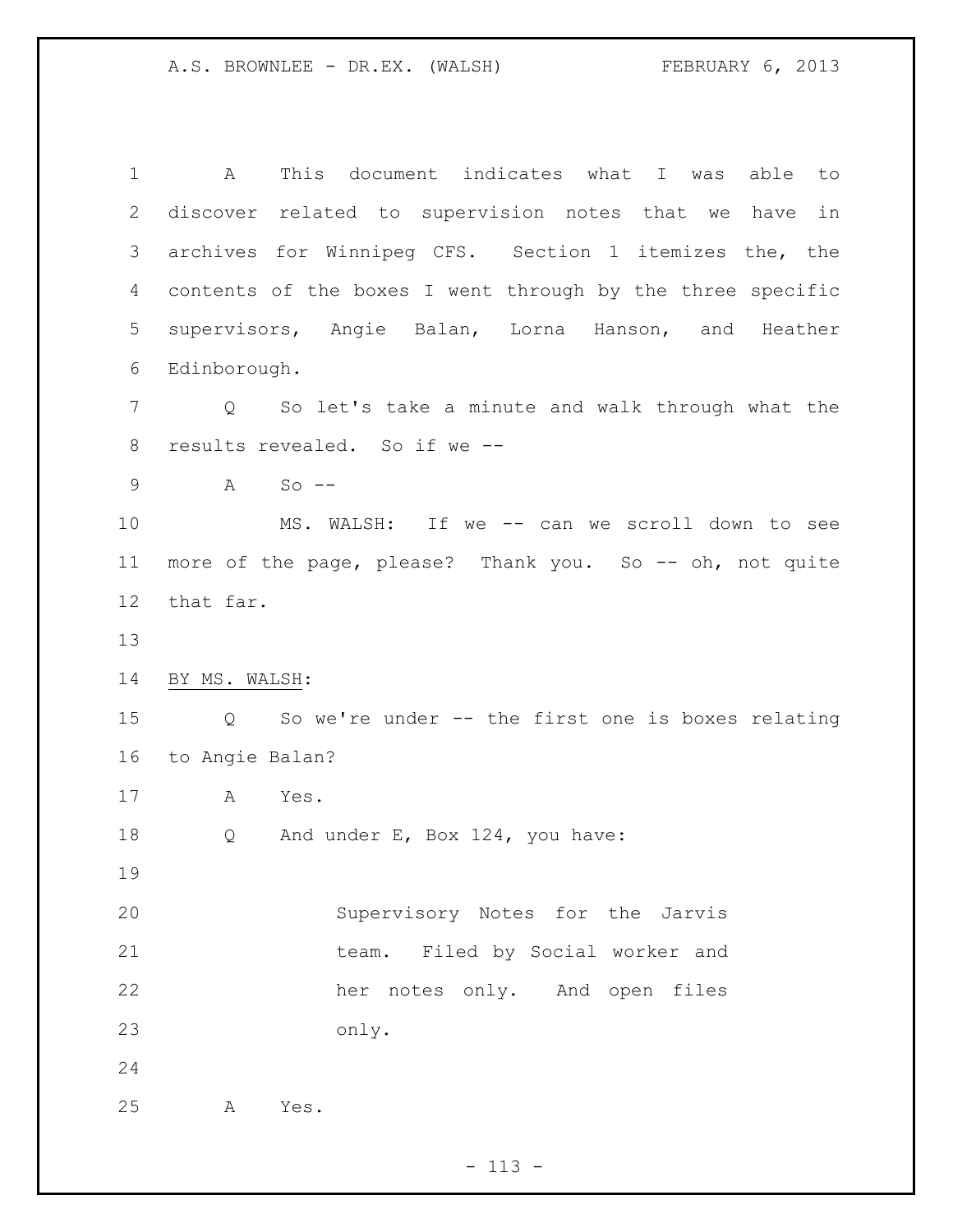Q And -- okay -- A So, so that's a summary of what the notes were. So her filing system was by social worker, and then within each social worker it was then by family. Her supervision notes contained her notes only, there was no previous supervisors filed within this section, and the notes ran from 2001 until 2003. Q There's a reference to Stan Williams. What is that? A The list, the list contained here identifies all the social workers on which she had supervision notes. Because Stan Williams was one of the workers on, on the Phoenix Sinclair case, I specifically noted which files were there where there were supervision notes, and there was no notes related to this case. Q So no notes related to the case under Angie Balan or in her boxes? A Yes. Q And including boxes or notes relating to Stan Williams, nothing related to Phoenix Sinclair. A Yes. 22 Q I don't see a reference -- under this box 124, I don't see any reference to Delores Chief-Abigosis, whom we know that Ms. Balan supervised for a period between 2000 and 2001.

 $- 114 -$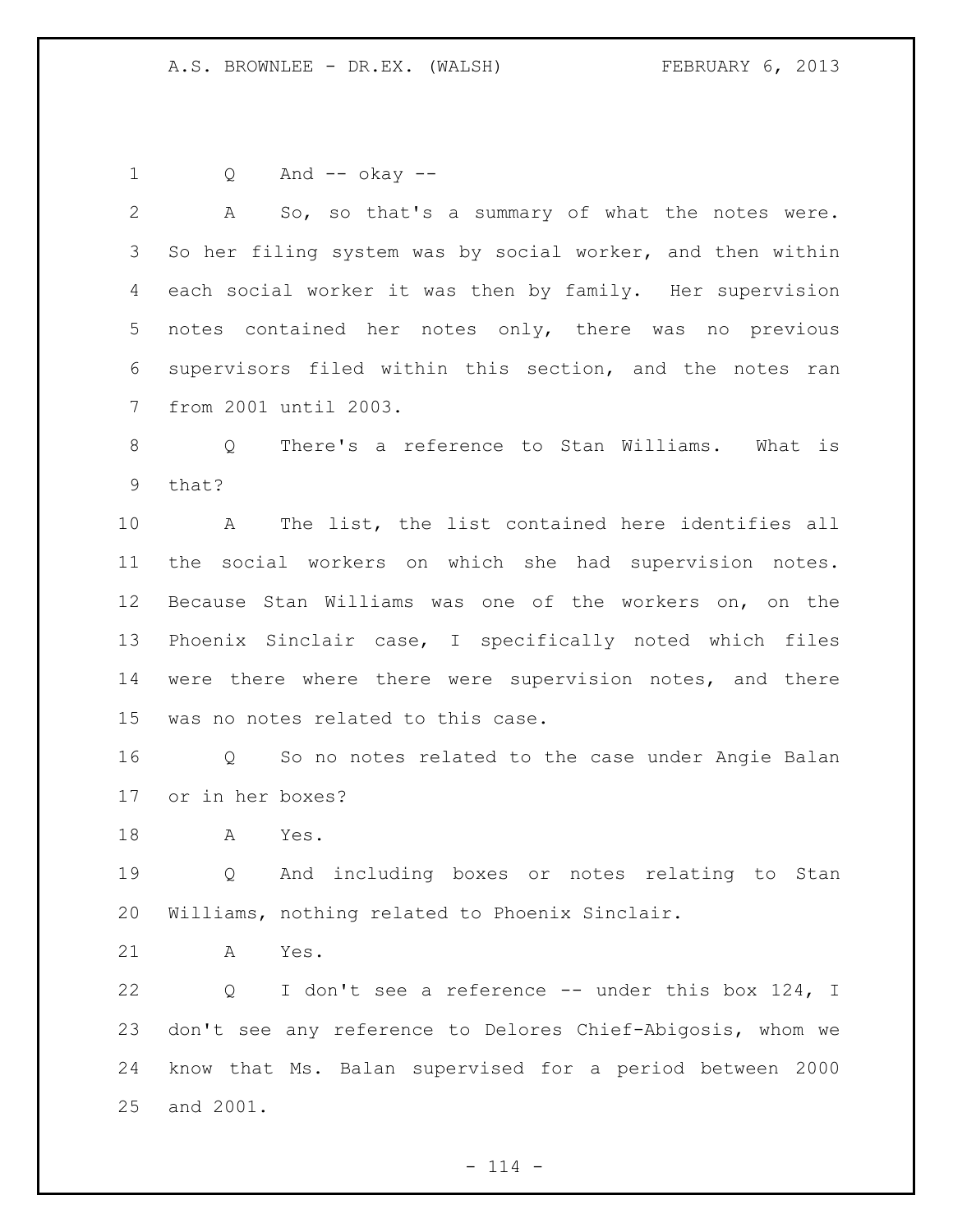A Yes, I couldn't find any supervision notes for Delores Chief-Abigosis or for Kerri-Lynn Greeley. Q Okay. The reference to "open files only," what does that mean? A From reading the documentation related to the supervision notes on all those cases, at the point of them being archived, those files were all open. Q And we know that Phoenix's file was closed as of May 2005 and before that when the files were transferred through devolution. A Yes. And there was no supervision notes related to cases that had been closed during that period of time. Q In any of the boxes that you looked for? 14 A In, in any of the boxes for Angie. Q For Angie, okay. Now, let's go scroll down, please, to Lorna Hanson. Box 123, what did you find? A These were her supervision notes related to the Jarvis team. They were also filed by individual social worker, and within each individual social worker, then subsequently by family name. Her files contained notes from previous supervisors, so some of them dated back to 1999, as far back as that. Her particular supervision was related to the period from 2003 to 2005, and they were also only notes on

 $- 115 -$ 

open files only. There was no supervision notes related to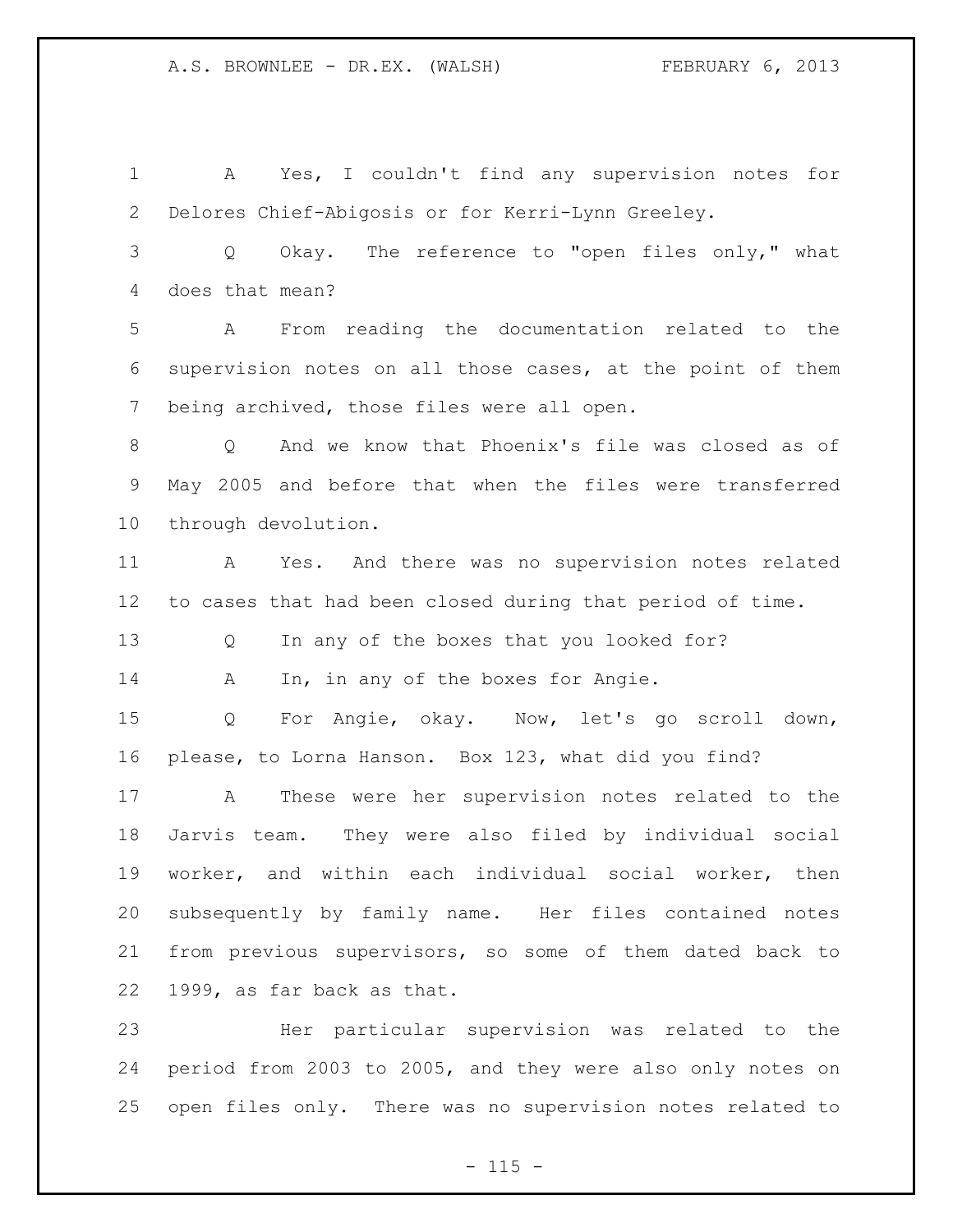closed cases. And I didn't find anything related to the Sinclair-Kematch file, nor did I find anything related to her supervision of Kerri-Lynn Greeley or Delores Chief-Abigosis.

 Q Okay. If you turn the page, please? Heather Edinborough, what, what did you search and what did you find?

 A I found supervision notes for her when she was again supervising a Jarvis team. Again, they were filed by social worker and then subsequently by family. Her notes also contained supervision from previous supervisors, again, some of them going back as far as 1999, depending on 13 the length of the case. Again, it was for open files only. I did find supervision notes related to her supervision of Stan Williams, but none of the cases where it relates to the Sinclair-Kematch file.

 Q So the files indicating supervision by Ms. Edinborough of Mr. Williams were for the period 2001-2003?

A Yes.

 Q But none of them related to her supervision of Phoenix's files.

A No.

 Q And then item number 2, Roman numeral II, what is that?

A These were, these were archived boxes that, that

 $- 116 -$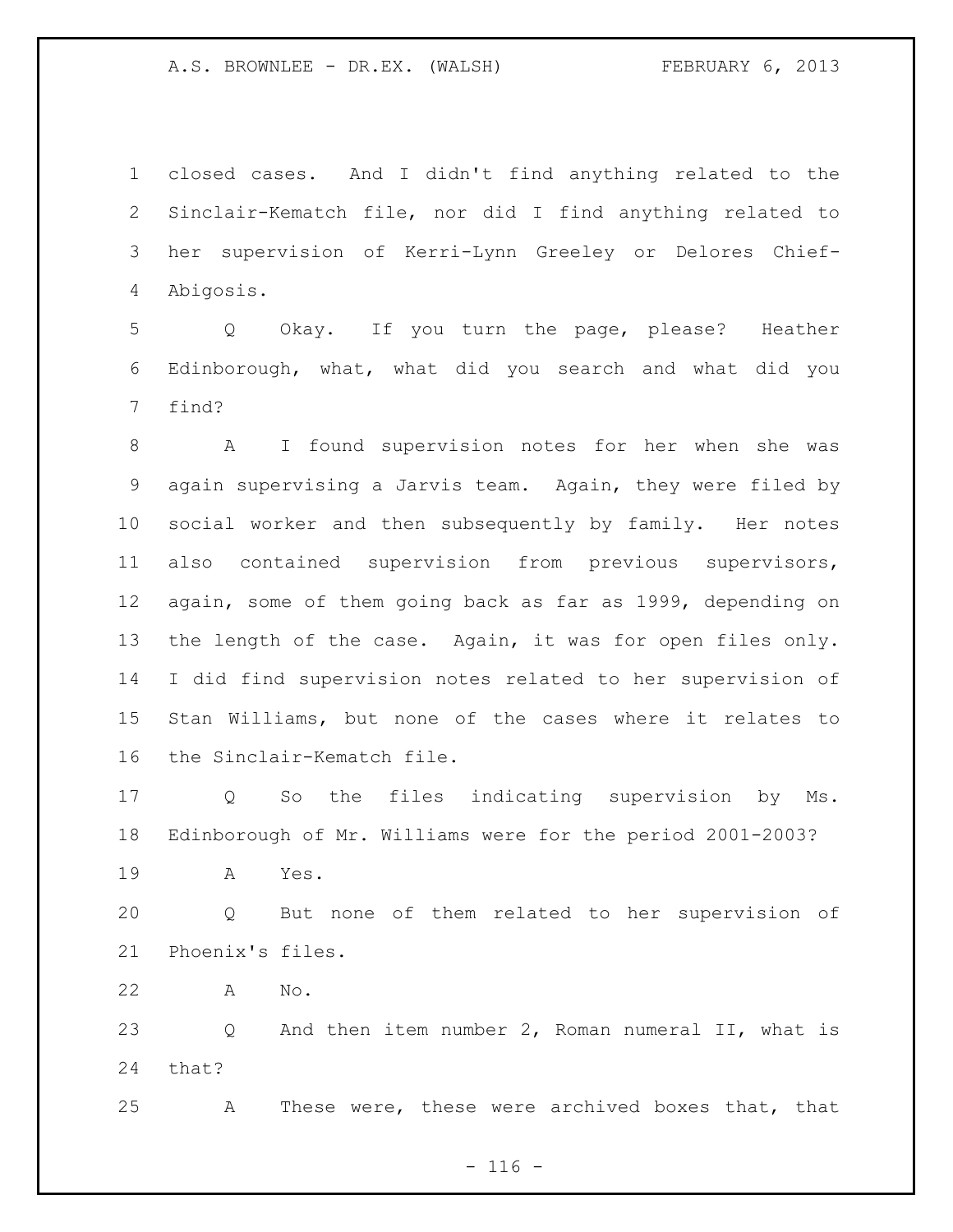we went through where it was either a vague reference so I wanted to ensure what the contents were, or there may have been a possible connection to one of these teams, so I wanted to make sure that there was nothing contained within. So, for example, box 40 is for supervision notes. These are filed by the file name or the case reference, and they're for the period of time 1995 to 1999. Andy Orobko did have file notes in there, but nothing specific to this case. Q And there are -- the records relating to Phoenix begin in 2000. A Yes. Q But you did find supervision notes made by Mr. Orobko for that period, '95 to '99? A Yes. Q And, and other intake supervisors for that period. A Yes. Ken Kroeker would have been an intake supervisor. The other ones would have been ongoing service supervisors. Q All right. If we turn the page -- THE COMMISSIONER: Just a minute. Before you -- what, what did you find with respect to Orobko -- 24 THE WITNESS: He --25 THE COMMISSIONER:  $--$  in box 40?

# - 117 -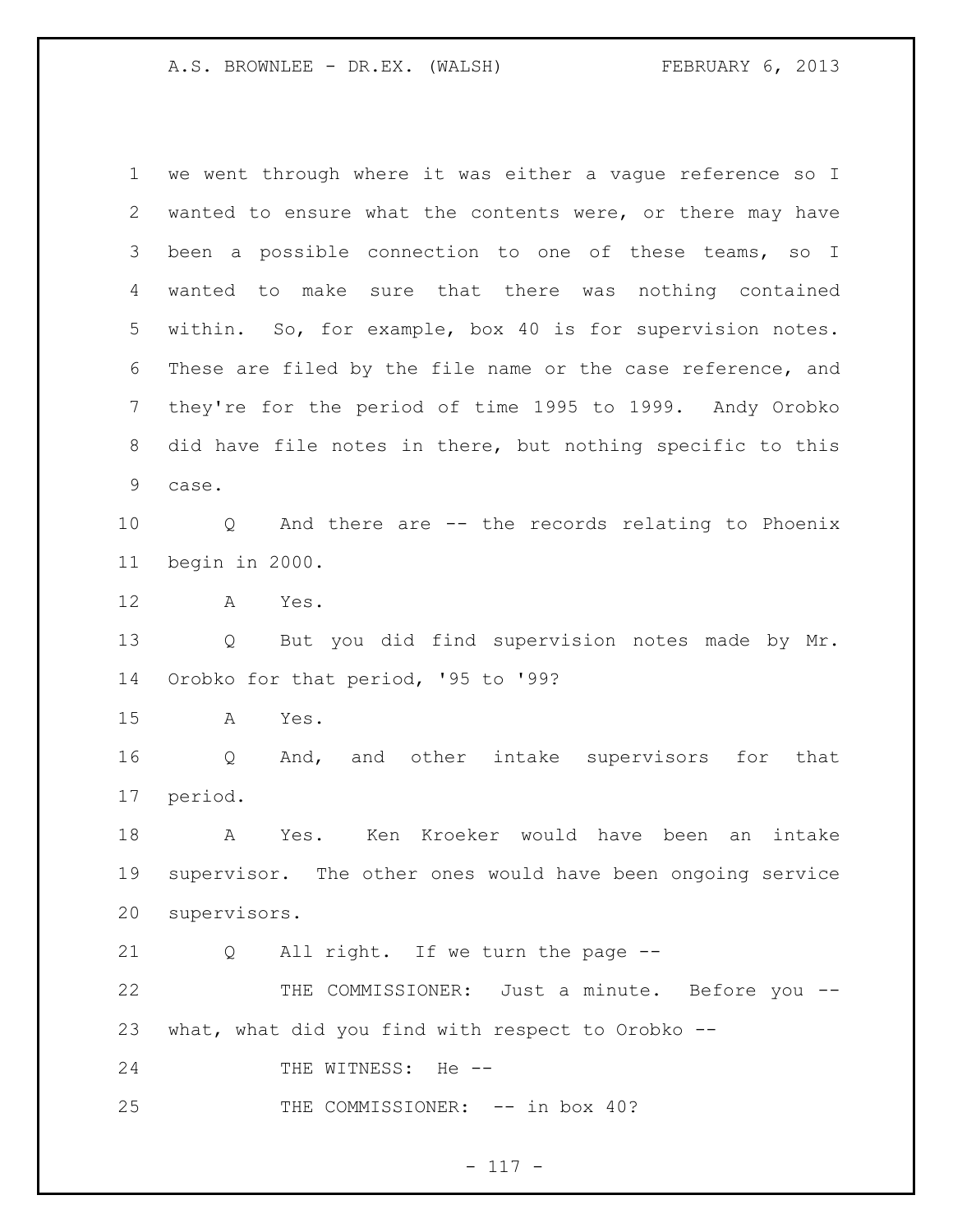THE WITNESS: He did have supervision notes on some cases that were filed in archives, but not specific to this case. THE COMMISSIONER: Not, not Phoenix. 5 THE WITNESS: Yeah. BY MS. WALSH: Q And they related to the period which pre-dated Phoenix's birth. A Yes. MS. WALSH: Mr. Commissioner, that shows that they were for the period '95 to '99, so that pre-dates -- 13 THE COMMISSIONER: Oh. 14 MS. WALSH: -- Phoenix's birth. 15 THE COMMISSIONER: Yes, quite. I -- yes. And the same the next box, I see. 17 THE WITNESS: Yes. 18 MS. WALSH: Yes. BY MS. WALSH: Q Then if we look at the next page, box 42. A Yes, so this was filed again for the period of time 1997 to 2003. The notes are filed by file name, as opposed to by worker. Again, Mr. Orobko had archived supervision notes for that period of time, but nothing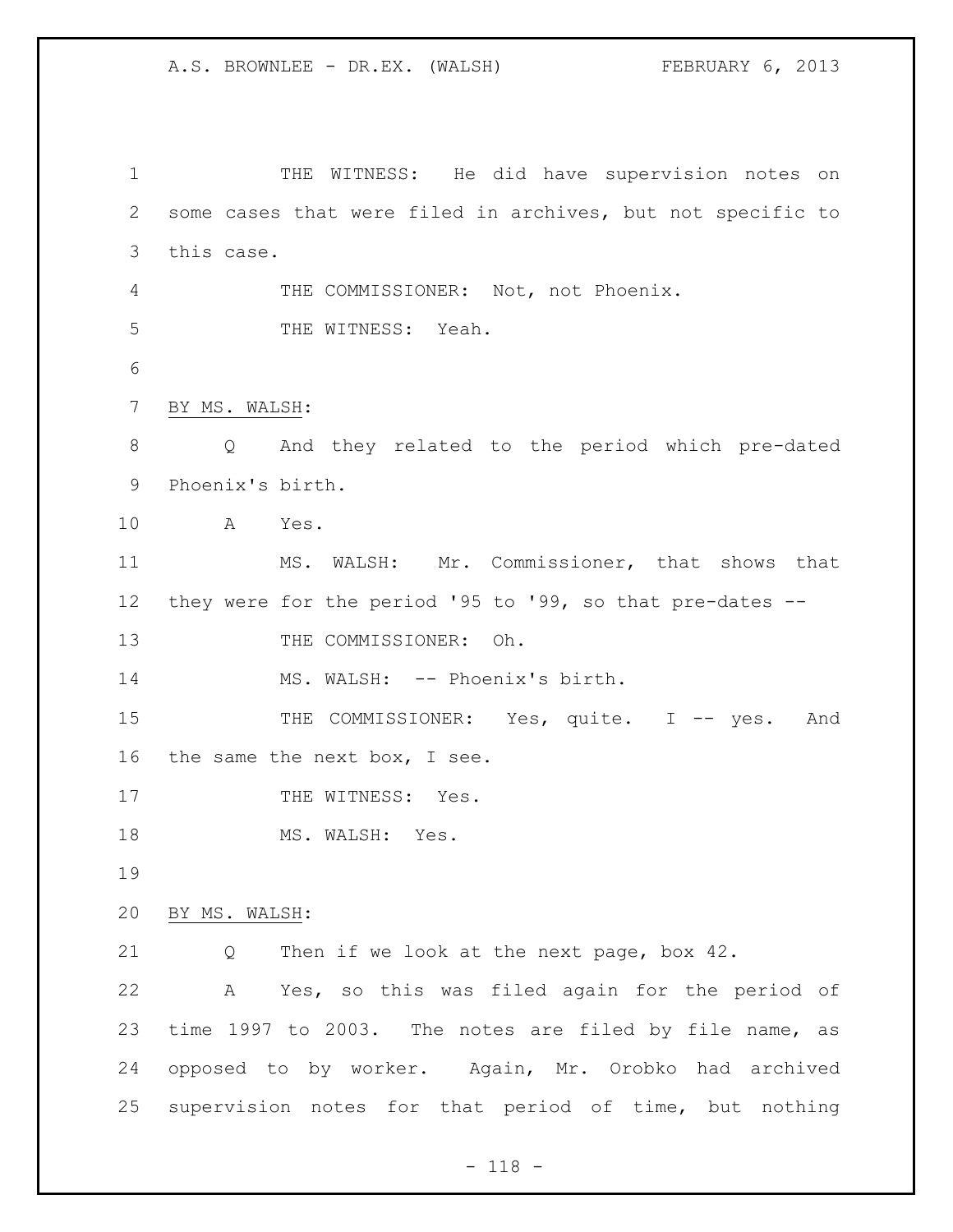specific to this family.

 Q Okay. THE COMMISSIONER: Same for Parsons? THE WITNESS: Yes. Same for Carolyn Parsons, and the next two subsequent boxes. 6 MS. WALSH: If we can scroll down, please? BY MS. WALSH: Q In box 45, who is Bob Christle? A Bob Christle is one of the supervisors that replaced, I believe, Heather Edinborough. So I did reference his material with the idea that perhaps, much like Heather and Lorna had supervision notes of previous supervisors, perhaps their notes were then contained within his, his supervision. His case notes that were archived were specific only to him and had no information from pervious supervisors.

18 Q If we scroll down, please, to page 4. You've looked through his supervisory notes, Mr. Christle's notes, at box 200, as well.

 A Yes. Again, this is when he was supervising the Jarvis team, and his notes go back from supervision from 2000 till 2005. His notes included both supervision on open files as well as on closed files.

Q Did you find anything relating to Phoenix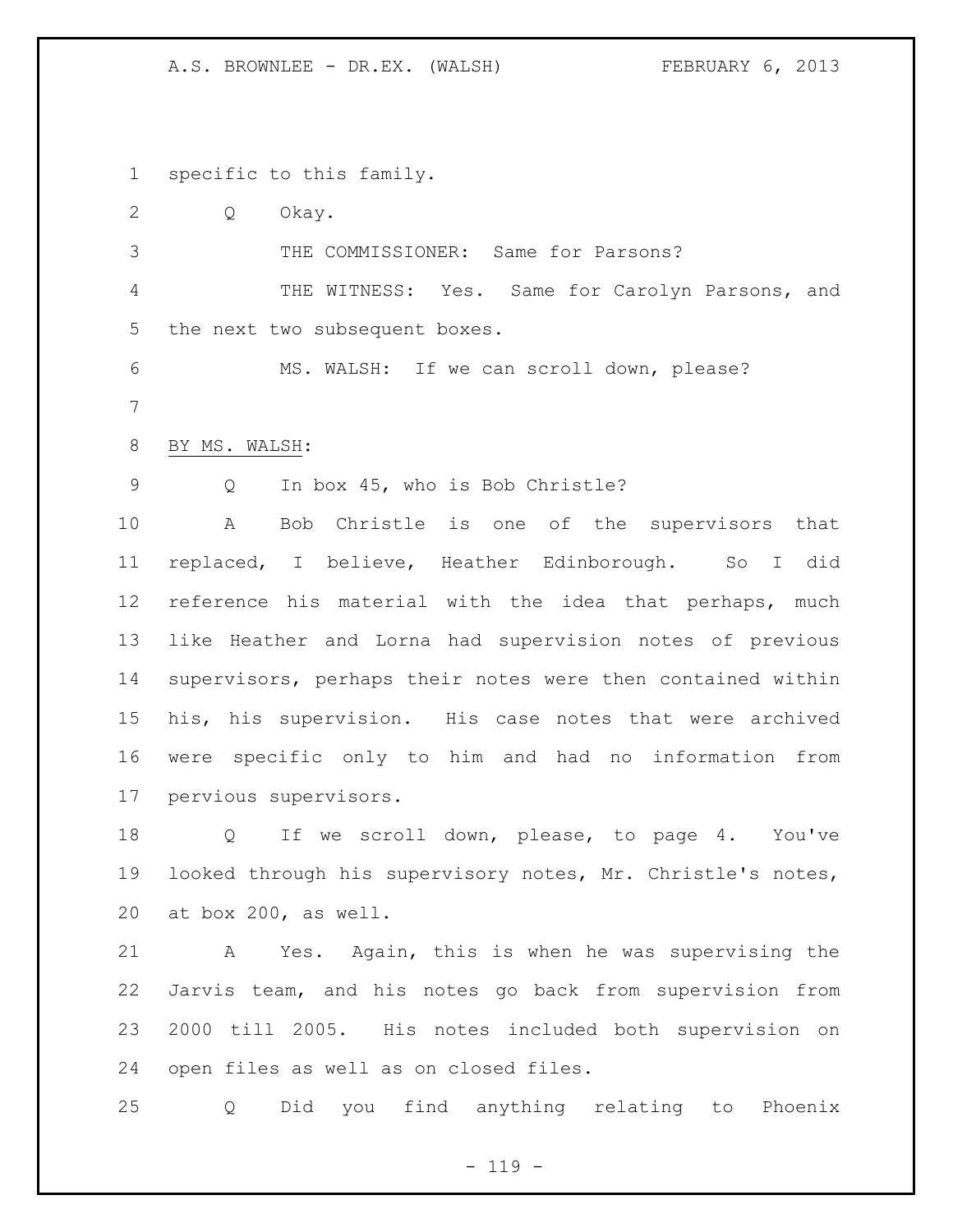Sinclair and --

A No.

 Q -- her family? Item number 3, Roman numeral III, what is that?

 A These were -- these are additional archived supervisory boxes. I did not examine them beyond the table of contents for each box as I couldn't identify any connection or potential connection to this case. So these are supervisors that are in different program areas, different geographic locations, providing services. It also contains supervision notes related to assistant program managers.

 Q So -- and that's the case that goes all the way to the end of the document?

A Yes.

 Q So the searches that you conducted yielded the following results. You found records of supervisory sessions made by supervisors at Winnipeg Child and Family Services, made during the period 2000 to 2005?

 A Yes. If -- also, if you include, I guess, previous supervisions contained, supervision notes go back to 1999.

 Q Okay. But for the period of time during which services --

A Yes.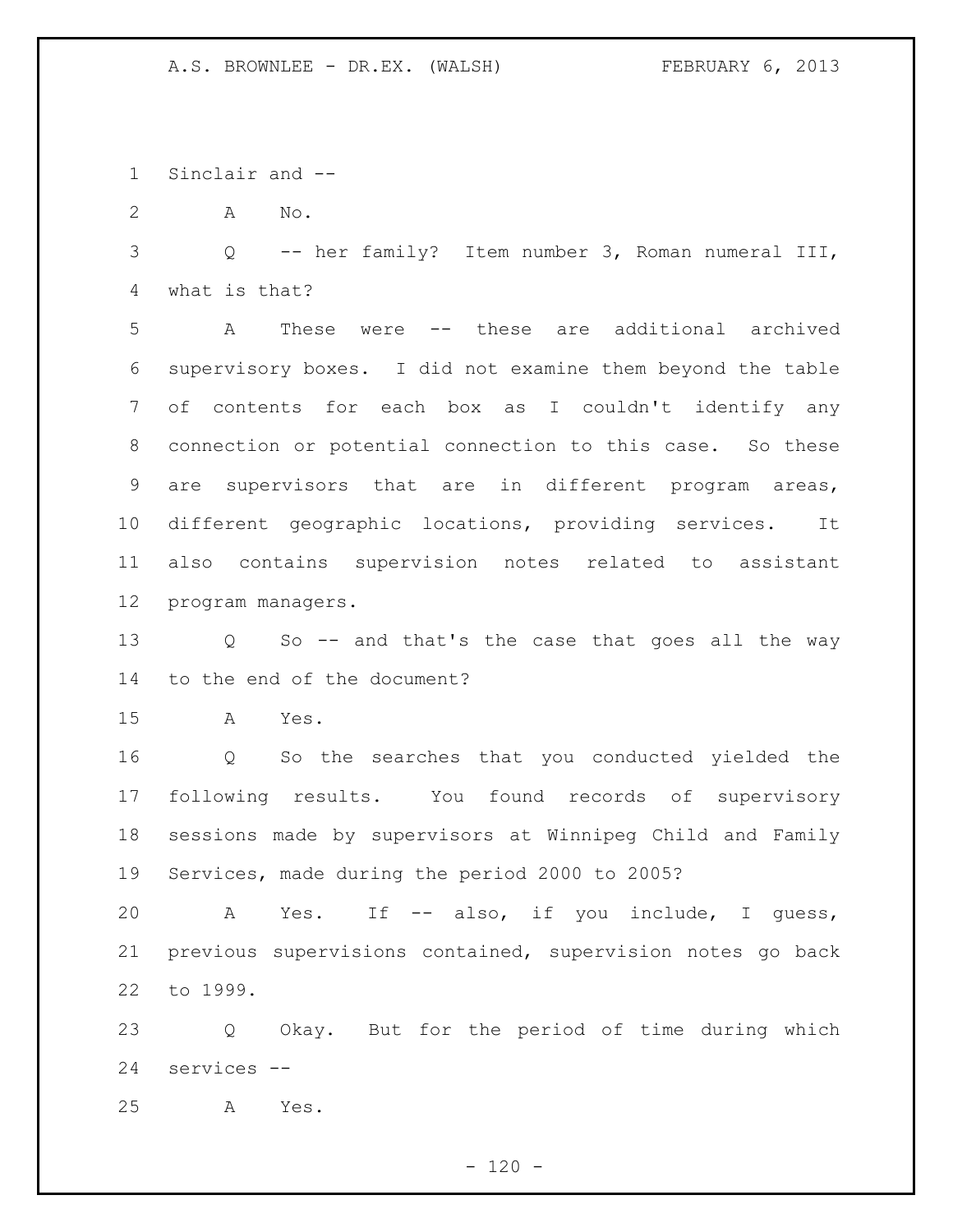Q -- were delivered to Phoenix, you did find records made by supervisors of their sessions -- supervisory sessions during that period in which services were delivered to Phoenix and her family? A Yes. Q Among the supervisors whose notes you found were some of the supervisors who delivered services to Phoenix and her family? A Yes. Q But none of the records that you located related to any services delivered to Phoenix and her family. A Yes. Q Beyond the description that you've given us of the searches and the inquiries that you've made, do you have any explanation as to why you were not able to find any notes relating to supervisory sessions for services delivered to Phoenix and her family? 18 A No, I can't explain what happened to the records. MS. WALSH: Can pull up Exhibit 27, please. THE COMMISSIONER: Which number? 21 MS. WALSH: Twenty-seven. BY MS. WALSH: Q Now, this is Angie Balan's date book, portions of it, ranging from June of 2000 to June of 2001. Now, you

- 121 -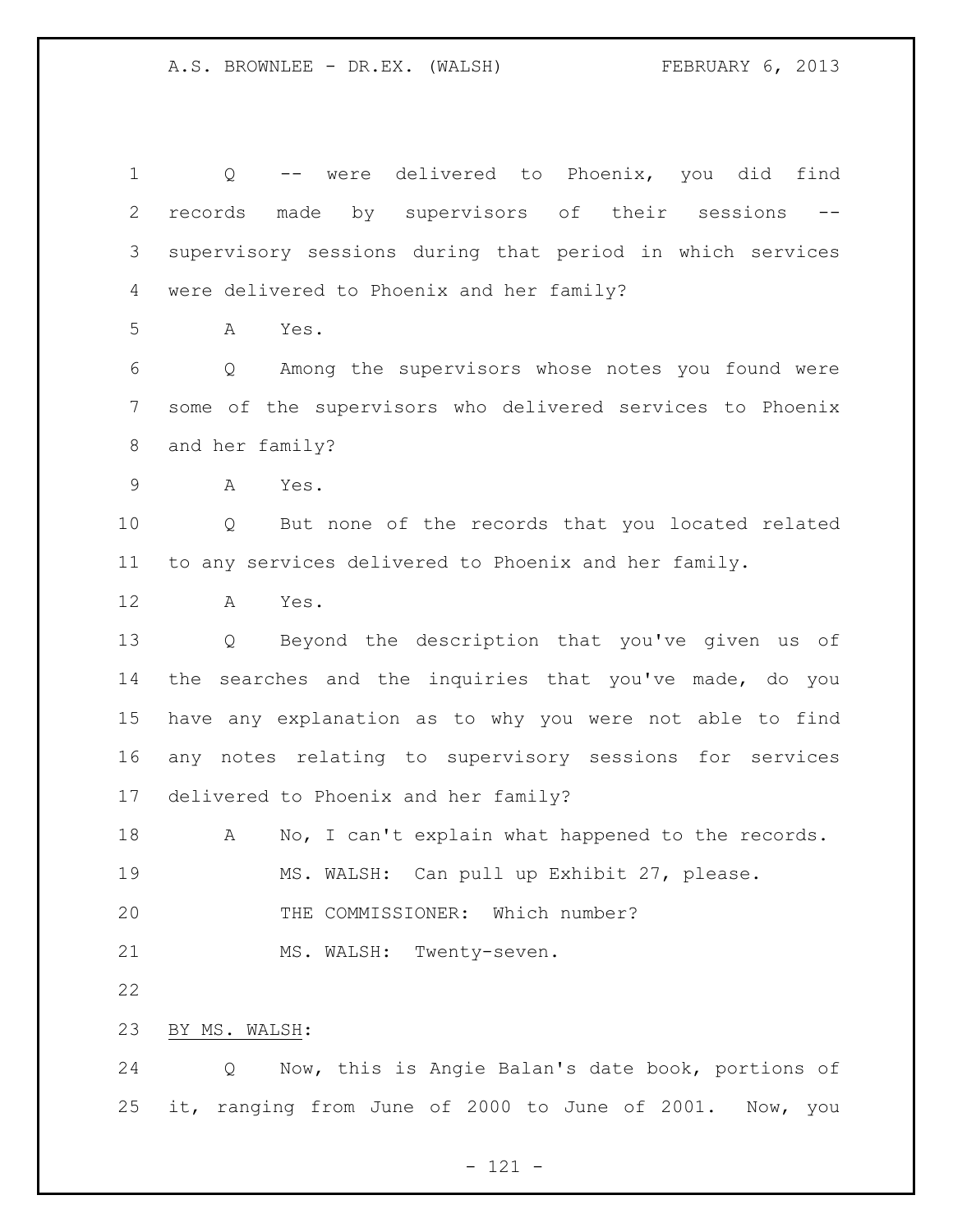did locate this document.

 A Yes, it was in her supervision archive box with her Jarvis team and her supervision notes. Q So that was from the previous exhibit that we were looking at? A Yes. 7 Q That was box 124; is that right? Got that? 8 A Yes. Q We've entered the portions of the date book into evidence. I'm not going to walk you through every single page where there is a reference to supervision with Ms. Chief-Abigosis. I can advise -- and if counsel find 13 otherwise, they can indicate -- our review of this document, of Exhibit 27, shows that there were 26 occasions of supervision documented between October 5, 2000 and June 25, 2001 where Ms. Balan documented that she supervised Ms. Chief-Abigosis. So between October 5, 2000 and June 25, 2001, Ms. Balan's date book evidences 26 separate supervision sessions with Delores Chief-Abigosis. 20 THE COMMISSIONER: Yes. MS. WALSH: So that's, that's simply there for the, for the record. THE COMMISSIONER: But is there any indication as to what cases she was supervising her on? MS. WALSH: No, Mr. Commissioner. For instance,

- 122 -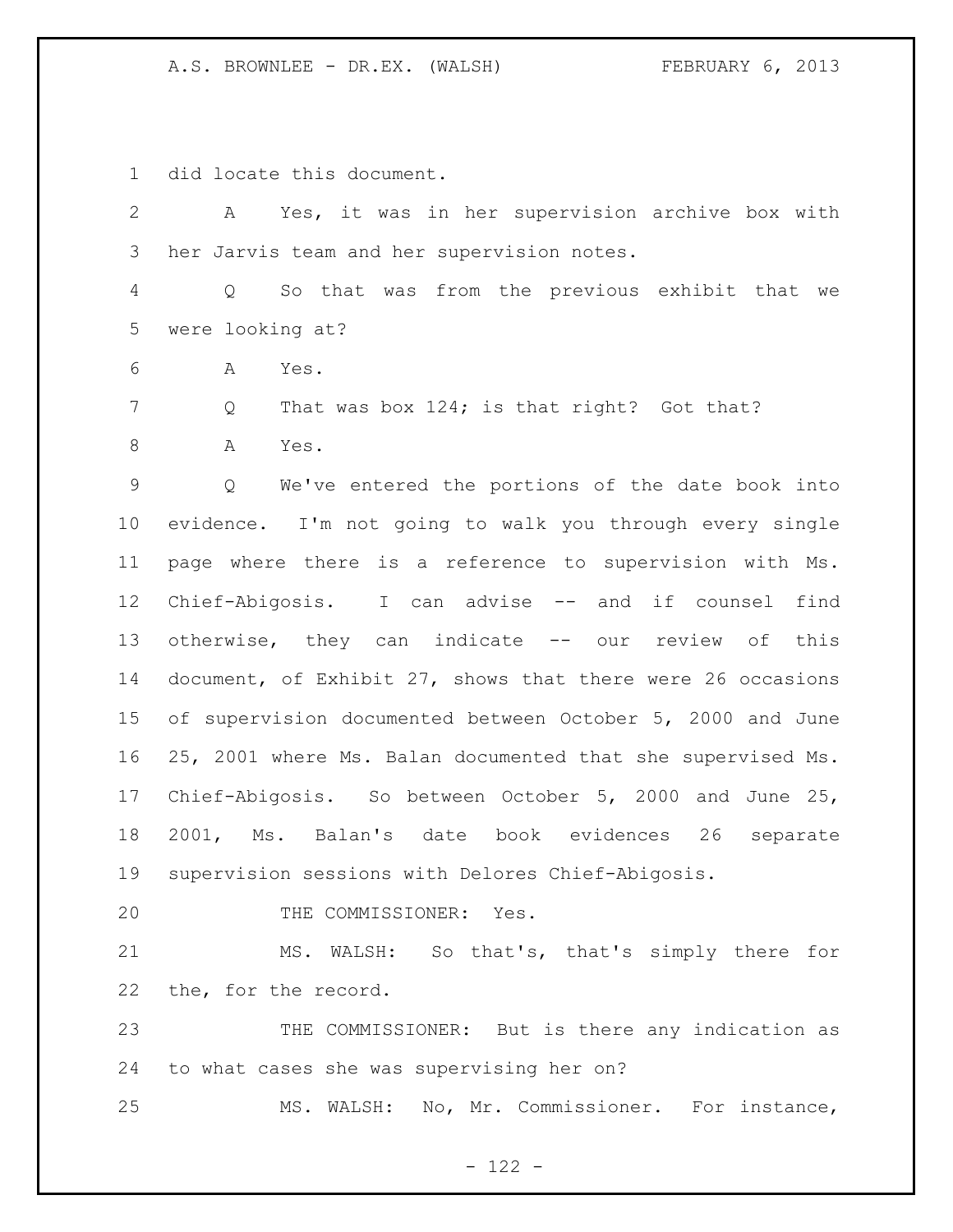if we want to look at, at one of the pages, just to see what it looks like ... Let's pull up ... Well, I don't know how you're going to scroll through this easily. It starts in October of 2000. Are there page numbers on here? UNIDENTIFIED PERSON: (Inaudible). MS. WALSH: Ah, I don't have them on my copy, though. THE COMMISSIONER: What day in October or -- I've got -- I have the weeks of October here. MS. WALSH: So it's October the 25th. 12 THE COMMISSIONER: Twenty-fifth. MS. WALSH: You'll see that at ten o'clock it says, Delores? 15 THE COMMISSIONER: Yes. MS. WALSH: So that's, that's one example. If we go to November 21st as another example, you'll see Delores 18 at nine. So, Mr. Commissioner, they just indicate the name of the social worker and no other details. 20 THE COMMISSIONER: Well, I, I find that -- I found the name -- oh, I see. MS. WALSH: But I can certainly take you through 23 each of the  $26 - -$ 24 THE COMMISSIONER: Just, just the name of the social worker each time.

- 123 -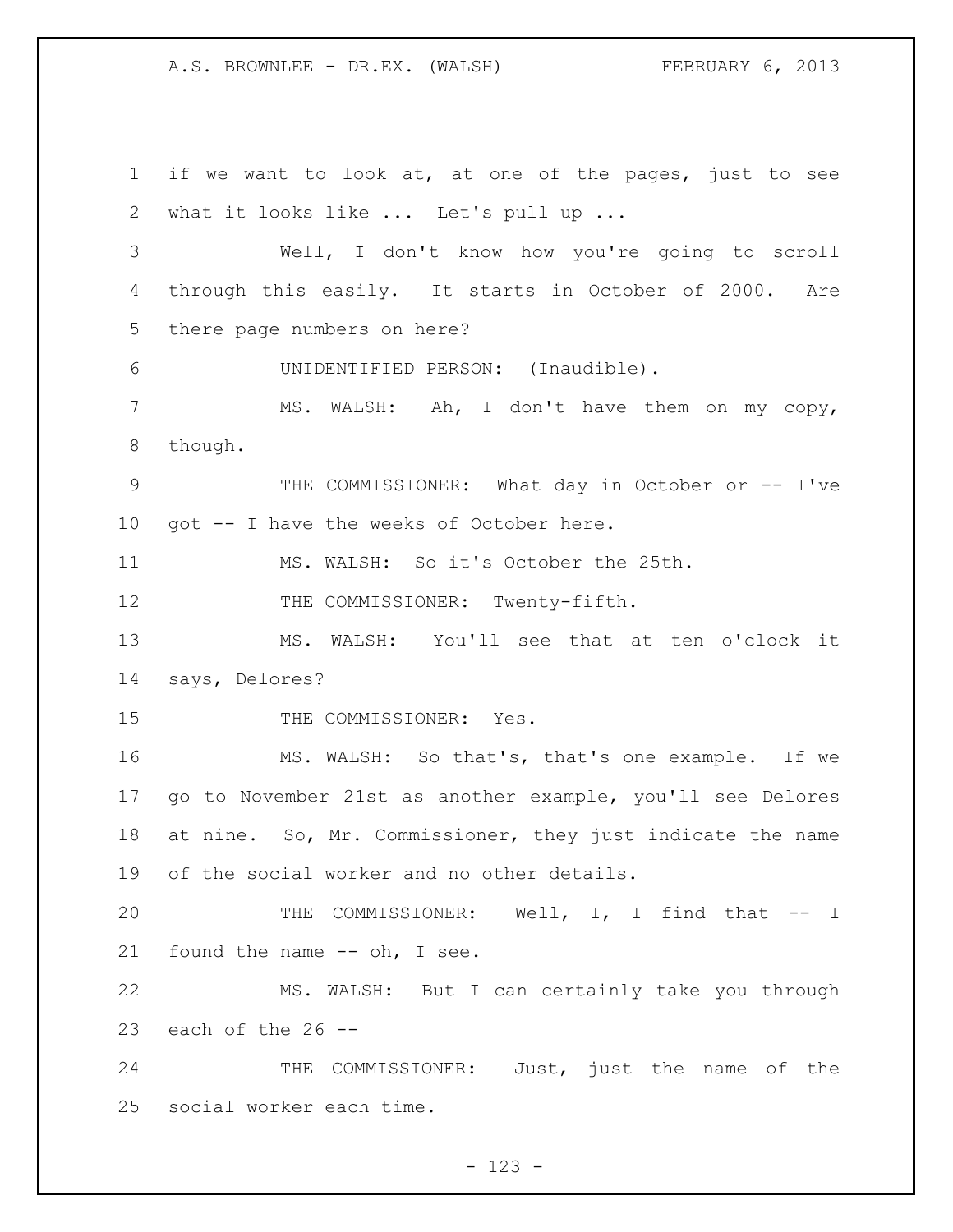1 MS. WALSH: Yes.

2 THE COMMISSIONER: Okay.

 MS. WALSH: For the most part. There may be occasions where -- I see, for instance, relating to someone else, it says, Review of case, but I don't think there's any case names in this document. To the extent that there are, they're redacted and they don't relate to Phoenix Sinclair.

 MR. MCKINNON: I just wanted to clarify that. Yes, the, the -- where there was a specific case name mentioned, we've redacted that, and we can confirm --

12 THE COMMISSIONER: If it wasn't this case.

13 MR. MCKINNON: -- none of them were this case, yes.

 MS. WALSH: So just as another example, if we want to go to January 8th, 2001.

17 THE COMMISSIONER: No, I think I've got it.

 MS. WALSH: You'll see at 1:30 it says, Delores supervision.

20 THE COMMISSIONER: Yes, I see that.

 MS. WALSH: That's an example. Again, the next week, January 15th, 2001, at 1:30 to 3:00, it says, Delores supervision. So those are, those are simply examples, Mr. Commissioner, but as I said, we counted 26 occasions between those dates.

 $- 124 -$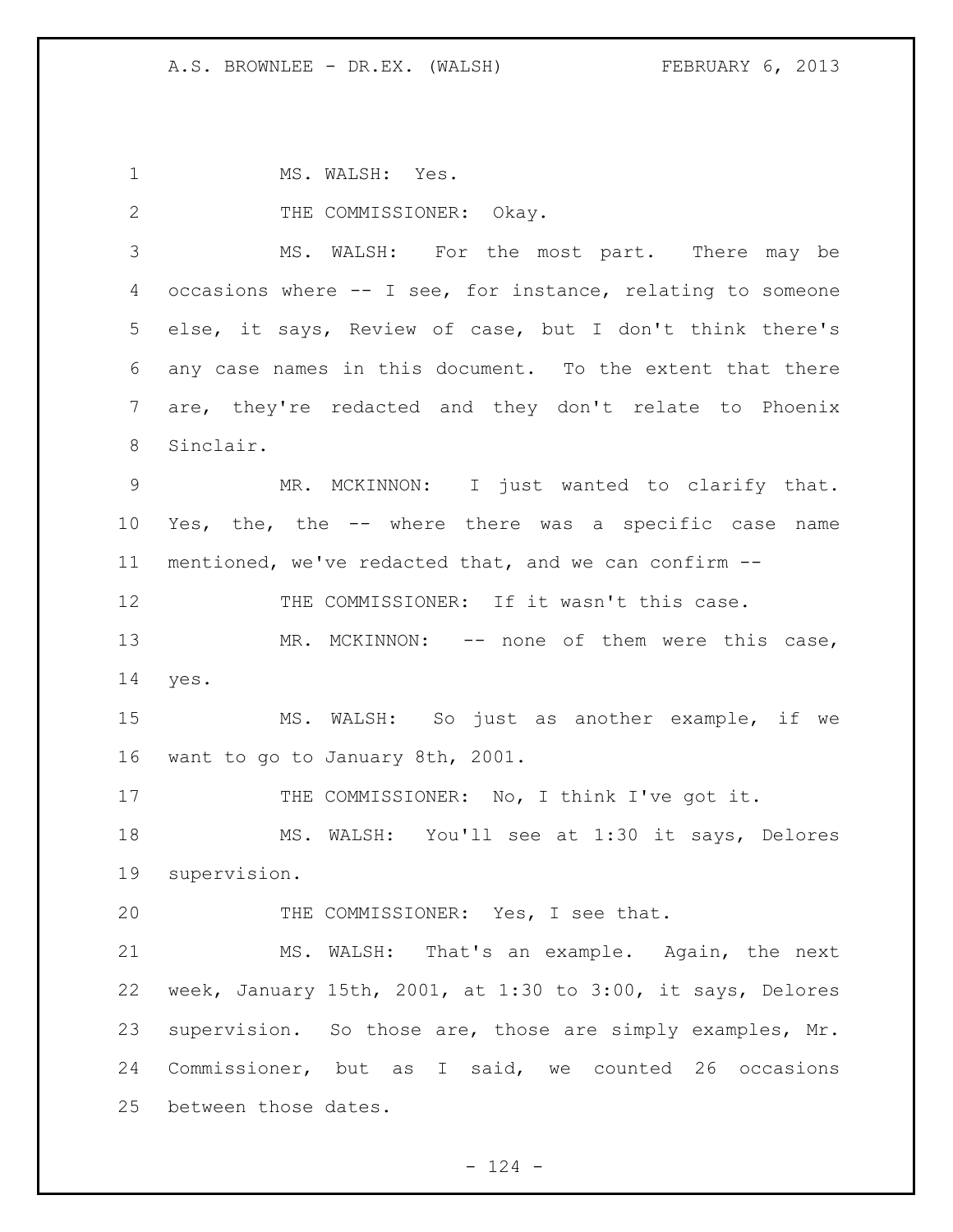```
1 THE COMMISSIONER: I understand.
2
3 BY MS. WALSH: 
4 Q So that was located in the box. 
5 A Yes, it was.
6 Q Thank you. The other area that we had asked you 
7 -- the other item that we had asked you to search for were 
8 the notes of the family support worker who provided 
9 services to Phoenix and her family.
10 A Yes. 
11 MS. WALSH: And we do have evidence, if we pull 
12 up Exhibit 14, please. We go to page 7 of that exhibit. 
13 THE COMMISSIONER: Exhibit 14?
14 MS. WALSH: Yes. I wouldn't have given you that 
15 for today, Mr. Commissioner, so unless you have --
16 THE COMMISSIONER: Oh.
17 MS. WALSH: -- all the exhibits in front of
18 you --
19 THE COMMISSIONER: No, no.
20 MS. WALSH: -- you can see it on the screen, 
21 however.
22 THE COMMISSIONER: Sorry, sorry. They're
23 probably here.
24 MS. WALSH: 
25
```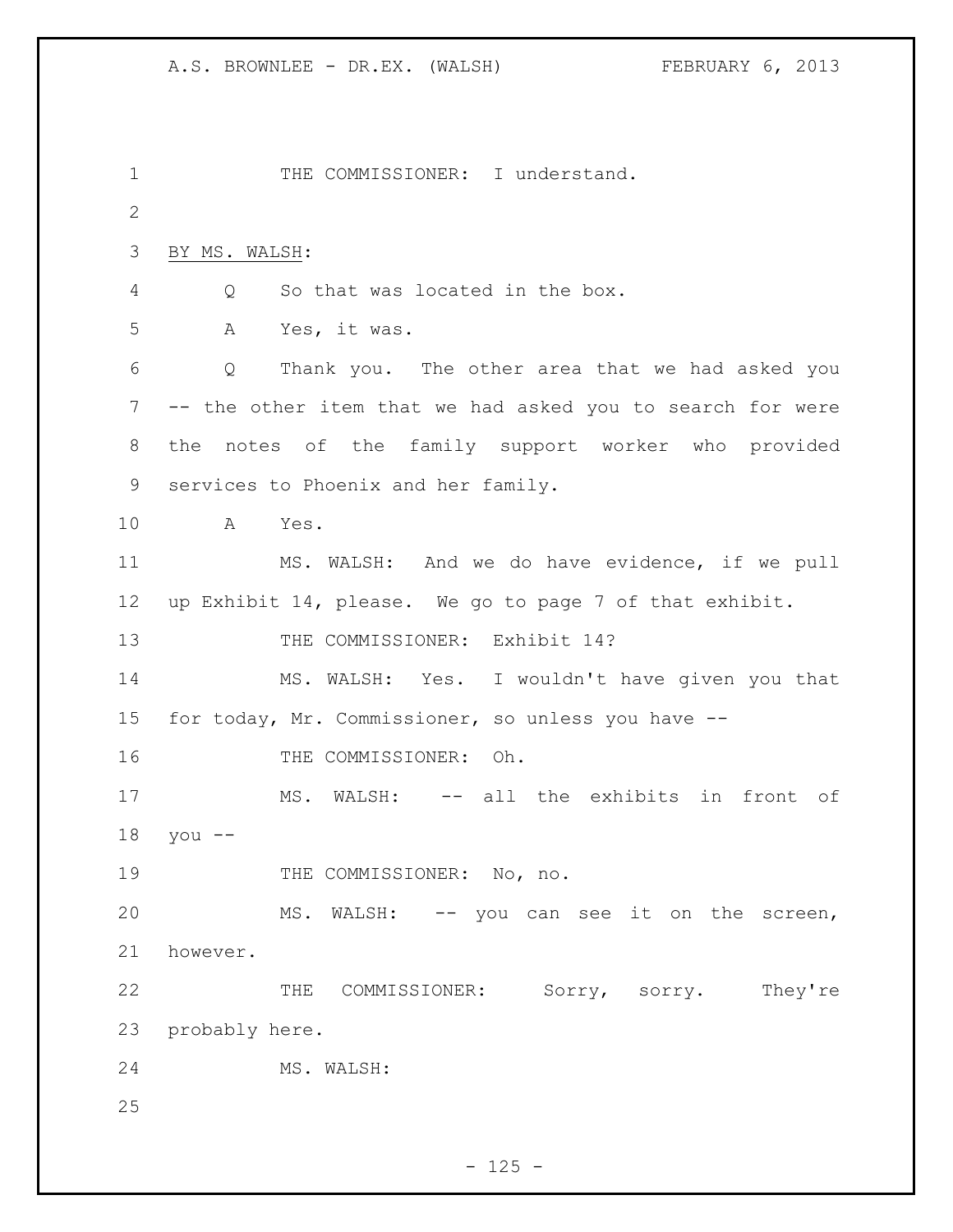BY MS. WALSH:

| $\mathbf{2}$  | $Q \qquad \qquad$ | This is from the first volume of admitted facts          |
|---------------|-------------------|----------------------------------------------------------|
| $\mathcal{S}$ |                   | made by the department. Paragraph 24 says:               |
| 4             |                   |                                                          |
| 5             |                   | "A Family Support Worker                                 |
| 6             |                   | provided in-home services to                             |
| 7             |                   | Samantha Kematch<br>and Steve                            |
| 8             |                   | Sinclair in 2000. This was a                             |
| $\mathsf 9$   |                   | services provided by the Family                          |
| 10            |                   | Support Program through Winnipeg                         |
| 11            |                   | CFS.                                                     |
| 12            |                   | "The Family Support Program                              |
| 13            |                   | does not have a copy of the                              |
| 14            |                   | [family support worker's] contact                        |
| 15            |                   | notes relating to services                               |
| 16            |                   | provided to Samantha Kematch and                         |
| 17            |                   | Steve Sinclair. Winnipeg CFS                             |
| 18            |                   | cannot locate a copy of the                              |
| 19            |                   | [family support worker's] contact                        |
| 20            |                   | notes."                                                  |
| 21            |                   |                                                          |
| 22            |                   | Now, what was the protocol in the agency in 2000         |
| 23            |                   | relating to how family support workers' notes were to be |
| 24            | maintained?       |                                                          |
| 25            | A                 | Family support workers were to complete contact          |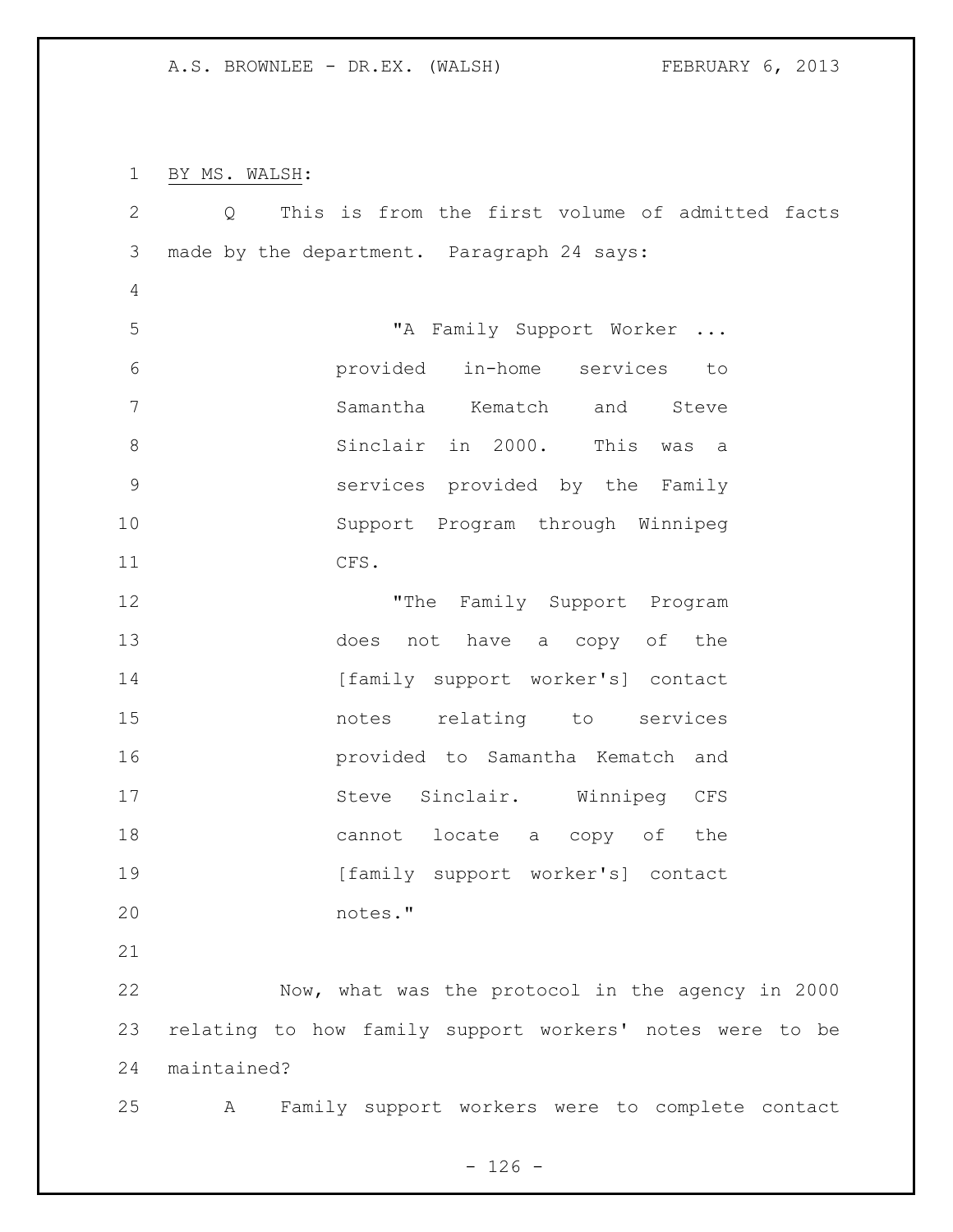notes. They had a specific template that they were to use for each contact that they had in their providing service. They provide a variety of goals. They are to submit them on a biweekly basis, at minimum monthly. They submit them to their family support coordinator, who is the person that provides immediate supervision.

 The family support coordinator reviews the notes to ensure that they're comprehensive, meeting our requirements related to content of the notes, as well as for information related to supporting them or working with them related to the services that are being provided.

 The notes are then sent to the social worker for that specific case, and the social worker reviews them and places them on file. So they should be coming in on a regular monthly basis when there's an ongoing contract.

 Q Did you make efforts to locate the family support worker's notes in this case?

 A I did. I spent some time with the family support program looking through the possibility that they were contained within the support program themselves. They do not keep any of their records. The records (inaudible) to be placed on the file, so we weren't able to locate anything there. The only documents we could locate were Ms. Belanger's time sheets which did document on her biweekly pay period which families she was seeing, and we

- 127 -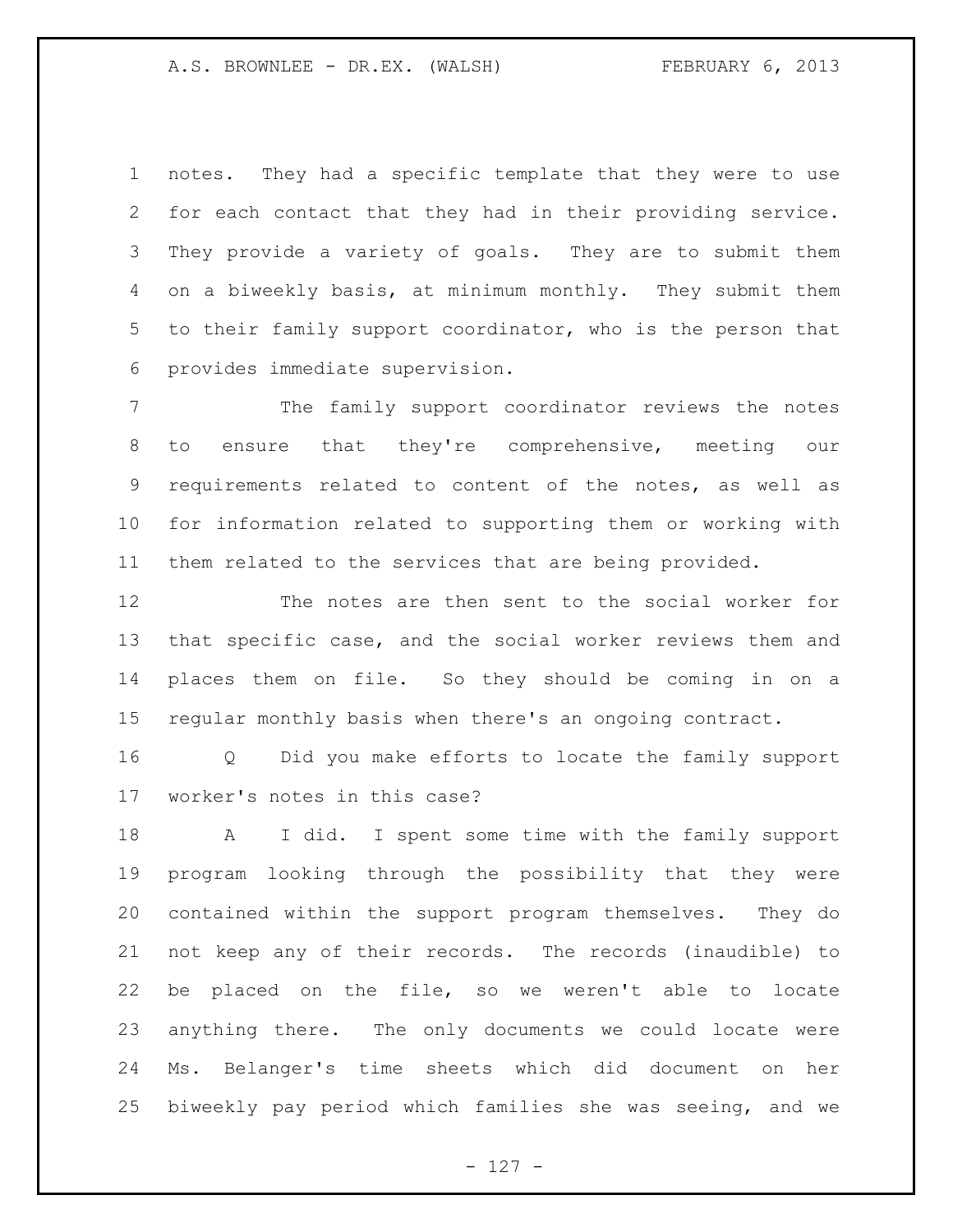were able to identify the contacts that she would have with Ms. Kematch and Mr. Sinclair.

Q And those documents have been put into evidence.

A Yes.

 Q Would those documents typically have been expected to be placed in the actual file?

7 A No, those are --

Q Family file.

9 A Those are finance records.

 Q Do you know when the agency first became aware that the family support worker's notes were not located in the protection files?

 A It's my understanding that when Jan Christianson- Wood with the, the CME's office did her file review, that was the first time it was noted that the notes were not on file.

Q That was in 2006?

A Yes.

 Q Do you know what, if any, steps were taken to locate the family support worker's documents at that time?

21 A I'm not aware.

 Q Do you have any idea what happened to Ms. Belanger's notes with respect to her involvement with Phoenix's family?

A I don't have direct knowledge. It would be

- 128 -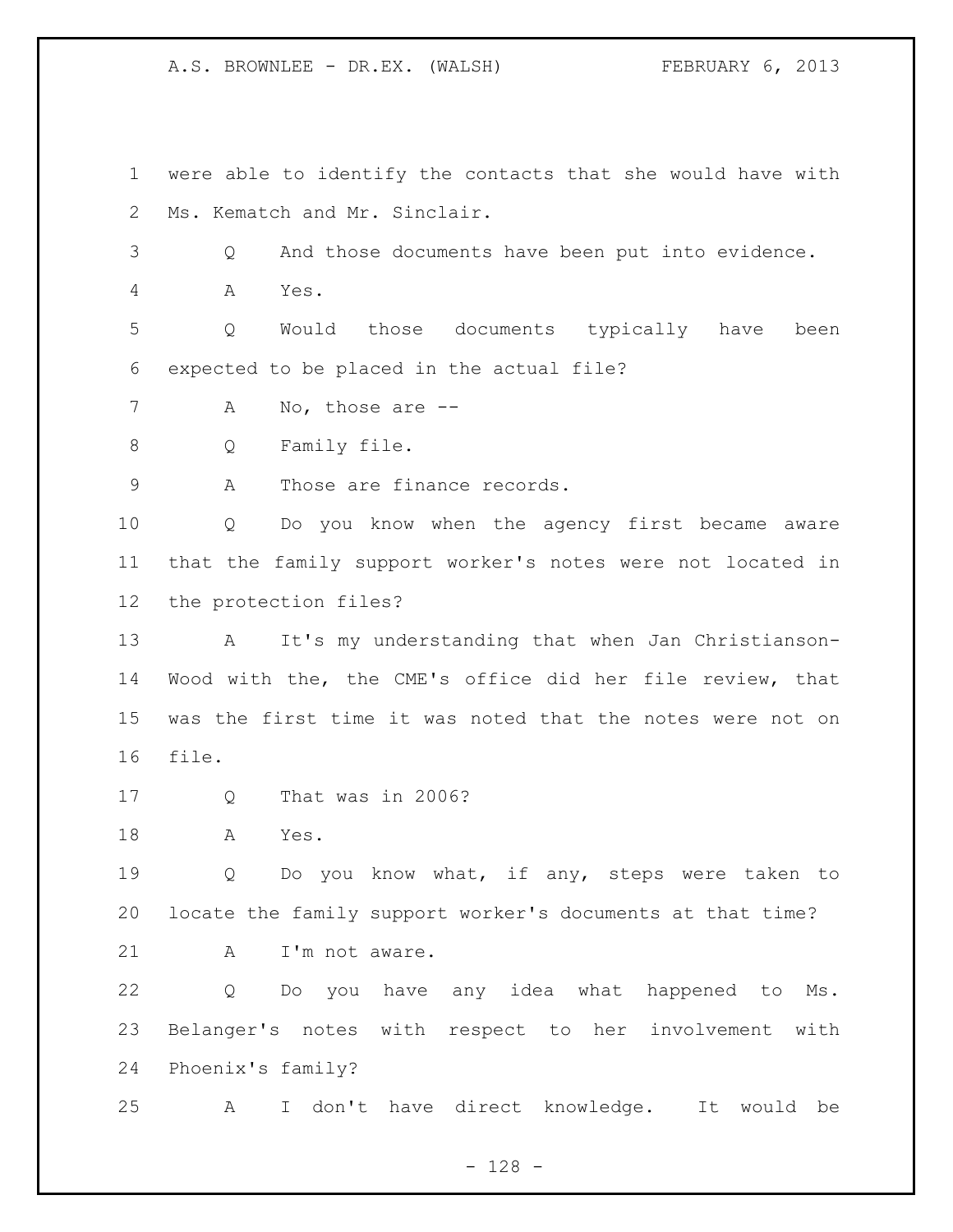speculation. But I would speculate that they were never put on the file, that she never submitted notes. Otherwise I would expect -- I would find it unlikely that the entire history would be missing. MS. WALSH: Those are my questions. Thank you very much. Unless, Mr. Commissioner, you have any questions -- 8 THE COMMISSIONER: No. 9 MS. WALSH: -- of the witness. THE COMMISSIONER: No. No, well, we'll what counsels' wishes are with respect to cross-examination. Mr. Gindin? MR. GINDIN: Mr. Commissioner, I think I speak for all of us that we're not really ready to deal with cross-examination at this point. 16 MR. MCKINNON: (Inaudible). 17 MR. GINDIN: Save one. Except for Mr. McKinnon. 18 THE COMMISSIONER: I'm sure. MR. GINDIN: I guess the best idea would be some time after the break, perhaps March 4th, or that week. 21 THE COMMISSIONER: Yes, I understand you have a full day tomorrow of witnesses; is that correct? MS. WALSH: We do, yes. 24 THE COMMISSIONER: Yeah, and there -- and that wouldn't  $-$ 

 $- 129 -$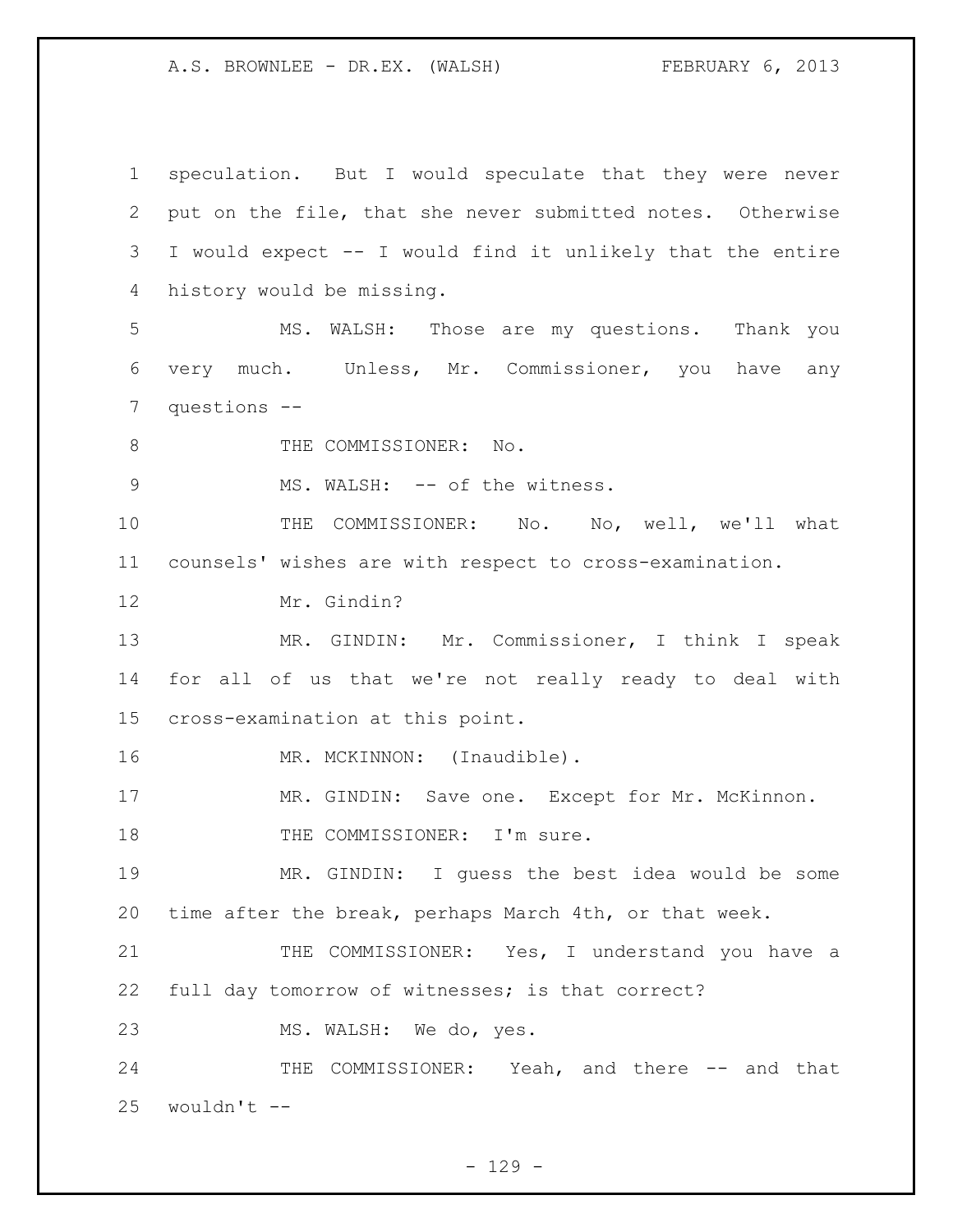PROCEEDINGS FEBRUARY 6, 2013

 MS. WALSH: And I don't think -- 2 THE COMMISSIONER: -- give, that wouldn't --3 MS. WALSH: -- that counsel would --4 THE COMMISSIONER: -- give you much time, anyway. MS. WALSH: I don't think counsel would be ready -- 7 THE COMMISSIONER: No. 8 MS. WALSH: -- for tomorrow. THE COMMISSIONER: Well, it'll have to be after the break. I, I understand why you can't do it today. MS. WALSH: I would like to have it done before the end of phase one, however. 13 THE COMMISSIONER: Yes. MS. WALSH: This witness is coming back in phase two, but that's going to be for a separate form of testimony. 17 THE COMMISSIONER: Oh, I, I think it should be done before phase one closes. 19 MS. WALSH: Thank you. THE COMMISSIONER: Mr. McKinnon? MR. MCKINNON: I'll just go on record that obviously the witness would prefer to have this done and over with, but we recognize what counsel is saying. However, the witness is not available the first week in March. She's coming back from her vacation that week and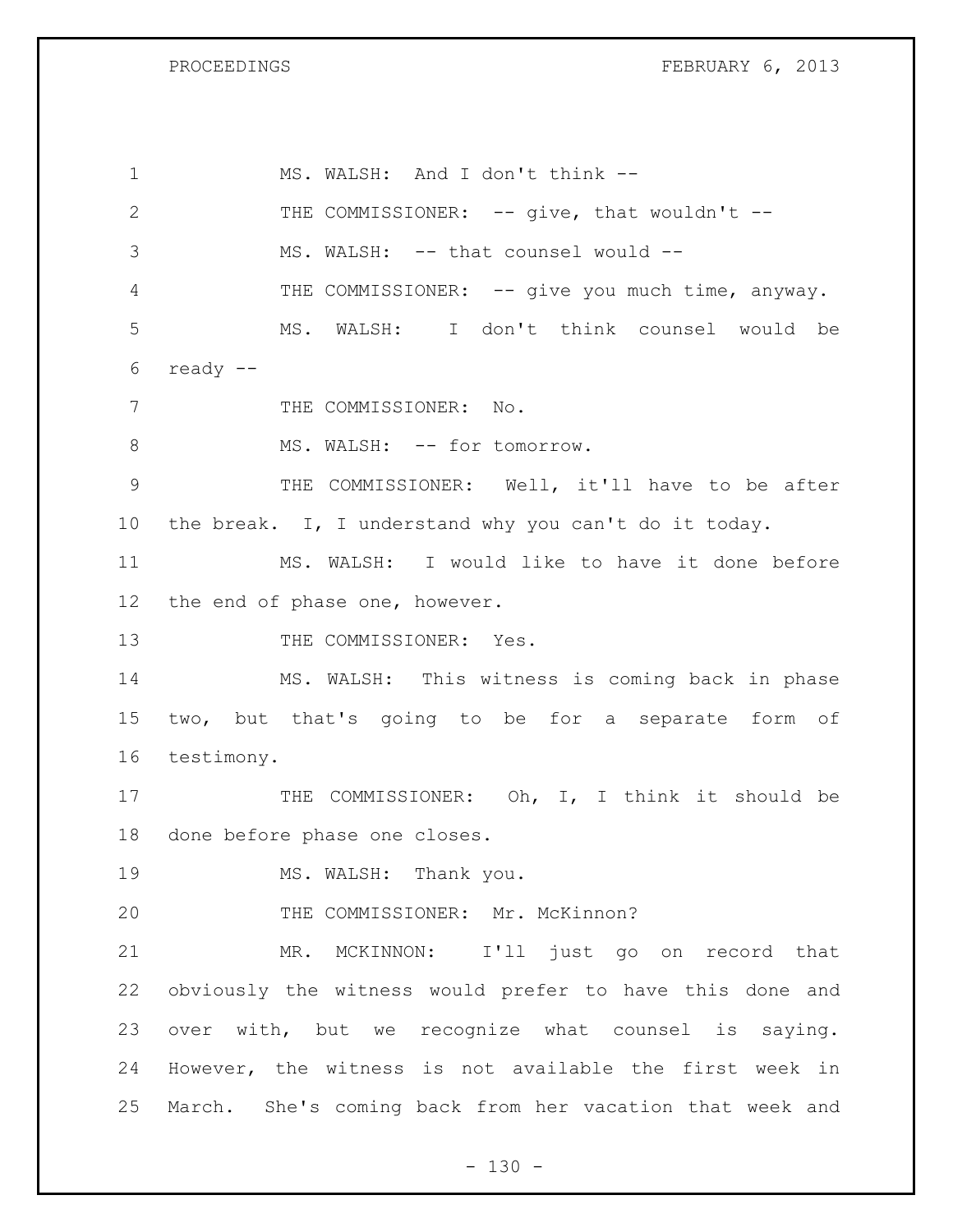PROCEEDINGS FEBRUARY 6, 2013

1 could be available the second week of March, to schedule it 2 in then -- 3 THE COMMISSIONER: Well --4 MR. MCKINNON: -- at the convenience of 5 Commission counsel. 6 MS. WALSH: We'll take that into consideration. 7 THE COMMISSIONER: Well, we'll certainly 8 accommodate that. All right. 9 MS. WALSH: Thank you. 10 THE COMMISSIONER: So we do -- there's about 11 three weeks in March when we're still on phase one, is -- 12 MS. WALSH: Yes. 13 THE COMMISSIONER: Are we not? 14 MS. WALSH: So --15 THE COMMISSIONER: Well, we'll -- you can work it 16 out with counsel what date that would be, and the witness, 17 but it certainly won't be till after she returns. 18 MS. WALSH: Yes, and it won't be a problem for 19 scheduling. 20 THE COMMISSIONER: All right. 21 MS. WALSH: Thank you. 22 THE COMMISSIONER: You can step down for today. 23 THE WITNESS: Thank you. 24 THE COMMISSIONER: Thank you very much. 25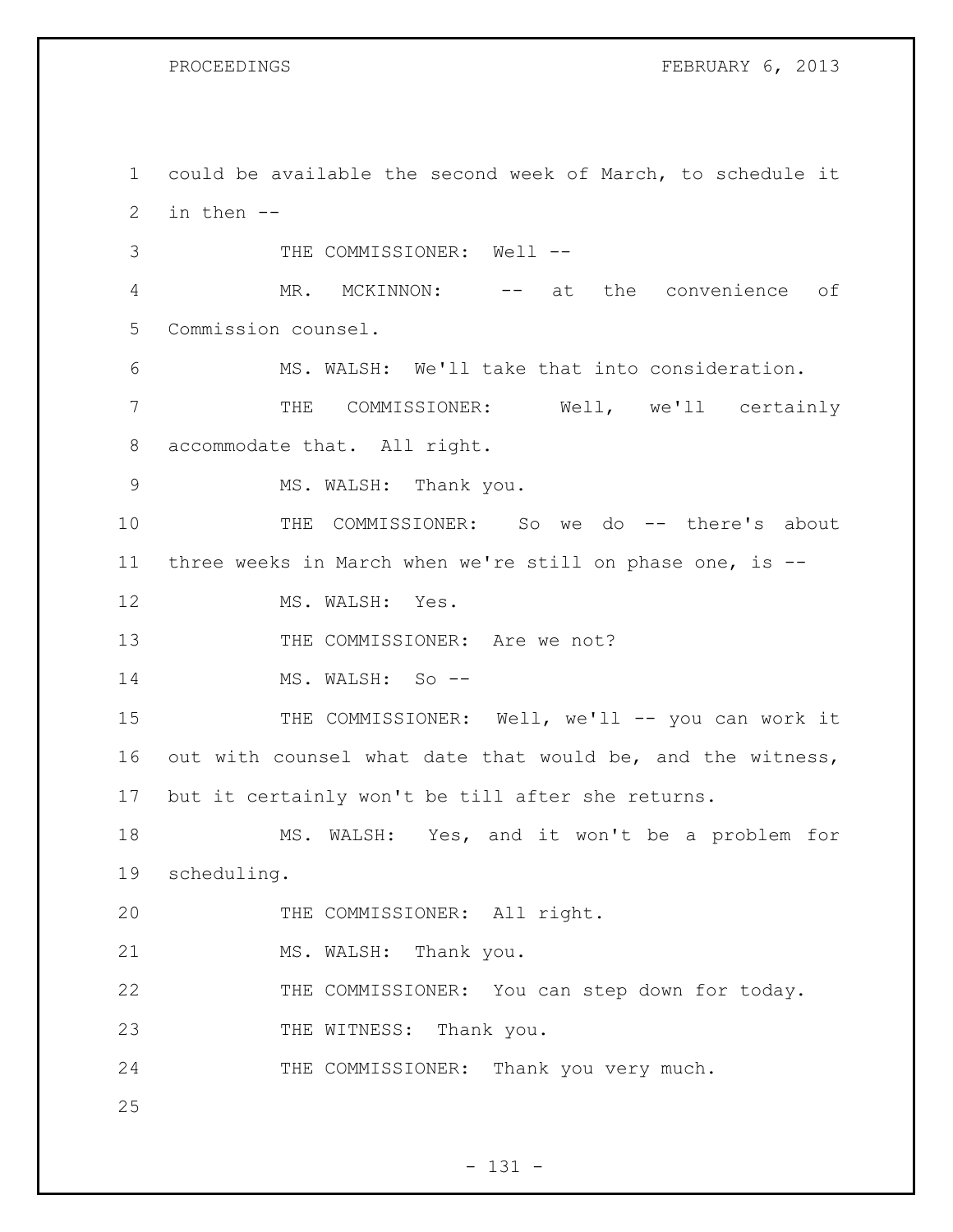(WITNESS STOOD DOWN) MS. WALSH: Now, Mr. Commissioner, we have the motion that was filed, Mr. Gange's motion. THE COMMISSIONER: Yes. MS. WALSH: He's just out of the room. Oh, there he is. 8 THE COMMISSIONER: If you want ten minutes, I have no problem with that. MR. GANGE: Thank you, Mr. Commissioner. I think that, I think that we're just about ready to proceed. 12 THE COMMISSIONER: Okay. MR. GANGE: I don't want to delay this any further. 15 THE COMMISSIONER: Okay, well, I, I didn't mean to interrupt you. MR. GANGE: Perhaps I can start and, and I'll advise you of a couple of, of points. 19 THE COMMISSIONER: All right. MR. GANGE: I am here today, Mr. Commissioner, on behalf of four potential witnesses that I have identified in a notice of motion as DOE number 1, number 2, number 3, and number 4. Each of those witnesses has filed an affidavit and the notice of motion has asked for a number of things.

 $- 132 -$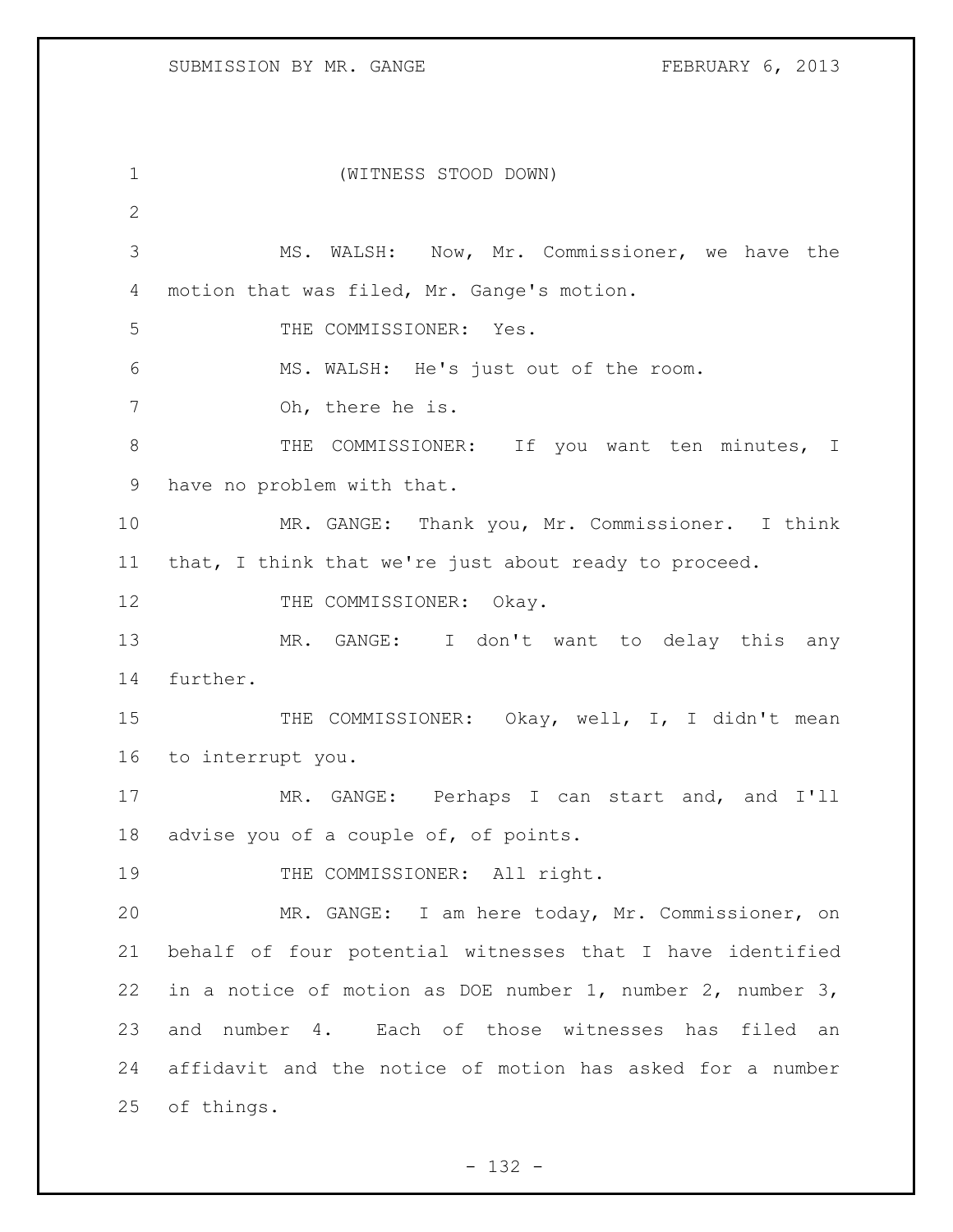They are that a publication ban in the form of prohibiting any form of publishing, broadcasting, or otherwise communicating by television, Internet, radio, in print, or by any other means, the name, face, or identity of these four witnesses be issued by you.

 The second thing that I've asked for is that you order that these witnesses provide their testimony in the same fashion as the SORs did, that is, that they -- that, that they provide a video conference that would be available to you and to you alone, and that the audio portion of their testimony be available to everybody in the hearing room.

 The third thing that I've asked for is that the witnesses be referred to for the purpose of this hearing as DOE number 1, DOE number 2, DOE number 3, and DOE number 4.

 I, I would also ask, Mr. Commissioner, that a sealing order be granted with respect to the website. What I have provided to the Commission --

19 THE COMMISSIONER: What, what was that request? MR. GANGE: That a sealing order --

21 THE COMMISSIONER: Oh, yes.

22 MR. GANGE: -- with respect to --

23 THE COMMISSIONER: Okay.

 MR. GANGE: -- to the affidavits as to the identity.

- 133 -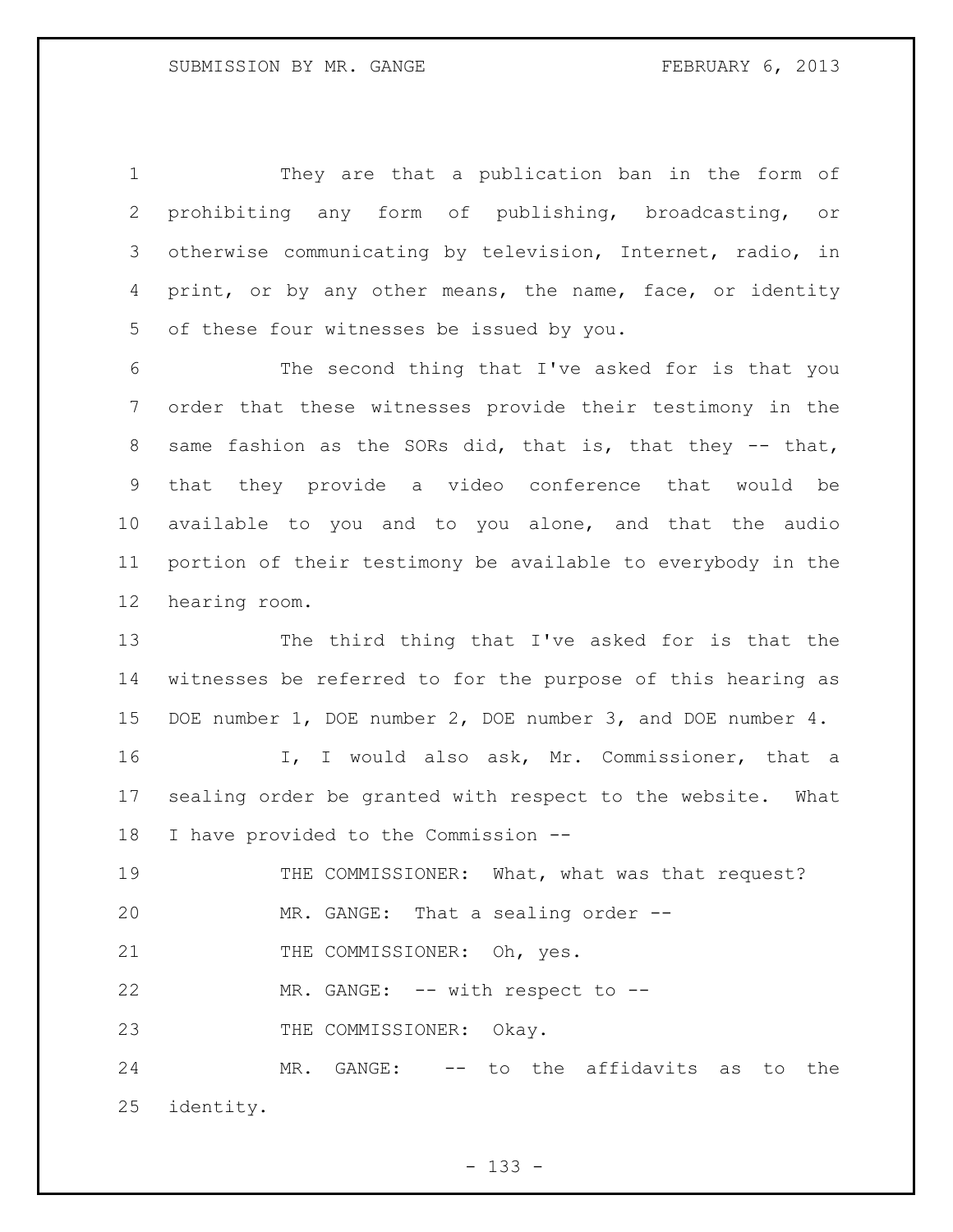1 THE COMMISSIONER: Yes.

 MR. GANGE: All counsel and all media have received from me copies of the affidavits that have been sworn by the four individual witnesses. They are not signed, those copies. The only party that has a signed copy of the affidavits is the Commission itself, and I would ask that, that, that the names be sealed in order to protect the integrity of this motion.

 I understand, Mr. Commissioner, that Mr. Kroft, on behalf of some of the media, is here, sitting at the back, and I understand -- I, I believe that I'm correct that none of the parties shall be taking a position, as far as I understand, with the exception of Mr. Khan, and that 14 Mr. Khan will be advancing a position that, that I have not given sufficient notice and he would like time to consider this motion with his client.

 So -- and I can tell you, Mr. Commissioner, that I am quite fine, as, as the lawyer for the witnesses, if this matter were to be adjourned, if, if that suits your purpose, on one condition, and that is that you would grant an interim order until the hearing of the motion -- until Mr. Khan is able to get full and final instructions from his client, that you would grant an interim order that the witnesses be referred to as DOE number 1, DOE number 2, DOE number 3, and DOE number 4 until such time as the motion is

- 134 -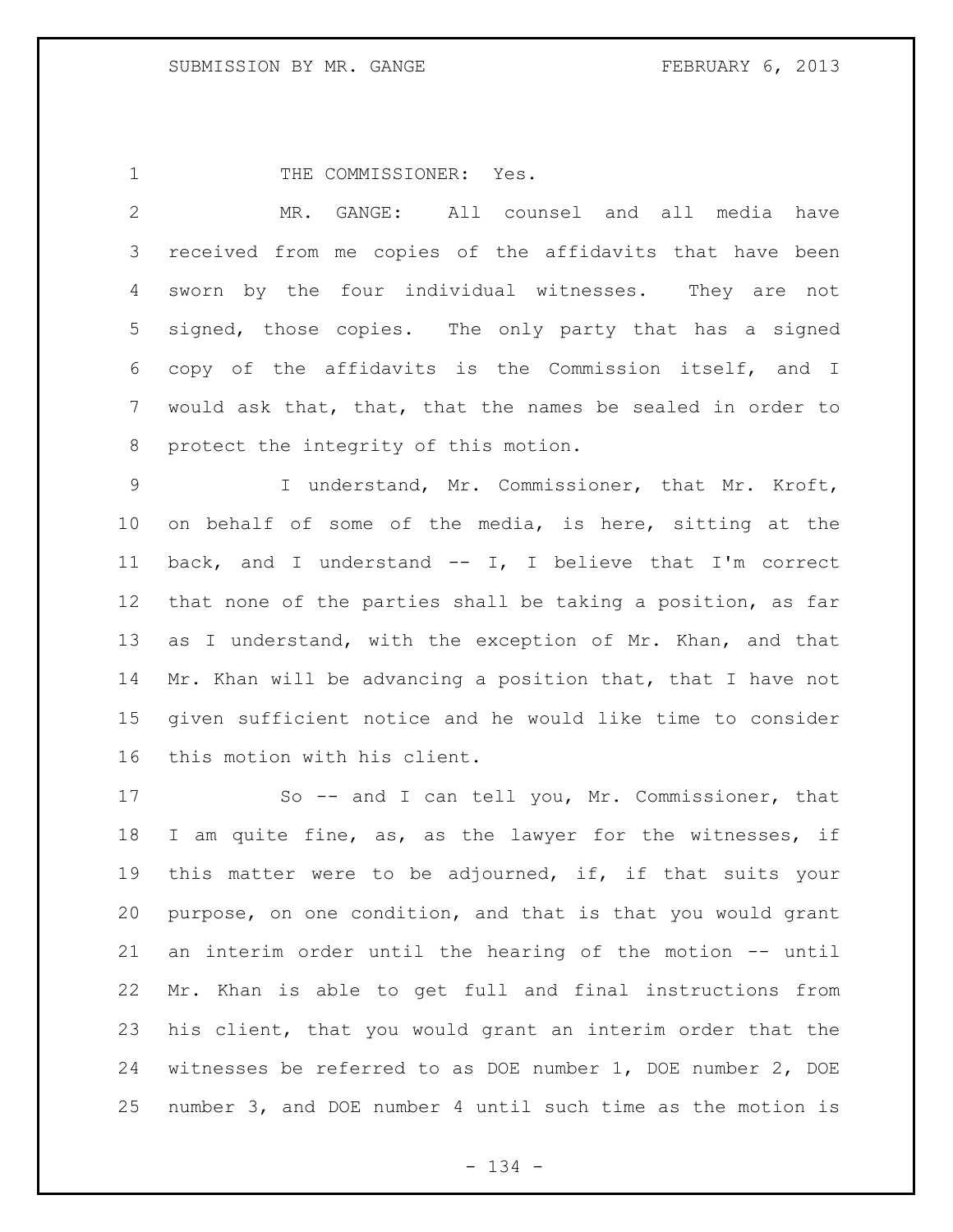actually heard.

 And the reason that I ask for that is because it is my understanding that some of the next witnesses that are to appear before you will be making reference to at least one of the four witnesses. And as a result, if, if the motion is, is adjourned, it makes it difficult for Ms. Walsh and Commission counsel to proceed with the other witnesses who might then be referring to the witnesses by name, so that it wouldn't -- from my perspective, it would not be an imposition in any way that the witnesses, until 11 such time as a final ruling was made, referred -- that witnesses that are called now would refer to these four witnesses under that anonymised fashion.

14 THE COMMISSIONER: That is, they would be instructed to, to that effect.

 MR. GANGE: That's correct. And, and that if, if, for instance, during the testimony somebody forgot -- as did happen from time to time during the SOR testimony -- Ms. Walsh would remind the witness, the press would be reminded of the publication ban with respect to that evidence, and matters could proceed.

 I am hopeful that at the end of the day there will be nobody that will object to the motion, and then I 24 will only have to convince you of your, of your jurisdiction to grant such a motion. So that's my

 $- 135 -$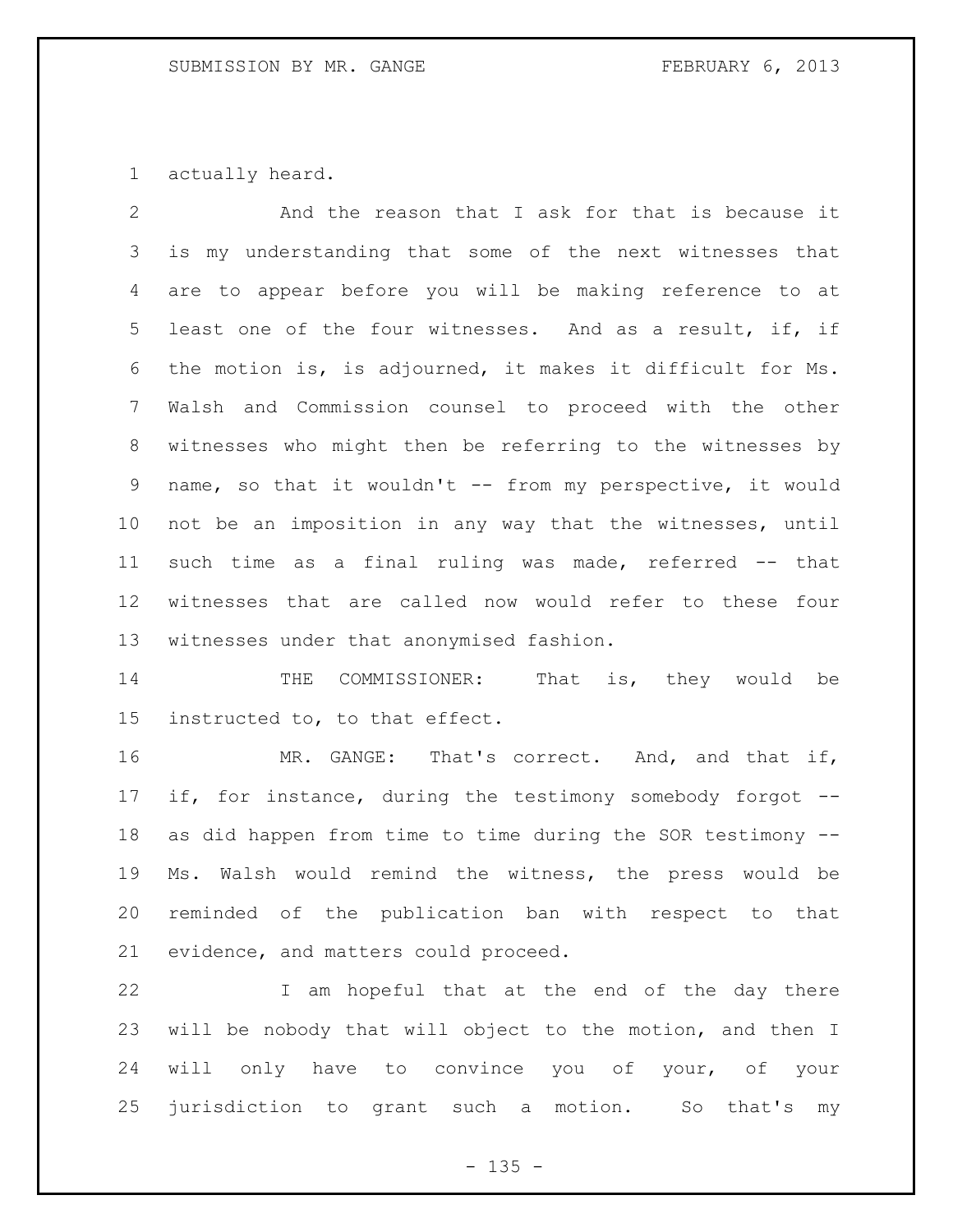preliminary comment.

 Ms. Walsh and I have had, have had a discussion amongst ourselves that -- and I don't know if it fits for anybody else -- but, but at the same time I think the only person that's really interested is Mr. Khan. I don't, I don't think that anybody else is interested, but they can 7 advise you if, if, if they have a difference of opinion with, with my next comment.

9 3 And that is that February 27 -- pardon me, February 26 -- Tuesday, February 26, would, would be a date -- I know that the Commission is not sitting; I know that you're adjourned during that time period. I would be 13 available during that day to, to -- if, if necessary, to make the argument. I believe that Mr. Khan would be available, and I believe that that would give Mr. Khan time to obtain instructions from his client, and I believe that Ms. Walsh is available on February 26. That, of course, leaves you, and it leaves anybody else that has any comments. But those are my preliminary comments, sir.

 THE COMMISSIONER: Is that the only day that week you're available?

 MR. GANGE: Unfortunately, Mr. Commissioner, I am leaving on a, on a holiday that I have a ticket for on the morning of February 27 at about four in the morning.

THE COMMISSIONER: Well, then how would you be on

- 136 -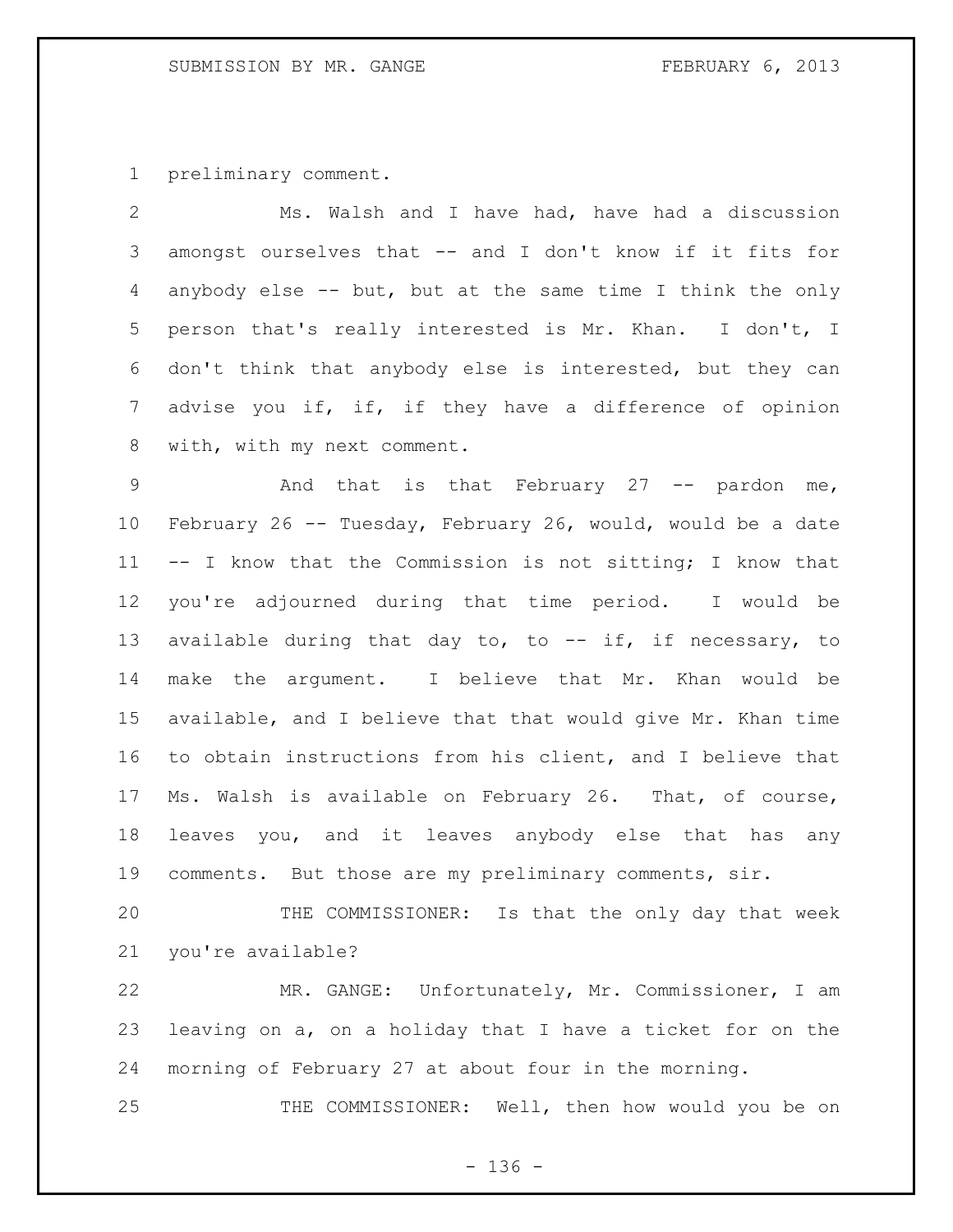the Monday?

| $\overline{2}$  | MR. GANGE: The Monday is a little bit more                   |
|-----------------|--------------------------------------------------------------|
| 3               | difficult -- well, the, the Monday I would, I would $\ldots$ |
| 4               | The Monday, something could be worked out. It, it --         |
| 5               | there's a little bit of a problem in that while this has     |
| 6               | all been going on, I also have been involved in the Public   |
| $7\phantom{.0}$ | Utilities Board hearing and final argument is set for        |
| 8               | Monday the 25th so that it does cause me a bit of a          |
| 9               | problem, but --                                              |
| 10              | THE COMMISSIONER: The only day that --                       |
| 11              | MR. GANGE: -- if we had a set time --                        |
| 12              | THE COMMISSIONER: The only --                                |
| 13              | MR. GANGE: -- we could do that.                              |
| 14              | THE COMMISSIONER: The only day that week that                |
| 15              | I've made a firm commitment is on Tuesday, the --            |
| 16              | MR. GANGE: Oh.                                               |
| 17              | THE COMMISSIONER: -- the 26th.                               |
| 18              | MR. GANGE: I see.                                            |
| 19              | THE COMMISSIONER: That's -- it's a problem for               |
| 20              | me, just that day. Any other day that week  It's going       |
| 21              | to be a problem.                                             |
| 22              | MR. GANGE: Well, well, then it may be -- if we               |
| 23              | set the hearing, if we set the hearing for, say, three       |
| 24              | o'clock on, on the afternoon of the 25th, I know that I      |
| 25              | would be available because the, the other hearing, I will    |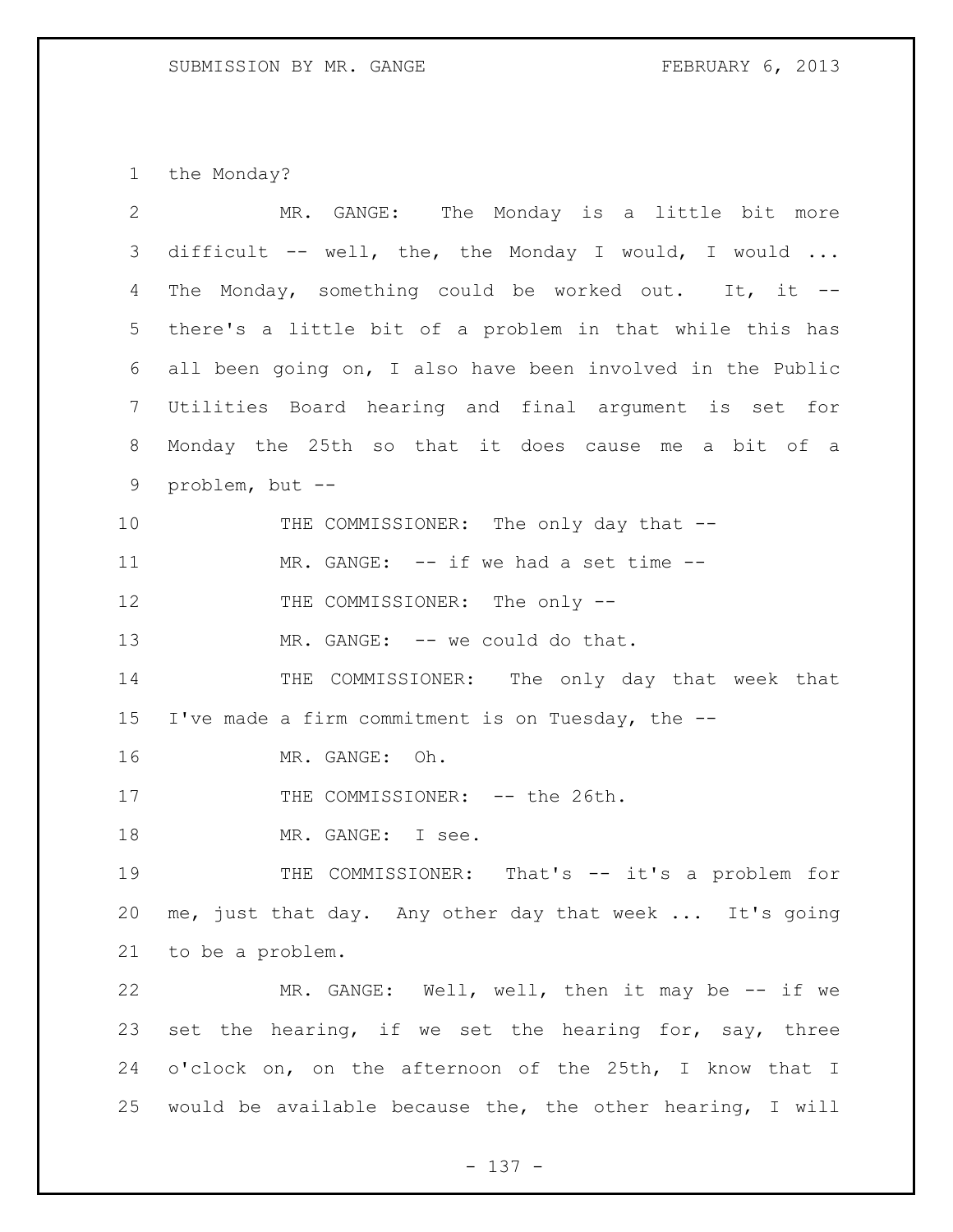-- I can make arrangements to have my place in the argument queue slotted in.

 THE COMMISSIONER: Well, Mr. Khan, when do you expect to get your instructions?

 MR. KHAN: I'll be meeting with my client in Fisher River this Friday, so I would appreciate sufficient -- you know, a bit more time to discuss this with my client. I do think -- and Mr. Gange and I have discussed a little bit outside the hall. I do think -- I am hopeful that in terms of our concerns with respect to his motion, that they'll be dealt with and that we won't actually have a -- that we wouldn't be contesting at that stage. But I cannot, I cannot put that position down at this time. So I just need more time to discuss with my client and also to discuss with Mr. Gange.

 THE COMMISSIONER: You, you -- do you contemplate your position might be different than the other counsel?

18 MR. KHAN: It may be. I understand none of the other counsels are, are taking a position.

 THE COMMISSIONER: Yes. I'm saying, do you contemplate your position might be different from theirs? MR. KHAN: It might be, yes.

 THE COMMISSIONER: Okay. Okay. Well, look, I'm inclined to set this over till tomorrow and see if I can make some other plans for the commitment I've made that

- 138 -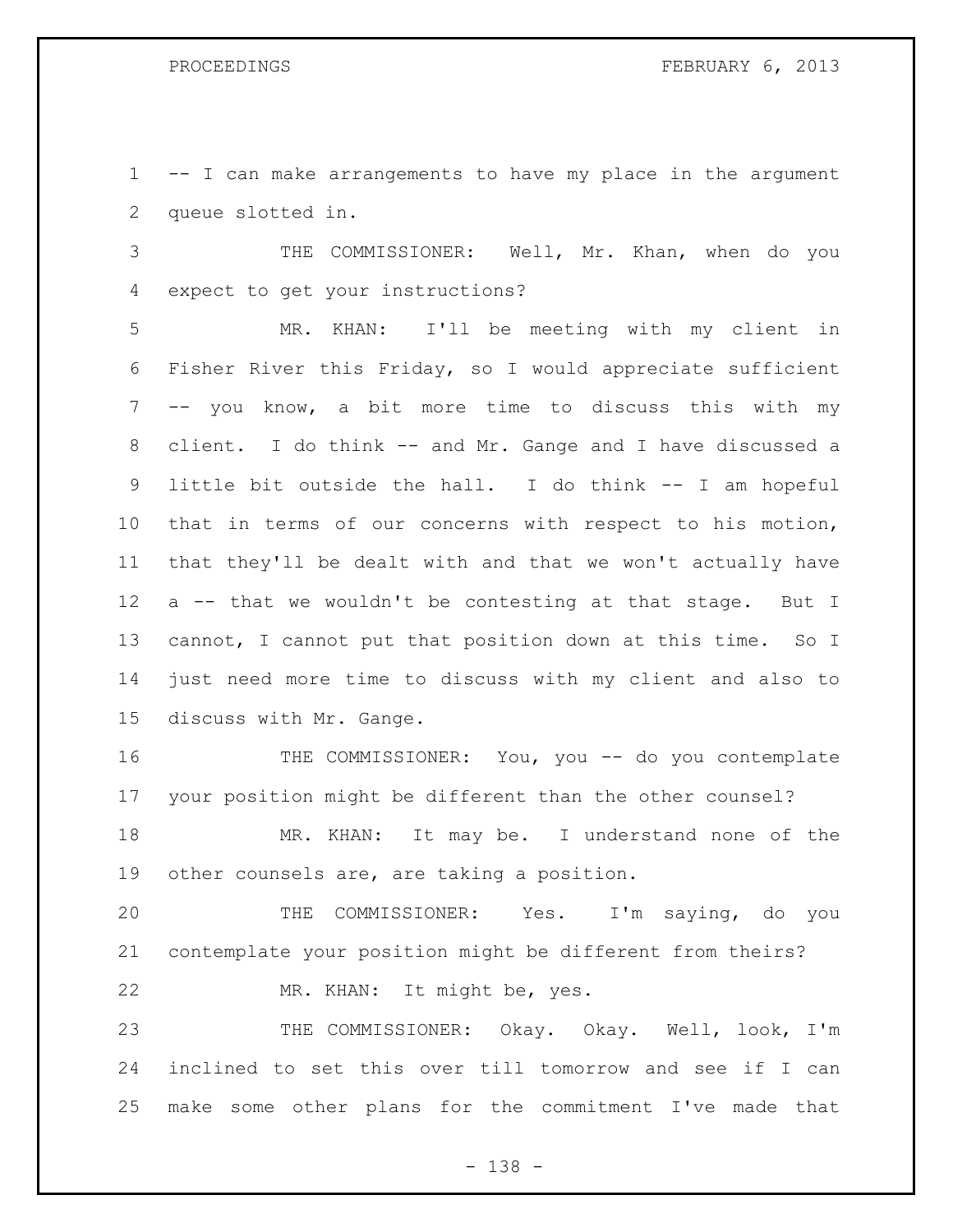PROCEEDINGS FEBRUARY 6, 2013

day.

| 2  | MR. GANGE: If, if, Mr. Commissioner, you wish to            |
|----|-------------------------------------------------------------|
| 3  | my position right now, I, I can do that, and then you could |
| 4  | adjourn it to, to allow Mr. Khan time. I don't know if you  |
| 5  | want to do that, but I, I'm quite prepared to put my        |
| 6  | position on the record right now. It's, it's, it's not all  |
| 7  | that lengthy and --                                         |
| 8  | THE COMMISSIONER: Oh, I --                                  |
| 9  | MR. GANGE: -- it's not all that complicated.                |
| 10 | THE COMMISSIONER: I think we should deal with it            |
| 11 | all at once if we can.                                      |
| 12 | MR. GANGE: Okay, thank you.                                 |
| 13 | MR. KHAN: Thank you.                                        |
| 14 | THE COMMISSIONER: Let me -- let's put this over             |
| 15 | till tomorrow and I'll see if I can make -- I want to hear  |
| 16 | you, Mr. Kroft, without question, today, on some points,    |
| 17 | but let's put it over till tomorrow.                        |
| 18 | You got a problem, Ms. Walsh?                               |
| 19 | WALSH: No, simply as, as<br>MS.<br>Mr. Gange                |
| 20 | indicated, the next witnesses who are scheduled -- and we   |
| 21 | have potentially five witnesses scheduled for tomorrow --   |
| 22 | COMMISSIONER: No, no, I'll just announce<br>THE             |
| 23 | whether I can be available for that Tuesday tomorrow.       |
| 24 | MS. WALSH: So with respect to whether, as Mr.               |
| 25 | Gange indicated, you will be dealing with the matter on an  |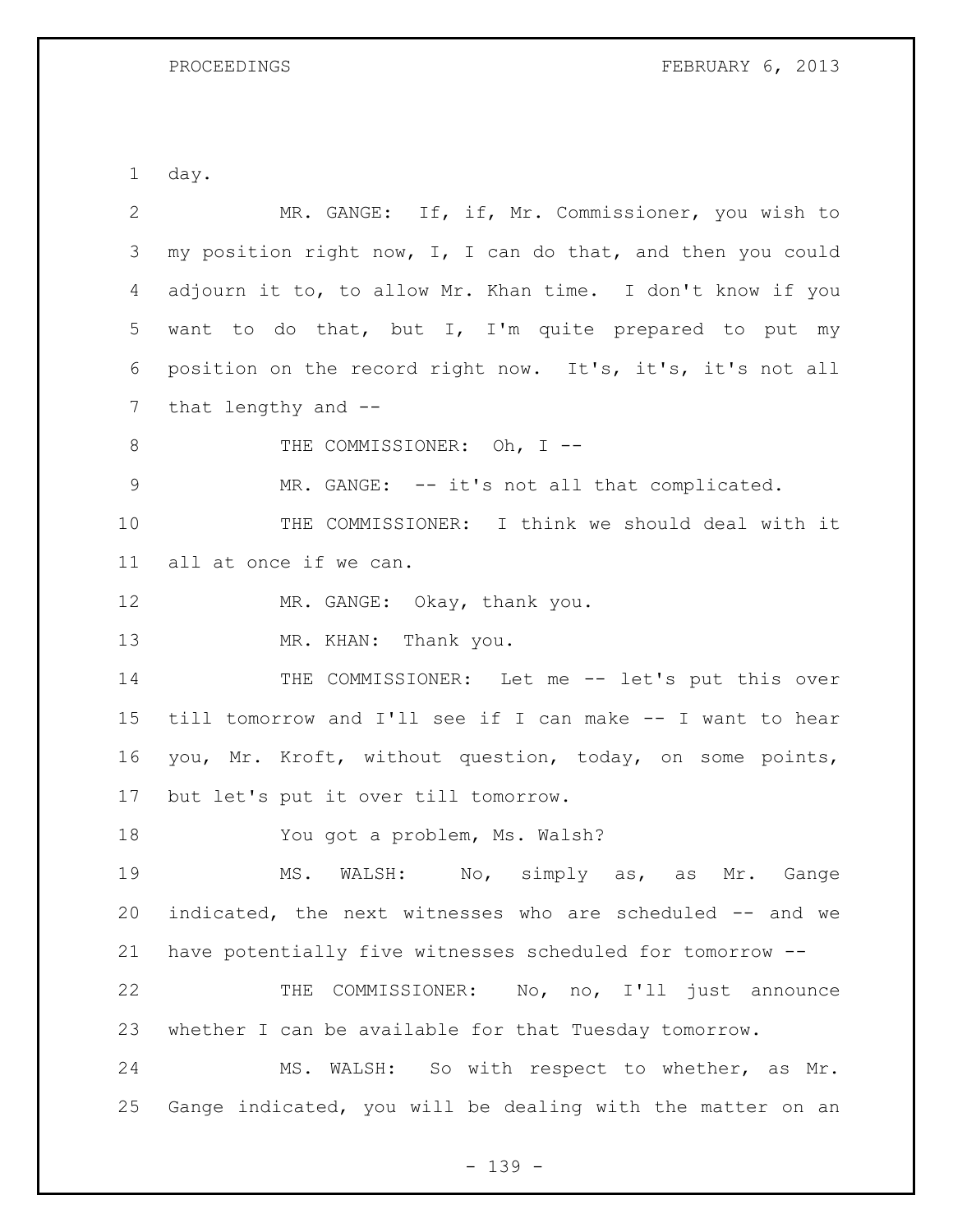RULING BY THE COMMISSIONER FEBRUARY 6, 2013 SUBMISSION BY MR. KROFT

 interim basis because there is the concern -- 2 THE COMMISSIONER: Oh, I'll --3 MS. WALSH: -- that the next witnesses may -- THE COMMISSIONER: I'll, I'll deal with that today. 6 MS. WALSH: Okay. THE COMMISSIONER: I'll deal with the ... MS. WALSH: Just, just because we need to know what to tell tomorrow's witnesses. THE COMMISSIONER: Well, if there's no objection, I'll make the interim order as requested by Mr. Gange this afternoon. So ordered now. 13 MS. WALSH: Okay, thank you. 14 THE COMMISSIONER: Now, Mr. Kroft, I want to hear from you in that -- who do you represent and ... MR. KROFT: I'm representing the same media outlets that I was representing earlier in this hearing. That is CBC, CTV, Free Press, and Global. I, I had come 19 not knowing about -- or just recently learning about Mr. Khan's issue. I had come expecting to be the only one to speak about anything and I had come with a practical solution which might still be a practical solution along the lines of how we dealt with the SORs back in the summer time.

I can say, and my clients do want me to say, that

 $- 140 -$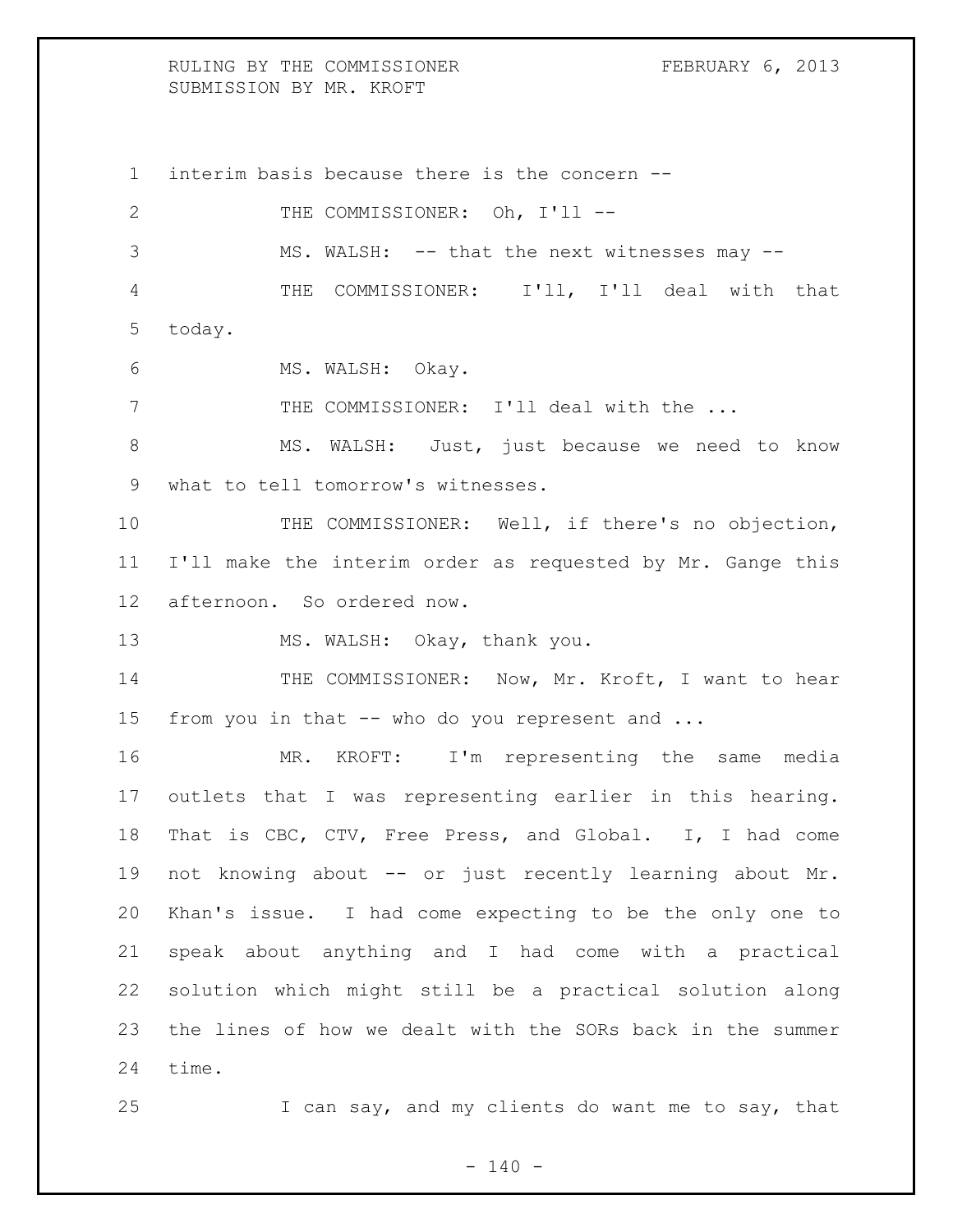the material that has been filed we do not believe is sufficient to meet the evidentiary requirements at law. That being said, the question really is how do we deal with that and can we deal with that in a way where the evidence goes in because if, if there's not a practical issue about reporting, that it may just be an exercise in, in, in legal theory as opposed to practical application to, to argue a point. That, that may change if Mr. Khan decides that his clients require him to make a submission before the matter.

 So I -- what I'm going to propose -- I'd like to clarify the order, first of all, because that was one of my client's concerns, and I've spoken with Mr. Gange about it just to make sure they understand what the interim order will cover. And my understanding is -- and I think it's Mr. Gange's understanding, as well -- that while the names and faces are covered by the order, there is no issue with the media reporting the relationship of the John or Jane Doe to Mr. McKay. So they couldn't name a name but they could say the daughter of or the son of Mr. McKay and indicate that relationship.

 THE COMMISSIONER: Is that an issue that would come up tomorrow, Ms. Walsh?

MS. WALSH: The identity may come up --

24 THE COMMISSIONER: Well --

MS. WALSH: But, but --

- 141 -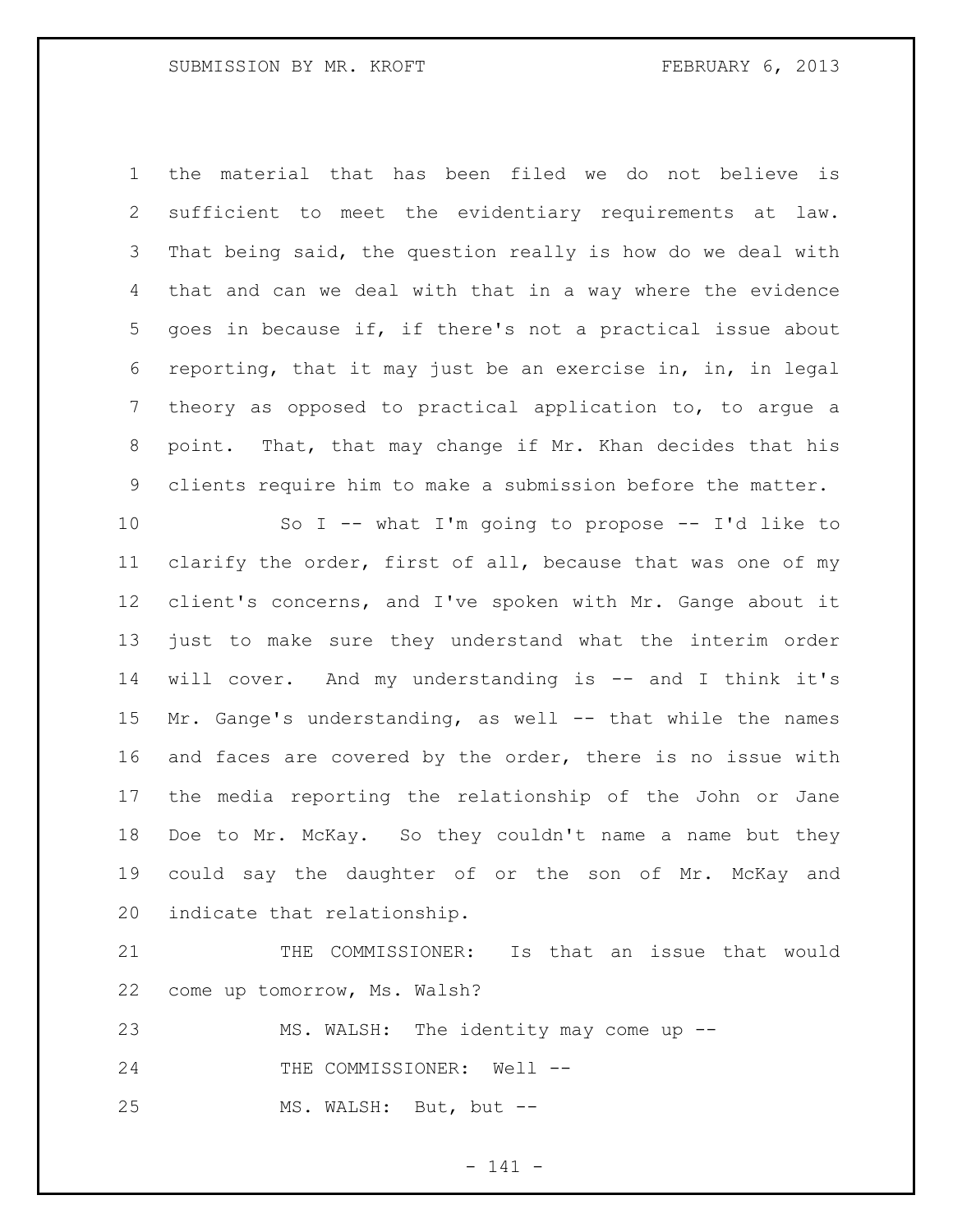1 THE COMMISSIONER: They'll be referred to as DOE number whatever.

MS. WALSH: Yes, that, that should be fine.

 THE COMMISSIONER: But, but will the relationship to Mr. McKay --

MS. WALSH: It may.

 THE COMMISSIONER: -- come up during the questioning?

MS. WALSH: It may. It's hard to, to determine.

10 THE COMMISSIONER: All right. So you're -- what you're raising is, can the identity -- can the relationship be revealed.

 MR. KROFT: Yes. And I've discussed with Mr. Gange, it's not his intention -- he can confirm that it's not his intention that there be any bar on somebody reporting that Mr. McKay's son whatever. It's just --

17 THE COMMISSIONER: Well --

MR. KROFT: -- the name shouldn't be used.

19 THE COMMISSIONER: If Mr., if Mr. Gange is content on that basis, then I don't imagine anyone else is going to object to the relationship being revealed. And if that is so, then it'll go as you indicated and as Mr. Gange agrees to.

 MR. KROFT: And, and, and the other related point in terms of how they report is that the -- they can --

- 142 -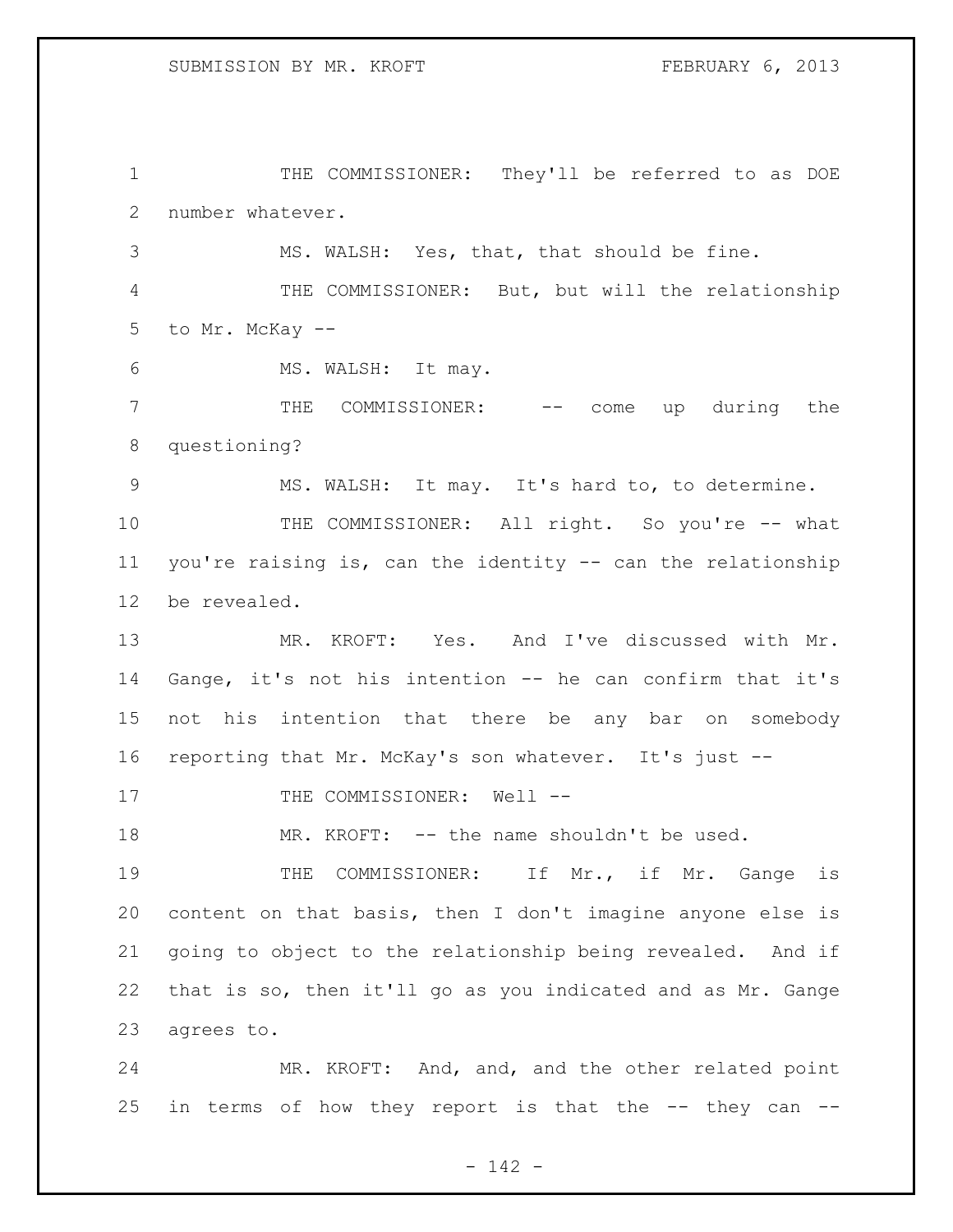SUBMISSION BY MR. KROFT FEBRUARY 6, 2013

 thinking a little bit about the obiter -- I didn't think about it -- gender identity, in other words, they can say she testified as and he testified. They'd like to be able to do that. I think it follows from what we just said -- THE COMMISSIONER: I think it follows. 6 MR. KROFT: -- and Mr. Gange is --7 THE COMMISSIONER: Mr. Gange --8 MR. KROFT: -- fine with that. 9 THE COMMISSIONER: -- do you agree? MR. GANGE: I don't know how there are any other 11 way it could, could be done on that, so I, I -- my clients aren't concerned about, about gender. 13 THE COMMISSIONER: All right. MR. GANGE: And, and, and the, the relationship thing, I will confirm that I said that to Mr. Kroft. 16 THE COMMISSIONER: All right. MR. KROFT: And then the only -- just in terms of what our position will ultimately be, assuming that Mr. Gange is able to work things out with Mr. Khan and there's nobody else that's proposing to, to argue the point, the media is prepared to take the position that it won't participate -- it doesn't think that the material's sufficient so it's not contending that, in fact, four media can consent on behalf of the whole public in any event, 25 that there are three positions that I will be advancing as,

- 143 -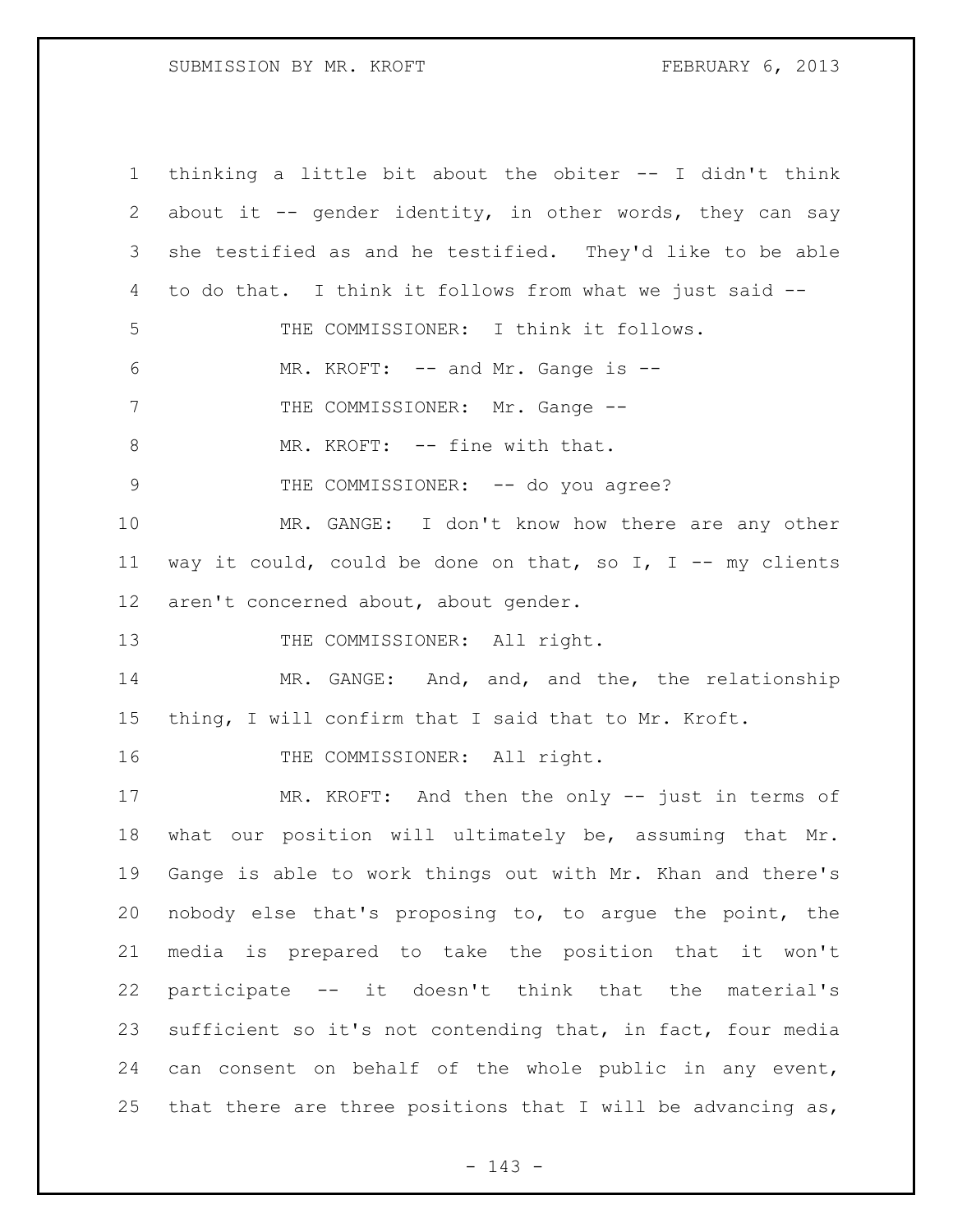as conditions to taking that position. And, and it's the same things that we said when we were dealing with the sources of referral, and that is that once the testimony is given so that we have disclosure of what it is and how identity might be relevant, the media should be free to, to make an application at that time to revisit the matter if it turns out that the evidence is other than what is expected.

 THE COMMISSIONER: Just review that one again for me?

 MR. KROFT: The media will -- the media doesn't have the substance of the information. It really has no basis at this time to assess whether it wishes to make a point of identity. Based on the, the little bit of material that's been released in the affidavits, they are content to stand down at this time, listen to the evidence. They -- and unless there's some, unless there's something that they don't expect, they don't expect that they'll be interested in reporting the particular names in any event, in which case there's no point in investing in argument purely on principle.

 THE COMMISSIONER: But if they did, then they would  $-$ 

MR. KROFT: But if they did --

THE COMMISSIONER: -- they would make the request

 $- 144 -$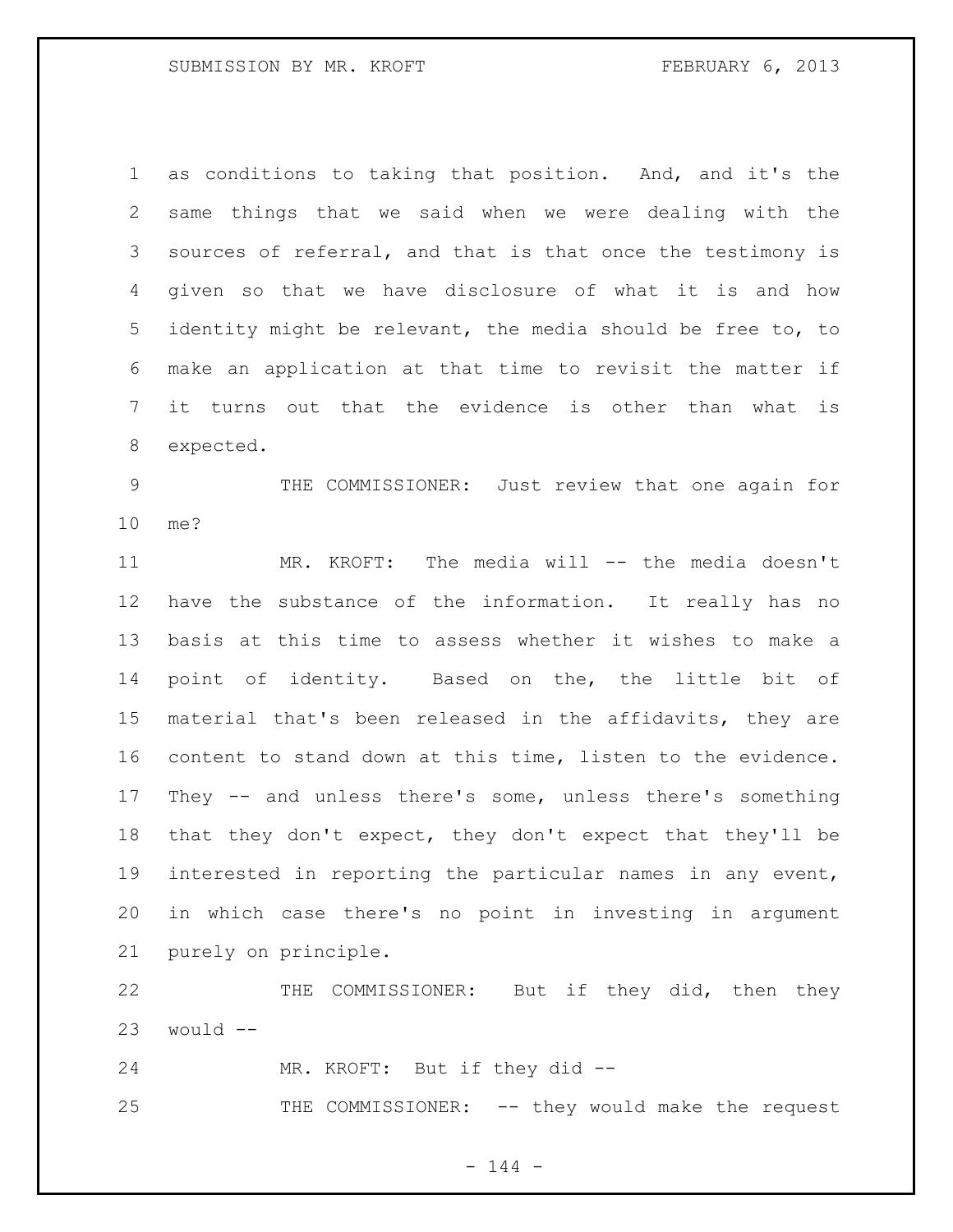SUBMISSION BY MR. KROFT FEBRUARY 6, 2013

to be allowed to, to, to reveal the identity?

 MR. KROFT: They would do so once they've had the disclosure of what is going to be said, just like we did with the SORs and --

 THE COMMISSIONER: But they, they'd honour the, the, the commitment unless and until I make some order at their request.

 MR. KROFT: Yes. And as long as they're standing down and waiting to see if there actually is an issue is without prejudice to their ability to make their arguments to you as to why you should vary this situation, they're -- 12 they would be fine to proceed on that basis. Now, if  $-$ - I, I don't have instructions and Mr. Khan is going to argue it in any event and it may not be as practical a solution in 15 that case, but for the time being, those are my instructions.

17 THE COMMISSIONER: All right. Anything you want to say about that condition, Mr. Gange?

UNIDENTIFIED PERSON: (Inaudible).

20 THE COMMISSIONER: All right.

21 MR. GANGE: No, Mr. Commissioner, I -- no.

 THE COMMISSIONER: And Ms. Walsh, have all media that are -- that have been attending this hearing been, been served --

MS. WALSH: Yes.

 $- 145 -$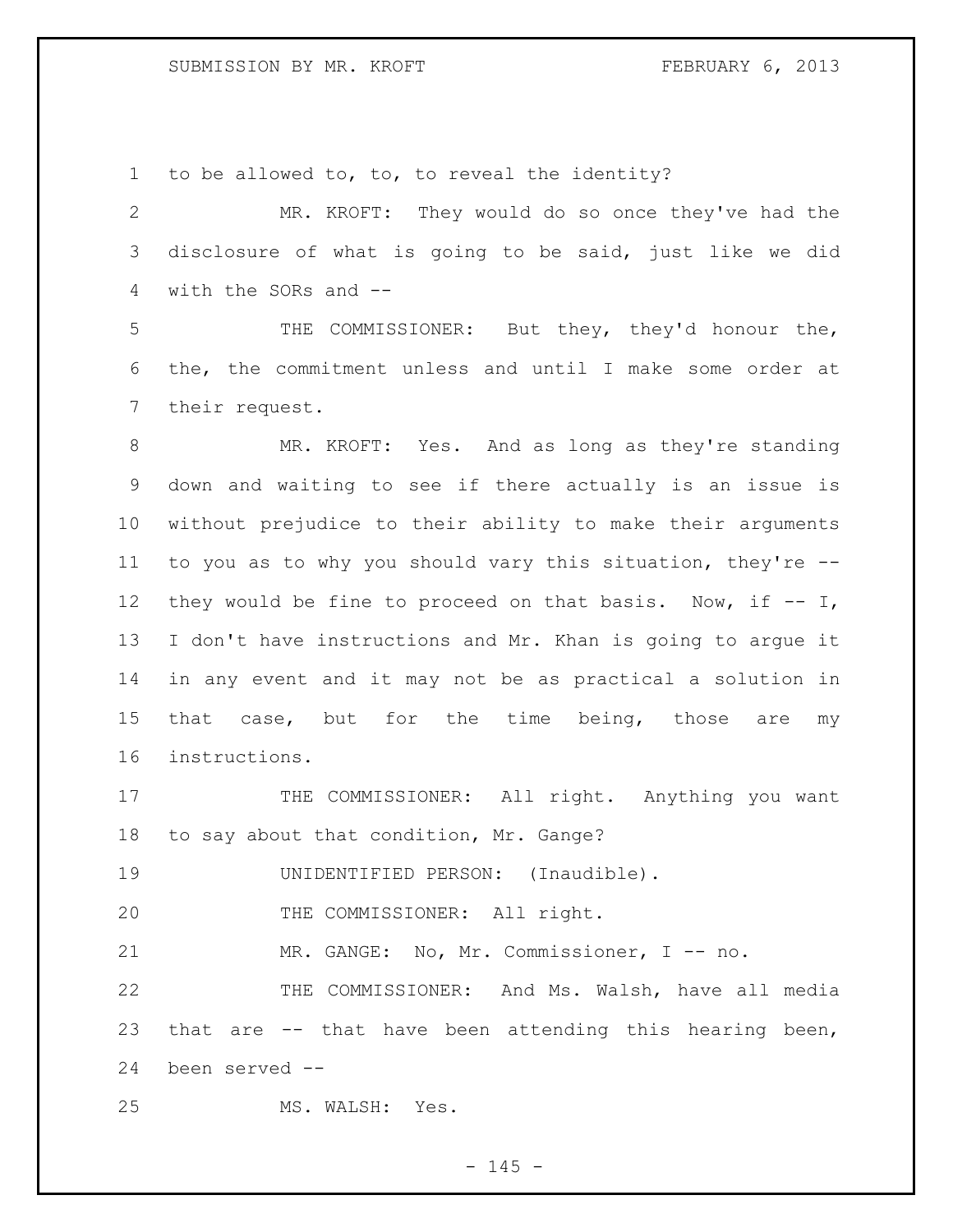THE COMMISSIONER: -- mindful of the fact that while Mr. Kroft represents most of them, not all of them. MS. WALSH: That's correct. We did not confine it to serving Mr. Kroft. THE COMMISSIONER: Is there any other media representatives want to be heard on the matter? All right. Hearing none, we'll ... Mr. Funke? 8 MR. FUNKE: Yes, Mr. Commissioner. Of course, the Commission is aware that my clients are not parties to these proceedings, but rather -- 11 THE COMMISSIONER: Yes. 12 MR. FUNKE: -- are only interveners. Having said that, you did hear from us on the original publication ban both with respect to the social workers whose identities were sought to be protected, as well as the SORs and other witnesses who sought similar protection at the time. My clients have not yet advised me whether or not they wish to advance a position on this matter and seek to be heard on

 Mr. Gange's motion. I raise -- or I rise at this point to put you on notice of that simply because with respect to the date that's being mooted as continuation, I'm out of the country that week. Should my client wish to seek to be heard on the matter, I would not be available that -- the last week of February.

 $- 146 -$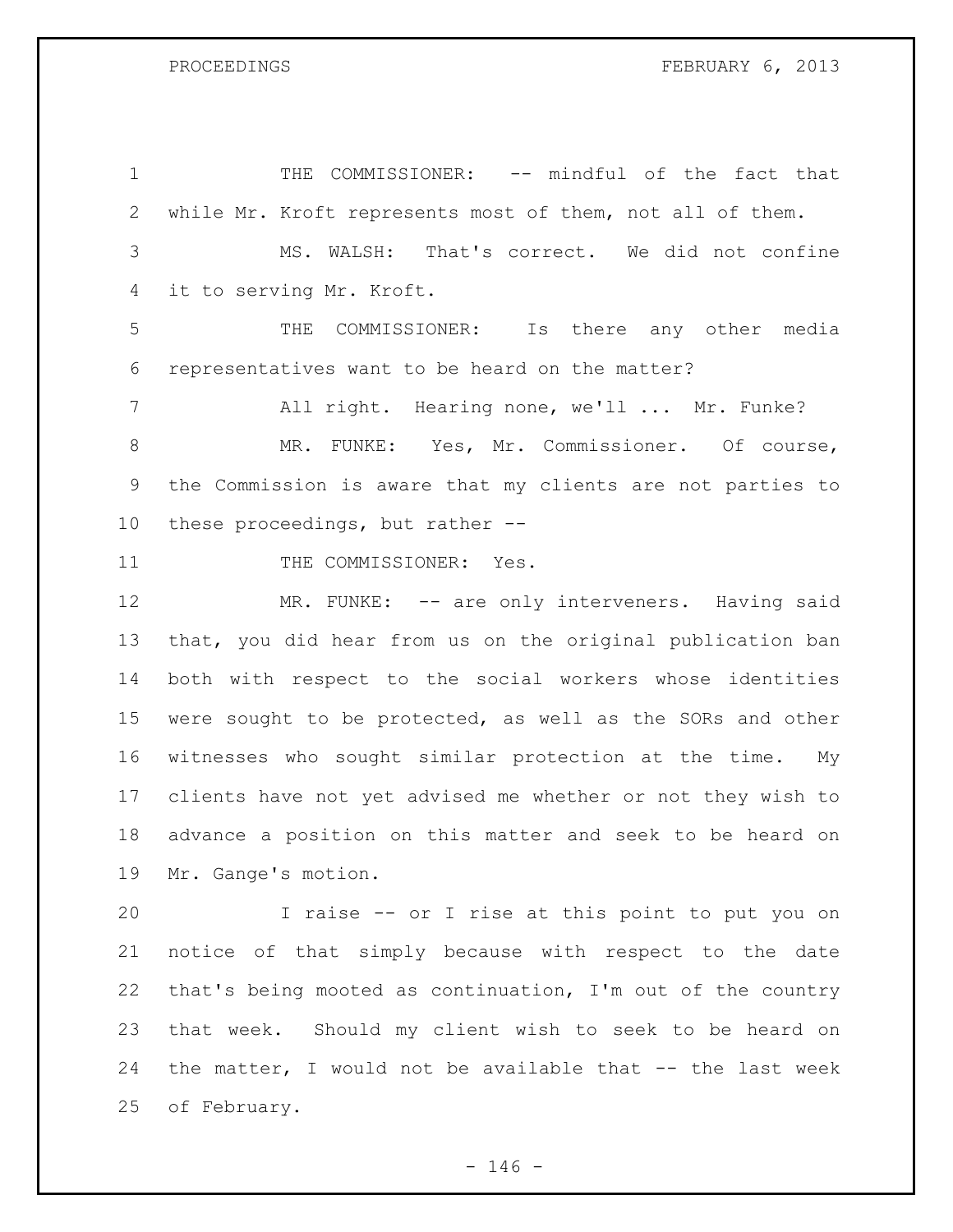# PROCEEDINGS FEBRUARY 6, 2013

 THE COMMISSIONER: Well, could you get somebody to stand in for you? MR. FUNKE: I may be able to, and I'll certainly be able to advise you of that tomorrow morning. THE COMMISSIONER: I'm leaning to tell my commitment that I'm going to break it and -- because I, I don't want this delayed. MR. FUNKE: Certainly. Let me see what I can do about making somebody else my office available on the 26th of February, then. I'll advise you tomorrow. 11 THE COMMISSIONER: All right. 12 MR. FUNKE: Thank you. THE COMMISSIONER: Well, I think I'm going to break the commitment I've made for that day because I don't want this delayed. And so I think we will set this for the, for the Tuesday. It's the 26th, is it not? 17 MR. GANGE: That's correct. THE COMMISSIONER: Yes. Yes. All right. I, I'm going to, I'm going to do that, and I'll, I'll break the news to my committees, whatever they're called, later in the day. So we'll, we'll adjourn this matter, then, till 9:30 on the -- on Tuesday, the 26th. MR. GANGE: Mr. Commissioner, will -- THE COMMISSIONER: And the interim, the interim order will be in place.

- 147 -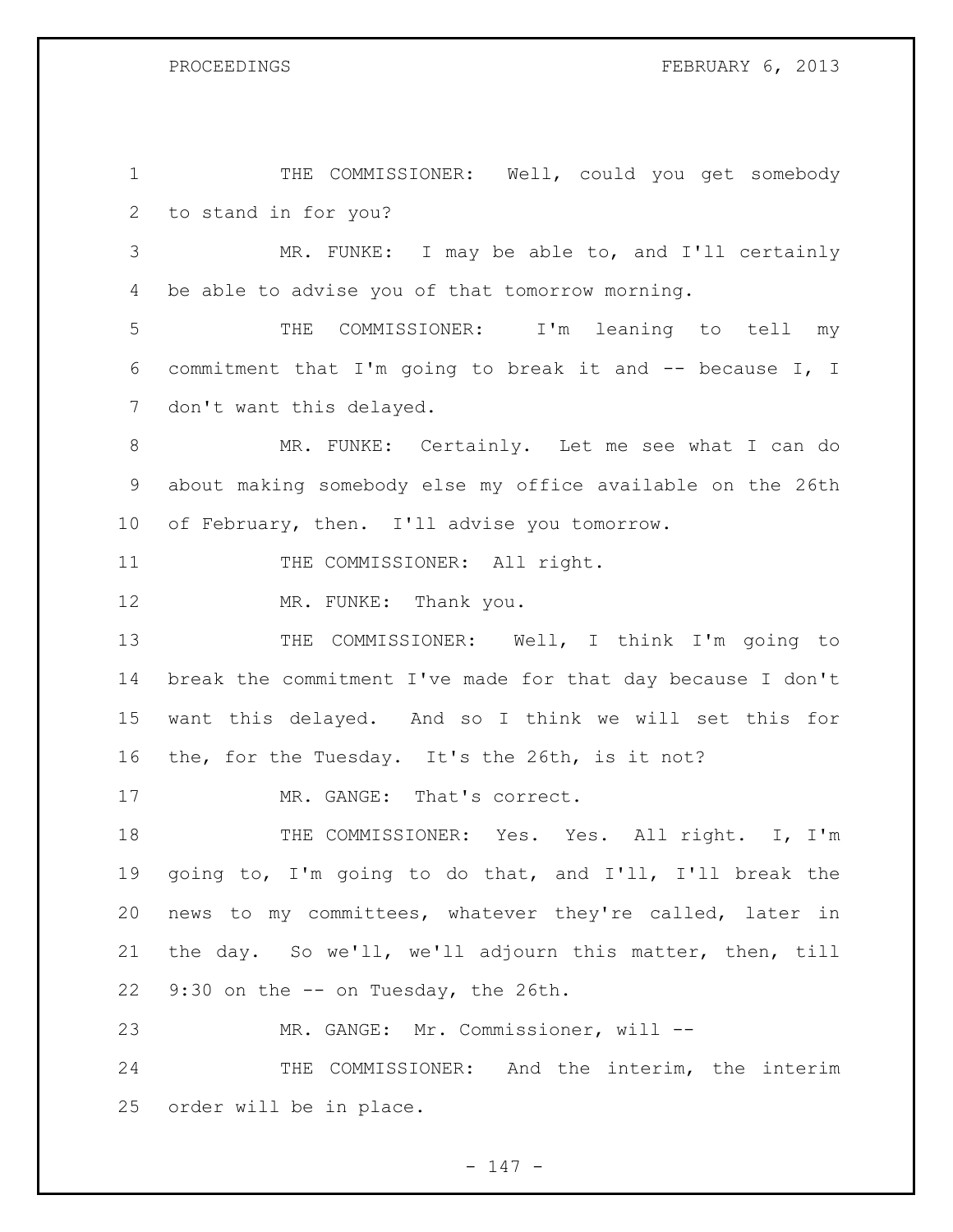PROCEEDINGS FEBRUARY 6, 2013

| $\mathbf 1$ |                                                             | MR. GANGE: Thank you. So, so the sealing order   |  |  |  |  |
|-------------|-------------------------------------------------------------|--------------------------------------------------|--|--|--|--|
| 2           | and the, and, and the interim order with respect to, to the |                                                  |  |  |  |  |
| 3           | DOE.                                                        |                                                  |  |  |  |  |
| 4           |                                                             | THE COMMISSIONER: Correct.                       |  |  |  |  |
| 5           |                                                             | MR. GANGE: Thank you, Mr. Commissioner, and I    |  |  |  |  |
| 6           | will see you, if need be, on the 27th.                      |                                                  |  |  |  |  |
| 7           |                                                             | MS. WALSH: No.                                   |  |  |  |  |
| 8           |                                                             | THE COMMISSIONER: Well, now --                   |  |  |  |  |
| 9           |                                                             | MS. WALSH: Sixth.                                |  |  |  |  |
| 10          |                                                             | MR. GANGE: Twenty-sixth, I'm sorry.              |  |  |  |  |
| 11          |                                                             | THE COMMISSIONER: Now, why --                    |  |  |  |  |
| 12          |                                                             | MR. GANGE: I keep --                             |  |  |  |  |
| 13          |                                                             | THE COMMISSIONER: -- do you say "if need be"?    |  |  |  |  |
| 14          |                                                             | MR. GANGE: Well, I, I -- no, I will see you on   |  |  |  |  |
| 15          | the 26th. I'll take that away.                              |                                                  |  |  |  |  |
| 16          |                                                             | THE COMMISSIONER: Well                           |  |  |  |  |
| 17          |                                                             | MR. GANGE: Yes, I will, I, I will see you --     |  |  |  |  |
| 18          |                                                             | THE COMMISSIONER: I was --                       |  |  |  |  |
| 19          |                                                             | MR. GANGE: -- on the 26th.                       |  |  |  |  |
| 20          |                                                             | THE COMMISSIONER: I was encouraged to hear that, |  |  |  |  |
| 21          | but $I$ --                                                  |                                                  |  |  |  |  |
| 22          |                                                             | MS. WALSH: No, you can't.                        |  |  |  |  |
| 23          |                                                             | THE COMMISSIONER: You're, you're taking it away, |  |  |  |  |
| 24          | $SO = -$                                                    |                                                  |  |  |  |  |
| 25          |                                                             | MR. GANGE: Well, the only reason I said that,    |  |  |  |  |

- 148 -